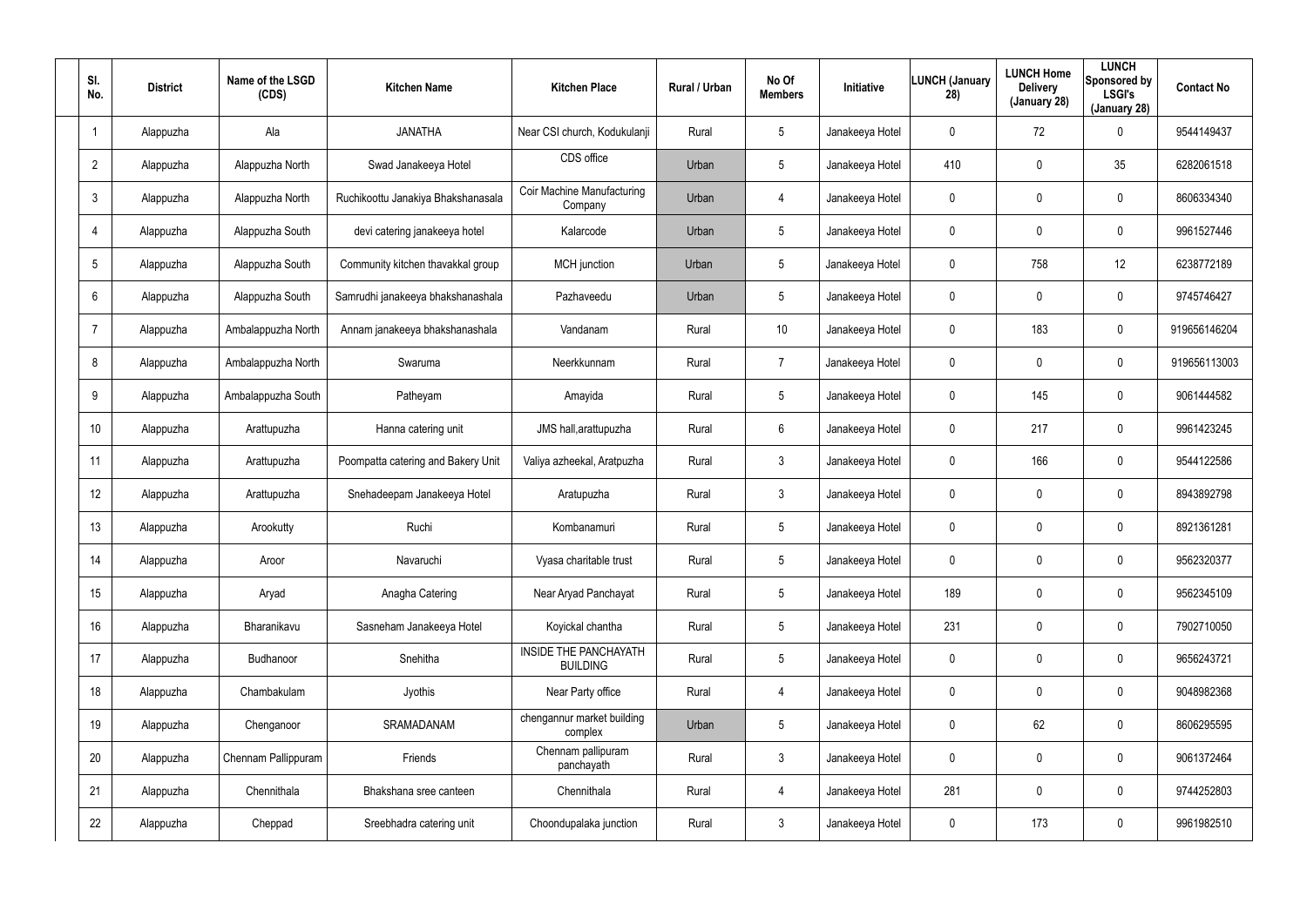| SI.<br>No. | <b>District</b> | Name of the LSGD<br>(CDS) | <b>Kitchen Name</b>           | <b>Kitchen Place</b>                    | <b>Rural / Urban</b> | No Of<br><b>Members</b> | Initiative      | <b>LUNCH (January</b><br>28) | <b>LUNCH Home</b><br><b>Delivery</b><br>(January 28) | <b>LUNCH</b><br>Sponsored by<br><b>LSGI's</b><br>(January 28) | <b>Contact No</b> |
|------------|-----------------|---------------------------|-------------------------------|-----------------------------------------|----------------------|-------------------------|-----------------|------------------------------|------------------------------------------------------|---------------------------------------------------------------|-------------------|
| 23         | Alappuzha       | Cheppad                   | Karthika Janakeeya Hotel      | Mambra aalumood, Cheppad                | Rural                | 6                       | Janakeeya Hotel | 0                            | 178                                                  | 0                                                             | 9746575998        |
| 24         | Alappuzha       | Cheriyanad                | <b>DARSANA</b>                | Near GOLDEN PALACE<br><b>AUDITORIUM</b> | Rural                | 5                       | Janakeeya Hotel | 0                            | 68                                                   | $\mathbf 0$                                                   | 9747958424        |
| 25         | Alappuzha       | Cherthala Municipality    | Santwanam                     | Ward 10                                 | Urban                | 5                       | Janakeeya Hotel | 125                          | $\mathbf 0$                                          | $\mathbf 0$                                                   | 8848178001        |
| 26         | Alappuzha       | Cherthala Municipality    | <b>NULM</b> canteen           | Cherthala Municipality                  | Urban                | 5                       | Janakeeya Hotel | 0                            | $\mathbf 0$                                          | $\mathbf 0$                                                   | 6282870356        |
| 27         | Alappuzha       | Cherthala South           | Kashinandana                  | Cherthala <sub>S</sub>                  | Rural                | 10                      | Janakeeya Hotel | 0                            | 0                                                    | $\mathbf 0$                                                   | 9745940057        |
| 28         | Alappuzha       | Cheruthana                | Sreedurga janakeeya hotel     | Near govt HSS aayaparambu               | Rural                | $\overline{4}$          | Janakeeya Hotel | 354                          | 0                                                    | $\mathbf 0$                                                   | 9961178936        |
| 29         | Alappuzha       | Chettikulangara           | SREE VINAYAKA JANAKEEYA HOTEL | <b>KARIPUZHA</b>                        | Rural                | $\mathbf{3}$            | Janakeeya Hotel | 0                            | $\mathbf 0$                                          | 0                                                             | 9656810109        |
| 30         | Alappuzha       | Chingoli                  | souhridam unit                | karthikappally I p school               | Rural                | $\mathbf{3}$            | Janakeeya Hotel | 91                           | 94                                                   | $\mathbf 0$                                                   | 7559808470        |
| 31         | Alappuzha       | Chunakkara                | Vanitha Canteen               | Chunakkara                              | Rural                | $\mathbf{3}$            | Janakeeya Hotel | 176                          | $\boldsymbol{0}$                                     | 0                                                             | 9400509985        |
| 32         | Alappuzha       | Devikulangara             | Thripthi                      | Buds school, devikulangara              | Rural                | $\overline{4}$          | Janakeeya Hotel | 0                            | 85                                                   | $\mathbf 0$                                                   | 9746712528        |
| 33         | Alappuzha       | Edathua                   | Theertham                     | Edathua market                          | Rural                | $\mathbf{3}$            | Janakeeya Hotel | 0                            | $\boldsymbol{0}$                                     | 0                                                             | 9544351169        |
| 34         | Alappuzha       | Ezhupunna                 | Neethipeedam                  | Eramalloor                              | Rural                | 8                       | Janakeeya Hotel | 0                            | $\boldsymbol{0}$                                     | $\mathbf 0$                                                   | 9946790986        |
| 35         | Alappuzha       | Harippad                  | Swad                          | A private Hotel's Kitchen               | Urban                | 4                       | Janakeeya Hotel | 0                            | $\boldsymbol{0}$                                     | $\mathbf 0$                                                   | 9562373933        |
| 36         | Alappuzha       | Kadakkarappally           | Soorya                        | Kandamangalam temple<br>auditorium      | Rural                | 5                       | Janakeeya Hotel | 0                            | $\pmb{0}$                                            | $\pmb{0}$                                                     | 9895266763        |
| 37         | Alappuzha       | Kainakary                 | Sivakashi                     | Near Panchayath                         | Rural                | 5                       | Janakeeya Hotel | 0                            | $\pmb{0}$                                            | $\pmb{0}$                                                     | 8111821552        |
| 38         | Alappuzha       | Kandalloor                | Annapoorna Hotel              | Near Velanchira junction                | Rural                | $\overline{4}$          | Janakeeya Hotel | 0                            | 150                                                  | $\pmb{0}$                                                     | -9747600181       |
| 39         | Alappuzha       | Kanjikuzhy                | Santhwanam                    | Opposite NSS college                    | Rural                | 5                       | Janakeeya Hotel | 0                            | $\pmb{0}$                                            | $\pmb{0}$                                                     | 9605307328        |
| 40         | Alappuzha       | Karthikappally            | Ruchi                         | Community hall                          | Rural                | $6\phantom{.0}$         | Janakeeya Hotel | 441                          | $\mathbf 0$                                          | $\pmb{0}$                                                     | 9747607478        |
| 41         | Alappuzha       | Karuvatta                 | Karunya janakeeya hotel       | Near Aashramam junction                 | Rural                | $6\phantom{.0}$         | Janakeeya Hotel | 0                            | $\pmb{0}$                                            | $\pmb{0}$                                                     | 916282508791      |
| 42         | Alappuzha       | Kavalam                   | Koottukari Janakeeya Hotel    | <b>Near Permanent Outlet</b>            | Rural                | $5\phantom{.0}$         | Janakeeya Hotel | 126                          | $\mathbf 0$                                          | 0                                                             | 9744173219        |
| 43         | Alappuzha       | Kayamkulam West           | palazhy catering unit         | Kallummood junction                     | Urban                | $5\phantom{.0}$         | Janakeeya Hotel | 0                            | 139                                                  | 0                                                             | 9388819110        |
| 44         | Alappuzha       | Kodamthurath              | <b>MATRUSAKTHI</b>            | KUTHIYATHODE                            | Rural                | $5\phantom{.0}$         | Janakeeya Hotel | 0                            | $\boldsymbol{0}$                                     | 0                                                             | 8281687439        |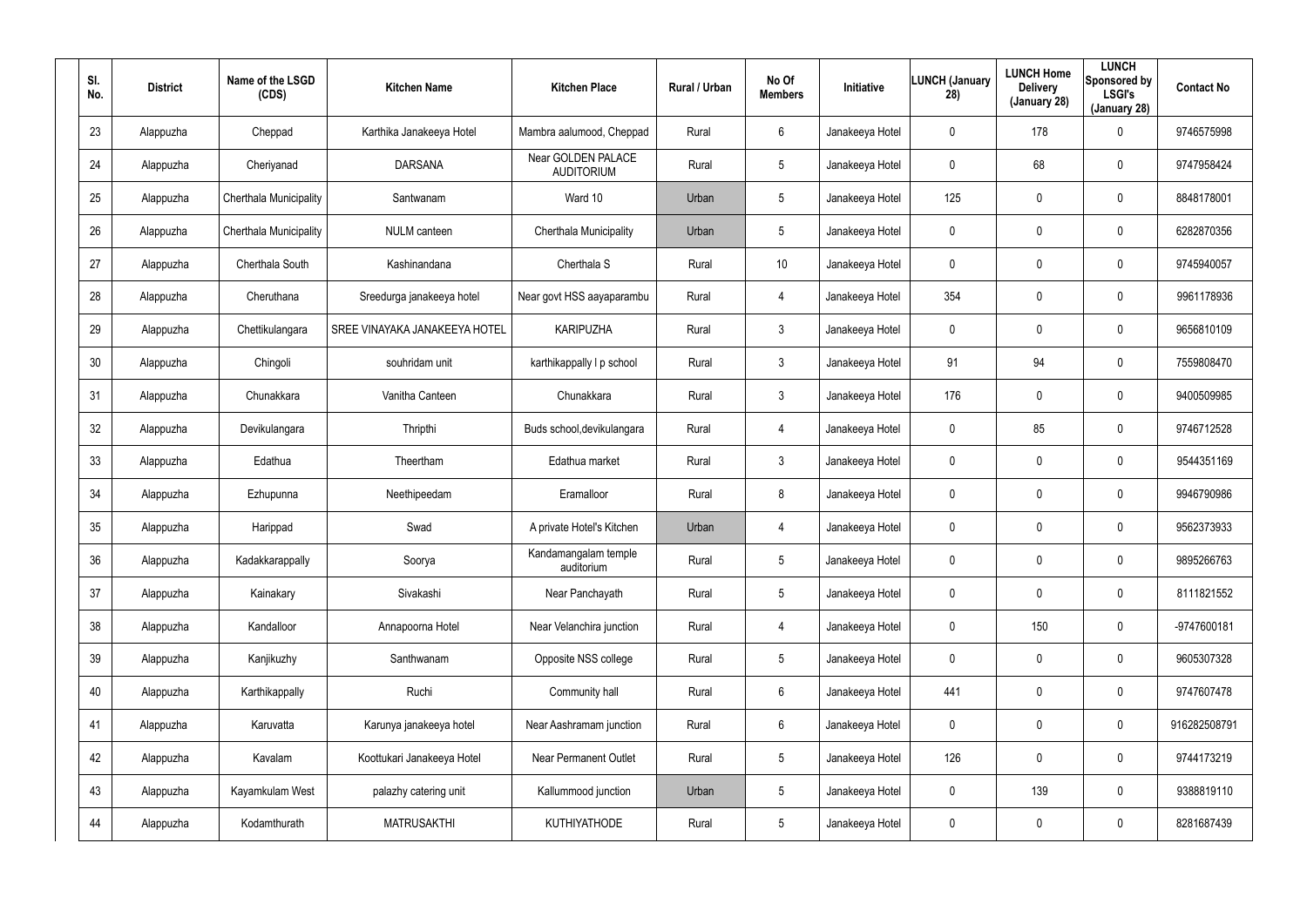|    | SI.<br>No. | <b>District</b> | Name of the LSGD<br>(CDS)   | <b>Kitchen Name</b>             | <b>Kitchen Place</b>                        | Rural / Urban | No Of<br><b>Members</b> | Initiative      | <b>LUNCH (January</b><br>28) | <b>LUNCH Home</b><br><b>Delivery</b><br>(January 28) | <b>LUNCH</b><br>Sponsored by<br><b>LSGI's</b><br>(January 28) | <b>Contact No</b> |
|----|------------|-----------------|-----------------------------|---------------------------------|---------------------------------------------|---------------|-------------------------|-----------------|------------------------------|------------------------------------------------------|---------------------------------------------------------------|-------------------|
| 89 | 45         | Alappuzha       | Krishnapuram                | Kanivu catering unit            | Near SCB, kappil                            | Rural         | 4                       | Janakeeya Hotel | 0                            | 0                                                    | $\mathbf 0$                                                   | 9544047480        |
|    | 46         | Alappuzha       | Kumarapuram                 | Mahadeva jankeeya hotel         | Near kavarattu temple                       | Rural         | 3                       | Janakeeya Hotel | 1028                         | 0                                                    | $\boldsymbol{0}$                                              | 918606736168      |
|    | 47         | Alappuzha       | Kumarapuram                 | Navodhaya janakeeya hotel       | Kumarapuram                                 | Rural         | $\mathfrak{Z}$          | Janakeeya Hotel | 0                            | 0                                                    | $\boldsymbol{0}$                                              | 9037499871        |
|    | 48         | Alappuzha       | Kuthiyathode                | Ruchi Janakeeya Hotel           | Near kuthiyathode panchayath<br>office      | Rural         | $5\phantom{.0}$         | Janakeeya Hotel | 0                            | 0                                                    | $\mathbf 0$                                                   | 9249269374        |
|    | 49         | Alappuzha       | Mannanchery                 | Snehitha                        | Panchayat building                          | Rural         | 4                       | Janakeeya Hotel | 45                           | 47                                                   | $\mathbf 0$                                                   | 9544461740        |
|    | 50         | Alappuzha       | Mannar                      | Snehadhara                      | Kunnathur devasom                           | Rural         | $5\phantom{.0}$         | Janakeeya Hotel | 0                            | 0                                                    | $\mathbf 0$                                                   | 9567853570        |
|    | 51         | Alappuzha       | Mararikulam South           | Snehasparsham                   | Kattoor                                     | Rural         | 4                       | Janakeeya Hotel | 0                            | 10                                                   | $\mathbf 0$                                                   | 9747881642        |
|    | 52         | Alappuzha       | Mavelikara<br>Municipality  | Ruchi janakeeya hotel           | Municipality building                       | Urban         | 10 <sup>°</sup>         | Janakeeya Hotel | 0                            | 0                                                    | $\mathbf 0$                                                   | 8289996136        |
|    | 53         | Alappuzha       | Mavelikkara<br>Thamarakulam | Thripthi Catering               | Thamarakulam                                | Rural         | $5\phantom{.0}$         | Janakeeya Hotel | 158                          | 0                                                    | $\mathbf 0$                                                   | 8281558036        |
|    | 54         | Alappuzha       | Mavelikkara<br>Thekkekara   | Bhai catering                   | Pallarimangalam                             | Rural         | $5\phantom{.0}$         | Janakeeya Hotel | 300                          | 0                                                    | $\mathbf 0$                                                   | 9539851155        |
|    | 55         | Alappuzha       | Mavelikkara<br>Thekkekara   | Snehatheeram                    | Kurathikkadu                                | Rural         | $5\phantom{.0}$         | Janakeeya Hotel | 0                            | 0                                                    | $\boldsymbol{0}$                                              | 9656960190        |
|    | 56         | Alappuzha       | Muhamma                     | <b>SNV Catering</b>             | <b>Near Community Health</b><br>Centre      | Rural         | $5\phantom{.0}$         | Janakeeya Hotel | 180                          | 0                                                    | $\boldsymbol{0}$                                              | 9605388763        |
|    | 57         | Alappuzha       | Mulakkuzha                  | Snehathanal                     | Mulakkuzha                                  | Rural         | $5\phantom{.0}$         | Janakeeya Hotel | 0                            | 50                                                   | $\boldsymbol{0}$                                              | 9037085079        |
|    | 58         | Alappuzha       | Muttar                      | Ruchi Catering Unit             | Panchayat Building                          | Rural         |                         | Janakeeya Hotel | 89                           | 0                                                    | $\pmb{0}$                                                     | 9072276826        |
|    | 59         | Alappuzha       | Nedumudy                    | Oruma                           | Champakulam                                 | Rural         | $5\phantom{.0}$         | Janakeeya Hotel | 0                            | 0                                                    | $\pmb{0}$                                                     | 9188536147        |
|    | 60         | Alappuzha       | Neelamperoor                | Amrutha Janakeeya Bhakshanasala | Panchayat Building                          | Rural         | $\mathfrak{Z}$          | Janakeeya Hotel | 29                           | 0                                                    | $\pmb{0}$                                                     | 9656167060        |
|    | 61         | Alappuzha       | Nooranad                    | Amma Canteen                    | Inside market place, Noornad                | Rural         | $5\phantom{.0}$         | Janakeeya Hotel | 196                          | $\mathbf 0$                                          | $\mathbf 0$                                                   | 7034377340        |
|    | 62         | Alappuzha       | Palamel                     | Arogya Canteen                  | Panchayat office compound                   | Rural         | 4                       | Janakeeya Hotel | 0                            | 0                                                    | $\pmb{0}$                                                     | 9497107651        |
|    | 63         | Alappuzha       | Pallippad                   | Annapoorneswari catering unit   | Irattakulangara junction                    | Rural         | $5\phantom{.0}$         | Janakeeya Hotel | 273                          | 0                                                    | $\pmb{0}$                                                     | 9562318624        |
|    | 64         | Alappuzha       | Panavally                   | Harikrishnan                    | near nalpatheneswaram<br>temple             | Rural         |                         | Janakeeya Hotel | $\mathbf 0$                  | 0                                                    | $\pmb{0}$                                                     | 9961774363        |
|    | 65         | Alappuzha       | Pandanad                    | Sreebhadra                      | Muthavazhi                                  | Rural         | $5\phantom{.0}$         | Janakeeya Hotel | 0                            | 0                                                    | $\mathbf 0$                                                   | 9947120239        |
|    | 66         | Alappuzha       | Pathiyoor                   | Dakshina catering unit          | Mahalekshmi auditorium,<br>kareelakulangara | Rural         | $5\phantom{.0}$         | Janakeeya Hotel | 110                          | 100                                                  | $\pmb{0}$                                                     | 9048200655        |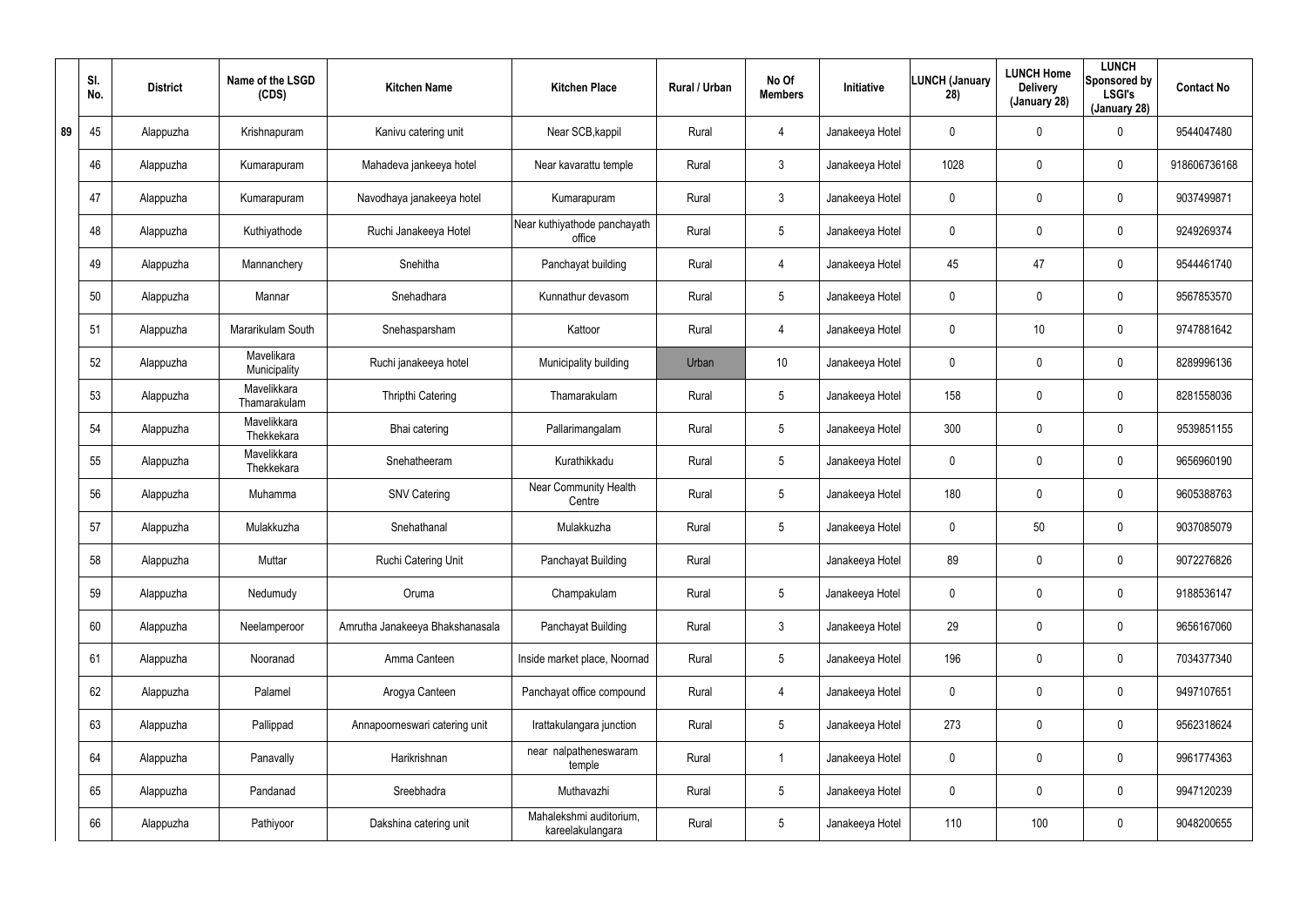| SI.<br>No. | <b>District</b> | Name of the LSGD<br>(CDS) | <b>Kitchen Name</b>         | <b>Kitchen Place</b>                                        | <b>Rural / Urban</b> | No Of<br><b>Members</b> | <b>Initiative</b> | <b>LUNCH (January</b><br>28) | <b>LUNCH Home</b><br><b>Delivery</b><br>(January 28) | <b>LUNCH</b><br>Sponsored by<br><b>LSGI's</b><br>(January 28) | <b>Contact No</b> |
|------------|-----------------|---------------------------|-----------------------------|-------------------------------------------------------------|----------------------|-------------------------|-------------------|------------------------------|------------------------------------------------------|---------------------------------------------------------------|-------------------|
| 67         | Alappuzha       | Pattanakkad               | Aparna                      | Opposite of pattanakkad<br>gramapanchayath                  | Rural                | $5\overline{)}$         | Janakeeya Hotel   | 0                            | 0                                                    | $\mathbf 0$                                                   | 9037450634        |
| 68         | Alappuzha       | Perumbalam                | Amritham                    | Near by govt hospital                                       | Rural                | 4                       | Janakeeya Hotel   | 0                            | 0                                                    | $\mathbf 0$                                                   | 8592809257        |
| 69         | Alappuzha       | Pulincunnu                | Nanma Janakeeya Hotel       | Near Krishi Bhavan                                          | Rural                | $5\overline{)}$         | Janakeeya Hotel   | 143                          | 0                                                    | $\mathbf 0$                                                   | 9544752465        |
| 70         | Alappuzha       | Puliyoor                  | <b>UPPUM MULAKUM</b>        | <b>INSIDE PANCHAYATH</b><br>COMPOUND                        | Rural                | $5\overline{)}$         | Janakeeya Hotel   | 0                            | 97                                                   | $\mathbf 0$                                                   | 6238836314        |
| 71         | Alappuzha       | Punnapra North            | Annapoorneshwary            | Janajagrithi                                                | Rural                | 4                       | Janakeeya Hotel   | 31                           | 69                                                   | $\mathbf 0$                                                   | 8129450136        |
| 72         | Alappuzha       | Punnapra South            | Thripthy janakeeya hotel    | Punnapra south                                              | Rural                | 9                       | Janakeeya Hotel   | 0                            | 0                                                    | $\mathbf 0$                                                   | 9846179646        |
| 73         | Alappuzha       | Purakad                   | Pulari                      | Purakkad gp                                                 | Rural                | $5\phantom{.0}$         | Janakeeya Hotel   | 60                           | 95                                                   | $\mathbf 0$                                                   | 7034494313        |
| 74         | Alappuzha       | Purakad                   | Thiruvonam catering service | Thottappally                                                | Rural                | 4                       | Janakeeya Hotel   | 0                            | 50                                                   | $\pmb{0}$                                                     |                   |
| 75         | Alappuzha       | Ramankary                 | Kudumbashree Vanitha Hotel  | Ramankary Town, Opposite<br>Judicial First Class Magistrate | Rural                | 4                       | Janakeeya Hotel   | 101                          | 0                                                    | $\pmb{0}$                                                     | 8281314746        |
| 76         | Alappuzha       | Thaicattussery            | Unarv                       | Thyakattusheri junction                                     | Rural                | 4                       | Janakeeya Hotel   | 0                            | 0                                                    | $\mathbf 0$                                                   | 9605897567        |
| 77         | Alappuzha       | Thakazhy                  | Thripthi Thakazhy           | <b>GBHSS Thakazhy</b>                                       | Rural                | 6                       | Janakeeya Hotel   | 0                            | 0                                                    | $\mathbf 0$                                                   | 9747405368        |
| 78         | Alappuzha       | Thalavady                 | Sakthi                      | Panayanbnoorkavu Temple<br>Auditorium                       | Rural                | $5\phantom{.0}$         | Janakeeya Hotel   | 0                            | 0                                                    | $\pmb{0}$                                                     |                   |
| 79         | Alappuzha       | Thannermukkom             | Patheyam                    | Panchayath office                                           | Rural                | 4                       | Janakeeya Hotel   | 0                            | 0                                                    | $\boldsymbol{0}$                                              | 9633933288        |
| 80         | Alappuzha       | Thazhakkara               | Akshaya catering            | Building at glassfactory<br>junction                        | Rural                | $5\phantom{.0}$         | Janakeeya Hotel   | 205                          | 0                                                    | $\pmb{0}$                                                     | 9847177930        |
| 81         | Alappuzha       | Thiruvanvandoor           | <b>SREE KRISHNA</b>         | Near pravinkoodu junction,                                  | Rural                | $5\phantom{.0}$         | Janakeeya Hotel   | 0                            | 119                                                  | $\mathsf{0}$                                                  | 9446627175        |
| 82         | Alappuzha       | Thrikkunnappuzha          | Akshara janakeeya hotel     | KV jetty road                                               | Rural                | $5\phantom{.0}$         | Janakeeya Hotel   | 285                          | 0                                                    | $\mathsf{0}$                                                  | 918891921223      |
| 83         | Alappuzha       | Thuravoor                 | RUCHI JANAKEEYA HOTEL       | Near alakkaparambu                                          | Rural                | $5\phantom{.0}$         | Janakeeya Hotel   | 0                            | 0                                                    | $\mathsf{0}$                                                  | 8157934346        |
| 84         | Alappuzha       | Vallikunnam               | Samthripthi                 | Padayanivattom temple<br>Auditorium                         | Rural                | 4                       | Janakeeya Hotel   | 134                          | 0                                                    | $\mathsf{0}$                                                  | 8078962129        |
| 85         | Alappuzha       | Vayalar                   | Five star                   | Near Nagamkulangara Market                                  | Rural                | $5\phantom{.0}$         | Janakeeya Hotel   | 0                            | 0                                                    | $\mathbf 0$                                                   | 8606081847        |
| 86         | Alappuzha       | Veeyapuram                | Swad 2                      | Veeyapuram jn                                               | Rural                | $5\phantom{.0}$         | Janakeeya Hotel   | 595                          | 0                                                    | $\pmb{0}$                                                     |                   |
| 87         | Alappuzha       | Veeyapuram                | Karuthal                    | Payippad LPS                                                | Rural                | $5\phantom{.0}$         | Janakeeya Hotel   | 291                          | 0                                                    | $\mathsf{0}$                                                  | 8606846513        |
| 88         | Alappuzha       | Veliyanad                 | Manus Janakeeya Hotel       | Kurishmoodu, Near Veliyanadu<br>Grama Panchayat             | Rural                | $\mathfrak{Z}$          | Janakeeya Hotel   | 0                            | 0                                                    | $\mathsf{0}$                                                  | 8086782924        |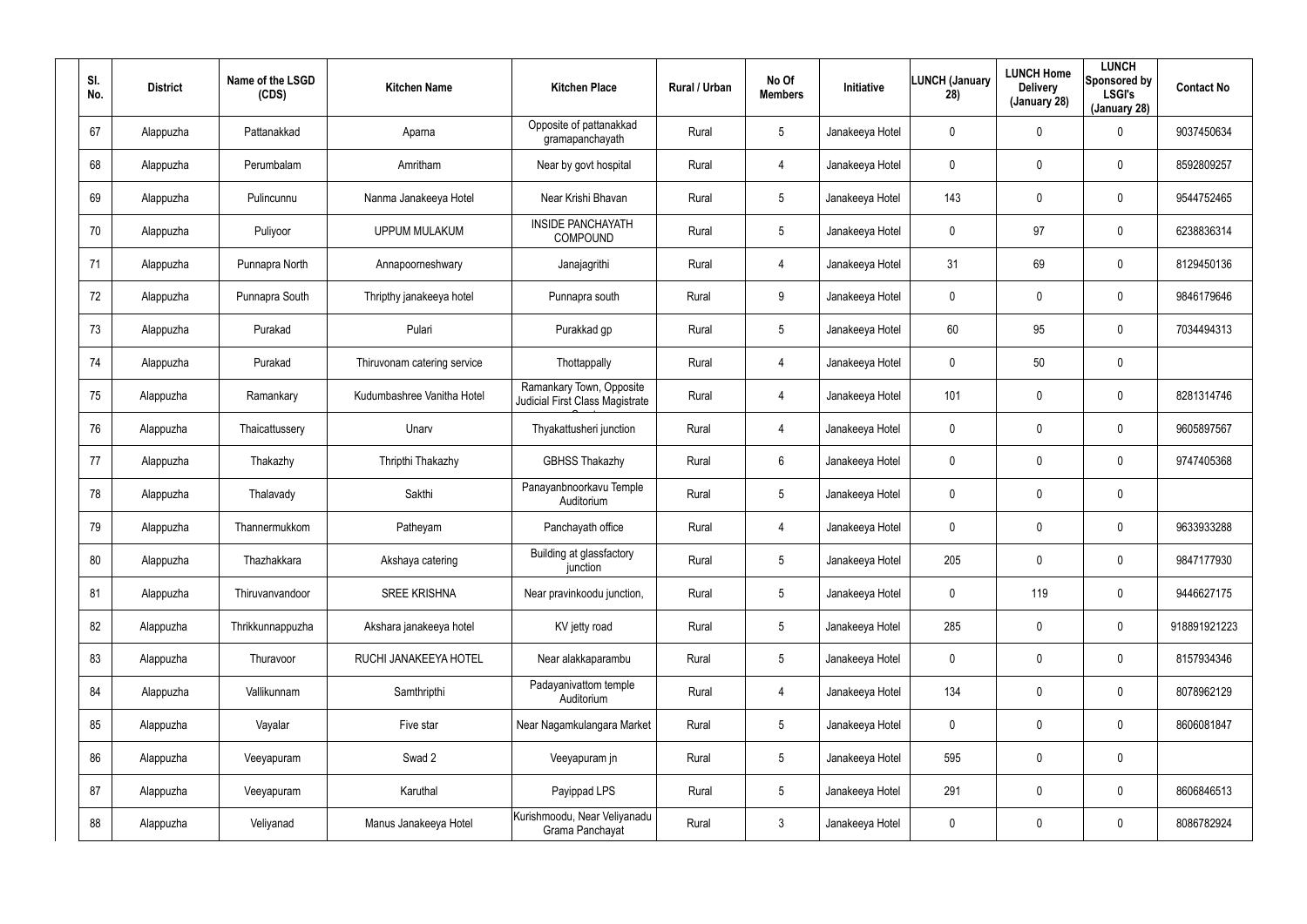|    | SI.<br>No.      | <b>District</b> | Name of the LSGD<br>(CDS) | <b>Kitchen Name</b>              | <b>Kitchen Place</b>         | Rural / Urban | No Of<br><b>Members</b> | Initiative      | <b>LUNCH (January</b><br>28) | <b>LUNCH Home</b><br><b>Delivery</b><br>(January 28) | <b>LUNCH</b><br>Sponsored by<br><b>LSGI's</b><br>(January 28) | <b>Contact No</b> |
|----|-----------------|-----------------|---------------------------|----------------------------------|------------------------------|---------------|-------------------------|-----------------|------------------------------|------------------------------------------------------|---------------------------------------------------------------|-------------------|
|    | 89              | Alappuzha       | Venmoney                  | Annapoorna                       | Poyka                        | Rural         | $5\phantom{.0}$         | Janakeeya Hotel | 0                            | 187                                                  | $\mathbf 0$                                                   |                   |
| 89 |                 |                 |                           |                                  |                              |               | 423                     |                 | 6677                         | 3314                                                 | 47                                                            |                   |
|    |                 | Ernakulam       | Aikkaranad                | Subiksha Janakeeya Hotel         | Kolancherry                  | Rural         | $\overline{4}$          | Janakeeya Hotel | 496                          | 0                                                    | $\mathbf 0$                                                   | 9074033529        |
|    | $\overline{2}$  | Ernakulam       | Alengade                  | Kasthurba kitchen                | Neerikkode                   | Rural         | $\mathbf{3}$            | Janakeeya Hotel | 60                           | 0                                                    | $\mathbf 0$                                                   | 9388462558        |
|    | $\mathbf{3}$    | Ernakulam       | Alengade                  | Thanima foods                    | Koduvazhanga                 | Rural         | $\mathbf{3}$            | Janakeeya Hotel | 27                           | 0                                                    | $\mathbf 0$                                                   | 9349013322        |
|    | $\overline{4}$  | Ernakulam       | Alengade                  | Mr.Bakers                        | Malikam peedika              | Rural         | $\mathbf{3}$            | Janakeeya Hotel | 0                            | 0                                                    | $\mathbf 0$                                                   | 9633887779        |
|    | $5\phantom{.0}$ | Ernakulam       | Aluva                     | Ruchi janakeeya hotel            | Aluva                        | Urban         | $\overline{4}$          | Janakeeya Hotel | 0                            | 98                                                   | $\mathbf 0$                                                   | 9947236080        |
|    | $6^{\circ}$     | Ernakulam       | Amballoor                 | Dhanshree catering               | St.ignatius schools Amballur | Rural         | $5\phantom{.0}$         | Janakeeya Hotel | 128                          | 0                                                    | $\mathbf 0$                                                   | 8330081552        |
|    | 7               | Ernakulam       | Angamaly                  | Cafe Shree Canteen               | <b>Municipality Canteen</b>  | Urban         | $5\phantom{.0}$         | Janakeeya Hotel | 0                            | 0                                                    | $\mathbf 0$                                                   | 9656619614        |
|    | 8               | Ernakulam       | Angamaly                  | Cafe Kudumbashree                | T B Junction                 | Urban         | 3                       | Janakeeya Hotel | 198                          | 0                                                    | $\mathbf 0$                                                   | 9447924974        |
|    | 9               | Ernakulam       | Arakuzha                  | Ruchi Janakeeya hotel, Arakkuzha | Pandappilly                  | Rural         | $5\overline{)}$         | Janakeeya Hotel | 0                            | 0                                                    | $\mathbf 0$                                                   | 9744864225        |
|    | 10              | Ernakulam       | Assamannoor               | New Life kudumbasree Hotel       | Cherukunnam                  | Rural         | $\mathbf{3}$            | Janakeeya Hotel | 0                            | 0                                                    | $\mathbf 0$                                                   | 9656729450        |
|    | 11              | Ernakulam       | Avoly                     | Janakeeya Hotel, Avoli           | Hostel Junction, Avoli       | Rural         | $\mathbf{3}$            | Janakeeya Hotel | 171                          | 0                                                    | $\mathbf 0$                                                   | 9847983621        |
|    | 12              | Ernakulam       | Ayavana                   | Keralashree Janakeeya hotel      | Ayavana                      | Rural         | $5\phantom{.0}$         | Janakeeya Hotel | 33                           | 0                                                    | $\pmb{0}$                                                     | 9744864210        |
|    | 13              | Ernakulam       | Ayyampuzha                | Sneha Janakeeya Hotel            | Ayyamppuzha                  | Rural         | $\overline{4}$          | Janakeeya Hotel | 95                           | 0                                                    | $\pmb{0}$                                                     | 8590753551        |
|    | 14              | Ernakulam       | Ayyampuzha                | Five Star Hotel and Catering     | Panchayat Junction           | Rural         | $\overline{4}$          | Janakeeya Hotel | 299                          | 0                                                    | $\pmb{0}$                                                     | 9744836324        |
|    | 15              | Ernakulam       | Chendamangalam            | Anugraha Kudumbashree hotel      | Vadakkumpuram                | Rural         | $5\phantom{.0}$         | Janakeeya Hotel | $\pmb{0}$                    | 0                                                    | $\pmb{0}$                                                     | 9061419729        |
|    | 16              | Ernakulam       | Chengamanade              | Mythri janakeeya hotel           | Purayar                      | Rural         | $5\overline{)}$         | Janakeeya Hotel | $\mathbf 0$                  | 201                                                  | $\pmb{0}$                                                     | 9496818865        |
|    | 17              | Ernakulam       | Cheranalloor              | Chaithanya Janakeeya hotel       | Vishnupuram                  | Rural         | $5\overline{)}$         | Janakeeya Hotel | 0                            | 0                                                    | $\mathbf 0$                                                   | 9747411465        |
|    | 18              | Ernakulam       | Cheranalloor              | Adukkala                         | Chittoor                     | Rural         | $5\phantom{.0}$         | Janakeeya Hotel | $\mathbf 0$                  | 0                                                    | $\pmb{0}$                                                     | 9846423001        |
|    | 19              | Ernakulam       | Chittattukara             | Swadh Janakeeya Hotel            | Neendoor                     | Rural         | $5\phantom{.0}$         | Janakeeya Hotel | 185                          | 0                                                    | $\pmb{0}$                                                     | 9447812788        |
|    | 20              | Ernakulam       | Choornikkara              | Metro hotel                      | Ambattukavu                  | Rural         | $3\phantom{.0}$         | Janakeeya Hotel | 303                          | 0                                                    | $\pmb{0}$                                                     | 9605319455        |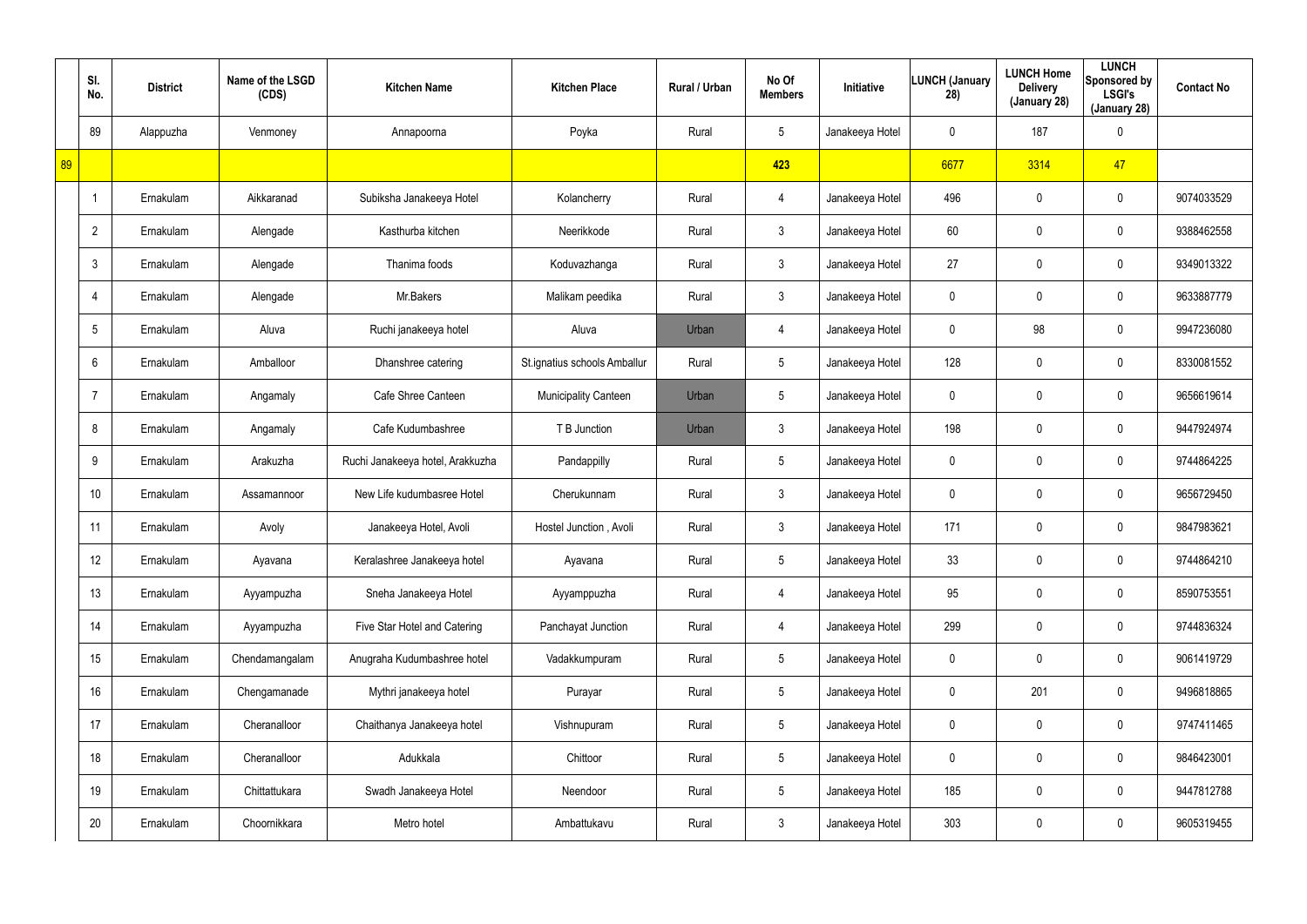| SI.<br>No. | <b>District</b> | Name of the LSGD<br>(CDS) | <b>Kitchen Name</b>                | <b>Kitchen Place</b>                 | Rural / Urban | No Of<br><b>Members</b> | Initiative      | <b>LUNCH (January</b><br>28) | <b>LUNCH Home</b><br><b>Delivery</b><br>(January 28) | <b>LUNCH</b><br>Sponsored by<br><b>LSGI's</b><br>(January 28) | <b>Contact No</b> |
|------------|-----------------|---------------------------|------------------------------------|--------------------------------------|---------------|-------------------------|-----------------|------------------------------|------------------------------------------------------|---------------------------------------------------------------|-------------------|
| 21         | Ernakulam       | Chottanikkara             | Ahalya Cafe                        | Kottayatthupara                      | Rural         | 6                       | Janakeeya Hotel | 83                           | 0                                                    | 0                                                             | 9567512337        |
| 22         | Ernakulam       | Edakkattuvayal            | SANDHVANAM JANAKEEYA HOTEL         | <b>PEPPATHI</b>                      | Rural         | $\mathbf{3}$            | Janakeeya Hotel | 30                           | 0                                                    | $\mathbf 0$                                                   | 9447047980        |
| 23         | Ernakulam       | Edathala                  | Veetiloru oonne                    | Manalimukke                          | Rural         | 3                       | Janakeeya Hotel | 303                          | $\mathbf 0$                                          | $\mathbf 0$                                                   |                   |
| 24         | Ernakulam       | Edathala                  | Souhridam Kudumbashree canteen     | Edathala                             | Rural         | $\mathbf{3}$            | Janakeeya Hotel | 237                          | 0                                                    | $\mathbf 0$                                                   | 7593057378        |
| 25         | Ernakulam       | Edavanakkad               | Royal Hotel                        | Edavanakad                           | Rural         | 3                       | Janakeeya Hotel | 0                            | 0                                                    | $\mathbf 0$                                                   | 9446742863        |
| 26         | Ernakulam       | Elanji                    | janakiya hotel elanji              | elanji punjayathu junction           | Rural         | 5                       | Janakeeya Hotel | 0                            | 0                                                    | $\mathbf 0$                                                   | 8921266850        |
| 27         | Ernakulam       | Eloor                     | Nalanandhana janakeeya hotel       | Eloor                                | Urban         | $\mathbf{3}$            | Janakeeya Hotel | 267                          | $\boldsymbol{0}$                                     | 0                                                             | 8848524108        |
| 28         | Ernakulam       | Ezhikkara                 | Sree Rajarajeswari Janakeeya Hotel | Ezhikkara                            | Rural         | 5                       | Janakeeya Hotel | 250                          | $\boldsymbol{0}$                                     | $\mathbf 0$                                                   | 7558020438        |
| 29         | Ernakulam       | Kadungalloor              | Snehitha janakeeya hotel           | Kadungalloor                         | Rural         | $\mathbf{3}$            | Janakeeya Hotel | 200                          | $\boldsymbol{0}$                                     | 0                                                             | $9.20E + 11$      |
| 30         | Ernakulam       | Kalady                    | Jyothi Vanitha Canteen             | Kalady                               | Rural         | 5                       | Janakeeya Hotel | 0                            | $\mathbf 0$                                          | $\mathbf 0$                                                   | 9544624439        |
| 31         | Ernakulam       | <b>Kalamassery East</b>   | Thanima Janakeeya Hotel            | Kangarappady Medical college<br>Road | Urban         | $\mathbf{3}$            | Janakeeya Hotel | 298                          | $\boldsymbol{0}$                                     | 0                                                             | 9745481742        |
| 32         | Ernakulam       | <b>Kalamassery East</b>   | Nanma janakeeya hotel              | HMT, kalammassery                    | Urban         | $\mathbf{3}$            | Janakeeya Hotel | 370                          | $\boldsymbol{0}$                                     | $\mathbf 0$                                                   | 9061986861        |
| 33         | Ernakulam       | <b>Kalamassery West</b>   | Pulari janakeeya hotel             | Kunamthai                            | Urban         | $\mathbf{3}$            | Janakeeya Hotel | 431                          | $\boldsymbol{0}$                                     | $\mathbf 0$                                                   | 7736594305        |
| 34         | Ernakulam       | Kalamassery West          | Kismath janakeeya hotel            | Vattekkunnam                         | Urban         | $\mathfrak{Z}$          | Janakeeya Hotel | 0                            | $\pmb{0}$                                            | $\pmb{0}$                                                     | 9895049873        |
| 35         | Ernakulam       | Kalloorkkad               | Puthuma Janakeeya Hotel            | Kallorkkad                           | Rural         | $\mathfrak{Z}$          | Janakeeya Hotel | 135                          | $\pmb{0}$                                            | 0                                                             | 7558091353        |
| 36         | Ernakulam       | Kanjoor                   | Ammachiyude Adukkala               | Parappuram                           | Rural         | $\mathfrak{Z}$          | Janakeeya Hotel | 160                          | $\pmb{0}$                                            | $\pmb{0}$                                                     | 8547064578        |
| 37         | Ernakulam       | Karukutty                 | Anugraha Janakeeya Hotel           | Pallissery                           | Rural         | 5                       | Janakeeya Hotel | 110                          | $\pmb{0}$                                            | $\pmb{0}$                                                     | 8943838295        |
| 38         | Ernakulam       | Karumalloor               | Koottayma janakeeya hotel          | Kariyachira                          | Rural         | $\overline{4}$          | Janakeeya Hotel | 0                            | $\overline{0}$                                       | $\pmb{0}$                                                     | 8281548828        |
| 39         | Ernakulam       | Kavalangad                | Five star Janakeeya Hotel          | Nellimattom                          | Rural         | $5\phantom{.0}$         | Janakeeya Hotel | 270                          | $\pmb{0}$                                            | 0                                                             | 9744705648        |
| 40         | Ernakulam       | Keerampara                | Abhaya Janakeeya Hotel             | Punnekkad                            | Rural         | $\overline{4}$          | Janakeeya Hotel | 0                            | $\mathbf 0$                                          | 0                                                             | 9074528135        |
| 41         | Ernakulam       | Keezhmad                  | Sadyalayam janakeeya hotel         | Keezhmad                             | Rural         | $5\phantom{.0}$         | Janakeeya Hotel | 115                          | $\pmb{0}$                                            | 0                                                             | 7012778281        |
| 42         | Ernakulam       | Kochi East                | ANNAPOORNA JANAKEEYA HOTEL         | ALINCHUVADU                          | Urban         | $5\phantom{.0}$         | Janakeeya Hotel | 265                          | $\boldsymbol{0}$                                     | 0                                                             | 9567529849        |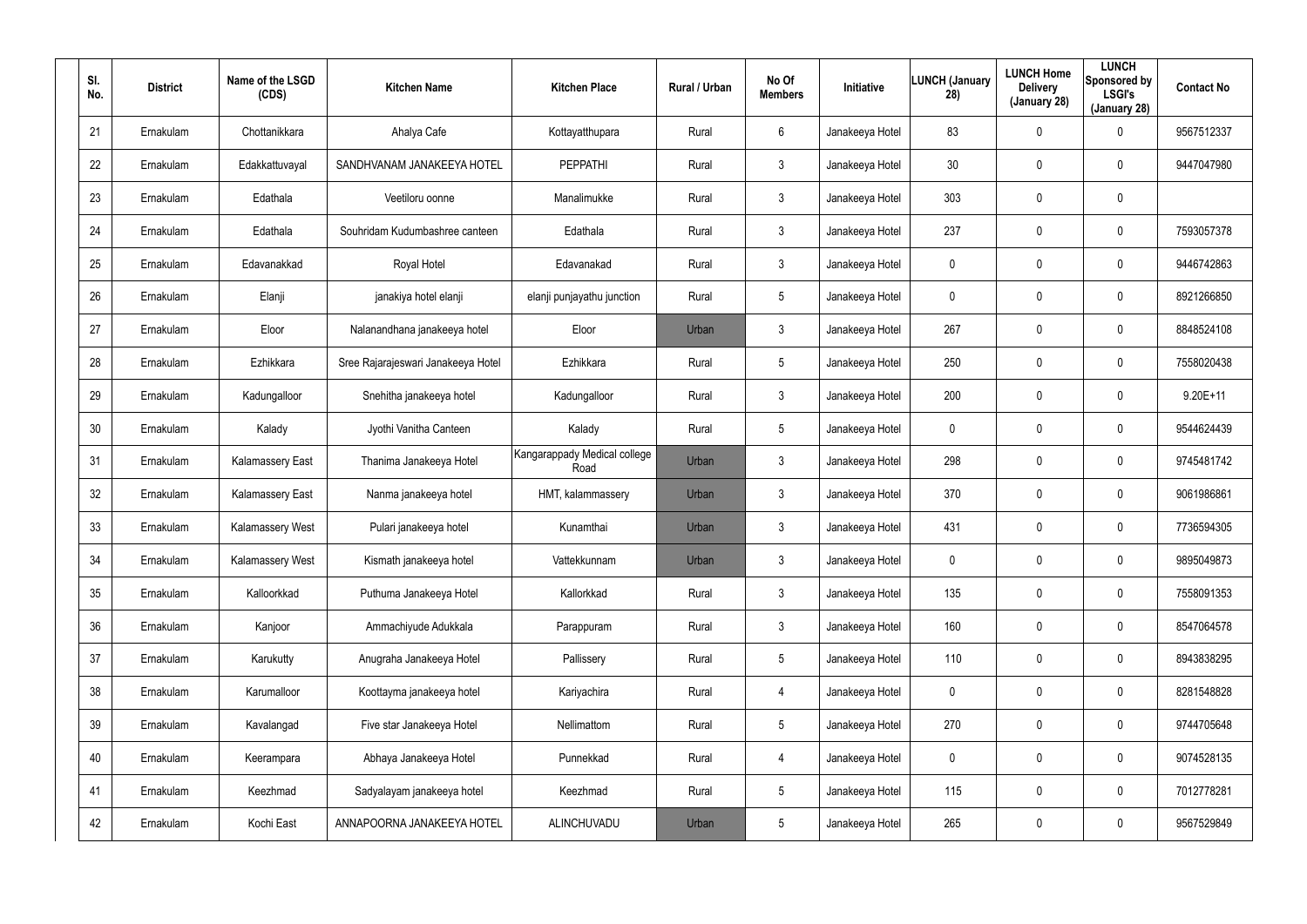|     | SI.<br>No. | <b>District</b> | Name of the LSGD<br>(CDS) | <b>Kitchen Name</b>        | <b>Kitchen Place</b>                      | Rural / Urban | No Of<br><b>Members</b> | <b>Initiative</b> | <b>LUNCH (January</b><br>28) | <b>LUNCH Home</b><br><b>Delivery</b><br>(January 28) | <b>LUNCH</b><br>Sponsored by<br><b>LSGI's</b><br>(January 28) | <b>Contact No</b> |
|-----|------------|-----------------|---------------------------|----------------------------|-------------------------------------------|---------------|-------------------------|-------------------|------------------------------|------------------------------------------------------|---------------------------------------------------------------|-------------------|
|     | 43         | Ernakulam       | Kochi East                | YUMMEES KITCHEN            | VADUTHALA                                 | Urban         | $5\overline{)}$         | Janakeeya Hotel   | 188                          | 15                                                   | $\mathbf 0$                                                   | 9497680558        |
|     | 44         | Ernakulam       | Kochi East                | <b>ORUMA KITCHEN</b>       | <b>PACHALAM</b>                           | Urban         | $\mathbf{3}$            | Janakeeya Hotel   | 0                            | 0                                                    | $\mathbf 0$                                                   | 9497680558        |
|     | 45         | Ernakulam       | Kochi East                | <b>PONPULARI</b>           | <b>KEERHI NAGAR,</b><br><b>ELAMAKKARA</b> | Urban         | $\mathbf{3}$            | Janakeeya Hotel   | 327                          | 0                                                    | $\mathbf 0$                                                   | 9446607548        |
|     | 46         | Ernakulam       | Kochi East                | <b>RUCHI CATERING</b>      | PUNNACKAL                                 | Urban         | $5\overline{)}$         | Janakeeya Hotel   | 310                          | 0                                                    | $\mathbf 0$                                                   | 9947080022        |
|     | 47         | Ernakulam       | Kochi East                | Samrudhi @ Kochi           | Ernakulam North                           | Urban         | 14                      | Janakeeya Hotel   | 0                            | 0                                                    | $\mathbf 0$                                                   | 9048609615        |
|     | 48         | Ernakulam       | Kochi South               | NEW AKSHAYA HOTEL          | PONNURUNNI                                | Urban         | $5\overline{)}$         | Janakeeya Hotel   | 0                            | 0                                                    | $\mathbf 0$                                                   | 8547855284        |
|     | 49         | Ernakulam       | Kochi South               | <b>AMMAS KITCHEN</b>       | <b>THEVARA</b>                            | Urban         | $\overline{4}$          | Janakeeya Hotel   | 385                          | $\mathbf 0$                                          | $\mathbf 0$                                                   | 8547855284        |
|     | 50         | Ernakulam       | Kochi South               | <b>FRIENDS</b>             | <b>MINI PARK</b>                          | Urban         | $5\phantom{.0}$         | Janakeeya Hotel   | 170                          | 0                                                    | $\mathbf 0$                                                   | 9567127064        |
|     | 51         | Ernakulam       | Kochi West                | NAMMUDE ADUKKALA           | <b>ERAVELI COLONY</b>                     | Urban         | $5\phantom{.0}$         | Janakeeya Hotel   | 0                            | 0                                                    | $\mathbf 0$                                                   | 9496025576        |
|     | 52         | Ernakulam       | Kochi West                | PUTHUMA KUDUMBASHREE HOTEL | PALLURUTHY NADA                           | Urban         | $5\phantom{.0}$         | Janakeeya Hotel   | 308                          | 0                                                    | $\mathbf 0$                                                   | 9496025576        |
|     | 53         | Ernakulam       | Kochi West                | USHUS KUDUMBASHREE HOTEL   | <b>FORT KOCHI</b>                         | Urban         | $\overline{4}$          | Janakeeya Hotel   | 439                          | $\mathbf 0$                                          | $\mathbf 0$                                                   | 9847866090        |
|     | 54         | Ernakulam       | Koothattukulam            | Niravu janakeeya hotel     | Near ksrtc bus stand<br>koothattukulam    | Urban         | $\mathbf{3}$            | Janakeeya Hotel   | 0                            | 0                                                    | $\mathbf 0$                                                   | 9656619614        |
|     | 55         | Ernakulam       | Koovappady                | Kaipunyam Janakeeya hotel  | Koovappady                                | Rural         | $5\phantom{.0}$         | Janakeeya Hotel   | 128                          | $\mathbf 0$                                          | $\mathbf 0$                                                   | 9526628158        |
|     | 56         | Ernakulam       | Kothamangalam             | P.K Janakeeya hotel        | Kothamangalam                             | Urban         | 3                       | Janakeeya Hotel   | 67                           | $\mathbf 0$                                          | $\mathbf 0$                                                   | 8156869114        |
|     | 57         | Ernakulam       | Kothamangalam             | Thanima catering unit      | Kothamangalam                             | Urban         | $\mathbf{3}$            | Janakeeya Hotel   | 0                            | 0                                                    | $\pmb{0}$                                                     | 9846664377        |
| 114 | 58         | Ernakulam       | Kottapady                 | Janakeeya Hotel            | Kottappady junction                       | Rural         | $\mathbf{3}$            | Janakeeya Hotel   | 162                          | 0                                                    | $\pmb{0}$                                                     | 9497406993        |
|     | 59         | Ernakulam       | Kottuvally                | Amritha Janakeeya Hotel    | kottuvally                                | Rural         | $5\phantom{.0}$         | Janakeeya Hotel   | 104                          | 0                                                    | $\pmb{0}$                                                     | 8590034196        |
|     | 60         | Ernakulam       | Kumbalam                  | JANAKEEYA HOTEL KUMBALAM   | <b>MADAVANA</b>                           | Rural         | $5\phantom{.0}$         | Janakeeya Hotel   | $\mathbf 0$                  | $\mathbf 0$                                          | $\mathbf 0$                                                   | 9746652717        |
|     | 61         | Ernakulam       | Kumbalangy                | St Antoneys kudumbashree   | OLD POST OFFICE                           | Rural         | $\mathbf{3}$            | Janakeeya Hotel   | 0                            | 0                                                    | $\mathbf 0$                                                   | 8138860764        |
|     | 62         | Ernakulam       | Kunnathunad               | Thripthi Janakeeya Hotel   | Pallikkara                                | Rural         | 6                       | Janakeeya Hotel   | 78                           | $\mathbf 0$                                          | $\mathbf 0$                                                   | 9744561425        |
|     | 63         | Ernakulam       | Kunnukara                 | Greenchilly cafe           | Kunnukara                                 | Rural         | $\mathfrak{Z}$          | Janakeeya Hotel   | 0                            | 39                                                   | $\mathbf 0$                                                   | 9496852989        |
|     | 64         | Ernakulam       | Kunnukara                 | Thanima canteen            | North aduvassery                          | Rural         | $5\phantom{.0}$         | Janakeeya Hotel   | 0                            | 52                                                   | $\pmb{0}$                                                     | 9744200583        |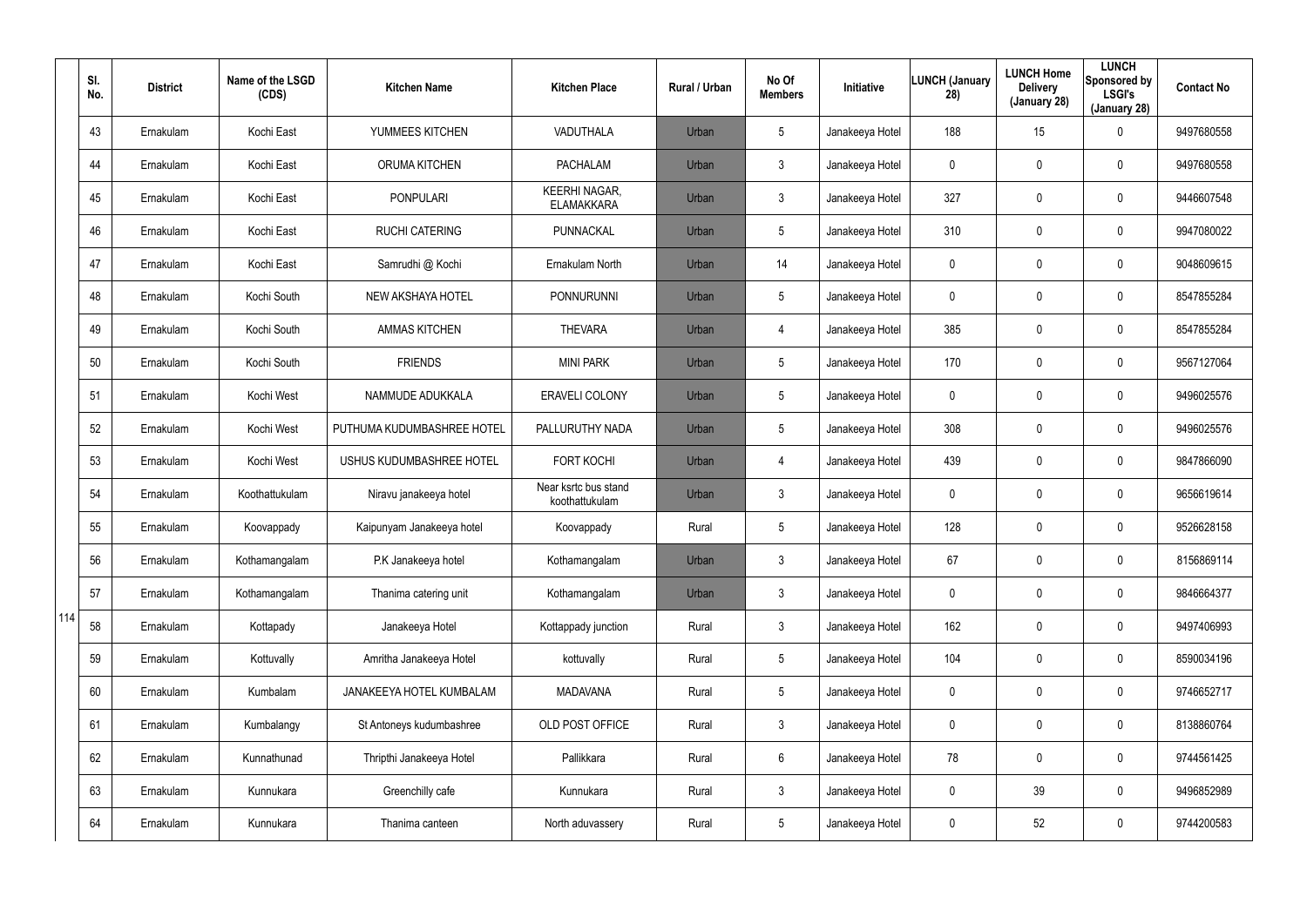| SI.<br>No. | <b>District</b> | Name of the LSGD<br>(CDS) | <b>Kitchen Name</b>              | <b>Kitchen Place</b>      | Rural / Urban | No Of<br><b>Members</b> | Initiative      | LUNCH (January<br>28) | <b>LUNCH Home</b><br><b>Delivery</b><br>(January 28) | <b>LUNCH</b><br>Sponsored by<br><b>LSGI's</b><br>(January 28) | <b>Contact No</b> |
|------------|-----------------|---------------------------|----------------------------------|---------------------------|---------------|-------------------------|-----------------|-----------------------|------------------------------------------------------|---------------------------------------------------------------|-------------------|
| 65         | Ernakulam       | Kuttampuzha               | Nila kudumbashree janakiya hotel | Mini stadium, vadattupara | Rural         | 6                       | Janakeeya Hotel | 0                     | $\mathbf 0$                                          | 0                                                             | 9496754018        |
| 66         | Ernakulam       | Kuzhippilly               | Janakeeya hotel                  | Kuzhupilli                | Rural         | $\mathbf 0$             | Janakeeya Hotel | 99                    | $\mathbf 0$                                          | 0                                                             | 9744631998        |
| 67         | Ernakulam       | Malayattoor               | Whats app Janakeeya Hotel        | Thottuva                  | Rural         | $\mathfrak{Z}$          | Janakeeya Hotel | 329                   | $\boldsymbol{0}$                                     | $\pmb{0}$                                                     | $9.19E + 11$      |
| 68         | Ernakulam       | Malayattoor               | Natturuchi Janakeeya Hotel       | Ettakkadavu               | Rural         | 3                       | Janakeeya Hotel | 311                   | $\mathbf 0$                                          | 0                                                             | 9745470234        |
| 69         | Ernakulam       | Maneed                    | Coral Island                     | Maneed                    | Rural         | $\overline{4}$          | Janakeeya Hotel | 135                   | $\boldsymbol{0}$                                     | $\pmb{0}$                                                     | 7012652495        |
| 70         | Ernakulam       | Manjalloor                | Thanima Kudumbashree hotel       | Vazhakkulam               | Rural         | $5\phantom{.0}$         | Janakeeya Hotel | 234                   | $\boldsymbol{0}$                                     | 0                                                             | 7306907918        |
| 71         | Ernakulam       | Manjapra                  | Sara's Kitchen                   | Puthenpalli               | Rural         | $\mathbf{3}$            | Janakeeya Hotel | 286                   | 0                                                    | $\mathbf 0$                                                   | 8547392730        |
| 72         | Ernakulam       | Maradu                    | <b>VANITHA HOTEL</b>             | <b>KUNDANNOR JN</b>       | Urban         | 4                       | Janakeeya Hotel | 0                     | 0                                                    | $\mathbf 0$                                                   | 9349505008        |
| 73         | Ernakulam       | Marady                    | Janakeeya hotel, Marady          | Unnakkuppa                | Rural         | $\overline{4}$          | Janakeeya Hotel | $\mathbf 0$           | 0                                                    | $\mathbf 0$                                                   | 9947943177        |
| 74         | Ernakulam       | Mazhuvannoor              | Sruthi Janakeeya Hotel           | Valayanchirangara         | Rural         | $\mathbf{3}$            | Janakeeya Hotel | 211                   | 0                                                    | $\mathbf 0$                                                   | 9747924485        |
| 75         | Ernakulam       | Mookkannoor               | Mammaks Kitchen                  | Mookkannoor               | Rural         | $\mathbf{3}$            | Janakeeya Hotel | 196                   | 0                                                    | $\mathbf 0$                                                   | 9.19E+11          |
| 76         | Ernakulam       | Mudakkuzha                | Janakeeya Hotel                  | Mudakkuzha                | Rural         | $\mathbf{3}$            | Janakeeya Hotel | 0                     | 0                                                    | $\mathbf 0$                                                   | 9.19E+11          |
| 77         | Ernakulam       | Mulanthuruthy             | Sulabha                          | karikode, mulanthuruthy   | Rural         | $\mathbf 0$             | Janakeeya Hotel | 170                   | $\boldsymbol{0}$                                     | 0                                                             | 9633427553        |
| 78         | Ernakulam       | Mulavukad                 | Kudumbashree Veetile bakshanam   | Mulavukad                 | Rural         | 5                       | Janakeeya Hotel | 126                   | 37                                                   | 0                                                             | 9061339557        |
| 79         | Ernakulam       | Muvattupuzha              | Oottupura                        | Muvattupuzha              | Urban         | $\mathbf{3}$            | Janakeeya Hotel | 293                   | $\pmb{0}$                                            | $\pmb{0}$                                                     |                   |
| 80         | Ernakulam       | Nayarambalam              | Four star cafe                   | Nayarambalam              | Rural         | $\mathbf{3}$            | Janakeeya Hotel | 0                     | $\pmb{0}$                                            | $\pmb{0}$                                                     | 8891755948        |
| 81         | Ernakulam       | Nedumbassery              | Thani Nadan                      | Athani                    | Rural         | $5\phantom{.0}$         | Janakeeya Hotel | 0                     | 222                                                  | 0                                                             | 8138917514        |
| 82         | Ernakulam       | Nellikuzhy                | Janakeeya Hotel                  | Nellikkuzhi               | Rural         | $\mathfrak{Z}$          | Janakeeya Hotel | 314                   | $\boldsymbol{0}$                                     | $\pmb{0}$                                                     | 9562713076        |
| 83         | Ernakulam       | Njarakkal                 | Kripa Catering Unit              | Njarakkal                 | Rural         | $\mathfrak{Z}$          | Janakeeya Hotel | 45                    | $\pmb{0}$                                            | $\pmb{0}$                                                     | 9567534006        |
| 84         | Ernakulam       | Okkal                     | Manna Janakeeya Hotel            | Edavoor                   | Rural         | $\overline{4}$          | Janakeeya Hotel | 87                    | $\pmb{0}$                                            | $\pmb{0}$                                                     | 9539507674        |
| 85         | Ernakulam       | Paingottoor               | Janakeeya hotel                  | Paingottoor               | Rural         | $\overline{7}$          | Janakeeya Hotel | 62                    | $\pmb{0}$                                            | $\pmb{0}$                                                     | 9656855730        |
| 86         | Ernakulam       | Paipra                    | Nanma Janakeeya Hotel            | Pezhakkappilly            | Rural         | $\mathfrak{Z}$          | Janakeeya Hotel | 151                   | $\pmb{0}$                                            | $\pmb{0}$                                                     | 9567747725        |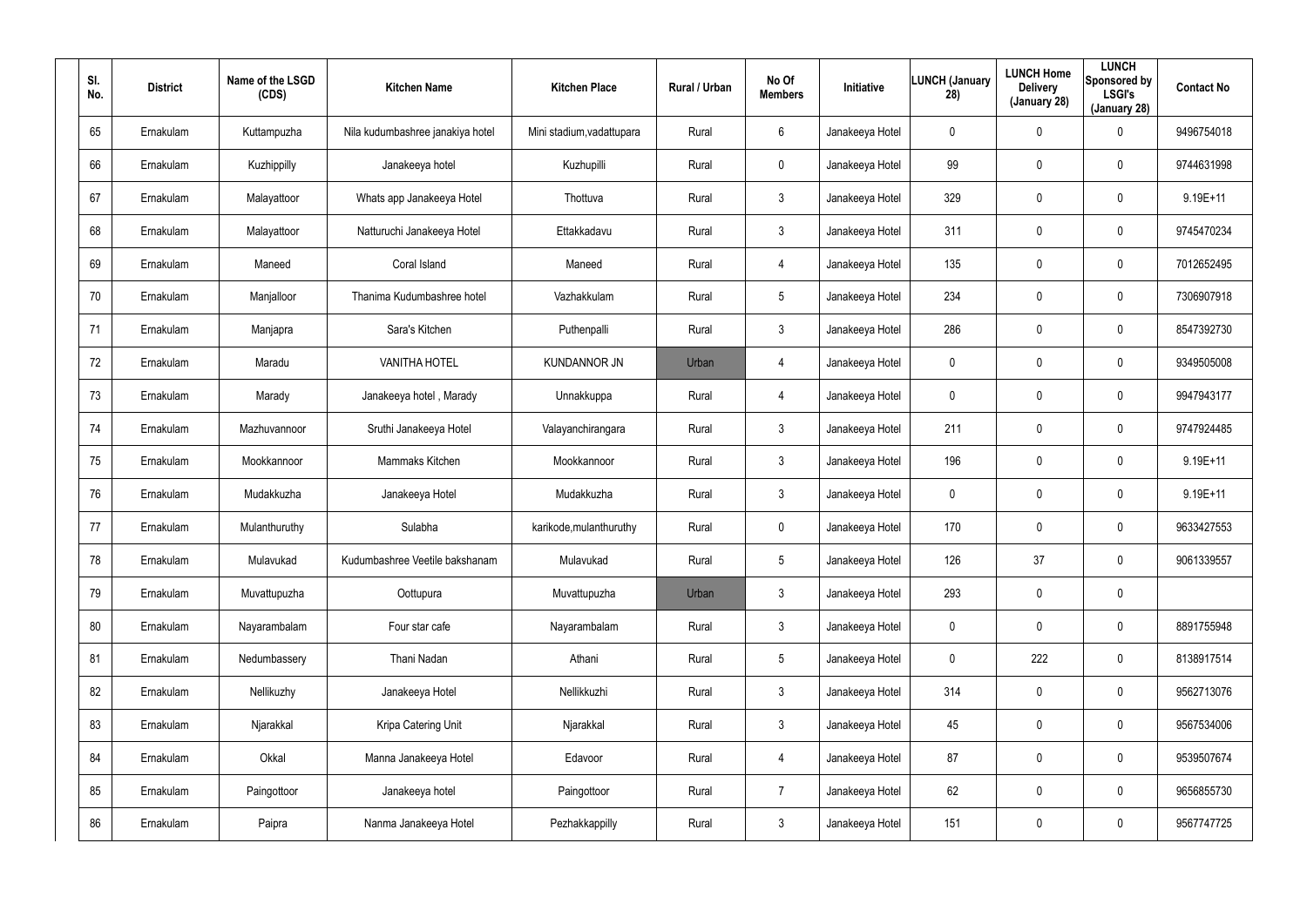| SI.<br>No. | <b>District</b> | Name of the LSGD<br>(CDS) | <b>Kitchen Name</b>                                      | <b>Kitchen Place</b>                        | <b>Rural / Urban</b> | No Of<br><b>Members</b> | Initiative      | <b>LUNCH (January</b><br>28) | <b>LUNCH Home</b><br><b>Delivery</b><br>(January 28) | <b>LUNCH</b><br>Sponsored by<br><b>LSGI's</b><br>(January 28) | <b>Contact No</b> |
|------------|-----------------|---------------------------|----------------------------------------------------------|---------------------------------------------|----------------------|-------------------------|-----------------|------------------------------|------------------------------------------------------|---------------------------------------------------------------|-------------------|
| 87         | Ernakulam       | Pallarimangalam           | Janakeeya Hotel                                          | Janakeeya Hotel, Koovalloor                 | Rural                | 4                       | Janakeeya Hotel | 163                          | $\mathbf 0$                                          | 0                                                             | 7025992310        |
| 88         | Ernakulam       | Pallipuram                | SANTHWANAM Janakeeyahotel                                | Pothen valav                                | Rural                | 5                       | Janakeeya Hotel | 231                          | $\mathbf 0$                                          | 0                                                             | 9747525176        |
| 89         | Ernakulam       | Pambakkuda                | viswastha catering unit                                  | pambakkuda block punjayathu<br>building     | Rural                | 4                       | Janakeeya Hotel | 62                           | $\mathbf 0$                                          | $\mathbf 0$                                                   | 9946404045        |
| 90         | Ernakulam       | Parakkadave               | Thejus catering unit                                     | Moozhikkulam                                | Rural                | 10                      | Janakeeya Hotel | 0                            | 82                                                   | $\mathbf 0$                                                   | 9847936303        |
| 91         | Ernakulam       | Paravoor                  | sree vigneswara sc cafe                                  | Govt.boys' HSS, N.Paravur                   | Urban                | 4                       | Janakeeya Hotel | 84                           | $\mathbf 0$                                          | 0                                                             |                   |
| 92         | Ernakulam       | Perumbavoor               | JANAKEEYA HOTEL MINI CIVIL<br><b>STATION PERUMBAVOOR</b> | <b>CIVIL STATION</b>                        | Urban                | $\mathfrak{Z}$          | Janakeeya Hotel | 398                          | 0                                                    | $\mathbf 0$                                                   | 9847008734        |
| 93         | Ernakulam       | Perumbavoor               | Swath kudumbashree canteen                               | Perumbavoor                                 | Urban                | $\mathbf{3}$            | Janakeeya Hotel | 300                          | $\mathbf 0$                                          | $\mathbf 0$                                                   | 9847015470        |
| 94         | Ernakulam       | Perumbavoor               | Janakeeya Hotel                                          | Kanjirakkad pallippady                      | Urban                | $\mathbf{3}$            | Janakeeya Hotel | 267                          | 0                                                    | 0                                                             | 9847015470        |
| 95         | Ernakulam       | Pindimana                 | Janakeeya hotel                                          | Muthamkuzhi                                 | Rural                | $\overline{4}$          | Janakeeya Hotel | 85                           | $\mathbf 0$                                          | $\mathbf 0$                                                   | 9656297799        |
| 96         | Ernakulam       | Piravam                   | sneha canteen                                            | municipality building base floor<br>piravom | Urban                | 4                       | Janakeeya Hotel | 250                          | 0                                                    | 0                                                             | 8075376906        |
| 97         | Ernakulam       | Pootrikka                 | <b>GRANDMA JANAKEEYA HOTEL</b>                           | <b>CHOONDI</b>                              | Rural                | $\mathbf{3}$            | Janakeeya Hotel | 0                            | $\mathbf 0$                                          | $\mathbf 0$                                                   | 9400550287        |
| 98         | Ernakulam       | Pothanikkad               | Taj hotel                                                | Pothanikkad                                 | Rural                | $\mathbf{3}$            | Janakeeya Hotel | 119                          | 0                                                    | 0                                                             | 9645079573        |
| 99         | Ernakulam       | Puthanvelikkara           | Panjami cafe kudumbashree                                | Near panjayath office                       | Rural                | $5\overline{)}$         | Janakeeya Hotel | 0                            | 102                                                  | 0                                                             | 9645530669        |
| 100        | Ernakulam       | Ramamangalam              | Kalavara janakeeya hotel                                 | ramamngalam                                 | Rural                | 4                       | Janakeeya Hotel | 220                          | $\pmb{0}$                                            | 0                                                             | 9961344346        |
| 101        | Ernakulam       | Rayamangalam              | Arya canteen                                             | Kuruppampady                                | Rural                | $\mathbf{3}$            | Janakeeya Hotel | 0                            | $\boldsymbol{0}$                                     | $\pmb{0}$                                                     | 8281825730        |
| 102        | Ernakulam       | Thirumarady               | janakiya hotel thirumarady                               | edappara jn.                                | Rural                | $\mathfrak{Z}$          | Janakeeya Hotel | 0                            | $\pmb{0}$                                            | $\pmb{0}$                                                     | 7594811868        |
| 103        | Ernakulam       | Thiruvaniyoor             | Thanima                                                  | Thiruvaniyoor                               | Rural                | $\mathbf 0$             | Janakeeya Hotel | 0                            | $\pmb{0}$                                            | 0                                                             | 9061239698        |
| 104        | Ernakulam       | Thrikkakkara East         | Thanima Janakeeya Hotel                                  | Kakkanad                                    | Urban                | 8                       | Janakeeya Hotel | 0                            | $\mathbf 0$                                          | $\pmb{0}$                                                     | 9207134763        |
| 105        | Ernakulam       | Thrikkakkara west         | Janakeeya hotel                                          | Chembumukku                                 | Urban                | $5\phantom{.0}$         | Janakeeya Hotel | 92                           | $\pmb{0}$                                            | 0                                                             | 9496530576        |
| 106        | Ernakulam       | Thuravoor                 | e-grill Janakeeya Hotel                                  | Yudapuram                                   | Rural                | 4                       | Janakeeya Hotel | 536                          | $\boldsymbol{0}$                                     | $\pmb{0}$                                                     | 9526845935        |
| 107        | Ernakulam       | Tripunithura              | Janakeeya Hotel Tripunithura                             | Eroor                                       | Urban                | $\mathfrak{Z}$          | Janakeeya Hotel | 0                            | $\pmb{0}$                                            | $\pmb{0}$                                                     | 8137977644        |
| 108        | Ernakulam       | Vadakkekkara              | vadakkekkara kudumbasree janakeeya<br>hotel              | Madaplathuruth                              | Rural                | 4                       | Janakeeya Hotel | 177                          | $\boldsymbol{0}$                                     | 0                                                             | 8301806778        |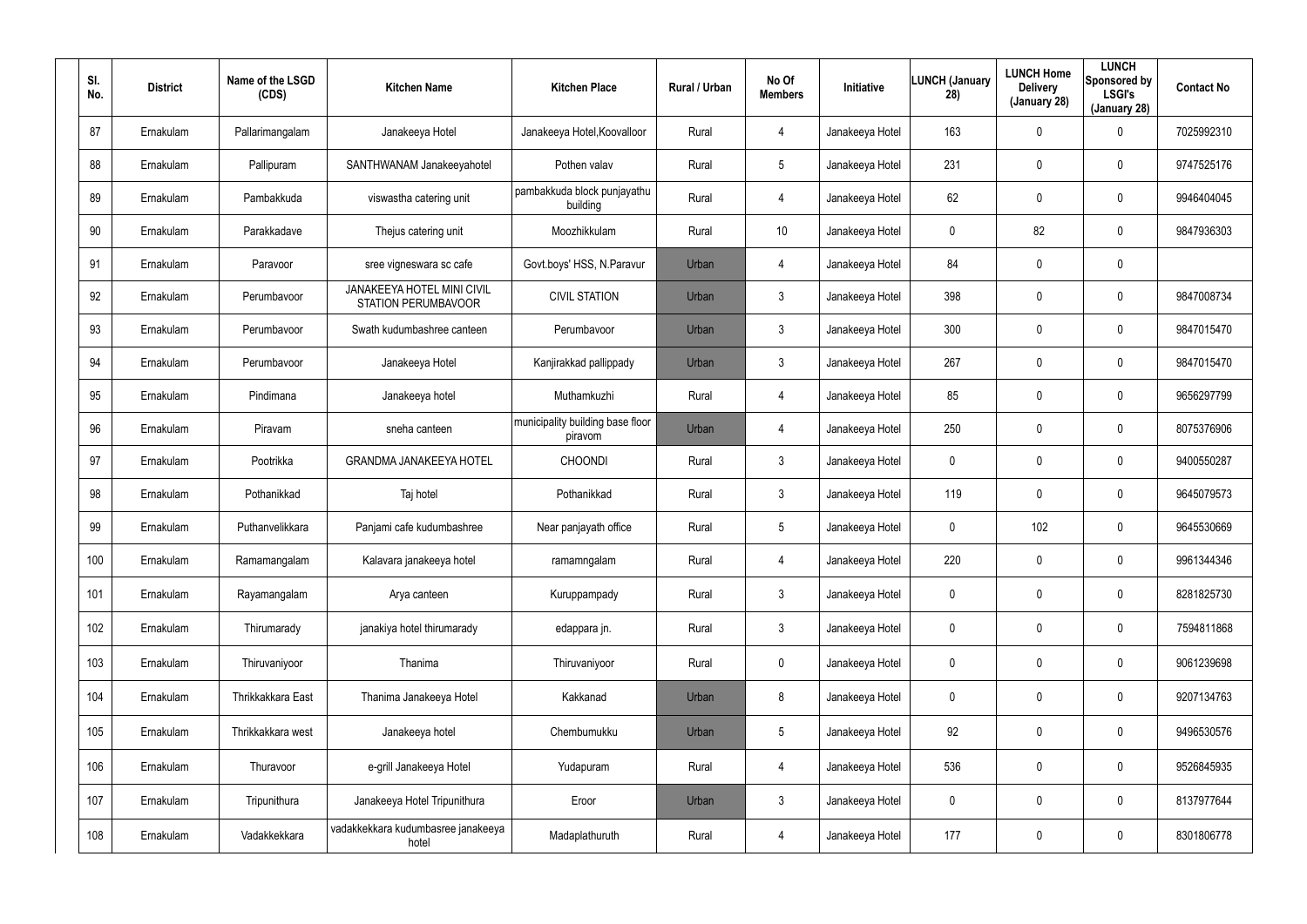|     | SI.<br>No.      | <b>District</b> | Name of the LSGD<br>(CDS) | <b>Kitchen Name</b>          | <b>Kitchen Place</b>                              | Rural / Urban | No Of<br><b>Members</b> | Initiative      | <b>LUNCH (January</b><br>28) | <b>LUNCH Home</b><br><b>Delivery</b><br>(January 28) | <b>LUNCH</b><br>Sponsored by<br><b>LSGI's</b><br>(January 28) | <b>Contact No</b> |
|-----|-----------------|-----------------|---------------------------|------------------------------|---------------------------------------------------|---------------|-------------------------|-----------------|------------------------------|------------------------------------------------------|---------------------------------------------------------------|-------------------|
|     | 109             | Ernakulam       | Vadavukode<br>Puthancruz  | <b>JANAKEEYA HOTEL</b>       | Puthencruz                                        | Rural         | $\mathfrak{Z}$          | Janakeeya Hotel | 0                            | 100                                                  | 0                                                             | $9.19E+11$        |
|     | 110             | Ernakulam       | Valakom                   | Ruchi                        | Valakom                                           | Rural         | $5\phantom{.0}$         | Janakeeya Hotel | 0                            | $\pmb{0}$                                            | $\pmb{0}$                                                     | 9074232700        |
|     | 111             | Ernakulam       | Varapuzha                 | <b>DURGA ACTIVITY</b>        | CHETTIBHAGAM                                      | Rural         | 8                       | Janakeeya Hotel | 262                          | $\pmb{0}$                                            | $\overline{7}$                                                | 9496160074        |
|     | 112             | Ernakulam       | Vazhakulam                | Three Star Hotel             | Marampally                                        | Rural         | $\mathfrak{Z}$          | Janakeeya Hotel | 285                          | $\mathbf 0$                                          | $\mathbf 0$                                                   | 6282644893        |
|     | 113             | Ernakulam       | Vengola                   | Janakeeya Hotel              | Pathipalam                                        | Rural         | $5\phantom{.0}$         | Janakeeya Hotel | 94                           | $\pmb{0}$                                            | $\pmb{0}$                                                     | 8137887455        |
|     | 114             | Ernakulam       | Vengoor                   | <b>JANAKEEYA HOTEL</b>       | Choorathod                                        | Rural         | 4                       | Janakeeya Hotel | 108                          | $\pmb{0}$                                            | $\mathbf 0$                                                   | 9656904682        |
| 114 |                 |                 |                           |                              |                                                   |               | 449                     |                 | 14967                        | 948                                                  | $\overline{7}$                                                |                   |
|     |                 | Idukki          | Adimaly                   | Friends Janakeeya Hotel      | Adimaly                                           | Rural         | 4                       | Janakeeya Hotel | 104                          | $\pmb{0}$                                            | $\pmb{0}$                                                     | 9961635779        |
|     | $\overline{2}$  | Idukki          | Alackode                  | Five Star Canteen            | Elamdesham Block<br>Panchayath Building, Alakode  | Rural         | $5\phantom{.0}$         | Janakeeya Hotel | 0                            | $\mathbf 0$                                          | $\pmb{0}$                                                     | 9961482164        |
|     | $\mathbf{3}$    | Idukki          | Arakkulam                 | Sabhalyam                    | Moolamattom                                       | Rural         | 4                       | Janakeeya Hotel | 240                          | $\boldsymbol{0}$                                     | $\pmb{0}$                                                     | 8848124921        |
|     | $\overline{4}$  | Idukki          | Ayyappancovil             | Maria Janakeeya Hotel        | Parappu                                           | Rural         | $\mathfrak{Z}$          | Janakeeya Hotel | 97                           | $\pmb{0}$                                            | $\mathbf 0$                                                   | 9544622096        |
|     | $5\phantom{.0}$ | Idukki          | Bysonvalley               | Famous Janakiya Hotel        | Pottankad                                         | Rural         | 4                       | Janakeeya Hotel | 92                           | $\mathbf 0$                                          | $\mathbf 0$                                                   | 9744566398        |
|     | 6               | Idukki          | Chakkupallam              | Vanithasree Janakeeya Hotel  | Anakkara                                          | Rural         | $\mathfrak{Z}$          | Janakeeya Hotel | 289                          | $\mathbf 0$                                          | $\pmb{0}$                                                     | 8075143547        |
|     | $\overline{7}$  | Idukki          | Devikulam                 | Kudumbashree Janakeeya Hotel | Echo point                                        | Rural         | $\mathfrak{Z}$          | Janakeeya Hotel | 145                          | $\mathbf 0$                                          | $\pmb{0}$                                                     | 8281640208        |
|     | 8               | Idukki          | Edavetty                  | Kudumbashree Janakeeya Hotel | Edavetty                                          | Rural         | $\mathfrak{Z}$          | Janakeeya Hotel | 0                            | 0                                                    | $\pmb{0}$                                                     | 6238694173        |
|     | 9               | Idukki          | Erattayar                 | Vanitha Janakeeya Hotel      | Erattayar                                         | Rural         | 4                       | Janakeeya Hotel | 119                          | $\mathbf 0$                                          | $\pmb{0}$                                                     | 9188166929        |
|     | 10 <sup>°</sup> | Idukki          | Kamakshi                  | Kripa Catering               | Thankamani                                        | Rural         | $\overline{5}$          | Janakeeya Hotel | 248                          | $\overline{0}$                                       | $\pmb{0}$                                                     | 9544021398        |
|     | 11              | ldukki          | Kanchiyar                 | Swadh Janakeeya Hotel        | Kanchiyar                                         | Rural         | $\overline{5}$          | Janakeeya Hotel | 103                          | $\mathbf 0$                                          | $\mathbf 0$                                                   | 8606856496        |
|     | 12              | Idukki          | Kanjikkuzhi               | Samarppanam                  | Kanjikkuzhi                                       | Rural         | 4                       | Janakeeya Hotel | 134                          | $\mathbf 0$                                          | -1                                                            | 9447169262        |
|     | 13              | ldukki          | Kanthaloor                | Morningstar Janakeeya Hotel  | Sahayagiri complex, near<br>Kanthalloor Bus stand | Rural         | 4                       | Janakeeya Hotel | 50                           | $\mathbf 0$                                          | $\mathbf 0$                                                   | 9447941632        |
|     | 14              | Idukki          | Karimannoor               | Rujiya Catering Unit         | Karimannoor                                       | Rural         | $\overline{5}$          | Janakeeya Hotel | 68                           | $\mathbf 0$                                          | $\pmb{0}$                                                     | 9497454952        |
|     | 15              | ldukki          | Karunapuram               | Karuna Hotel                 | Panchayathu complex                               | Rural         | 4                       | Janakeeya Hotel | 226                          | $\mathbf 0$                                          | $\pmb{0}$                                                     | 9961152820        |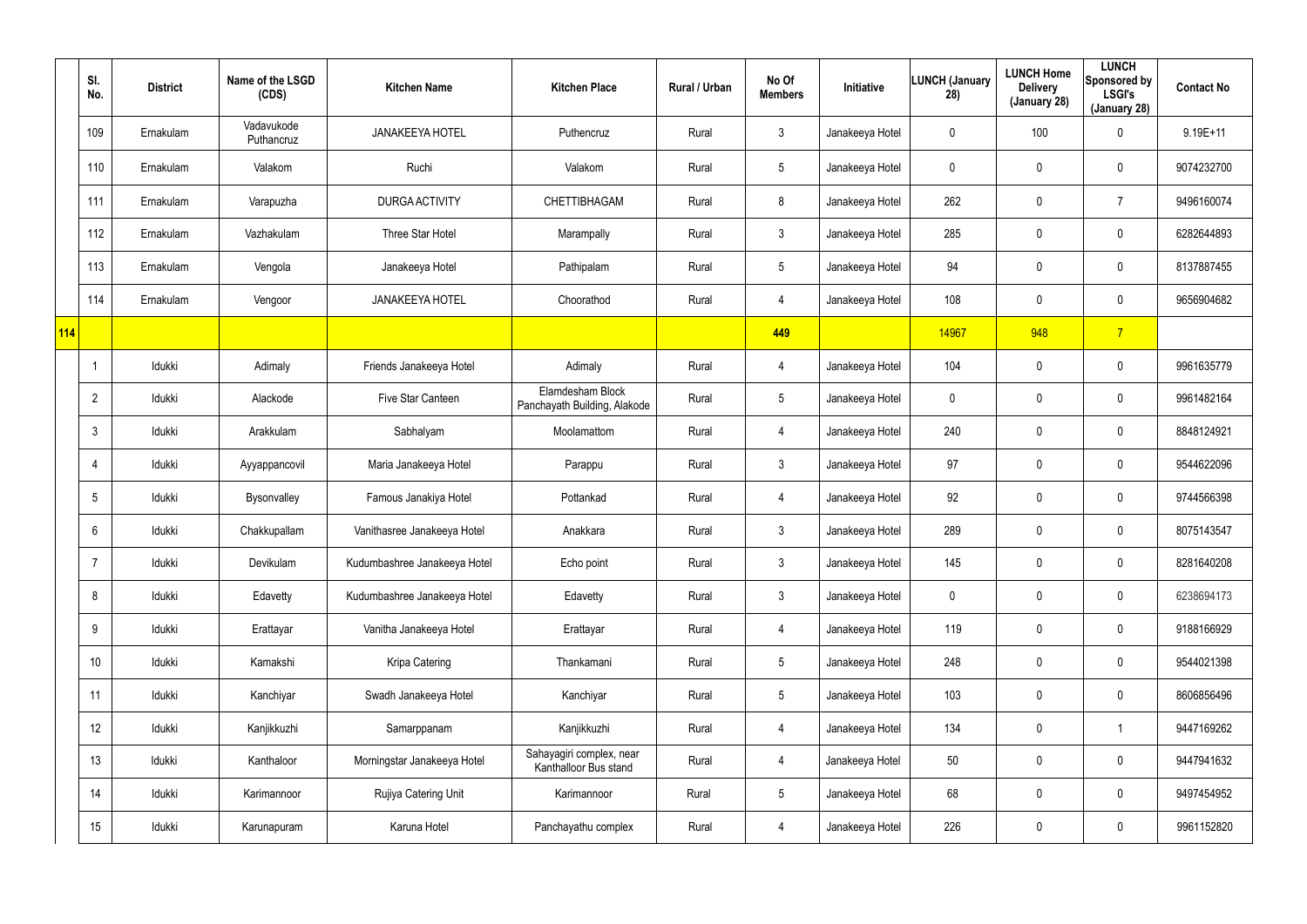|    | SI.<br>No.      | <b>District</b> | Name of the LSGD<br>(CDS) | <b>Kitchen Name</b>                | <b>Kitchen Place</b>          | <b>Rural / Urban</b> | No Of<br><b>Members</b> | Initiative      | LUNCH (January<br>28) | <b>LUNCH Home</b><br><b>Delivery</b><br>(January 28) | <b>LUNCH</b><br>Sponsored by<br><b>LSGI's</b><br>(January 28) | <b>Contact No</b> |
|----|-----------------|-----------------|---------------------------|------------------------------------|-------------------------------|----------------------|-------------------------|-----------------|-----------------------|------------------------------------------------------|---------------------------------------------------------------|-------------------|
|    | 16              | Idukki          | Kattappana                | Karunya Janakeeya Hotel            | Kattappana                    | Urban                | 5                       | Janakeeya Hotel | 285                   | $\mathbf 0$                                          | 0                                                             | 9497684477        |
|    | 17              | Idukki          | Kodikkulam                | Kulirma Janakiya Hotel             | Kodikkulam                    | Rural                | 6                       | Janakeeya Hotel | 35 <sub>5</sub>       | 0                                                    | 0                                                             | 9605111852        |
|    | 18              | Idukki          | Kokkayar                  | Sevana Janakeeya hotel             | 35th Mile                     | Rural                | 3                       | Janakeeya Hotel | 20                    | 0                                                    | 0                                                             | 9562067674        |
|    | 19              | Idukki          | Konnathadi                | Friends Janakeeya Hotel            | Panickankudi                  | Rural                | $6\phantom{.}6$         | Janakeeya Hotel | 68                    | 0                                                    | 0                                                             | 9544048878        |
|    | 20              | Idukki          | Konnathadi                | Janapriya Janakeeya Hotel          | Konnathadi                    | Rural                | 3                       | Janakeeya Hotel | 170                   | 0                                                    | 0                                                             | 9895147074        |
|    | 21              | Idukki          | Kudayathoor               | Kudumbashree Janakeeya Hotel       | Kanjar                        | Rural                | 3                       | Janakeeya Hotel | 85                    | 0                                                    | 0                                                             | 9526762560        |
|    | 22              | Idukki          | Kumaramangalam            | Kumaramangalam Janakeeya Hotel     | Kumaramangalam                | Rural                | 4                       | Janakeeya Hotel | 0                     | 0                                                    | 0                                                             | 9745633509        |
|    | 23              | Idukki          | Kumili                    | Ruchi Hotel                        | Kumili                        | Rural                | 4                       | Janakeeya Hotel | 132                   | 0                                                    | 0                                                             | 9447980637        |
|    | 24              | Idukki          | Manakkadu                 | Vanitha Hotel                      | Chittoor                      | Rural                | $\mathbf{3}$            | Janakeeya Hotel | 46                    | 0                                                    | 0                                                             | 8330097933        |
|    | 25              | Idukki          | Mankulam                  | Jeevanam Catering Janakeeya Hotel  | Panchayathu Building          | Rural                | 4                       | Janakeeya Hotel | 62                    | 0                                                    | 0                                                             | 9495060505        |
| 51 | 26              | Idukki          | Mankulam                  | Happy Janakéeya Hotel              | Aanakkulam                    | Rural                | $\mathbf{3}$            | Janakeeya Hotel | 50                    | 0                                                    | 0                                                             | 9496251027        |
|    | 27              | Idukki          | Marayoor                  | Malabar food court Janakeeya Hotel | Marayoor Near IDCB bank       | Rural                | 4                       | Janakeeya Hotel | 128                   | 0                                                    | 0                                                             | 9446925610        |
|    | 28              | Idukki          | Mariyapuram               | Anaswara Hotel & Catering          | Idukki                        | Rural                | 4                       | Janakeeya Hotel | 130                   | $\mathbf 0$                                          | 0                                                             | 9526329438        |
|    | 29              | Idukki          | Munnar                    | Annapoorna catering                | Lorry stand, old munnar       | Rural                | 5                       | Janakeeya Hotel | 275                   | 0                                                    | 0                                                             | 8281009478        |
|    | 30              | Idukki          | Muttom                    | Nila Janakeeya Hotel               | Muttom                        | Rural                | $\mathbf{3}$            | Janakeeya hotel | 315                   | $\mathbf 0$                                          | 0                                                             | 9961104818        |
|    | 31              | Idukki          | Nedumkandam               | Annus catering                     | Nedumkandam<br>Kizhakkekavala | Rural                | 4                       | Janakeeya Hotel | 165                   | $\mathbf 0$                                          | 0                                                             | 9747458576        |
|    | 32              | Idukki          | Pallivasal                | Blessing Janakeeya Hotel           | Pallivasal                    | Rural                | 4                       | Janakeeya Hotel | 75                    | $\mathbf 0$                                          | 0                                                             | 9947981574        |
|    | 33              | Idukki          | Pampadumpara              | Thripthy Janakeeya Hotel           | Pampadumpara                  | Rural                | $\mathbf{3}$            | Janakeeya Hotel | 167                   | $\mathbf 0$                                          | 0                                                             | 9207150558        |
|    | 34              | Idukki          | Peermedu                  | Thripthy Janakeeya Hotel           | Peermedu                      | Rural                | $\mathbf{3}$            | Janakeeya Hotel | 117                   | $\mathbf 0$                                          | 0                                                             | 9633311267        |
|    | 35 <sub>5</sub> | Idukki          | Peruvanthanam             | Janakeeya Hotel                    | Peruvanthanam                 | Rural                | $5\phantom{.0}$         | Janakeeya Hotel | 45                    | $\mathbf 0$                                          | 0                                                             | 9562274720        |
|    | 36              | Idukki          | Purappuzha                | Ammas Janakeeya Hotel              | Purappuzha                    | Rural                | $\mathbf{3}$            | Janakeeya Hotel | 60                    | $\mathbf 0$                                          | 0                                                             | 9744954032        |
|    | 37              | Idukki          | Rajakkadu                 | Janakeeya Hotel                    | Rajakkadu Town                | Rural                | $\mathbf{3}$            | Janakeeya Hotel | 448                   | $\mathbf 0$                                          | 0                                                             | 9446766999        |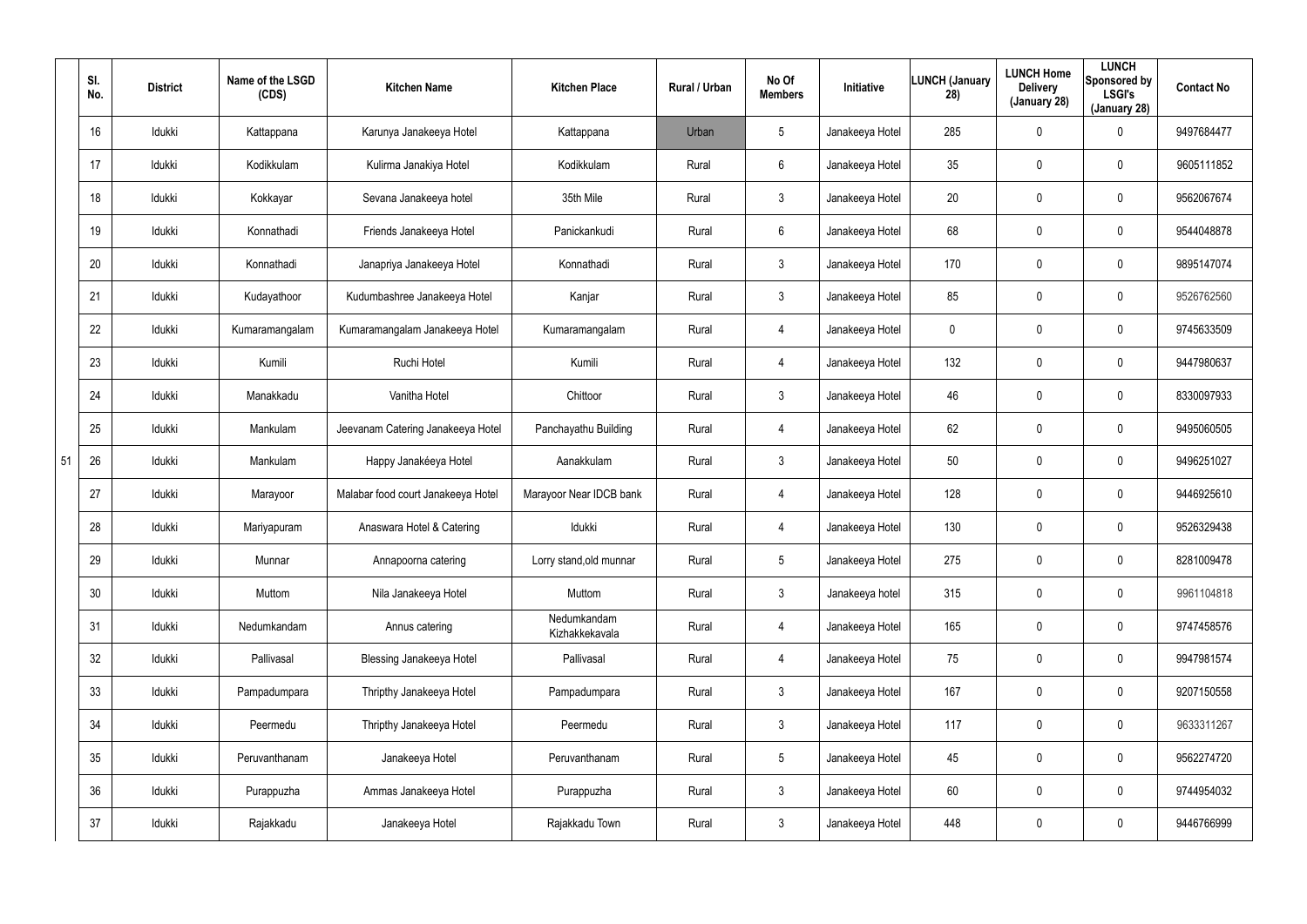|    | SI.<br>No.      | <b>District</b> | Name of the LSGD<br>(CDS) | <b>Kitchen Name</b>                       | <b>Kitchen Place</b>                      | Rural / Urban | No Of<br><b>Members</b> | Initiative      | LUNCH (January<br>28) | <b>LUNCH Home</b><br><b>Delivery</b><br>(January 28) | <b>LUNCH</b><br>Sponsored by<br><b>LSGI's</b><br>(January 28) | <b>Contact No</b> |
|----|-----------------|-----------------|---------------------------|-------------------------------------------|-------------------------------------------|---------------|-------------------------|-----------------|-----------------------|------------------------------------------------------|---------------------------------------------------------------|-------------------|
|    | 38              | Idukki          | Rajakumari                | Aiswarya Vanitha Restaurent               | Rajakumari South                          | Rural         | $\overline{4}$          | Janakeeya Hotel | 340                   | 0                                                    | $\mathbf 0$                                                   | 9526570410        |
|    | 39              | Idukki          | Santhanpara               | Janakeeya Hotel                           | Santhanpara                               | Rural         | $\overline{4}$          | Janakeeya Hotel | 165                   | 0                                                    | $\mathbf 0$                                                   | 9526174553        |
|    | 40              | Idukki          | Senapathy                 | Ammoose Hotel                             | Mangathotty                               | Rural         | $\mathbf{3}$            | Janakeeya Hotel | 0                     | 0                                                    | $\pmb{0}$                                                     | 9539396626        |
|    | 41              | Idukki          | Udumbannoor               | Kudumbashree Janakeeya Hotel              | Udumbannor                                | Rural         | $\mathfrak{Z}$          | Janakeeya Hotel | 183                   | 0                                                    | $\mathbf 0$                                                   | 9633678438        |
|    | 42              | Idukki          | Upputhara                 | Samarppitha Janakeeya hotel               | Upputhara                                 | Rural         | $5\phantom{.0}$         | Janakeeya Hotel | 91                    | 0                                                    | $\pmb{0}$                                                     | 9526590710        |
|    | 43              | Idukki          | Vandanmedu                | Dharshana Janakeeya Hotel                 | Vandanmedu                                | Rural         | $\overline{4}$          | Janakeeya Hotel | 153                   | 0                                                    | $\mathbf 0$                                                   | 9744038737        |
|    | 44              | Idukki          | Vandiperiyar              | Vandiperiyar Janakeeya Hotel              | Vandiperiyar                              | Rural         | $5\phantom{.0}$         | Janakeeya Hotel | 251                   | 0                                                    | $\mathbf 0$                                                   | 8086863254        |
|    | 45              | Idukki          | Vannappuram               | Souhrudham Janakeeya Hotel                | Vannappuram                               | Rural         | $5\phantom{.0}$         | Janakeeya Hotel | 46                    | 0                                                    | $\mathbf 0$                                                   | 8113054492        |
|    | 46              | Idukki          | Vathikudy                 | Karthika                                  | Thopramkudi                               | Rural         | 4                       | Janakeeya Hotel | 0                     | 0                                                    | $\mathbf 0$                                                   | 9947636989        |
|    | 47              | Idukki          | Vathikudy                 | Mahima                                    | Murickassery                              | Rural         | $\mathbf{3}$            | Janakeeya Hotel | 126                   | 0                                                    | $\mathbf 0$                                                   | 8289945652        |
|    | 48              | Idukki          | Vattavada                 | Vattavada Kudumbashree Janakeeya<br>Hotel | Keekkara, Kovilur                         | Rural         | 4                       | Janakeeya Hotel | 157                   | $\mathbf 0$                                          | $\mathbf 0$                                                   | 9497790469        |
|    | 49              | Idukki          | Vazhathoppu               | Grahalakshmi Hotel & Catering             | Cheruthoni                                | Rural         | $\overline{4}$          | Janakeeya Hotel | 0                     | 0                                                    | $\mathbf 0$                                                   | 9496178884        |
|    | 50              | Idukki          | Vellathooval              | Flowers Janakeeya Hotel                   | Vellathooval                              | Rural         | 4                       | Janakeeya Hotel | 57                    | 0                                                    | $\mathbf 0$                                                   | 9961419892        |
|    | 51              | Idukki          | Velliyamattam             | Padhayam Kudumbashree Janakeeya<br>Hotel  | Velliyamattam                             | Rural         | $\overline{4}$          | Janakeeya Hotel | 41                    | 0                                                    | $\pmb{0}$                                                     | 7902854627        |
| 51 |                 |                 |                           |                                           |                                           |               | 201                     |                 | 6403                  | $\bullet$                                            | $\vert$ 1                                                     |                   |
|    |                 | Kannur          | Maloor                    | Maloor Janakeeya Hotel                    | Thrikandaripoyil, PO-<br>Thrikandaripoyil | Rural         | 3 <sup>1</sup>          | Janakeeya Hotel | 165                   | 0                                                    | $\mathbf 0$                                                   | 9656132294        |
|    | $\overline{2}$  | Kannur          | Kolachery                 | Janakeeya Hotel                           | Kolachery Paramba, PO-<br>Kolacheri       | Rural         | $5\phantom{.0}$         | Janakeeya Hotel | 220                   | 0                                                    | $\mathbf{3}$                                                  | 9895324699        |
|    | $\mathbf{3}$    | Kannur          | Pinarayi                  | Janakeeya hotel, Pinarayi                 | Pinarayi                                  | Rural         | $6\phantom{.}$          | Janakeeya Hotel | 0                     | 0                                                    | $\mathbf 0$                                                   | 9447215211        |
|    | 4               | Kannur          | Muzhakunnu                | Thripthy Janakeeya Hotel                  | Kakkayangad, Muzhakkunnu                  | Rural         | $5\phantom{.0}$         | Janakeeya Hotel | 322                   | 0                                                    | $\overline{2}$                                                | 9526047538        |
|    | $5\overline{)}$ | Kannur          | Chapparappadavu           | Kudumbasree janakeeya hotel               | Near village office,<br>Chapparappadav    | Rural         | 3 <sup>1</sup>          | Janakeeya Hotel | 187                   | 0                                                    | $\mathbf 0$                                                   | 9605413324        |
|    | $6^{\circ}$     | Kannur          | Iritty                    | Roopasree Kudumbashree hotel              | Koolichembra                              | Urban         | 8                       | Janakeeya Hotel | 376                   | 0                                                    | $\mathbf 0$                                                   | 8589921533        |
|    | $\overline{7}$  | Kannur          | Dharmadam                 | Dharmadam Janakeeya hotel                 | Near Andalloor kav,<br>Dharmadam          | Rural         | 3 <sup>1</sup>          | Janakeeya Hotel | 154                   | 0                                                    | $\pmb{0}$                                                     | 9526975778        |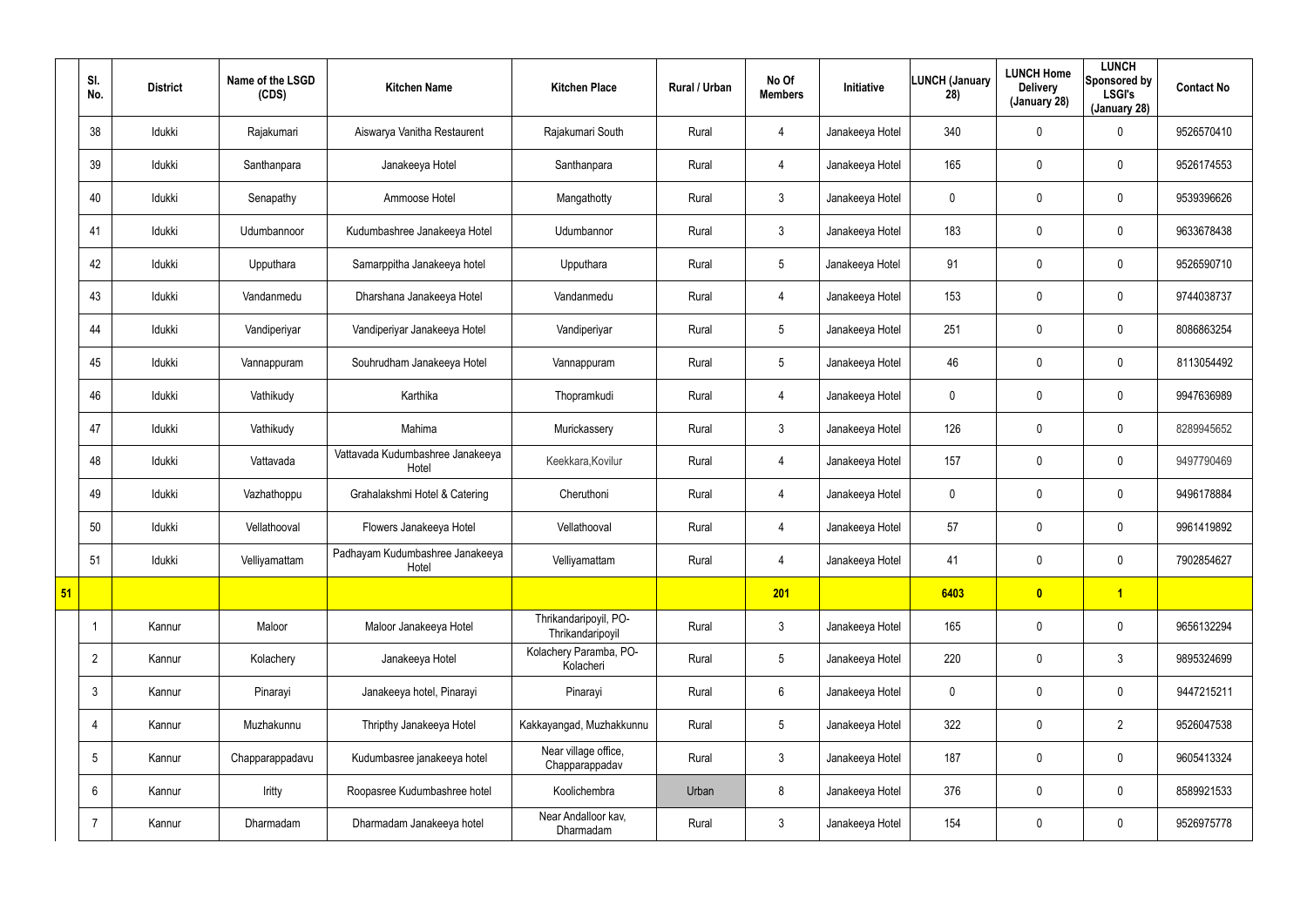| SI.<br>No.      | <b>District</b> | Name of the LSGD<br>(CDS)   | <b>Kitchen Name</b>                                | <b>Kitchen Place</b>                           | Rural / Urban | No Of<br><b>Members</b> | Initiative      | <b>LUNCH (January</b><br>28) | <b>LUNCH Home</b><br><b>Delivery</b><br>(January 28) | <b>LUNCH</b><br>Sponsored by<br><b>LSGI's</b><br>(January 28) | <b>Contact No</b> |
|-----------------|-----------------|-----------------------------|----------------------------------------------------|------------------------------------------------|---------------|-------------------------|-----------------|------------------------------|------------------------------------------------------|---------------------------------------------------------------|-------------------|
| 8               | Kannur          | Peralassery                 | Janakeeya Hotel                                    | Peralassery Town, PO -<br>Mundallur            | Rural         | 9                       | Janakeeya Hotel | 412                          | $\mathbf 0$                                          | 0                                                             | 70256213909       |
| 9               | Kannur          | Kadannappalli<br>Panappuzha | Kudumbasree janakeeya hotel                        | Chanthappura                                   | Rural         | 4                       | Janakeeya Hotel | 169                          | $\mathbf 0$                                          | 0                                                             | 9961089935        |
| 10 <sup>°</sup> | Kannur          | Anthur                      | Janakeeya hotel                                    | Dharmasala                                     | Urban         | $5\phantom{.0}$         | Janakeeya Hotel | 278                          | $\mathbf 0$                                          | 0                                                             | 9544138650        |
| 11              | Kannur          | Cheruthazham                | Janakeeya Hotel (Thripthi<br>Kudumbashree Canteen) | Pilathara                                      | Rural         | 3                       | Janakeeya Hotel | 199                          | $\mathbf 0$                                          | 0                                                             | 9947540361        |
| 12 <sup>°</sup> | Kannur          | Peravoor                    | Kudumbashree Janakeeya Hotel                       | Peravoor Bus stand, Peravoor<br>P <sub>O</sub> | Rural         | 3                       | Janakeeya Hotel | 224                          | $\mathbf 0$                                          | 0                                                             | 9947567857        |
| 13              | Kannur          | Kalliassery                 | Janakeeya Hotel                                    | Irinav Road, Payyattam, PO-<br>Irinav          | Rural         | 4                       | Janakeeya Hotel | 276                          | $\boldsymbol{0}$                                     | 0                                                             | 8848330570        |
| 14              | Kannur          | Panniyannur                 | Janakeeya Hotel                                    | Panoor Block office compound                   | Rural         | 6                       | Janakeeya Hotel | 277                          | $\mathbf 0$                                          | 0                                                             | 9447449875        |
| 15              | Kannur          | Kannapuram                  | Janakeeya Hotel                                    | Chynaclay road, Kannapuram                     | Rural         | $5\overline{)}$         | Janakeeya Hotel | 162                          | $\mathbf 0$                                          | $\overline{2}$                                                | 8089127045        |
| 16              | Kannur          | Sreekandapuram              | Janakeeya Hotel                                    | Sreekandapuram, near bus<br>stand              | Urban         | $5\phantom{.0}$         | Janakeeya Hotel | 350                          | $\mathbf 0$                                          |                                                               | 7591948757        |
| 17              | Kannur          | Thalasseri                  | Janakeeya Hotel                                    | New bus stand, Thalasseri                      | Urban         | 6                       | Janakeeya Hotel | 716                          | $\mathbf 0$                                          | 0                                                             | 9446263864        |
| 18              | Kannur          | Chokli                      | Janakeeya Hotel                                    | Olavilam, Chokli                               | Rural         | $5\phantom{.0}$         | Janakeeya Hotel | 130                          | $\mathbf 0$                                          | 0                                                             | 9846892821        |
| 19              | Kannur          | Udayagiri                   | Janakeeya Hotel                                    | Karthikapuram                                  | Rural         | 4                       | Janakeeya Hotel | 276                          | $\mathbf 0$                                          | 0                                                             | 9562375342        |
| 20              | Kannur          | Karivellur Peralam          | Janakeeya Hotel                                    | Panchayah building,<br>Onakkunnu               | Rural         | 4                       | Janakeeya Hotel | 203                          | $\mathbf 0$                                          | 0                                                             | 7025519714        |
| 21              | Kannur          | Muzhappilangad              | Janakeeya Hotel                                    | Near FCI godown,<br>Muzhappilangad             | Rural         | $5\phantom{.0}$         | Janakeeya Hotel | 263                          | $\mathbf 0$                                          | 0                                                             | 7306005267        |
| 22              | Kannur          | Narath                      | Janakeeya Hotel                                    | Janakeeya Hotel, Kambil,<br>Narath             | Rural         | $\overline{7}$          | Janakeeya Hotel | 191                          | $\mathbf 0$                                          | 4                                                             | 9747441162        |
| 23              | Kannur          | Payyannur                   | Janakeeya Hotel                                    | Municipality compoud,<br>Payyannur             | Urban         | $\mathbf{3}$            | Janakeeya Hotel | 300                          | $\overline{0}$                                       | 0                                                             | 9526620805        |
| 24              | Kannur          | Kangol Alappadamba          | Janakeeya Hotel                                    | Mathil, Near Kangol<br>Alappadamba Panchayath  | Rural         | 4                       | Janakeeya Hotel | 114                          | $\mathbf 0$                                          | 0                                                             | 9495296142        |
| 25              | Kannur          | Naduvil                     | Janakeeya Hotel                                    | Panchayath compound,<br>Naduvil town           | Rural         | $\overline{4}$          | Janakeeya Hotel | 131                          | $\overline{0}$                                       | 0                                                             | 7902902490        |
| 26              | Kannur          | Koothuparamba               | Janakeeya Hotel                                    | Manghad Vayal, Near HSS<br>Koothuparamba, PO-  | Urban         | 8                       | Janakeeya Hotel | 340                          | $\overline{0}$                                       | 11                                                            | 9645608253        |
| 27              | Kannur          | Kuttiatoor                  | Janakeeya Hotel                                    | Near Panchayath office,<br>Chattukappara       | Rural         | $5\phantom{.0}$         | Janakeeya Hotel | 77                           | $\boldsymbol{0}$                                     | 0                                                             | 9544644195        |
| 28              | Kannur          | Kathirur                    | Janakeeya Hotel                                    | Panchayath office building,<br>Kathirur        | Rural         | $5\phantom{.0}$         | Janakeeya Hotel | 224                          | $\boldsymbol{0}$                                     |                                                               | 8129404833        |
| 29              | Kannur          | Panoor                      | Janakeeya Hotel                                    | Elangode, Panoor                               | Urban         | $5\phantom{.0}$         | Janakeeya Hotel | 146                          | $\pmb{0}$                                            | 0                                                             | 9605852157        |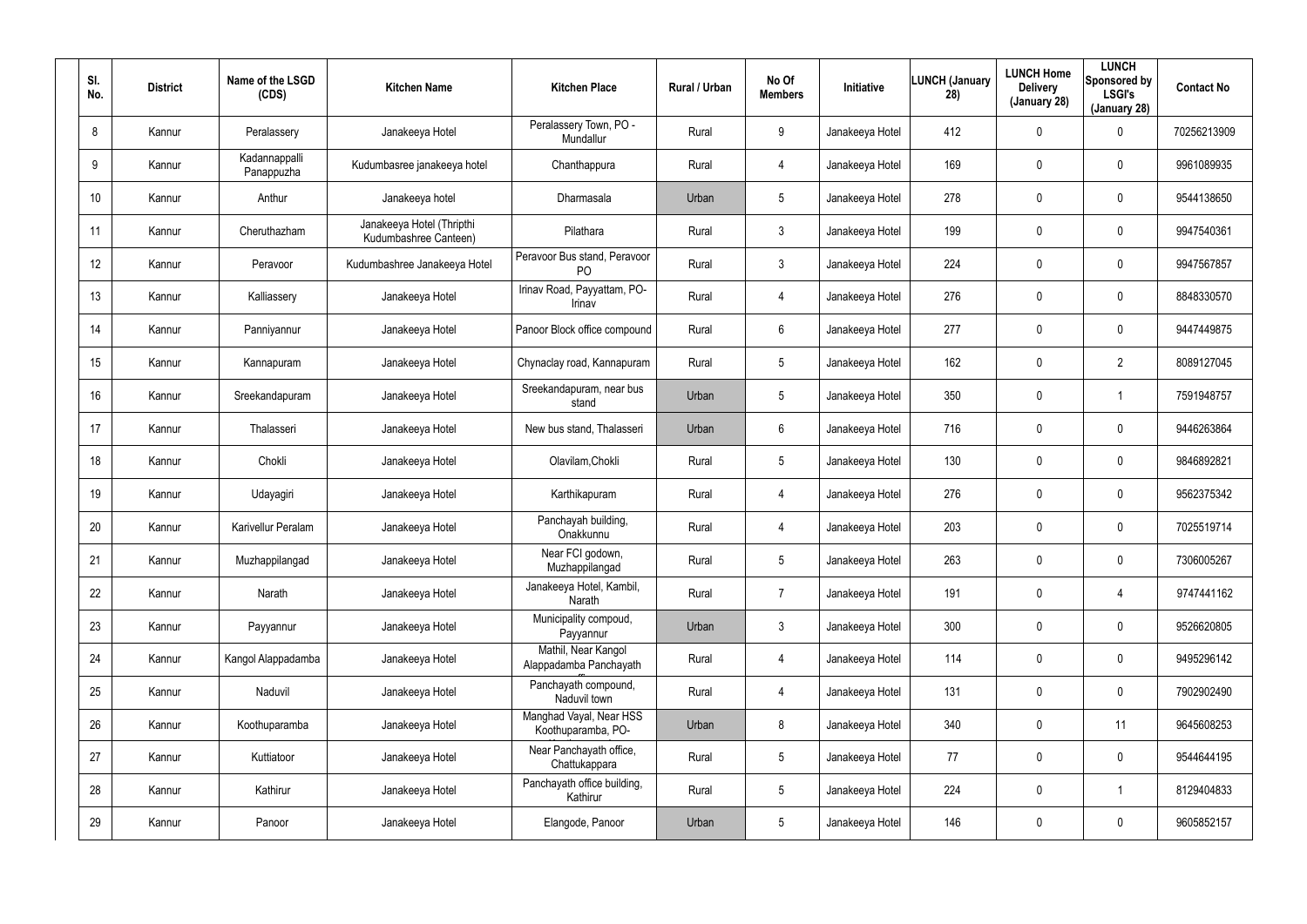|    | SI.<br>No. | <b>District</b> | Name of the LSGD<br>(CDS) | <b>Kitchen Name</b> | <b>Kitchen Place</b>                                             | Rural / Urban | No Of<br><b>Members</b> | Initiative      | <b>LUNCH (January</b><br>28) | <b>LUNCH Home</b><br><b>Delivery</b><br>(January 28) | <b>LUNCH</b><br>Sponsored by<br><b>LSGI's</b><br>(January 28) | <b>Contact No</b> |
|----|------------|-----------------|---------------------------|---------------------|------------------------------------------------------------------|---------------|-------------------------|-----------------|------------------------------|------------------------------------------------------|---------------------------------------------------------------|-------------------|
|    | 30         | Kannur          | Chirakkal                 | Janakeeya Hotel     | Chirakkal weavers,<br>Puthiyatheru                               | Rural         | $5\phantom{.0}$         | Janakeeya Hotel | 213                          | 0                                                    | $\mathbf 0$                                                   | 9895854873        |
|    | 31         | Kannur          | Eranjoli                  | Janakeeya Hotel     | Near Thalassery RTO office,<br>Chungam                           | Rural         | $5\phantom{.0}$         | Janakeeya Hotel | 195                          | 0                                                    | $\mathbf 0$                                                   | 9656368808        |
|    | 32         | Kannur          | Payam                     | Janakeeya Hotel     | Near Panchayath office,<br>Madathil                              | Rural         | $\overline{4}$          | Janakeeya Hotel | 159                          | 0                                                    | $\mathbf 0$                                                   | 9496554678        |
|    | 33         | Kannur          | Eramam Kuttoor            | Janakeeya Hotel     | Mathamangalam, Near CDS<br>office                                | Rural         | $\overline{4}$          | Janakeeya Hotel | 165                          | 0                                                    | $\mathbf 0$                                                   | 9562473576        |
|    | 34         | Kannur          | Ramanthally               | Janakeeya hotel     | Ramanthally                                                      | Rural         | $\overline{4}$          | Janakeeya Hotel | 200                          | 0                                                    | $\mathbf 0$                                                   | 9496705429        |
|    | 35         | Kannur          | Thripangottur             | Janakeeya Hotel     | Kallikkandy, Thripangottur                                       | Rural         | $\mathbf{3}$            | Janakeeya Hotel | 559                          | 0                                                    | $\mathbf 0$                                                   | 9495191659        |
|    | 36         | Kannur          | Madayi                    | Janakeeya Hotel     | Eripuram, Near Vrindhavan<br>Residency, PO Pazhayangadi          | Rural         | $\mathfrak{Z}$          | Janakeeya Hotel | 167                          | 0                                                    | $\mathbf 0$                                                   | 7561006271        |
|    | 37         | Kannur          | Kelakam                   | Janakeeya Hotel     | Kelakam PO                                                       | Rural         | $\mathbf{3}$            | Janakeeya Hotel | 132                          | 0                                                    | $\mathbf 0$                                                   | 8113866296        |
|    | 38         | Kannur          | Kurumathoor               | Janakeeya Hotel     | Near GVHSS, Kurumathoor                                          | Rural         | $\mathbf{3}$            | Janakeeya Hotel | 109                          | 0                                                    | $\mathbf 0$                                                   | 9633816470        |
|    | 39         | Kannur          | Peringome Vayakkara       | Janakeeya Hotel     | Peringome, Near Police station                                   | Rural         | $5\phantom{.0}$         | Janakeeya Hotel | 80                           | 0                                                    | $\mathbf 0$                                                   | 9961413726        |
|    | 40         | Kannur          | Munderi                   | Janakeeya Hotel     | Kanjirode Karakkadu, Munderi                                     | Rural         | $\overline{4}$          | Janakeeya Hotel | 333                          | 0                                                    | $\mathbf 0$                                                   | 8547609196        |
|    | 41         | Kannur          | Anjarakandy               | Janakeeya Hotel     | Panayatham Paramba,<br>Anjarankandy                              | Rural         | $\overline{4}$          | Janakeeya Hotel | 138                          | 0                                                    | $\pmb{0}$                                                     | 9496900755        |
| 89 | 42         | Kannur          | Ayyankkunnu               | Janakeeya Hotel     | Ayyankunnu Panchayth<br>Anghadikkadavu                           | Rural         | 4                       | Janakeeya Hotel | 180                          | $\pmb{0}$                                            | $\mathbf 0$                                                   | 9946734976        |
|    | 43         | Kannur          | Padiyoor                  | Janakeeya Hotel     | Padiyoor PO                                                      | Rural         | $\overline{4}$          | Janakeeya Hotel | 58                           | 0                                                    | $\pmb{0}$                                                     | 9539028498        |
|    | 44         | Kannur          | Ezhome                    | Janakeeya Hotel     | Pazhayangadi bus stand,<br>Ezhom                                 | Rural         | $5\phantom{.0}$         | Janakeeya Hotel | 238                          | 0                                                    | $\pmb{0}$                                                     | 8086910862        |
|    | 45         | Kannur          | Koodali                   | Janakeeya Hotel     | Near Koodali Panchayath<br>Office, Kololam, PO -                 | Rural         | 4                       | Janakeeya Hotel | 146                          | 0                                                    | $\pmb{0}$                                                     | 9526524230        |
|    | 46         | Kannur          | Pappinisseri              | Janakeeya Hotel     | Edavannont<br>Near EMS Smaraka Govt.<br>Higher secondary school, | Rural         | $\overline{4}$          | Janakeeya Hotel | 201                          | 0                                                    | $\pmb{0}$                                                     | 9605727307        |
|    | 47         | Kannur          | Mattannur                 | Janakeeya Hotel     | Near Municipality office,<br>Mattannur                           | Urban         | $5\phantom{.0}$         | Janakeeya Hotel | 163                          | 0                                                    | $\pmb{0}$                                                     | 7510706897        |
|    | 48         | Kannur          | Chenghalayi               | Janakeeya Hotel     | Valakai, Chenghalayi                                             | Rural         | $\mathbf{3}$            | Janakeeya Hotel | 103                          | 0                                                    | $\pmb{0}$                                                     | 8547696233        |
|    | 49         | Kannur          | Pattiam                   | Janakeeya Hotel     | Cheruvancheri PO,<br>Cheruvancheri                               | Rural         | $\overline{4}$          | Janakeeya Hotel | 281                          | 0                                                    | $\pmb{0}$                                                     | 7025025275        |
|    | 50         | Kannur          | Thaliparamba              | Janakeeya Hotel     | Municipality compoud,<br>Thaliparamba                            | Urban         | $\overline{4}$          | Janakeeya Hotel | 167                          | $\mathbf 0$                                          | $\pmb{0}$                                                     | 8547849019        |
|    | 51         | Kannur          | Payyavoor                 | Janakeeya Hotel     | Payyavoor - PO, Payyavoor                                        | Rural         | $5\phantom{.0}$         | Janakeeya Hotel | 225                          | 0                                                    | $\pmb{0}$                                                     | 9495311608        |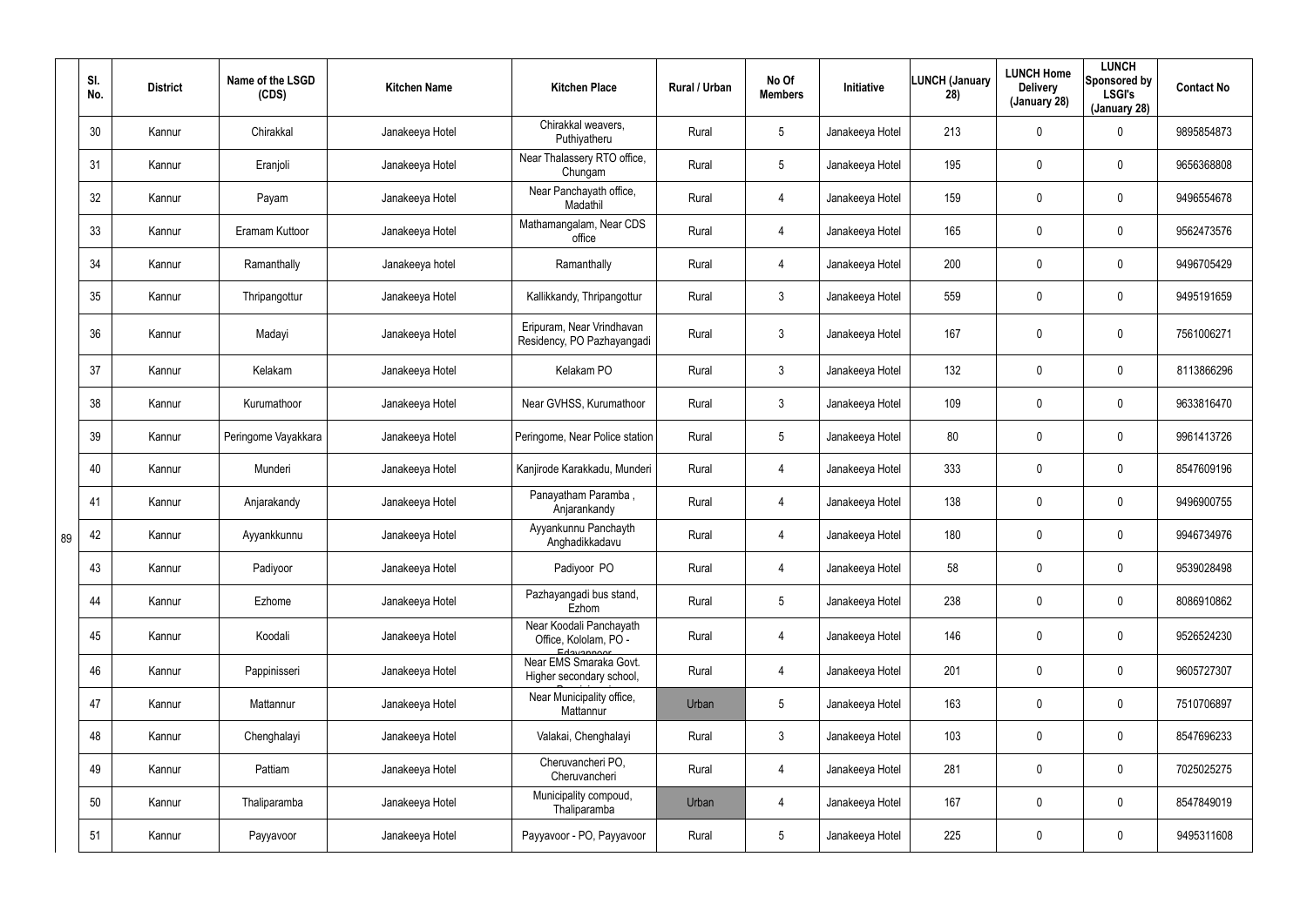| SI.<br>No. | <b>District</b> | Name of the LSGD<br>(CDS) | <b>Kitchen Name</b>                          | <b>Kitchen Place</b>                                    | Rural / Urban | No Of<br><b>Members</b> | <b>Initiative</b> | <b>LUNCH (January</b><br>28) | <b>LUNCH Home</b><br><b>Delivery</b><br>(January 28) | <b>LUNCH</b><br>Sponsored by<br><b>LSGI's</b><br>(January 28) | <b>Contact No</b> |
|------------|-----------------|---------------------------|----------------------------------------------|---------------------------------------------------------|---------------|-------------------------|-------------------|------------------------------|------------------------------------------------------|---------------------------------------------------------------|-------------------|
| 52         | Kannur          | Kottiyoor                 | Janakeeya Hotel                              | Neendunokki, Kottiyoor - PO                             | Rural         | $5\phantom{.0}$         | Janakeeya Hotel   | 130                          | 0                                                    | $\mathbf 0$                                                   | 6282565854        |
| 53         | Kannur          | Kunnothparamba            | Janakeeya Hotel                              | Kunnothparamba PO,<br>Kunnothparamba                    | Rural         | $\mathbf{3}$            | Janakeeya Hotel   | 238                          | 0                                                    | $\mathbf 0$                                                   | 8156840487        |
| 54         | Kannur          | Pariyaram                 | Janakeeya Hotel                              | Near Panchayath Office,<br>Chithappile poyil, Pariyaram | Rural         | 4                       | Janakeeya Hotel   | 0                            | 0                                                    | $\mathbf 0$                                                   | 9744385083        |
| 55         | Kannur          | Kunjimangalam             | Janakeeya Hotel                              | Old Post office building,<br>Andamkovil, Kunjimangalam  | Rural         | 4                       | Janakeeya Hotel   | 149                          | 0                                                    | $\pmb{0}$                                                     | 9526981326        |
| 56         | Kannur          | Thillenkeri               | Janakeeya Hotel                              | Thekkam poyil, Near Uliyil<br>Town                      | Rural         | $\mathfrak{Z}$          | Janakeeya Hotel   | 263                          | 0                                                    | $\pmb{0}$                                                     | 9745059451        |
| 57         | Kannur          | Chittariparamba           | Janakeeya Hotel                              | Poovathinkeezhil, PO-<br>Chittariparamba                | Rural         | 6                       | Janakeeya Hotel   | 150                          | 0                                                    | $\pmb{0}$                                                     | 8943506825        |
| 58         | Kannur          | Mayyil                    | Janakeeya Hotel                              | Near Mayyil Panchayath office,<br>Mayyil                | Rural         | 4                       | Janakeeya Hotel   | 152                          | 0                                                    | $\mathbf 0$                                                   | 9526072638        |
| 59         | Kannur          | Cherukunnu                | Janakeeya Hotel                              | Pallichal, PO - Cherukunnu,<br>Pin -670301              | Rural         | 4                       | Janakeeya Hotel   | 218                          | 0                                                    | $\overline{2}$                                                | 8547361298        |
| 60         | Kannur          | Aaralam                   | Janakeeya Hotel                              | Athikkal, PO - Keezhpally                               | Rural         | $5\phantom{.0}$         | Janakeeya Hotel   | 240                          | 0                                                    | $\mathbf 0$                                                   | 9961285762        |
| 61         | Kannur          | Alakkode                  | Janakeeya Hotel                              | Therthally, Therthally PO,<br>Alakkode                  | Rural         | $5\phantom{.0}$         | Janakeeya Hotel   | 206                          | 0                                                    | $\pmb{0}$                                                     | 8547045070        |
| 62         | Kannur          | Malappattam               | Janakeeya Hotel                              | Near Malappattam<br>panchayath, Malappattam             | Rural         | $\mathfrak{Z}$          | Janakeeya Hotel   | 179                          | 0                                                    | $\pmb{0}$                                                     | 9400571842        |
| 63         | Kannur          | Kanichar                  | Janakeeya Hotel                              | Kanichar PO, Kanichar                                   | Rural         | 3                       | Janakeeya Hotel   | 166                          | 0                                                    | $\pmb{0}$                                                     | 9526167667        |
| 64         | Kannur          | Mokeri                    | Kudumbashree Janakeeya Hotel,<br>Mokeri      | Vallangad, Mokeri                                       | Rural         | $5\phantom{.0}$         | Janakeeya Hotel   | 301                          | 0                                                    | $\boldsymbol{0}$                                              | 9947037223        |
| 65         | Kannur          | Anjarakandy 2             | Kudumbashree Janakeeya Hotel,<br>Anjarakandy | Kavinmoola, Anjarakandy                                 | Rural         | $5\phantom{.0}$         | Janakeeya Hotel   | 216                          | 0                                                    | $\pmb{0}$                                                     | 9446657510        |
| 66         | Kannur          | Newmahi                   | Kudumbashree Janakeeya Hotel                 | Newmahi bridge, Newmahi                                 | Rural         | $\mathfrak{Z}$          | Janakeeya Hotel   | 0\$                          | 0\$                                                  | 0\$                                                           | 9946056862        |
| 67         | Kannur          | Keezhallur                | Janakeeya Hotel                              | Kummanam, Elambara                                      | Rural         | $\mathfrak{Z}$          | Janakeeya Hotel   | 229                          | 0                                                    | $\pmb{0}$                                                     | 9947648580        |
| 68         | Kannur          | Chembilode                | Janakeeya hotel                              | Chakkarakal bus stand,<br>mowanchery                    | Rural         | $5\phantom{.0}$         | Janakeeya Hotel   | 427                          | $\mathbf 0$                                          | $\pmb{0}$                                                     | 9847951631        |
| 69         | Kannur          | vengad                    | Janakeeya hotel                              | mambaram                                                | Rural         | $6\phantom{.0}$         | Janakeeya Hotel   | 216                          | 0                                                    | $\pmb{0}$                                                     | 7902970902        |
| 70         | Kannur          | Azhikode                  | Janakeeya hotel                              | vankulathvayayal                                        | Rural         | 4                       | Janakeeya Hotel   | 126                          | $\mathbf 0$                                          | $\pmb{0}$                                                     | 9895910633        |
| 71         | Kannur          | Kolayad                   | Janakeeya hotel                              | kolayad                                                 | rural         | $\mathfrak{Z}$          | janakeeya hotel   | 160                          | 0                                                    | $\pmb{0}$                                                     | 8592065431        |
| 72         | Kannur          | valapattanam              | janakeeya hotel                              | mill road, valapattanam                                 | rural         | $\mathfrak{Z}$          | janakeeya hotel   | $\mathbf 0$                  | 0                                                    | $\pmb{0}$                                                     | 9061345312        |
| 73         | Kannur          | Anthur 2                  | annapoorna janakeeya hotel                   | paliyath valapp, po morazha                             | urban         | $\mathfrak{Z}$          | janakeeya hotel   | 170                          | 0                                                    | $\pmb{0}$                                                     | 9526183004        |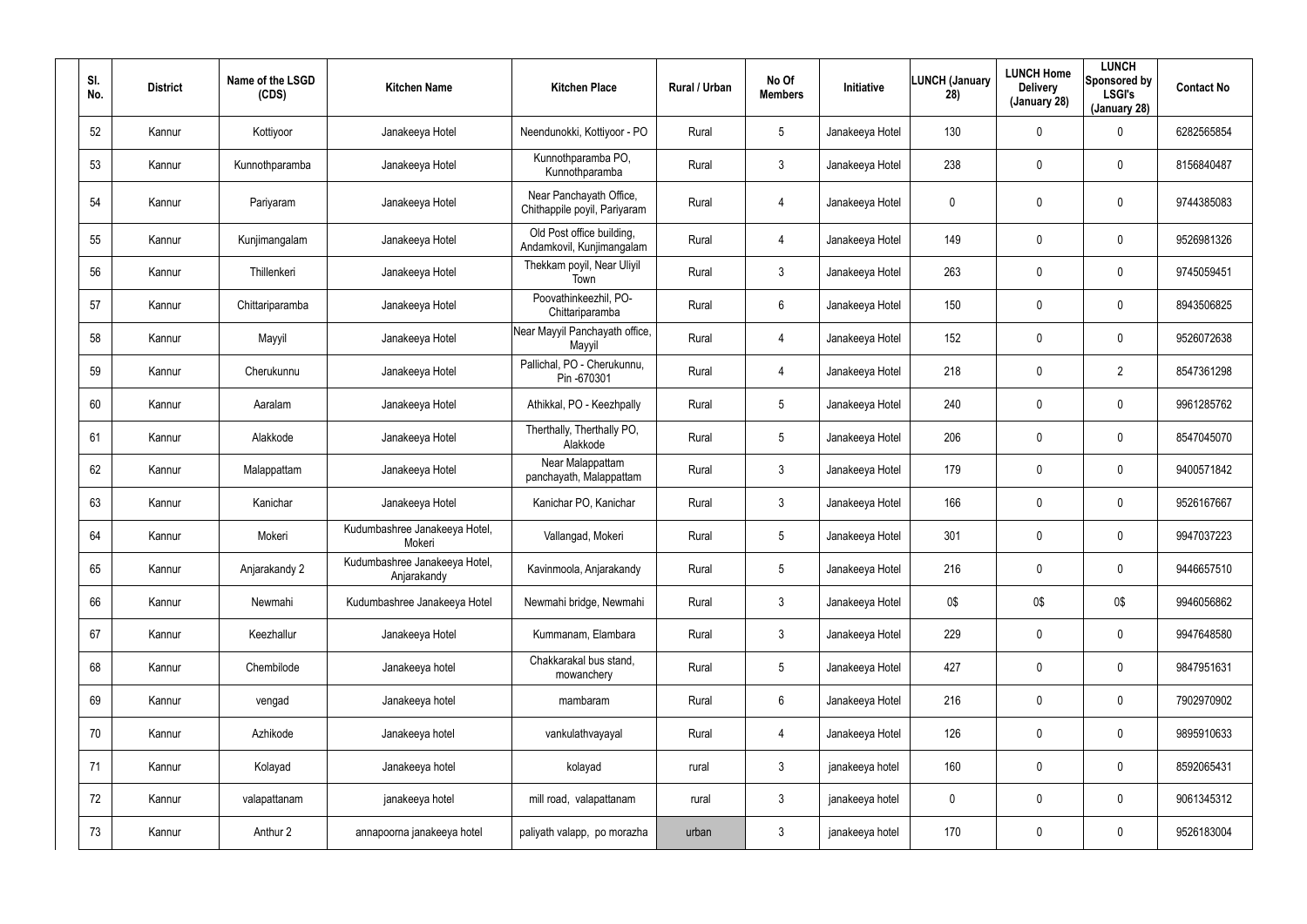|    | SI.<br>No.      | <b>District</b> | Name of the LSGD<br>(CDS) | <b>Kitchen Name</b>             | <b>Kitchen Place</b>                                        | Rural / Urban | No Of<br><b>Members</b> | <b>Initiative</b> | <b>LUNCH (January</b><br>28) | <b>LUNCH Home</b><br><b>Delivery</b><br>(January 28) | <b>LUNCH</b><br>Sponsored by<br><b>LSGI's</b><br>(January 28) | <b>Contact No</b> |
|----|-----------------|-----------------|---------------------------|---------------------------------|-------------------------------------------------------------|---------------|-------------------------|-------------------|------------------------------|------------------------------------------------------|---------------------------------------------------------------|-------------------|
|    | 74              | Kannur          | payyannur 2               | janakeeya hotel                 | kaniyeri, po vellur                                         | urban         | 3                       | janakeeya hotel   | 52                           | $\mathbf 0$                                          | 0                                                             | 8301817232        |
|    | 75              | Kannur          | cherupuzha                | janakeeya hotel                 | near panjayath office,<br>cherupuzha, 670511                | rural         | 4                       | janakeeya hotel   | 327                          | 0                                                    | $\pmb{0}$                                                     | 8547114024        |
|    | 76              | Kannur          | Eruvessy                  | Janakeeya hotel                 | Panchayath office road,<br>Chemberi                         | Rural         | $\overline{4}$          | Janakeeya hotel   | 254                          | $\mathbf 0$                                          | $\pmb{0}$                                                     | 9544893463        |
|    | 77              | Kannur          | Pattuvam                  | Janakeeya Hotel                 | Near Pattuvam panchayath<br>office, Pattuvam                | Rural         | $5\phantom{.0}$         | Janakeeya hotel   | 172                          | 0                                                    | 0                                                             | 9539731430        |
|    | 78              | Kannur          | Mangattidom               | Janakeeya Hotel                 | Kaitheri idam, Nirmalagiri PO,<br>Mangattidom               | Rural         | $\overline{7}$          | Janakeeya hotel   | 170                          | 0                                                    | 0                                                             | 9207253934        |
|    | 79              | Kannur          | Panoor                    | Janakeeya Hotel                 | Thundayi peedika, Pukkom,<br>Panoor PO                      | Urban         | $5\phantom{.0}$         | Janakeeya hotel   | 162                          | 0                                                    | 0                                                             | 9605852157        |
|    | 80              | Kannur          | Kottayam                  | Janakeeya hotel                 | Kottayam malabar, Kottayam<br>panchayath building, Kottayam | Rural         | $5\phantom{.0}$         | Janakeeya hotel   | 162                          | 0                                                    | $\pmb{0}$                                                     | 9656672187        |
|    | 81              | Kannur          | Ulikkal                   | Janakeeya hotel                 | Vattiyam thodu (po) Mattara,<br><b>Ulikkal, 670705</b>      | Rural         | $5\overline{)}$         | Janakeeya hotel   | 110                          | 0                                                    | 0                                                             | 8086777517        |
|    | 82              | Kannur          | Kadambur                  | Janakeeya hotel                 | Kadachira, Kadambur                                         | Rural         | $5\phantom{.0}$         | Janakeeya hotel   | 145                          | 0                                                    | 0                                                             | 9847178332        |
|    | 83              | Kannur          | Irikkoor                  | Janakeeya hotel                 | Peruvalathuparambu, PO -<br>Irikkoor                        | Rural         | $\overline{4}$          | Janakeeya hotel   | 141                          | 0                                                    | 0                                                             | 9746864255        |
|    | 84              | Kannur          | Mattool                   | Janakeeya hotel                 | Mattool central, Mattool                                    | Rural         | $5\phantom{.0}$         | Janakeeya hotel   | 0                            | 0                                                    | $\pmb{0}$                                                     | 9895321842        |
|    | 85              | Kannur          | Thalasseri -2             | Janakeeya hotel                 | Thalayi harbour, Thalasseri                                 | Urban         | $5\overline{)}$         | Janakeeya hotel   | 149                          | 0                                                    | $\pmb{0}$                                                     | 9605745402        |
|    | 86              | Kannur          | Kannur                    | Janakeeya hotel                 | Pallipoyil division, Kannur<br>corporation                  | Urban         | $\mathbf{3}$            | Janakeeya hotel   | 199                          | 0                                                    | $\pmb{0}$                                                     | 9745243643        |
|    | 87              | Kannur          | Ulikkal                   | Janakeeya hotel                 | Manikkadavu PO,<br>Manikkadadavu - 670705                   | Rural         | $5\phantom{.0}$         | Janakeeya hotel   | 183                          | 0                                                    | $\pmb{0}$                                                     | 8547972988        |
|    | 88              | Kannur          | payam                     | Janakeeya hotel                 | vallithod, Kiliyanthara po<br>670706                        | Rural         | $5\overline{)}$         | Janakeeya Hotel   | 324                          | $\mathbf 0$                                          | $\mathbf 0$                                                   | 8848760234        |
|    | 89              | Kannur          | Naduvil                   | Janakeeya Hotel                 | karuvanchal                                                 | Rural         | $6\overline{6}$         | janakeeya hotel   | 324                          | 0                                                    | $\mathbf 0$                                                   | 9495191934        |
| 89 |                 |                 |                           |                                 |                                                             |               | 396                     |                   | 17904                        | $\boldsymbol{0}$                                     | 26                                                            |                   |
|    | $\overline{1}$  | kasaragod       | kayyur cheemeni           | janakeeya hotel cheemeni        | cheemeni                                                    | Rural         | $\overline{4}$          | janakeeya hotel   | 195                          |                                                      |                                                               |                   |
|    | $\overline{2}$  | Kasaragod       | Pilicode                  | Janakeeya Hotel, Pilicode       | Kalikkadavu                                                 | Rural         | $\overline{4}$          | Janakeeya Hotel   | 232                          | 0                                                    | $\mathbf 0$                                                   | 9944087661        |
|    | $\mathbf{3}$    | Kasaragod       | Kodom belur               | janakeeya hotel kalichanadukkam | Kalichanadukkam                                             | Rural         | $\overline{4}$          | Janakeeya Hotel   | 104                          | 0                                                    | $\mathbf 0$                                                   | 9562820280        |
|    | 4               | Kasaragod       | Chemnad                   | Oruma janakeeya hotel           | Koliyadkam                                                  | Rural         | $5\overline{)}$         | Janakeeya Hotel   | 250                          | $\mathbf 0$                                          | $\mathbf 0$                                                   | 9567660603        |
|    | $5\phantom{.0}$ | Kasaragod       | Trikarpur                 | Janakeeya Hotel                 | Trikaripur                                                  | Rural         | $5\overline{)}$         | Janakeeya Hotel   | 235                          | $\pmb{0}$                                            | $\pmb{0}$                                                     | 8086392698        |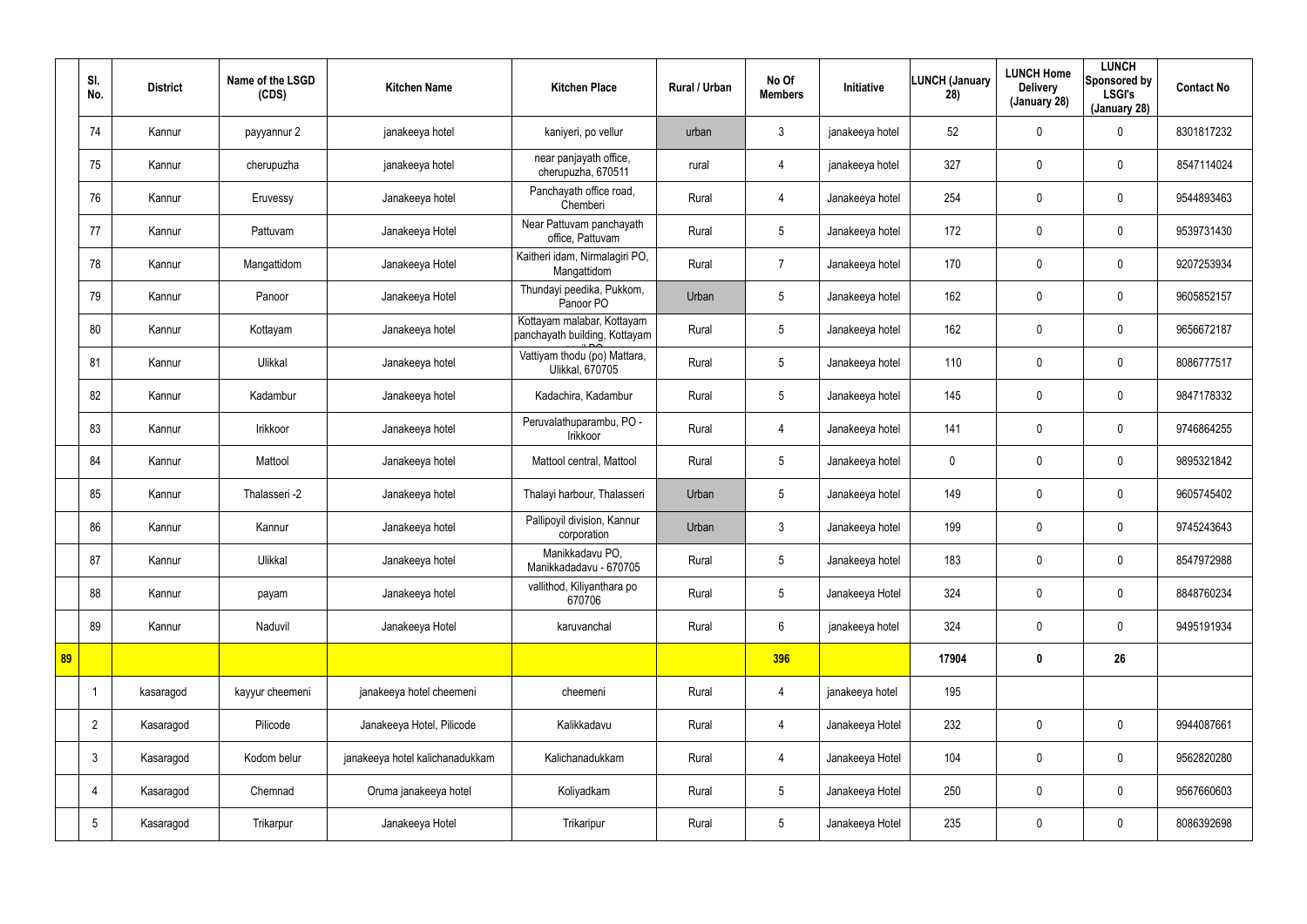| SI.<br>No.      | <b>District</b> | Name of the LSGD<br>(CDS) | <b>Kitchen Name</b>      | <b>Kitchen Place</b>  | Rural / Urban | No Of<br><b>Members</b> | Initiative      | <b>LUNCH (January</b><br>28) | <b>LUNCH Home</b><br><b>Delivery</b><br>(January 28) | <b>LUNCH</b><br>Sponsored by<br><b>LSGI's</b><br>(January 28) | <b>Contact No</b> |
|-----------------|-----------------|---------------------------|--------------------------|-----------------------|---------------|-------------------------|-----------------|------------------------------|------------------------------------------------------|---------------------------------------------------------------|-------------------|
| 6               | Kasaragod       | Panathady                 | janakeeya hotel panthoor | Panathoor             | Rural         | 4                       | Janakeeya Hotel | 88                           | $\boldsymbol{0}$                                     | $\boldsymbol{0}$                                              | 8943109804        |
|                 | Kasaragod       | West eleri                | Thripthi Janakeeya hotel | Bheemanadi            | Rural         | 4                       | Janakeeya Hotel | 266                          | $\boldsymbol{0}$                                     | $\mathbf 0$                                                   | 9497847040        |
| 8               | Kasaragod       | Madikai                   | Salkara Janakeeya hotel  | Madikai               | Rural         | 3 <sup>1</sup>          | Janakeeya Hotel | 103                          | $\boldsymbol{0}$                                     | $\pmb{0}$                                                     | 8281850733        |
| 9               | Kasaragod       | Valiyaparamba             | Janakeeya hotel          | Valiyaparamba         | Rural         | $\mathbf{3}$            | Janakeeya Hotel | 65                           | $\boldsymbol{0}$                                     | $\boldsymbol{0}$                                              | 9745962447        |
| 10 <sup>°</sup> | Kasaragod       | Ajanur                    | Janakeeya hotel          | Vellikkoth            | Rural         | 3                       | Janakeeya Hotel | 301                          | $\boldsymbol{0}$                                     | $\boldsymbol{0}$                                              | 7558068272        |
| 11              | Kasaragod       | Badiadka                  | Janakeeya hotel          | <b>Badiadka</b>       | Rural         | 4                       | Janakeeya Hotel | 92                           | 0                                                    | $\mathbf 0$                                                   | 9539359291        |
| 12              | Kasaragod       | Kuttikkol                 | Janakeeya hotel          | Kuttikkol             | Rural         | $\overline{4}$          | Janakeeya Hotel | 102                          | $\boldsymbol{0}$                                     | $\pmb{0}$                                                     | 8547062480        |
| 13              | Kasaragod       | Delampadi                 | Janakeeya hotel          | Delampadi             | Rural         | 4                       | Janakeeya hotel | 136                          | $\boldsymbol{0}$                                     | $\mathbf 0$                                                   | 9496702505        |
| 14              | Kasaragod       | Meenja                    | Janakeeya hotel          | Miyapadav             | Rural         | 4                       | Janakeeya Hotel | 49                           | $\boldsymbol{0}$                                     | $\boldsymbol{0}$                                              | 9497161960        |
| 15              | Kasaragod       | Puthige                   | Janakeeya hotel          | Puthige               | Rural         | $\mathbf{3}$            | Janakeeya hotel | 47                           | $\boldsymbol{0}$                                     | $\mathbf 0$                                                   | 8592071686        |
| 16              | Kasaragod       | Bedaduka                  | Janakeeya hotel          | Kundamkuzhi           | Rural         | $\mathbf{3}$            | Janakeeya hotel | 115                          | $\boldsymbol{0}$                                     | $\pmb{0}$                                                     | 8281092860        |
| 17              | Kasaragod       | muliyar                   | Janakeeya Hotel          | Bovikanam             | Rural         | 9                       | Janakeeya Hotel | 372                          | $\boldsymbol{0}$                                     | $\pmb{0}$                                                     | 7034632654        |
| 18              | Kasaragod       | Pallikara                 | Janakeeya Hotel          | Pallikara             | Rural         | 4                       | Janakeeya Hotel | 196                          | $\boldsymbol{0}$                                     | $\pmb{0}$                                                     | 7034016505        |
| 19              | Kasaragod       | Kinanoor karinthalam      | Janakeeya Hotel          | Parappa               | Rural         | $5\phantom{.0}$         | Janakeeya hotel | 211                          | $\pmb{0}$                                            | $\pmb{0}$                                                     | 9526063885        |
| 20              | Kasaragod       | Nileswaram                | Janakeeya Hotel          | Nileswaram market     | Urban         | $5\phantom{.0}$         | Janakeeya hotel | 229                          | 0                                                    | $\mathbf 0$                                                   | 6235177323        |
| 21              | Kasaragod       | Kanhangad 1               | Janakeeya hotel          | Kanhangad town        | Urban         | 5 <sub>5</sub>          | Janakeeya hotel | \$413                        | 0                                                    | $\mathbf 0$                                                   | 8111858204        |
| 22              | Kasaragod       | Kanhangad 1               | Janakeeya hotel          | Nr.Mini civil station | Urban         | $\mathbf{3}$            | Janakeeya hotel | 115                          | 125                                                  | $\mathbf 0$                                                   | 9495561250        |
| 23              | Kasaragod       | Paivalige                 | Janakeeya hotel          | Paivalige             | Rural         | $\overline{4}$          | Janakeeya hotel | 70                           | 0                                                    | $\mathbf 0$                                                   | 7356491447        |
| 24              | Kasaragod       | Manjeswaram               | Janakeeya Hotel          | Manjeswaram           | Rural         | 4                       | Janakeeya Hotel | 95                           | 0                                                    | $\mathbf 0$                                                   | 9562867549        |
| 25              | Kasaragod       | Kanhangad 2               | Janakeeya Hotel          | Kottrachal            | Urban         | 3 <sup>2</sup>          | Janakeeya Hotel | 0                            | 0                                                    | $\mathbf 0$                                                   | 7025961094        |
| 26              | Kasaragod       | Cheruvathur               | Janakeeya hotel          | Kavumchira            | Rural         | 5 <sub>5</sub>          | Janakeeya Hotel | 210                          | $\boldsymbol{0}$                                     | $\mathbf 0$                                                   | 9562358039        |
| 27              | Kasaragod       | Padne                     | Janakeeya Hotel          | Nadakkavu             | Rural         | $\mathbf{3}$            | Janakeeya Hotel | 248                          | $\pmb{0}$                                            | $\bf{0}$                                                      | 9744087661        |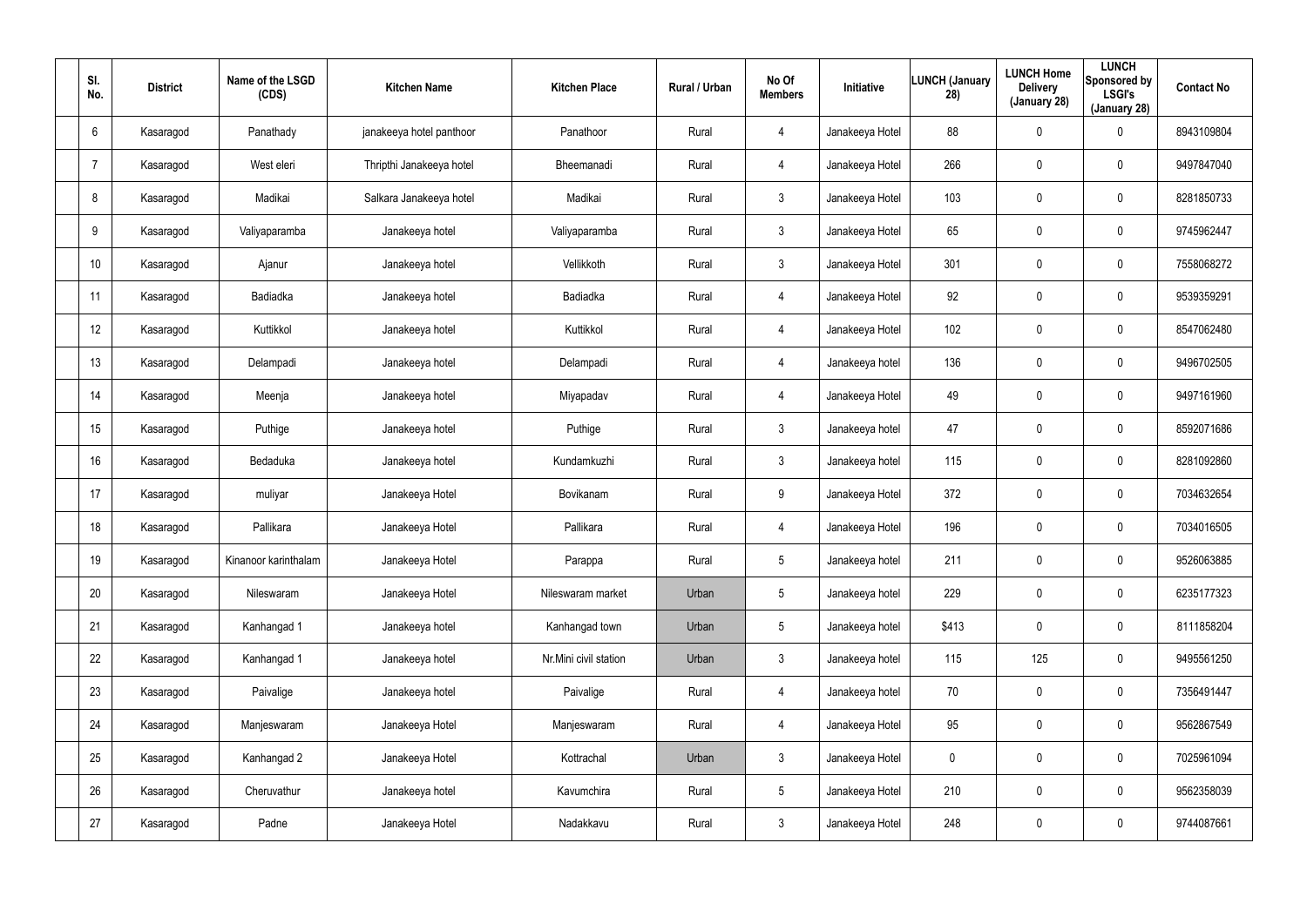|    | SI.<br>No.      | <b>District</b> | Name of the LSGD<br>(CDS) | <b>Kitchen Name</b>          | <b>Kitchen Place</b>                 | Rural / Urban | No Of<br><b>Members</b> | Initiative      | <b>LUNCH (January</b><br>28) | <b>LUNCH Home</b><br><b>Delivery</b><br>(January 28) | <b>LUNCH</b><br>Sponsored by<br><b>LSGI's</b><br>(January 28) | <b>Contact No</b> |
|----|-----------------|-----------------|---------------------------|------------------------------|--------------------------------------|---------------|-------------------------|-----------------|------------------------------|------------------------------------------------------|---------------------------------------------------------------|-------------------|
|    | 28              | Kasaragod       | Kasaragod                 | Janakeeya Hotel              | Kasaragod                            | Urban         | $\overline{4}$          | Janakeeya Hotel | 200                          | $\mathbf 0$                                          | 0                                                             | 9633400269        |
|    | 29              | Kasarkode       | Pallikkara                | Janakeeya Hotel              | Perladukkam                          | Rural         | $\overline{4}$          | Janakeeya Hotel | 256                          | 0                                                    | $\mathbf 0$                                                   | 9544582935        |
|    | 30              | Kasargode       | Kumbala                   | Janakeeya Hotel              | Kumbala                              | Rural         | 3                       | Janakeeya Hotel | 50                           | $\mathbf 0$                                          | $\mathbf 0$                                                   | 7012142329        |
|    | 31              | Kasargode       | Karadka                   | Janakeeya Hotel              | Mulleria                             | Rural         | $\overline{7}$          | Janakeeya Hotel | 120                          | $\mathbf 0$                                          | $\mathbf 0$                                                   | 8281395910        |
|    | 32              | Kasaragode      | Vorkady                   | Janakeeya Hotel              | Vorkady                              | Rural         | $\mathbf{3}$            | Janakeeya Hotel | 0                            | $\mathbf 0$                                          | $\mathbf 0$                                                   | 8547223339        |
|    | 33              | Kasaragode      | Balal                     | Janakeeya hotel              | Balal                                | Rural         | $\mathbf{3}$            | Janakeeya hotel | 102                          | $\mathbf 0$                                          | $\mathbf 0$                                                   | 7510839676        |
|    | 34              | Kasaragod       | Nileswaram                | mahima janakeeya hotel       | kanichira                            | urban         | 4                       | janakeeya hotel | 142                          | $\mathbf 0$                                          | $\mathbf 0$                                                   | 8590121681        |
|    | 35              | Kasaragode      | Kallar                    | janakeeya hotel              | kallar                               | rural         | 4                       | janakeeya hotel | 157                          | 0                                                    | $\mathbf 0$                                                   | 9562820280        |
|    | 36              | Kasaragode      | Mangalpady                | janakeeya hotel              | mangalpady                           | rural         | 4                       | janakeeya hotel | 0                            | $\mathbf 0$                                          | $\pmb{0}$                                                     | 9633488309        |
|    | 37              | kasaragod       | Uduma                     | granma janakeeya hotel       | palakkunnu                           | Rural         | $\overline{4}$          | janakeeya hotel | 287                          | 0                                                    | $\mathbf 0$                                                   | 8129957159        |
|    | 38              | Kasaragod       | pullur periya             | Salkara Janakeeya hotel      | periya                               | Rural         | $5\overline{)}$         | janakeeya hotel | 288                          | 0                                                    | 0                                                             | 8547309266        |
|    | 39              | kasaragod       | kumbadaje                 | janakeeya hotel              | kumbadaje                            | Rural         | 3                       | janakeeya hotel | 41                           | 0                                                    | $\mathbf 0$                                                   | 8593848698        |
|    | 40              | Kasaragod       | Chengala                  | Janakeeya Hotel              | Cherkkala                            | Rural         | 3                       | Janakeeya Hotel | 217                          | 0                                                    | $\pmb{0}$                                                     |                   |
|    | 41              | kasaragod       | East eleri                | janakeeya hotel              | east eleri                           | Rural         | $\mathbf{3}$            | janakeeya hotel | 130                          | $\pmb{0}$                                            | $\pmb{0}$                                                     |                   |
|    | 42              | kasaragod       | karadka                   | janakeeya hotel              | karmam thody                         | Rural         | 10 <sup>°</sup>         | janakeeya hotel | 80                           | $\pmb{0}$                                            | $\mathbf 0$                                                   |                   |
|    | 43              | kasargod        | madhur                    | janakeeya hotel              | madhur                               | Rural         |                         | janakeeya hotel | 216                          |                                                      |                                                               |                   |
| 43 |                 |                 |                           |                              |                                      |               | 175                     |                 | 6825                         | $\boldsymbol{0}$                                     | $\mathbf 0$                                                   |                   |
|    | -1              | Kollam          | Chathannur                | Memsahib                     | Sheemaaty junction                   | Rural         | $5\overline{)}$         | Janakeeya Hotel | $\pmb{0}$                    | 0                                                    | $\pmb{0}$                                                     | 9446246685        |
|    | $\overline{2}$  | Kollam          | Melila                    | <b>Atham Unit</b>            | Melila                               | Rural         | $\overline{7}$          | Janakeeya Hotel | 234                          | $\mathbf 0$                                          | $\pmb{0}$                                                     | 9961178040        |
|    | $\mathbf{3}$    | Kollam          | Kulakkada                 | Ruchi Snacks & Catering Unit | Poovattoor                           | Rural         | $\overline{4}$          | Janakeeya Hotel | 195                          | 0                                                    | $\pmb{0}$                                                     | 7907941183        |
|    | $\overline{4}$  | Kollam          | Ittiva                    | Nanma Janakeeya hotel        | Kattampally                          | Rural         | $5\overline{)}$         | Janakeeya Hotel | $\pmb{0}$                    | 0                                                    | $\mathbf 0$                                                   | 9809171887        |
|    | $5\phantom{.0}$ | Kollam          | Sooranad North            | Nanma catering unit          | Sooranadu higher secondary<br>school | Rural         | $5\overline{)}$         | Janakeeya Hotel | 243                          | 0                                                    | $\mathsf{0}$                                                  | 9846082469        |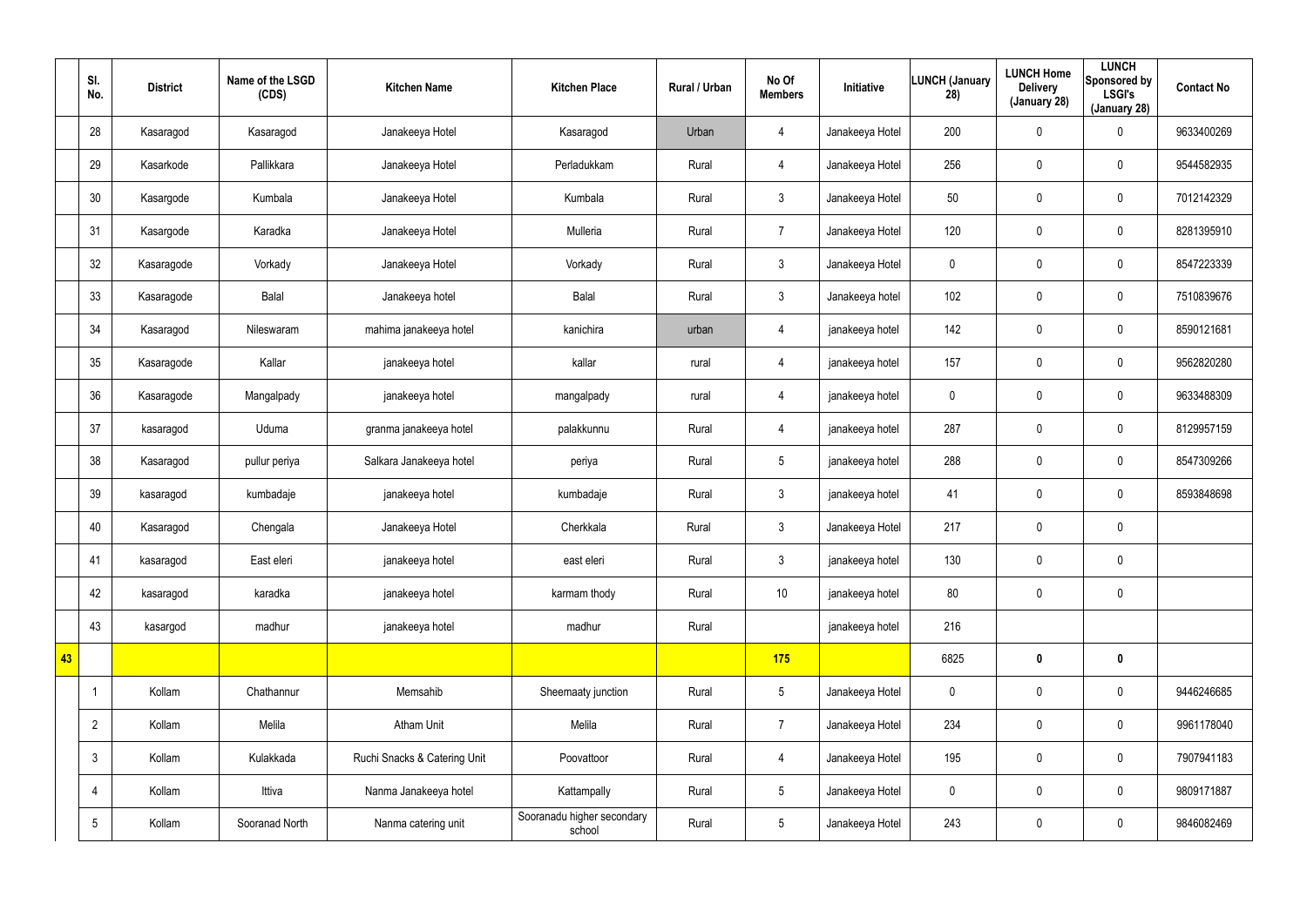| SI.<br>No. | <b>District</b> | Name of the LSGD<br>(CDS) | <b>Kitchen Name</b>              | <b>Kitchen Place</b>         | <b>Rural / Urban</b> | No Of<br><b>Members</b> | Initiative      | <b>LUNCH (January</b><br>28) | <b>LUNCH Home</b><br><b>Delivery</b><br>(January 28) | <b>LUNCH</b><br>Sponsored by<br><b>LSGI's</b><br>(January 28) | <b>Contact No</b> |
|------------|-----------------|---------------------------|----------------------------------|------------------------------|----------------------|-------------------------|-----------------|------------------------------|------------------------------------------------------|---------------------------------------------------------------|-------------------|
| 6          | Kollam          | Clappana                  | Bismi catering                   | Palakulangara                | Rural                | 5                       | Janakeeya Hotel | $\mathbf 0$                  | 0                                                    | 0                                                             | 9847901413        |
| 7          | Kollam          | Mayyanad                  | Krishnas Janakeeya hotel         | Eravipuram                   | Rural                | $\mathbf{3}$            | Janakeeya Hotel | 124                          | 0                                                    | $\mathbf 0$                                                   | 9656477455        |
| 8          | Kollam          | Mayyanad                  | Souhridha Janakeeya hotel        | Pattarumukku,                | Rural                | 9                       | Janakeeya Hotel | 223                          | $\mathbf 0$                                          | $\mathbf 0$                                                   | 7902645448        |
| 9          | Kollam          | Kulasekharapuram          | adi sakthi                       | Puthentheruvu.               | Rural                | $5\overline{)}$         | Janakeeya Hotel | 198                          | 0                                                    | $\mathbf 0$                                                   | 9656890790        |
| 10         | Kollam          | Thekkumbhagam             | Krishna hotel                    | Nadakavu junction            | Rural                | $\overline{4}$          | Janakeeya Hotel | $\mathbf 0$                  | 0                                                    | $\mathbf 0$                                                   | 9961070031        |
| 11         | Kollam          | Oachira                   | Parabhramam catering             | near oachira , ITI canteen,  | Rural                | 4                       | Janakeeya Hotel | 39                           | 0                                                    | $\mathbf 0$                                                   | 9562283927        |
| 12         | Kollam          | Thodiyoor                 | Samridhi activity group          | Lpschool thodiyoor           | Rural                | 5                       | Janakeeya Hotel | 97                           | $\boldsymbol{0}$                                     | 0                                                             | 9895703572        |
| 13         | Kollam          | Thrikkovilvattom          | Murari catering, janakeeya hotel | Mukhathala                   | Rural                | $\overline{4}$          | Janakeeya Hotel | 88                           | $\boldsymbol{0}$                                     | $\mathbf 0$                                                   | 9847072544        |
| 14         | Kollam          | Sasthamcotta              | Sreedurgha catering              | Jemini hotel sasthamcotta    | Rural                | $\overline{7}$          | Janakeeya Hotel | 289                          | $\boldsymbol{0}$                                     | 0                                                             | 9744368496        |
| 15         | Kollam          | Kollam                    | Athulya catering                 | Thirumullavaram              | Urban                | $\overline{4}$          | Janakeeya Hotel | 160                          | $\boldsymbol{0}$                                     | $\mathbf 0$                                                   | 9048646080        |
| 16         | Kollam          | West Kallada              | Keerthi catering                 | Karalimukku                  | Rural                | 5                       | Janakeeya Hotel | 0                            | $\boldsymbol{0}$                                     | 0                                                             | 9605206907        |
| 17         | Kollam          | Thazhava                  | Pavizham                         | Karutheri junction           | Rural                | 5                       | Janakeeya Hotel | 215                          | $\boldsymbol{0}$                                     | $\mathbf 0$                                                   | 8086704216        |
| 18         | Kollam          | Kollam                    | Niravu catering                  | Chinnakkada                  | Urban                | 5                       | Janakeeya Hotel | 242                          | $\boldsymbol{0}$                                     | $\mathbf 0$                                                   | 9633073613        |
| 19         | Kollam          | Kundara                   | Ammu Catering unit               | Mulavana LP school           | Rural                | $\overline{4}$          | Janakeeya Hotel | 152                          | $\pmb{0}$                                            | $\pmb{0}$                                                     | 9633518572        |
| 20         | Kollam          | Neduvathur                | Pooja hotel                      | Thevalappuram                | Rural                | $\mathfrak{Z}$          | Janakeeya Hotel | 35                           | $\pmb{0}$                                            | $\pmb{0}$                                                     | 9745376675        |
| 21         | Kollam          | Punalur                   | Jyothi Catering                  | Punalur                      | Urban                | $\overline{4}$          | Janakeeya Hotel | 285                          | $\pmb{0}$                                            | $\pmb{0}$                                                     | 9961249345        |
| 22         | Kollam          | Punalur                   | Mahima Catering                  | Punalur                      | Urban                | $5\phantom{.0}$         | Janakeeya Hotel | 289                          | $\pmb{0}$                                            | $\pmb{0}$                                                     | 9496112957        |
| 23         | Kollam          | Punalur                   | Safalyam Catering                | Punalur                      | Urban                | $5\phantom{.0}$         | Janakeeya Hotel | 361                          | $\mathbf 0$                                          | $\pmb{0}$                                                     | 9495476197        |
| 24         | Kollam          | Thrikkaruva               | Janakeeya Bhakshanashala         | Thinavila Junction Kanjaveli | Rural                | $\overline{4}$          | Janakeeya Hotel | 0                            | $\pmb{0}$                                            | $\pmb{0}$                                                     | 9645069880        |
| 25         | Kollam          | Chithara                  | AKG Janakeeya Hotel              | Kizhakkumbagom               | Rural                | $5\phantom{.0}$         | Janakeeya Hotel | 139                          | $\mathbf 0$                                          | $\pmb{0}$                                                     | 9495701987        |
| 26         | Kollam          | South Paravur             | Kshree janakeeya hotel           | Busstand , paravur           | Urban                | $5\phantom{.0}$         | Janakeeya Hotel | 148                          | $\pmb{0}$                                            | $5\phantom{.0}$                                               | 8606179380        |
| 27         | Kollam          | Mynagappally              | Anugraha hotel                   | Kadappa                      | Rural                | $5\phantom{.0}$         | Janakeeya Hotel | 207                          | $\boldsymbol{0}$                                     | 0                                                             | 9995085705        |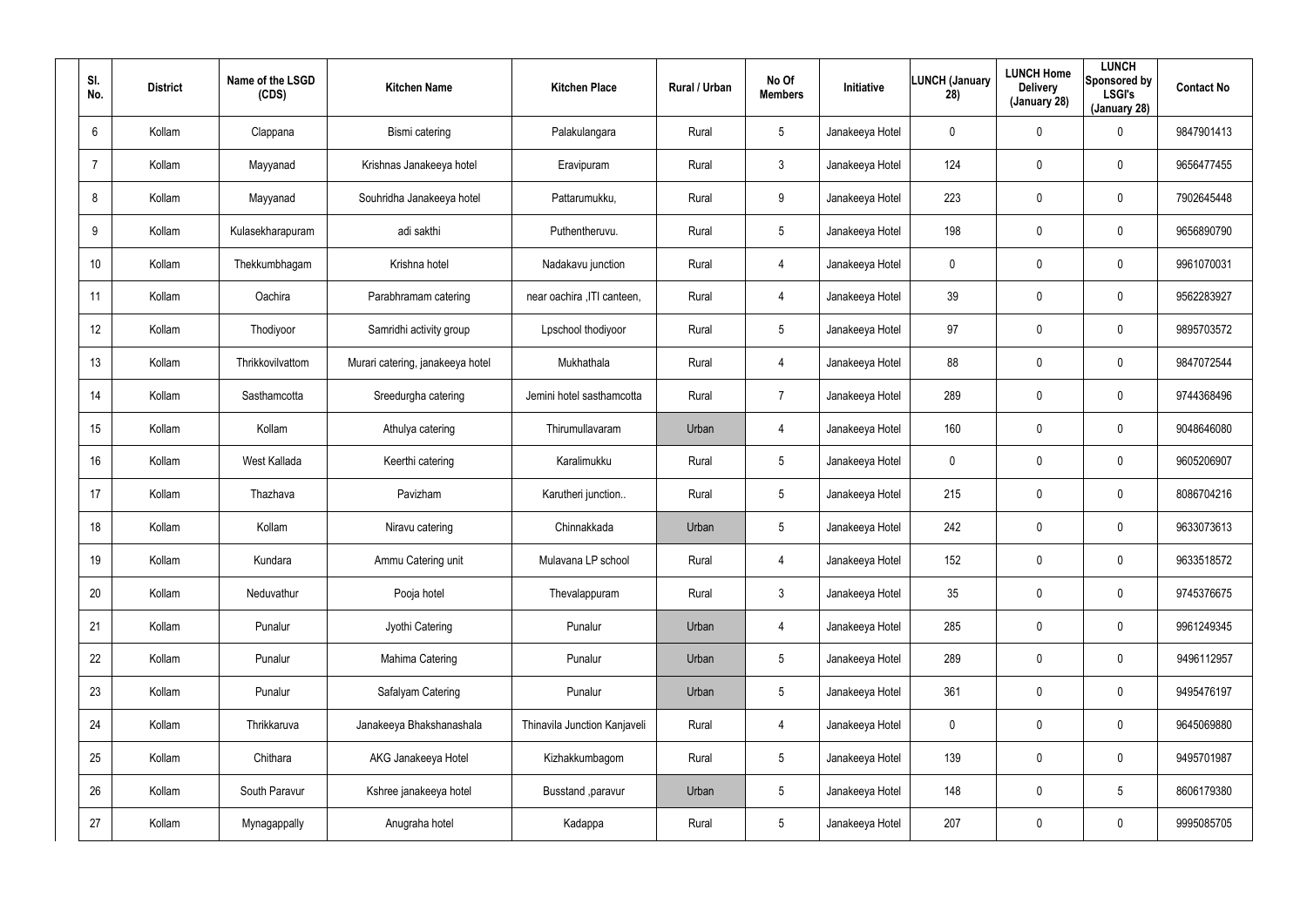|    | SI.<br>No. | <b>District</b> | Name of the LSGD<br>(CDS) | <b>Kitchen Name</b>         | <b>Kitchen Place</b>              | Rural / Urban | No Of<br><b>Members</b> | <b>Initiative</b> | <b>LUNCH (January</b><br>28) | <b>LUNCH Home</b><br><b>Delivery</b><br>(January 28) | <b>LUNCH</b><br>Sponsored by<br><b>LSGI's</b><br>(January 28) | <b>Contact No</b> |
|----|------------|-----------------|---------------------------|-----------------------------|-----------------------------------|---------------|-------------------------|-------------------|------------------------------|------------------------------------------------------|---------------------------------------------------------------|-------------------|
|    | 28         | Kollam          | Mandrothuruthu            | Janakeeya Bhakshanashala    | Thoombummukham                    | Rural         | 4                       | Janakeeya Hotel   | 61                           | $\mathbf 0$                                          | 0                                                             | 9526648057        |
|    | 29         | Kollam          | Karungappally             | Bagya catering              | Muncipality                       | Urban         | 4                       | Janakeeya Hotel   | 0                            | 0                                                    | 0                                                             | 9947702130        |
|    | 30         | Kollam          | Kollam East               | Bharathlekshmi              | Vadakkevila                       | Urban         | $\mathfrak{Z}$          | Janakeeya Hotel   | 295                          | $\mathbf 0$                                          | 0                                                             | 9744300901        |
|    | 31         | Kollam          | Chavara                   | Harisree janakeya hotel     | Panchayath                        | Rural         | $\mathbf{3}$            | Janakeeya Hotel   | 60                           | 0                                                    | 0                                                             | 9995166343        |
|    | 32         | Kollam          | Pavithreswaram            | Kairali                     | Pavithreswaram                    | Rural         | 4                       | Janakeeya Hotel   | 203                          | $\mathbf 0$                                          | 0                                                             | 9605836414        |
|    | 33         | Kollam          | Veliyam                   | Kantharees                  | Panchayathu building              | Rural         | $5\overline{)}$         | Janakeeya Hotel   | 125                          | 0                                                    | 0                                                             | 9562111715        |
|    | 34         | Kollam          | Velinalloor               | Quality Janakeeya hotel     | Alummod, Velinalloor              | Rural         | 4                       | Janakeeya Hotel   | 115                          | $\overline{0}$                                       | 0                                                             | 9605896303        |
|    | 35         | Kollam          | Elamadu                   | Swaruma janakeeya hotel     | Near cooperative bank,<br>Elamadu | Rural         | $\mathbf{3}$            | Janakeeya Hotel   | 163                          | $\mathbf 0$                                          | 3                                                             | 8129611321        |
|    | 36         | Kollam          | Kadakkal                  | Nanma janakeeya hotel       | Kadakkal                          | Rural         | 4                       | Janakeeya Hotel   | 290                          | $\overline{0}$                                       | 0                                                             | 9847936390        |
|    | 37         | Kollam          | Perayam                   | Janakeeya hotel             | Onambalam                         | Rural         | 4                       | Janakeeya Hotel   | 0                            | $\boldsymbol{0}$                                     | 0                                                             | 9446855866        |
|    | 38         | Kollam          | Ezhukone                  | Ezhukone janakeeya hotel    | Near panchayathu office           | Rural         | $5\phantom{.0}$         | Janakeeya Hotel   | 194                          | $\overline{0}$                                       | 0                                                             | 8086757275        |
| 80 | 39         | Kollam          | Adichanalloor             | Ruchikkoottu                | Mylakkaadu                        | Rural         | 4                       | Janakeeya Hotel   | 91                           | $\boldsymbol{0}$                                     | 0                                                             | 8136954461        |
|    | 40         | Kollam          | Poruvazhi                 | Amma janakeeya hotel        | Poruvaxhy                         | Rural         | $5\overline{)}$         | Janakeeya Hotel   | 157                          | $\mathbf 0$                                          | 0                                                             | 9656421272        |
|    | 41         | Kollam          | Nilamel                   | Vanitha Janakeeya Hotel     | Nilamel                           | Rural         | 4                       | Janakeeya Hotel   | 119                          | $\mathbf 0$                                          | 0                                                             | 9447407264        |
|    | 42         | Kollam          | Panmana                   | SV janakeeya hotel          | Kollaka CN junction               | Rural         | $\mathbf{3}$            | Janakeeya Hotel   | 50                           | $\overline{0}$                                       | 0                                                             | 8113020216        |
|    | 43         | Kollam          | Ummannoor                 | Thanal                      | Nellikunnam                       | Rural         | 4                       | Janakeeya Hotel   | 220                          | $\mathbf 0$                                          | 0                                                             | 9656194614        |
|    | 44         | Kollam          | Kulathupuzha              | Karunya Janakeeya Hotel     | Thinkal karikkam                  | Rural         | 4                       | Janakeeya Hotel   | 190                          | $\overline{0}$                                       | 0                                                             | 9048034267        |
|    | 45         | Kollam          | Kareepra                  | Kareepra janakeeya hotel    | Panchayathu office junction       | Rural         | $5\phantom{.0}$         | Janakeeya Hotel   | $\mathbf 0$                  | $\mathbf 0$                                          | 0                                                             | 9656783244        |
|    | 46         | Kollam          | Piravanthur               | Thanima catering unit       | Piravanthoor                      | Rural         | $5\phantom{.0}$         | Janakeeya Hotel   | 143                          | $\overline{0}$                                       | 0                                                             | 9207907284        |
|    | 47         | Kollam          | Karavaloor                | Sreelekshmi Janakeeya Hotel | Karavalur                         | Rural         | $5\phantom{.0}$         | Janakeeya Hotel   | 126                          | $\mathbf 0$                                          | 0                                                             | 9745719860        |
|    | 48         | Kollam          | Kunnathur                 | Sneha janakeeya hotel       | Bhoothakuzhi                      | Rural         | $\mathbf{3}$            | Janakeeya Hotel   | 0                            | $\overline{0}$                                       | 0                                                             | 9061504141        |
|    | 49         | Kollam          | Alayaman                  | Sreelakam Janakeeya Hotel   | Karukone                          | Rural         | 4                       | Janakeeya Hotel   | 180                          | $\mathbf 0$                                          | 0                                                             | 8592858448        |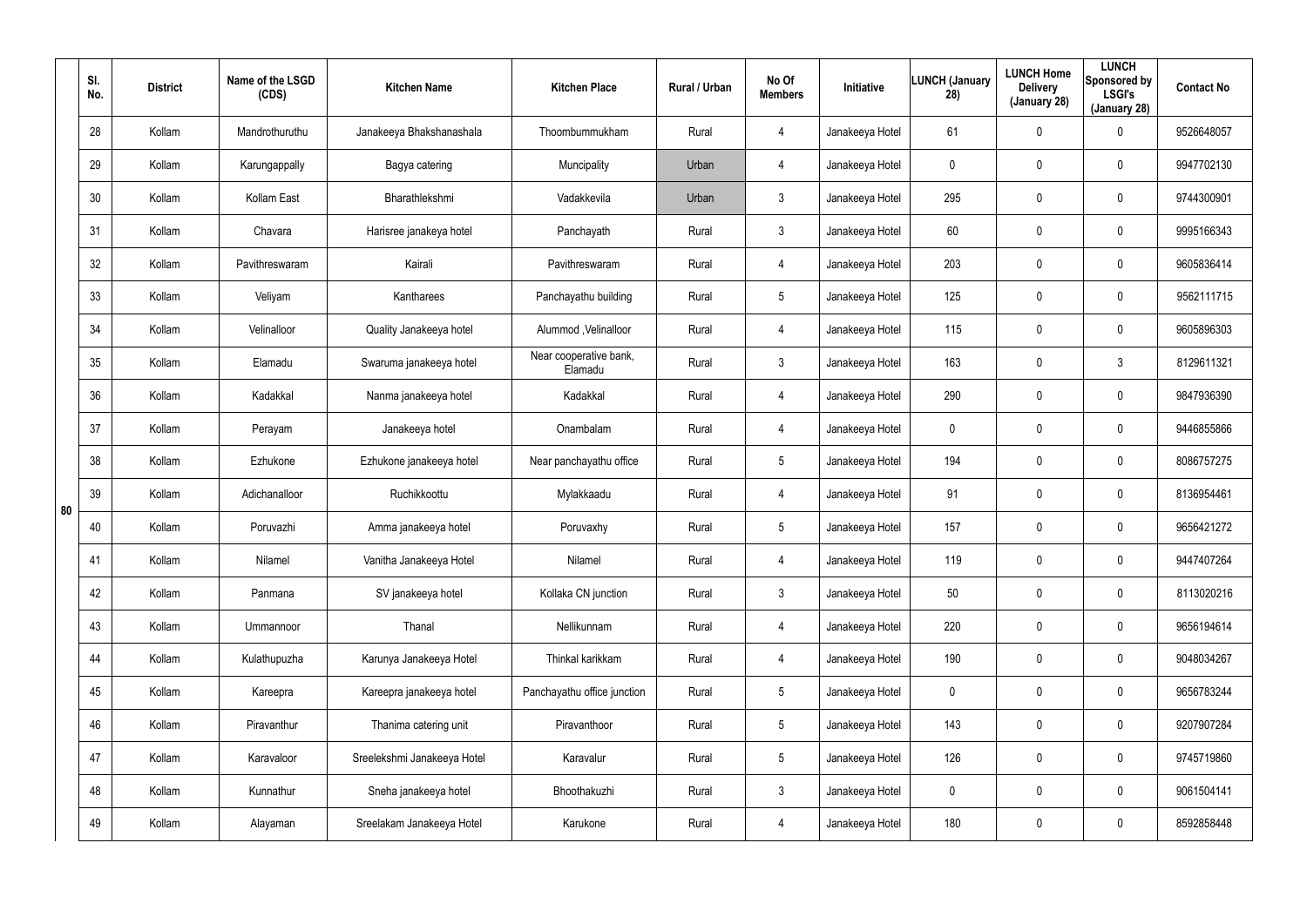| SI.<br>No. | <b>District</b> | Name of the LSGD<br>(CDS) | <b>Kitchen Name</b>                              | <b>Kitchen Place</b>                                 | Rural / Urban | No Of<br><b>Members</b> | Initiative      | <b>LUNCH (January</b><br>28) | <b>LUNCH Home</b><br><b>Delivery</b><br>(January 28) | <b>LUNCH</b><br>Sponsored by<br><b>LSGI's</b><br>(January 28) | <b>Contact No</b> |
|------------|-----------------|---------------------------|--------------------------------------------------|------------------------------------------------------|---------------|-------------------------|-----------------|------------------------------|------------------------------------------------------|---------------------------------------------------------------|-------------------|
| 50         | Kollam          | Kottarakkara              | Ruchi                                            | Kottarakkara christuraj hospital<br>hospital canteen | Urban         | $5\overline{)}$         | Janakeeya Hotel | 194                          | $\mathbf 0$                                          | 0                                                             | 9447997809        |
| 51         | Kollam          | Chirakkara                | Bhoomika Jh                                      | Bhajanamadam mukku                                   | Rural         | $5\overline{)}$         | Janakeeya Hotel | 0                            | 0                                                    | 0                                                             | 9567024263        |
| 52         | Kollam          | Kalluvathukkal            | Deepam Jh                                        | Parippally                                           | Rural         | 4                       | Janakeeya Hotel | 0                            | $\mathbf 0$                                          | 0                                                             | 8593984144        |
| 53         | Kollam          | Chirakkara                | Niram Jh                                         | Vadakkemukku ,chirakkara                             | Rural         | $\overline{4}$          | Janakeeya Hotel | 194                          | 0                                                    | 0                                                             | 9847286593        |
| 54         | Kollam          | Velinalloor               | Mathrika janakeeya hotel                         | Govt PHC canteen                                     | Rural         | 4                       | Janakeeya Hotel | 143                          | $\mathbf 0$                                          | 0                                                             | 7592859804        |
| 55         | Kollam          | East Kallada              | kudumbashree janakeeya hotel                     | marthandapuram                                       | Rural         | $5\overline{)}$         | Janakeeya Hotel | 213                          | 0                                                    | 0                                                             | 9746964557        |
| 56         | Kollam          | Anchal                    | Malu janakeeya hotel                             | Anchal, Town ward                                    | Rural         | $\mathbf{3}$            | Janakeeya Hotel | 269                          | $\pmb{0}$                                            | 0                                                             | 9656920091        |
| 57         | Kollam          | Kummil                    | Sreebhadra janakeeya hotel                       | Thachonam                                            | Rural         | $\mathbf{3}$            | Janakeeya Hotel | 90                           | $\boldsymbol{0}$                                     | 0                                                             | 9846327312        |
| 58         | Kollam          | Yeroor                    | Oottupura janakeeya hotel                        | yeroor                                               | Rural         | $6\phantom{.}6$         | Janakeeya Hotel | 250                          | $\pmb{0}$                                            | 0                                                             | 9526031467        |
| 59         | Kollam          | Nedumpana                 | Samthripthy janakeeya hotel                      | Pallimon                                             | Rural         | 4                       | Janakeeya Hotel | 49                           | $\boldsymbol{0}$                                     | 0                                                             | 9539780119        |
| 60         | Kollam          | Kollam                    | Ishwarya janakeeya hotel                         | Near collectorate, Thevally<br>division              | Urban         | $\mathbf{3}$            | Janakeeya Hotel | 272                          | $\pmb{0}$                                            | 0                                                             | 8848893882        |
| 61         | Kollam          | Edamulakkal               | Sahya janakeeya hotel                            | Edamulackal                                          | Rural         | 4                       | Janakeeya Hotel | 155                          | $\boldsymbol{0}$                                     | 0                                                             | 7025532998        |
| 62         | Kollam          | Mylom                     | Amrutha                                          | Inchakkadu                                           | Rural         | 5                       | Janakeeya Hotel | 155                          | $\boldsymbol{0}$                                     | 0                                                             | 9539780965        |
| 63         | Kollam          | Thevalakkara              | Kerala Janakeeya Hotel                           | Thevalakkara                                         | Rural         | 3                       | Janakeeya Hotel | 94                           | $\pmb{0}$                                            | 0                                                             | 9847291089        |
| 64         | Kollam          | Thalavoor                 | Kudumbasheree Nadan<br>Bhakshanashala            | Pidavoor                                             | Rural         | $\overline{4}$          | Janakeeya Hotel | 145                          | $\overline{0}$                                       | 0                                                             | 9747324839        |
| 65         | Kollam          | Vilakkudy                 | vadhanam                                         | KUNNICODU                                            | Rural         | $5\phantom{.0}$         | Janakeeya Hotel | 167                          | $\boldsymbol{0}$                                     | 0                                                             | 9526354689        |
| 66         | Kollam          | Poothakkulam              | Avani catering                                   | Poothakkulam gp                                      | Rural         | $\overline{4}$          | Janakeeya Hotel | 85                           | $\overline{0}$                                       | 0                                                             | 9562782082        |
| 67         | Kollam          | Pathanapuram              | Pathanapuram Grama Panchayath<br>Janakeeya Hotel | Pathanapuram                                         | Rural         | 4                       | Janakeeya Hotel | 99                           | $\overline{0}$                                       | 0                                                             | 9061291033        |
| 68         | Kollam          | Chadayamangalam           | Real janakeeya hotel                             | Chadayamangalam                                      | Rural         | $\mathbf{3}$            | Janakeeya Hotel | 62                           | $\overline{0}$                                       | 0                                                             | 9562123039        |
| 69         | Kollam          | Elampalloor               | Kalavara janakeeya hotel                         | Ashupathri mukku, Kundara                            | Rural         | $5\phantom{.0}$         | Janakeeya Hotel | $\mathbf 0$                  | $\overline{0}$                                       | 0                                                             | 8943182967        |
| 70         | Kollam          | Kottamkara                | Ishwarya janakeeya hotel                         | Keralapuram                                          | Rural         | $5\phantom{.0}$         | Janakeeya Hotel | 0                            | $\overline{0}$                                       | 0                                                             | 9747765979        |
| 71         | Kollam          | Vettikavala               | Nanma                                            | Vettikkavala                                         | Rural         | $\mathfrak{Z}$          | Janakeeya Hotel | 162                          | $\mathbf 0$                                          | 0                                                             | 9645070430        |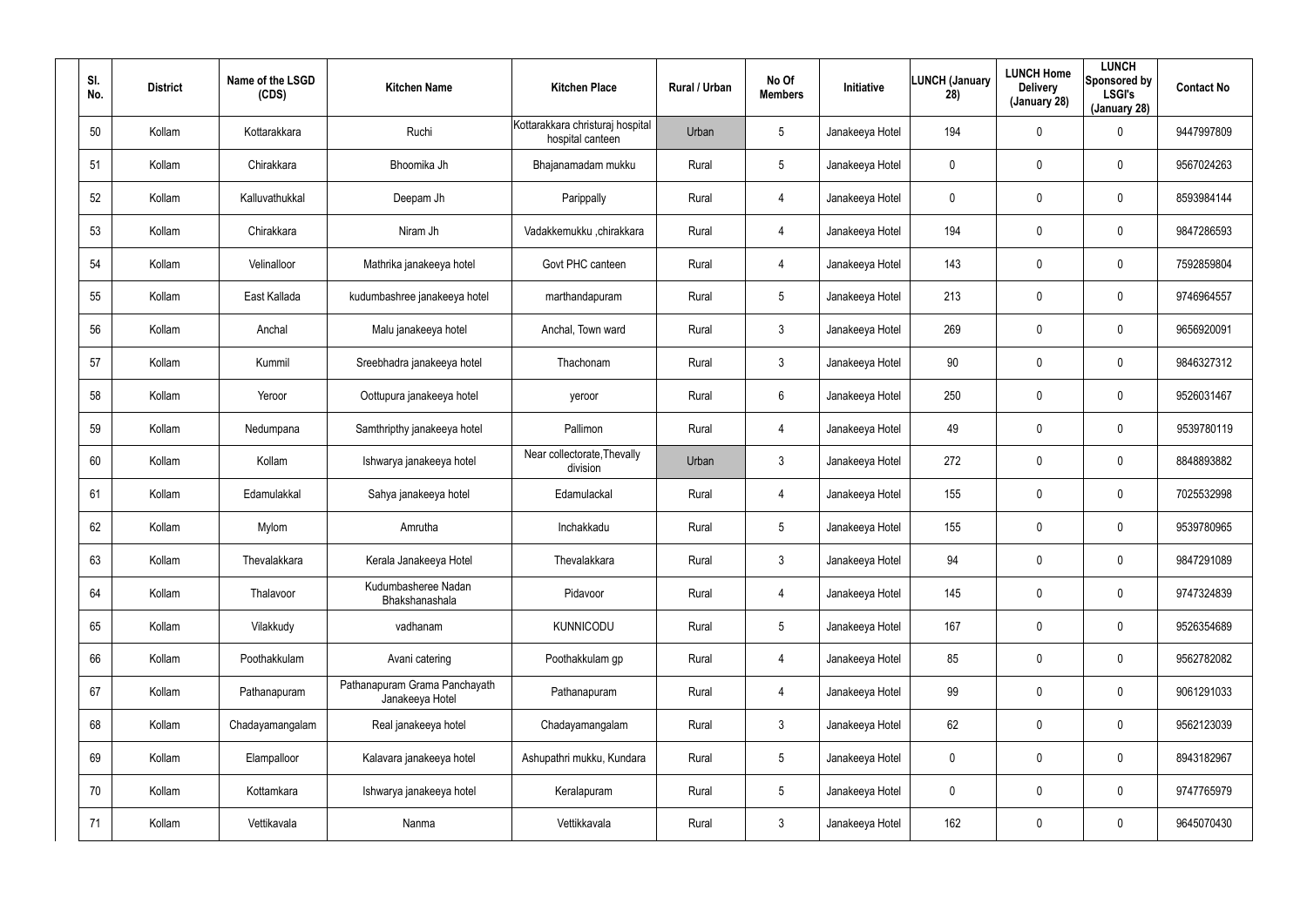|    | SI.<br>No.      | <b>District</b> | Name of the LSGD<br>(CDS) | <b>Kitchen Name</b>             | <b>Kitchen Place</b>                   | Rural / Urban | No Of<br><b>Members</b> | Initiative      | <b>LUNCH (January</b><br>28) | <b>LUNCH Home</b><br><b>Delivery</b><br>(January 28) | <b>LUNCH</b><br>Sponsored by<br><b>LSGI's</b><br>(January 28) | <b>Contact No</b> |
|----|-----------------|-----------------|---------------------------|---------------------------------|----------------------------------------|---------------|-------------------------|-----------------|------------------------------|------------------------------------------------------|---------------------------------------------------------------|-------------------|
|    | 72              | Kollam          | Pooyappally               | Anaswara janakeeya hotel        | Maruthamanpally                        | Rural         | $5\overline{)}$         | Janakeeya Hotel | 183                          | 0                                                    | $\mathbf 0$                                                   | 9947289476        |
|    | 73              | Kollam          | Thenmala                  | Nanma janakeeya hotel           | Thennala                               | Rural         | $\overline{4}$          | Janakeeya Hotel | 0                            | 0                                                    | $\mathbf 0$                                                   | 9446274943        |
|    | 74              | Kollam          | Pattazhi                  | Suprabhatham Catering Unit      | pattazhy                               | Rural         | $\overline{4}$          | Janakeeya Hotel | 0                            | 0                                                    | $\mathbf 0$                                                   | 9495195796        |
|    | 75              | Kollam          | Neendakara                | Darshana Janakeeya Hotel        | Puthenthura Junction                   | Rural         | $\mathbf{3}$            | Janakeeya Hotel | 124                          | 0                                                    | $\mathbf 0$                                                   | 9633106463        |
|    | 76              | Kollam          | Panayam                   | snehadeepam activity group      | Thanikkamukku                          | Rural         | $\overline{4}$          | Janakeeya Hotel | 0                            | 0                                                    | $\mathbf 0$                                                   | 8606117577        |
|    | 77              | Kollam          | Clappana                  | Vijayasree                      | Near alumpeedika junction              | Rural         | $5\phantom{.0}$         | Janakeeya Hotel | 117                          | 0                                                    | $\mathbf 0$                                                   | 9567797660        |
|    | 78              | Kollam          | Sooranad South            | Akshaya janakeeya hotel         | Patharam                               | Rural         | 4                       | Janakeeya Hotel | 293                          | 0                                                    | $\mathbf 0$                                                   | 9746919825        |
|    | 79              | Kollam          | Edamulakkal               | Deepam janakeeya hotel          | Edamulackal                            | Rural         | $\mathbf{3}$            | Janakeeya Hotel | 280                          | 0                                                    | $\mathbf 0$                                                   | 9400684494        |
|    | 80              | Kollam          | Aryankavu                 | Sevana janakeeya hotel          | Kazhuthurutty                          | Rural         | $\mathbf{3}$            | Janakeeya Hotel | 158                          | 0                                                    | $\mathbf 0$                                                   | 8921381398        |
|    | 81              | Kollam          | Pattazhi Vadakkekara      | Annapoorna                      | Kaduvathode                            | Rural         | $\overline{4}$          | Janakeeya Hotel | 99                           | 0                                                    | $\mathbf 0$                                                   | 7561013776        |
|    | 82              | Kollam          | Kulasekharapuram          | Vinayaka                        | Puthiykavu                             | Rural         | 4                       | Janakeeya Hotel | 212                          | 0                                                    | $\mathbf 0$                                                   | 9947499053        |
| 82 |                 |                 |                           |                                 |                                        |               | 354                     |                 | 11009                        | $\bullet$                                            | 8                                                             |                   |
|    |                 | Kottayam        | Akalakkunnam              | Navaruchi                       | Chengalam                              | Rural         | $5\phantom{.0}$         | Janakeeya Hotel | 146                          | 0                                                    | $\mathbf 0$                                                   | 9188362235        |
|    | $\overline{2}$  | Kottayam        | Arpookkara                | Niravu                          | <b>Medical College</b>                 | Rural         | 8                       | Janakeeya Hotel | 75                           | 0                                                    | $\pmb{0}$                                                     | 9744719092        |
|    | $\mathbf{3}$    | Kottayam        | Arpookkara                | Ruchi Janakeeya Hotel           | Kaippuzha mutt                         | Rural         | $\overline{4}$          | Janakeeya Hotel | 100                          | 0                                                    | $\mathbf 0$                                                   | 9847147156        |
|    | $\overline{4}$  | Kottayam        | Athirampuzha              | Hannas                          | Mannanam                               | Rural         | $\overline{4}$          | Janakeeya Hotel | 53                           | 0                                                    | $\mathsf{0}$                                                  | 9496136682        |
|    | $5\overline{)}$ | Kottayam        | Ayarkunnam                | Panchami Unit                   | Near PHC Ayarkunnam                    | Rural         | $5\phantom{.0}$         | Janakeeya Hotel | 40                           | 0                                                    | $\mathsf{0}$                                                  | 9744560994        |
|    | $6\overline{6}$ | Kottayam        | Aymanam                   | Bisiya                          | Aymanam panchayath hall                | Rural         | 3 <sup>1</sup>          | Janakeeya Hotel | 115                          | 0                                                    | $\pmb{0}$                                                     | 9544560606        |
|    | $\overline{7}$  | Kottayam        | Bharananganam             | Kudumbshree nadan bhakshanasala | Bharananganam                          | Rural         | $\mathbf{3}$            | Janakeeya Hotel | 122                          | 0                                                    | $\pmb{0}$                                                     | 8113827680        |
|    | 8               | Kottayam        | Changanassery             | Janakeeya Hotel                 | Near Railway station                   | Urban         | $\mathbf{3}$            | Janakeeya Hotel | 163                          | 0                                                    | $\pmb{0}$                                                     | 7560866821        |
|    | 9               | Kottayam        | Chemp                     | Thanima                         | Chemp                                  | Rural         | $\overline{4}$          | Janakeeya Hotel | 0                            | 0                                                    | $\pmb{0}$                                                     | 9809940907        |
|    | 10 <sup>°</sup> | Kottayam        | Chirakkadav               | <b>Udaya Catering Unit</b>      | Mahatma Gandhi Town Hall,<br>Ponkunnam | Rural         | $5\phantom{.0}$         | Janakeeya Hotel | 118                          | 0                                                    | $\pmb{0}$                                                     | 6282479410        |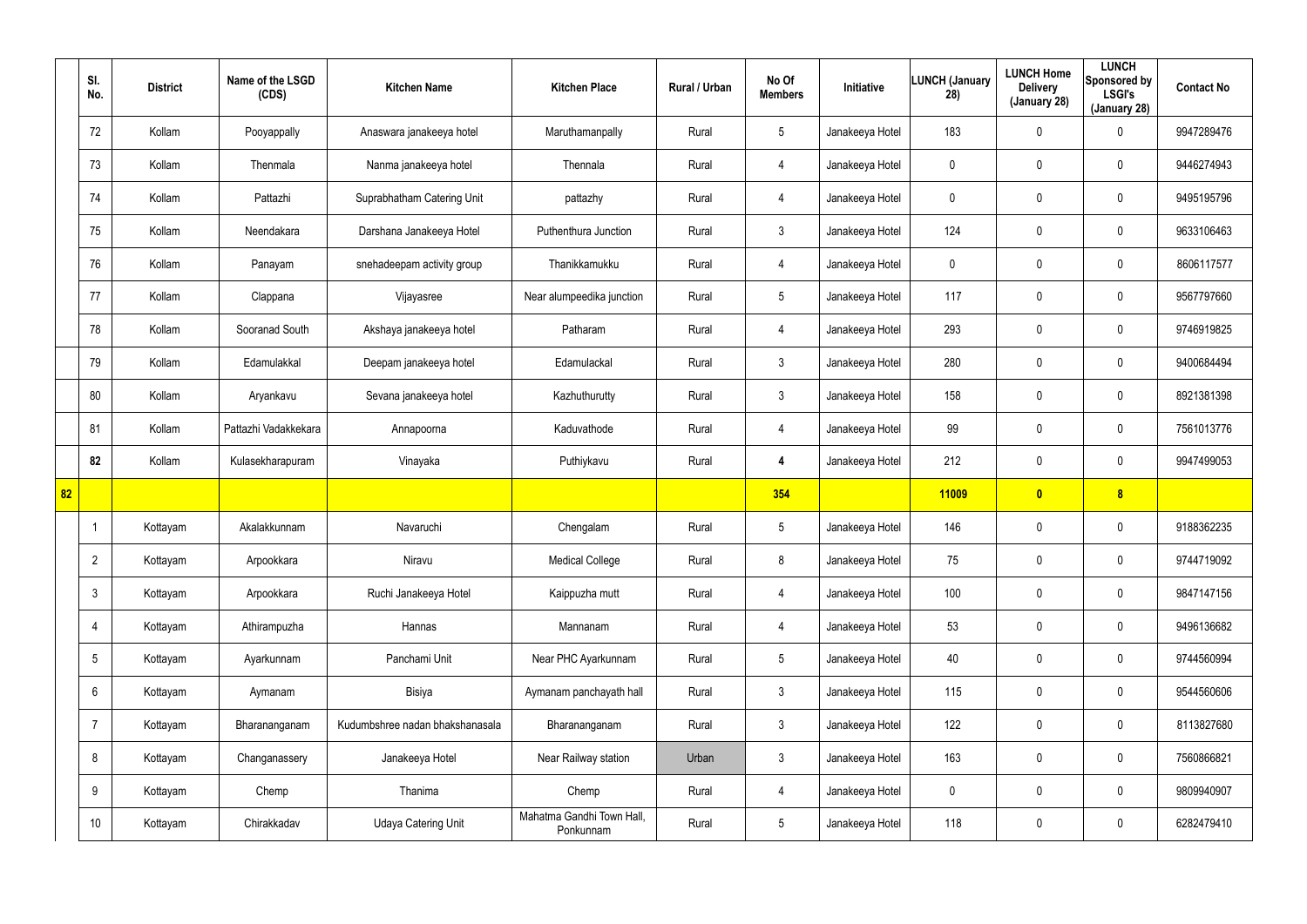| SI.<br>No. | <b>District</b> | Name of the LSGD<br>(CDS) | <b>Kitchen Name</b>            | <b>Kitchen Place</b>               | <b>Rural / Urban</b> | No Of<br><b>Members</b> | Initiative      | <b>LUNCH (January</b><br>28) | <b>LUNCH Home</b><br><b>Delivery</b><br>(January 28) | <b>LUNCH</b><br>Sponsored by<br><b>LSGI's</b><br>(January 28) | <b>Contact No</b> |
|------------|-----------------|---------------------------|--------------------------------|------------------------------------|----------------------|-------------------------|-----------------|------------------------------|------------------------------------------------------|---------------------------------------------------------------|-------------------|
| 11         | Kottayam        | Chirakkadav               | Sargam                         | Thekkethu Kavala                   | Rural                | $\mathfrak{Z}$          | Janakeeya Hotel | 69                           | 0                                                    | 0                                                             | 9656087110        |
| 12         | Kottayam        | Elikulam                  | Janakeeya Hotel Elikkulam      | Manchakuzhy                        | Rural                | 3                       | Janakeeya Hotel | 56                           | 0                                                    | $\mathbf 0$                                                   | 9074768314        |
| 13         | Kottayam        | Ettumanoor                | Gramashree cafe kudumbasree    | Nandanam auditorium,<br>Ettumanoor | Urban                | $5\overline{)}$         | Janakeeya Hotel | 104                          | $\mathbf 0$                                          | $\mathbf 0$                                                   | 9847334071        |
| 14         | Kottayam        | Kadanad                   | Thanal catering                | Kadanad                            | Rural                | $5\overline{)}$         | Janakeeya Hotel | 156                          | 0                                                    | $\mathbf 0$                                                   | 9048099040        |
| 15         | Kottayam        | Kadaplamattam             | Salt &pepper                   | Near Kadaplamattom CDS             | Rural                | 4                       | Janakeeya Hotel | 63                           | 27                                                   | $\mathbf 0$                                                   | 9645400860        |
| 16         | Kottayam        | Kadaplamattam             | Kadaplamattam Janakeeya Hotel  | Vayala                             | Rural                | 4                       | Janakeeya Hotel | 41                           | 24                                                   | $\mathbf 0$                                                   | 9446804954        |
| 17         | Kottayam        | Kaduthuruthy              | Janakeeya Hotel                | Panchayath premise                 | Rural                | 6                       | Janakeeya Hotel | 110                          | $\boldsymbol{0}$                                     | 0                                                             | 9847166464        |
| 18         | Kottayam        | Kallara                   | Vasuki Janakeeya hotel         | Kallara                            | Rural                | 3                       | Janakeeya Hotel | 94                           | 0                                                    | $\mathbf 0$                                                   | 9846103478        |
| 19         | Kottayam        | Kanakkari                 | Jesus                          | Pattithanam                        | Rural                | $5\phantom{.0}$         | Janakeeya Hotel | 148                          | $\boldsymbol{0}$                                     | 0                                                             | 9447192439        |
| 20         | Kottayam        | Kangazha                  | Sulabha                        | Pathanadu                          | Rural                | 5                       | Janakeeya Hotel | 137                          | $\boldsymbol{0}$                                     | $\mathbf 0$                                                   | 9847438293        |
| 21         | Kottayam        | Kanjirapally              | Vanitha canteen                | Panchayath premise                 | Rural                | $\mathbf{3}$            | Janakeeya Hotel | 123                          | $\boldsymbol{0}$                                     | 0                                                             | 9605391868        |
| 22         | Kottayam        | Karoor                    | Unarvu janakeeya hotel         | Valavoor                           | Rural                | $5\overline{)}$         | Janakeeya Hotel | 152                          | $\boldsymbol{0}$                                     | $\mathbf 0$                                                   | 8304903250        |
| 23         | Kottayam        | Karukachal                | <b>Sukrutham Catering Unit</b> | Karukachal                         | Rural                | 5                       | Janakeeya Hotel | 45                           | $\boldsymbol{0}$                                     | $\mathbf 0$                                                   | 9847766843        |
| 24         | Kottayam        | Kidangoor                 | Janakeeya hotel                | Kidangoor Panchayath               | Rural                | $\mathfrak{Z}$          | Janakeeya Hotel | 114                          | $\pmb{0}$                                            | $\pmb{0}$                                                     | 9048080292        |
| 25         | Kottayam        | Kooroppada                | Achus Janakeeya Hotel          | Panchayath                         | Rural                | $\mathbf{3}$            | Janakeeya Hotel | 0                            | $\pmb{0}$                                            | $\pmb{0}$                                                     | 9778121989        |
| 26         | Kottayam        | Koottickal                | Janakeeya hotel                | Koottickal                         | Rural                | $5\phantom{.0}$         | Janakeeya Hotel | 77                           | $\pmb{0}$                                            | $\pmb{0}$                                                     | 9645219929        |
| 27         | Kottayam        | Koruthodu                 | Koruthodu Janakeeya Hotel      | Koruthodu                          | Rural                | 6                       | Janakeeya Hotel | 44                           | $\pmb{0}$                                            | $\pmb{0}$                                                     | 7510770418        |
| 28         | Kottayam        | KottayamNorth             | Alfa Canteen                   | Municipality Kottayam              | Urban                | $5\phantom{.0}$         | Janakeeya Hotel | 0                            | $\overline{0}$                                       | $\pmb{0}$                                                     | 9846571923        |
| 29         | Kottayam        | KottayamNorth             | Kerala cafe janakeeya hotel    | Choottuveli                        | Urban                | $\mathbf{3}$            | Janakeeya Hotel | 65                           | $\pmb{0}$                                            | 0                                                             | 8129337294        |
| 30         | Kottayam        | KottayamNorth             | Maria Janakeeya Hotel          | Chungam                            | Urban                | $5\phantom{.0}$         | Janakeeya Hotel | 231                          | $\overline{0}$                                       | $\pmb{0}$                                                     | 9744843928        |
| 31         | Kottayam        | KottayamNorth             | Ambady Janakeeya Hotel         | Karapuzha                          | Urban                | 4                       | Janakeeya Hotel | 0                            | $\pmb{0}$                                            | 0                                                             | 9496374594        |
| 32         | Kottayam        | Kozhuvanal                | Rohini Janakeeya Hotel         | Vakkappulam                        | Rural                | $\mathfrak{Z}$          | Janakeeya Hotel | 0                            | $\boldsymbol{0}$                                     | 0                                                             | 9400216885        |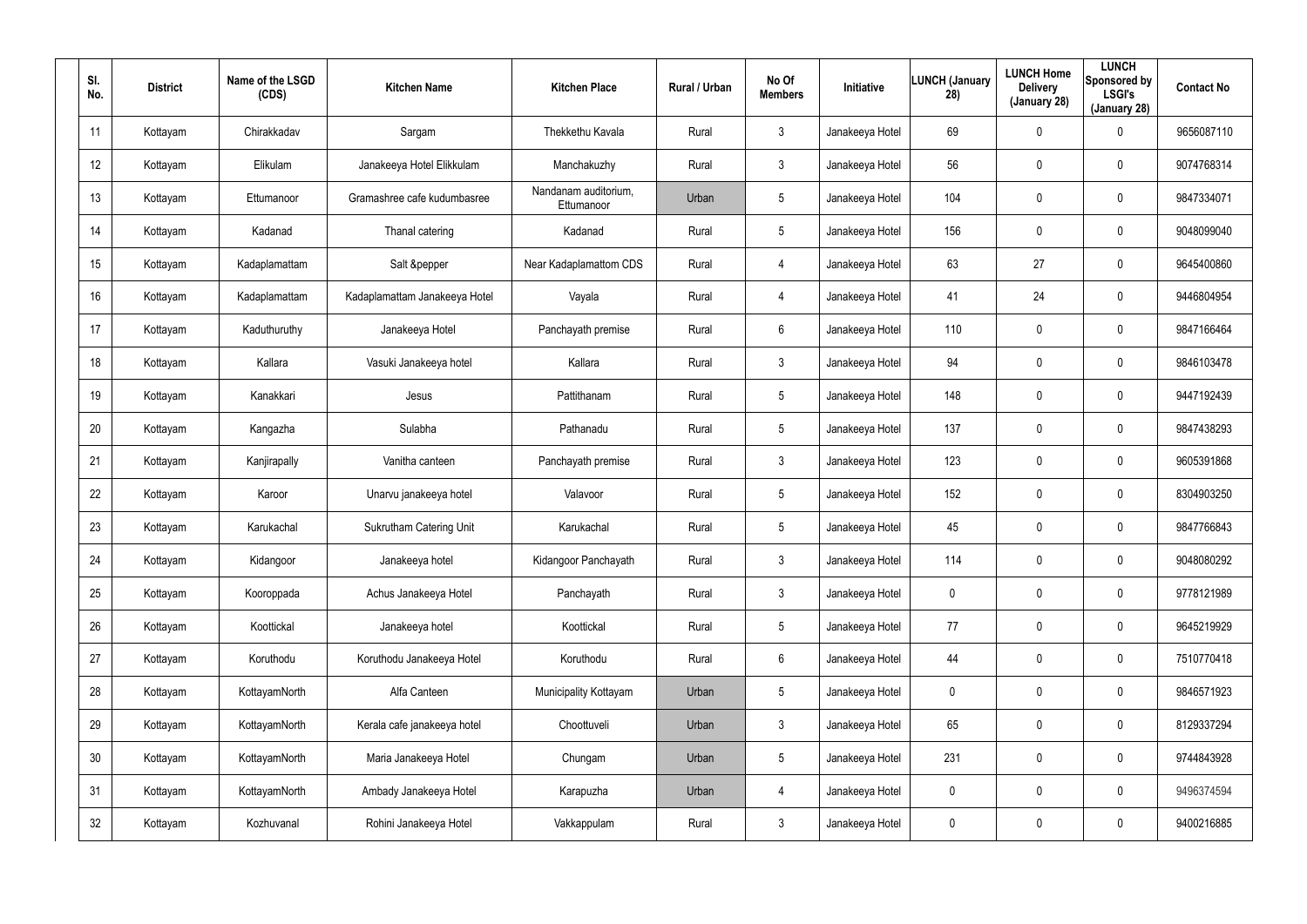|    | SI.<br>No. | <b>District</b> | Name of the LSGD<br>(CDS) | <b>Kitchen Name</b>             | <b>Kitchen Place</b>           | Rural / Urban | No Of<br><b>Members</b> | Initiative      | LUNCH (January<br>28) | <b>LUNCH Home</b><br><b>Delivery</b><br>(January 28) | <b>LUNCH</b><br>Sponsored by<br><b>LSGI's</b><br>(January 28) | <b>Contact No</b> |
|----|------------|-----------------|---------------------------|---------------------------------|--------------------------------|---------------|-------------------------|-----------------|-----------------------|------------------------------------------------------|---------------------------------------------------------------|-------------------|
|    | 33         | Kottayam        | Kuravilangadu             | kudumbashree janakeeya hotel    | kuravilangady by pass junction | Rural         | $5\phantom{.0}$         | Janakeeya Hotel | 155                   | $\mathbf 0$                                          | 0                                                             | 7559022364        |
|    | 34         | Kottayam        | Kurichi                   | Swad Catering                   | Cheruvelippadi                 | Rural         | 4                       | Janakeeya Hotel | 0                     | $\boldsymbol{0}$                                     | 0                                                             | 9847891917        |
|    | 35         | Kottayam        | Madappally                | SR catering                     | Mammoodu                       | Rural         | $\mathbf{3}$            | Janakeeya Hotel | 0                     | 0                                                    | 0                                                             | 9747702203        |
|    | 36         | Kottayam        | Manimala                  | Vanitha canteen                 | Manimala                       | Rural         | 3                       | Janakeeya Hotel | 134                   | $\boldsymbol{0}$                                     | 0                                                             | 9946318069        |
|    | 37         | Kottayam        | Manjoor                   | Oruma catering unit             | Kuruppanthara                  | Rural         | $5\phantom{.0}$         | Janakeeya Hotel | 79                    | 40                                                   | 0                                                             | 9349189590        |
|    | 38         | Kottayam        | Marangattupilly           | Marangattupilly Janakeeya Hotel | Marangattupilly                | Rural         | 4                       | Janakeeya Hotel | 195                   | 0                                                    | 0                                                             | 9544416772        |
|    | 39         | Kottayam        | Maravanthuruth            | Changathi                       | Maravanthuruth                 | Rural         | 4                       | Janakeeya Hotel | 62                    | 0                                                    | 0                                                             | 9744598169        |
|    | 40         | Kottayam        | Meenachil                 | Akshaya Janakeeya hotel         | Idamattam                      | Rural         | 4                       | Janakeeya Hotel | 115                   | 0                                                    | $\overline{2}$                                                | 9747190979        |
| 82 | 41         | Kottayam        | Meenachil                 | Archana janakeeya Hotel         | Paika                          | Rural         | $5\phantom{.0}$         | Janakeeya Hotel | 193                   | 0                                                    | 0                                                             | 9048759539        |
|    | 42         | Kottayam        | Meenadom                  | Nainus                          | Meenadom                       | Rural         | $\mathbf{3}$            | Janakeeya Hotel | 77                    | 0                                                    | 0                                                             | 9539752801        |
|    | 43         | Kottayam        | Melukavu                  | Seenayi Cafe centre             | Melukavumattam                 | Rural         | $5\phantom{.0}$         | Janakeeya Hotel | 0                     | 0                                                    | 0                                                             | 9744546703        |
|    | 44         | Kottayam        | Moonnilav                 | Aiswarya                        | Moonnilav                      | Rural         | $\mathbf{3}$            | Janakeeya Hotel | 96                    | 0                                                    | 0                                                             | 8281227689        |
|    | 45         | Kottayam        | Mulakkulam                | Janakeeya Hotel                 | Moorkkattilpadi                | Rural         | 4                       | Janakeeya Hotel | 71                    | 0                                                    | 0                                                             | 9747856382        |
|    | 46         | Kottayam        | Mundakkayam               | Janakeeya Hotel Mundakkayam     | Mundakkayam                    | Rural         | 6                       | Janakeeya Hotel | 142                   | 0                                                    | 0                                                             | 9495314979        |
|    | 47         | Kottayam        | Nedumkunnam               | Nanma Kudumbashree Unit         | Nedumkunnam                    | Rural         | $5\phantom{.0}$         | Janakeeya Hotel | 40                    | $\mathbf 0$                                          | $\overline{2}$                                                | 7306791612        |
|    | 48         | Kottayam        | Neendoor                  | <b>Gruhasree ME Unit</b>        | Panchayath                     | Rural         | $\mathbf{3}$            | Janakeeya Hotel | 70                    | $\mathbf 0$                                          | 0                                                             | 9847756958        |
|    | 49         | Kottayam        | Njeezhoor                 | Annapoorna Janakeeya Hotel      | Panchayath                     | Rural         | 4                       | Janakeeya Hotel | 125                   | $\mathbf 0$                                          | 0                                                             | 9745246839        |
|    | 50         | Kottayam        | Pala                      | Angel Janakeeya Hotel           | Pala Municipality              | Urban         | 4                       | Janakeeya Hotel | 224                   | $\mathbf 0$                                          | 0                                                             | 9745963125        |
|    | 51         | Kottayam        | Pala                      | Harithasree catering            | Chethimattam                   | Urban         | $5\phantom{.0}$         | Janakeeya Hotel | 225                   | $\mathbf 0$                                          | 0                                                             | 9895154240        |
|    | 52         | Kottayam        | Pallickathodu             | Sangeetha                       | Pallickathodu Bus stand        | Rural         | $\mathbf{3}$            | Janakeeya Hotel | 80                    | $\mathbf 0$                                          | 0                                                             | 9633814381        |
|    | 53         | Kottayam        | Pampady                   | Thrupthi                        | Pampady Town                   | Rural         | $5\phantom{.0}$         | Janakeeya Hotel | 0                     | $\mathbf 0$                                          | 0                                                             | 9633013622        |
|    | 54         | Kottayam        | Panachikkadu              | Ruchi Canteen                   | Paruthumpara                   | Rural         | $5\phantom{.0}$         | Janakeeya Hotel | 80                    | $\mathbf 0$                                          | 0                                                             | 9656411494        |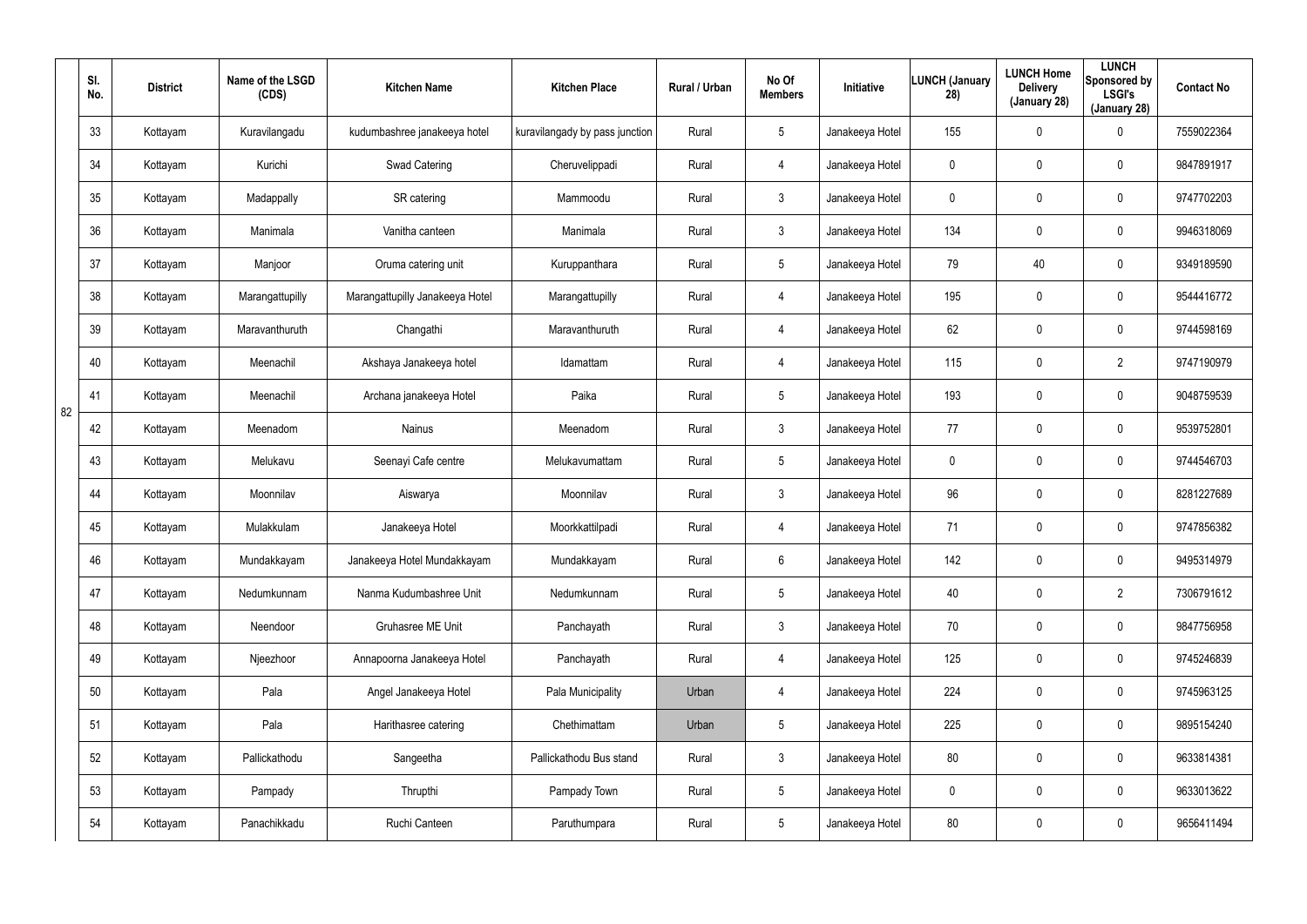| SI.<br>No. | <b>District</b> | Name of the LSGD<br>(CDS) | <b>Kitchen Name</b>                                      | <b>Kitchen Place</b>                 | Rural / Urban | No Of<br><b>Members</b> | Initiative      | <b>LUNCH (January</b><br>28) | <b>LUNCH Home</b><br><b>Delivery</b><br>(January 28) | <b>LUNCH</b><br>Sponsored by<br><b>LSGI's</b><br>(January 28) | <b>Contact No</b> |
|------------|-----------------|---------------------------|----------------------------------------------------------|--------------------------------------|---------------|-------------------------|-----------------|------------------------------|------------------------------------------------------|---------------------------------------------------------------|-------------------|
| 55         | Kottayam        | Parathodu                 | Janakeeya Hotel Parathodu                                | Panchayath                           | Rural         | 4                       | Janakeeya Hotel | 65                           | $\mathbf 0$                                          | 0                                                             | 7907455541        |
| 56         | Kottayam        | Paippadu                  | Thejus                                                   | Paippadu                             | Rural         | 5                       | Janakeeya Hotel | 224                          | $\mathbf 0$                                          | $\mathbf 0$                                                   | 7034621426        |
| 57         | Kottayam        | Poonjar                   | Haritham                                                 | Poonjar                              | Rural         | $5\phantom{.0}$         | Janakeeya Hotel | 94                           | $\mathbf 0$                                          | $\mathbf 0$                                                   | 9495235348        |
| 58         | Kottayam        | poonjar south             | Sowbhagya Janakeeya Hotel                                | poonjar south                        | Rural         | 4                       | Janakeeya Hotel | 150                          | $\mathbf 0$                                          | $\mathbf 0$                                                   | 9495151799        |
| 59         | Kottayam        | Ramapuram                 | Ruchi                                                    | Ramapuram                            | Rural         | $\overline{4}$          | Janakeeya Hotel | 210                          | 70                                                   | $\mathbf 0$                                                   | 9495107277        |
| 60         | Kottayam        | T.V.Puram                 | Vijaya Janakeeya Hotel                                   | TV Puram                             | Rural         | $\mathbf{3}$            | Janakeeya Hotel | 0                            | 0                                                    | $\mathbf 0$                                                   | 9847614136        |
| 61         | Kottayam        | Teekkoy                   | Kairali                                                  | Vagamattom, Kallambhagam             | Rural         | $\mathbf{3}$            | Janakeeya Hotel | 61                           | $\boldsymbol{0}$                                     | 0                                                             | 7025702768        |
| 62         | Kottayam        | Thalanad                  | Nanma                                                    | Muttambhagam Kavala                  | Rural         | $\mathbf{3}$            | Janakeeya Hotel | 0                            | $\boldsymbol{0}$                                     | 0                                                             | 9961289547        |
| 63         | Kottayam        | Thalappalam               | Ameya                                                    | Thalappalam                          | Rural         | $\overline{4}$          | Janakeeya Hotel | 142                          | $\boldsymbol{0}$                                     | 0                                                             | 7025932626        |
| 64         | Kottayam        | Thalayolaparambu          | kudumbashree janakeeya hotel                             | Thalayolaparambu                     | Rural         | $\mathbf{3}$            | Janakeeya Hotel | 95                           | $\boldsymbol{0}$                                     | $\mathbf 0$                                                   | 7994830570        |
| 65         | Kottayam        | Thidanadu                 | Janani                                                   | Chemmlamattam                        | Rural         | $6\phantom{.}6$         | Janakeeya Hotel | 113                          | $\boldsymbol{0}$                                     | 0\$                                                           | 9562695545        |
| 66         | Kottayam        | Thidanadu                 | Krishna                                                  | Near Panchayath                      | Rural         | 4                       | Janakeeya Hotel | 0                            | $\boldsymbol{0}$                                     | $\mathbf 0$                                                   | 9605565960        |
| 67         | Kottayam        | Thiruvarppu               | Sreeparvathy food products                               | Illickal                             | Rural         | $\mathbf{3}$            | Janakeeya Hotel | 153                          | $\pmb{0}$                                            | 0                                                             | 9747289846        |
| 68         | Kottayam        | Thrikkodithanam           | Swanthanam                                               | Thrikkodithanam                      | Rural         | 5                       | Janakeeya Hotel | 42                           | $\pmb{0}$                                            | $\pmb{0}$                                                     | 7902729237        |
| 69         | Kottayam        | Udayanapuram              | Uppum Mulakum                                            | Nerekadavu                           | Rural         | $\mathbf{3}$            | Janakeeya Hotel | 59                           | $\pmb{0}$                                            | $\pmb{0}$                                                     | 8111850728        |
| 70         | Kottayam        | Udayanapuram              | Aiswarya Activity Group                                  | Vaikom Block Panchayath              | Rural         | 5                       | Janakeeya Hotel | 63                           | $\pmb{0}$                                            | $\pmb{0}$                                                     | 9847437286        |
| 71         | Kottayam        | Uzhavoor                  | Uzhavoor Janakeeya Hotel                                 | Uzhavoor Town                        | Rural         | 8                       | Janakeeya Hotel | 351                          | $\pmb{0}$                                            | $\pmb{0}$                                                     | 9746074266        |
| 72         | Kottayam        | Vaikom                    | <b>Chanees Eats</b>                                      | Chalapparambu                        | Urban         | $\overline{4}$          | Janakeeya Hotel | 140                          | $\mathbf 0$                                          | $\pmb{0}$                                                     | 9446467389        |
| 73         | Kottayam        | Vakathanam                | Padheyam                                                 | Njaliakuzhi                          | Rural         | $6\phantom{.}$          | Janakeeya Hotel | 167                          | $\pmb{0}$                                            | $\pmb{0}$                                                     | 9495010073        |
| 74         | Kottayam        | Vazhappally               | Udayam                                                   | Vazhappally                          | Rural         | $\overline{4}$          | Janakeeya Hotel | 245                          | $\mathbf 0$                                          | $\pmb{0}$                                                     | 9562267564        |
| 75         | Kottayam        | Vazhoor                   | Kudumbashree Canteen Unit At<br>Vazhoor Grama Panchayath | Vazhoor Grama Panchayath<br>Building | Rural         | $5\phantom{.0}$         | Janakeeya Hotel | 0                            | $\pmb{0}$                                            | $\pmb{0}$                                                     | 9544717796        |
| 76         | Kottayam        | Vazhoor                   | New India                                                | Nedumavu                             | Rural         | $\mathfrak{Z}$          | Janakeeya Hotel | 34                           | $\boldsymbol{0}$                                     | $\pmb{0}$                                                     | 9744581242        |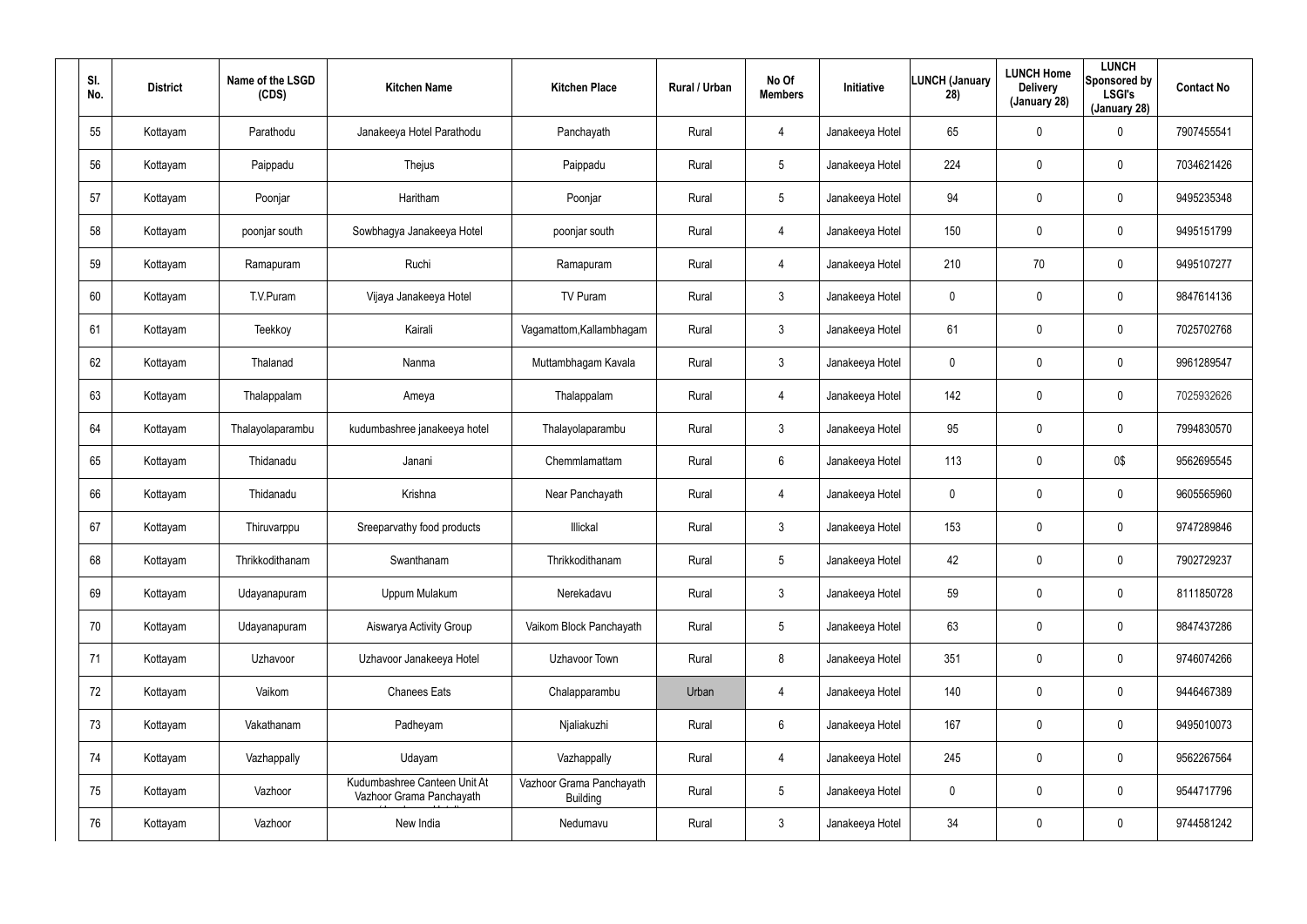|    | SI.<br>No.      | <b>District</b> | Name of the LSGD<br>(CDS) | <b>Kitchen Name</b>            | <b>Kitchen Place</b>                  | Rural / Urban | No Of<br><b>Members</b> | <b>Initiative</b> | <b>LUNCH (January</b><br>28) | <b>LUNCH Home</b><br><b>Delivery</b><br>(January 28) | <b>LUNCH</b><br>Sponsored by<br><b>LSGI's</b><br>(January 28) | <b>Contact No</b> |
|----|-----------------|-----------------|---------------------------|--------------------------------|---------------------------------------|---------------|-------------------------|-------------------|------------------------------|------------------------------------------------------|---------------------------------------------------------------|-------------------|
|    | 77              | Kottayam        | Vechoor                   | Treeland Annapoorna            | <b>Bund Road</b>                      | Rural         | $\mathbf{3}$            | Janakeeya Hotel   | 111                          | $\mathbf 0$                                          | $\mathbf 0$                                                   | 8606814487        |
|    | 78              | Kottayam        | Veliyannoor               | Thanima foods                  | Veliyannoor                           | Rural         | $\mathbf{3}$            | Janakeeya Hotel   | 134                          | 0                                                    | $\mathbf 0$                                                   | 9744392147        |
|    | 79              | Kottayam        | Vellavoor                 | Uppum Mulakum Janakeeya Hotel  | Panchayath premise                    | Rural         | $5\overline{)}$         | Janakeeya Hotel   | 92                           | 0                                                    | $\mathbf 0$                                                   | 9188317288        |
|    | 80              | Kottayam        | Velloor                   | Puzhayoram catering            | Near Velloor cds office               | Rural         | 4                       | Janakeeya Hotel   | 90                           | 0                                                    | $\mathbf 0$                                                   | 9895522286        |
|    | 81              | Kottayam        | Vijayapuram               | Niravu                         | Iranjal                               | Rural         | $\mathbf{3}$            | Janakeeya Hotel   | 254                          | 0                                                    | $\mathbf 0$                                                   | 9495245895        |
|    | 82              | Kottayam        | Vijayapuram               | Renown Janakeeya Hotel         | Vadavathoor                           | Rural         | $5\overline{)}$         | Janakeeya Hotel   | 165                          | 161                                                  | $\mathbf 0$                                                   | 8606536302        |
| 82 |                 |                 |                           |                                |                                       |               | 336                     |                   | 8178                         | 322                                                  | $\overline{4}$                                                |                   |
|    | $\mathbf 1$     | Kozhikode       | Balussery                 | Unarvu Janakeeya Hotel         | Balussery                             | Rural         | $5\phantom{.0}$         | Janakeeya Hotel   | 147                          | 0                                                    | $\mathbf 0$                                                   | 95440 03929       |
|    | $\overline{2}$  | Kozhikode       | Panangad                  | Kairali Janakeeya Hotel        | Balussery mukku at KK<br>hospital     | Rural         | $\mathbf{3}$            | Janakeeya Hotel   | 334                          | 0                                                    | $\mathbf 0$                                                   | 97450 85782       |
|    | $\mathbf{3}$    | Kozhikode       | Koorachundu               | Koorachundu Janakeeya hotel    | Koorachundu                           | Rural         | 4                       | Janakeeya Hotel   | 285                          | 0                                                    | $\mathbf 0$                                                   | 94967 07886       |
|    | 4               | Kozhikode       | Koorachundu               | Koottayma Janakeeya Hotel      | Kallanode                             | Rural         | $5\phantom{.0}$         | Janakeeya Hotel   | 340                          | 0                                                    | $\mathbf 0$                                                   | 94967 26850       |
|    | 5               | Kozhikode       | Kottur                    | Sneha Janakeeya Hotel          | Kottur                                | Rural         | $5\phantom{.0}$         | Janakeeya Hotel   | 140                          | 0                                                    | $\mathbf 0$                                                   | 97456 72101       |
|    | 6               | Kozhikode       | Naduvannur                | Naduvannur Janakeeya Hotel     | Naduvannur                            | Rural         | $\overline{7}$          | Janakeeya Hotel   | 370                          | $\mathbf 0$                                          | $\mathbf 0$                                                   | 8592-031802       |
|    | -7              | Kozhikode       | Naduvannur                | Kudumbashree Janakeeya Hotel   | Anjolimukku                           | Rural         | $\mathbf{3}$            | Janakeeya Hotel   | 340                          | 0                                                    | $\pmb{0}$                                                     | 9995947043        |
|    | 8               | Kozhikode       | Ulliyeri                  | Ulliyeri Janakeeya Hotel       | Ulliyeri                              | Rural         | 4                       | Janakeeya Hotel   | 350                          | 0                                                    | $\pmb{0}$                                                     | 89434 06681       |
|    | 9               | Kozhikode       | Unnikulam                 | Swad Janakeeya Hotel           | Ekarool Kaappil Road                  | Rural         | $\mathbf{3}$            | Janakeeya Hotel   | 784                          | 0                                                    | $\pmb{0}$                                                     | 85475 75474       |
|    | 10 <sup>°</sup> | Kozhikode       | Unnikulam                 | Chaithanya Janakeeya Hotel     | Opposite unnikulam<br>gramapanchayath | Rural         | $\mathfrak{Z}$          | Janakeeya Hotel   | 712                          | 0                                                    | $\pmb{0}$                                                     | 87141 31460       |
|    | 11              | Kozhikode       | Nanminda                  | Akshaya vanitha hotel          | Nanminda panchayath building          | Rural         | $\mathbf{3}$            | Janakeeya Hotel   | 145                          | 0                                                    | $\mathbf 0$                                                   | 9961184212        |
|    | 12              | Kozhikode       | Thalakkulathur            | Thalakkulathur Janakeeya Hotel | Parambath                             | Rural         | 4                       | Janakeeya Hotel   | 265                          | 0                                                    | $\mathbf 0$                                                   | 7593067511        |
|    | 13              | Kozhikode       | Kakkodi                   | Kakkodi Janakeeya Hotel        | Kakkodi Bazar                         | Rural         | $\overline{7}$          | Janakeeya Hotel   | 308                          | 0                                                    | $\pmb{0}$                                                     | 8943123615        |
|    | 14              | Kozhikode       | Chelannur                 | Oottupura Janakeeya Hotel      | Ambalathukulangara                    | Rural         | $\overline{7}$          | Janakeeya Hotel   | 138                          | 0                                                    | 1                                                             | 9846010528        |
|    | 15              | Kozhikode       | Narikkuni                 | Amma Janakeeya Hotel           | Narikkuni                             | Rural         | $\mathfrak{Z}$          | Janakeeya Hotel   | 185                          | 0                                                    | $\pmb{0}$                                                     | 9645606562        |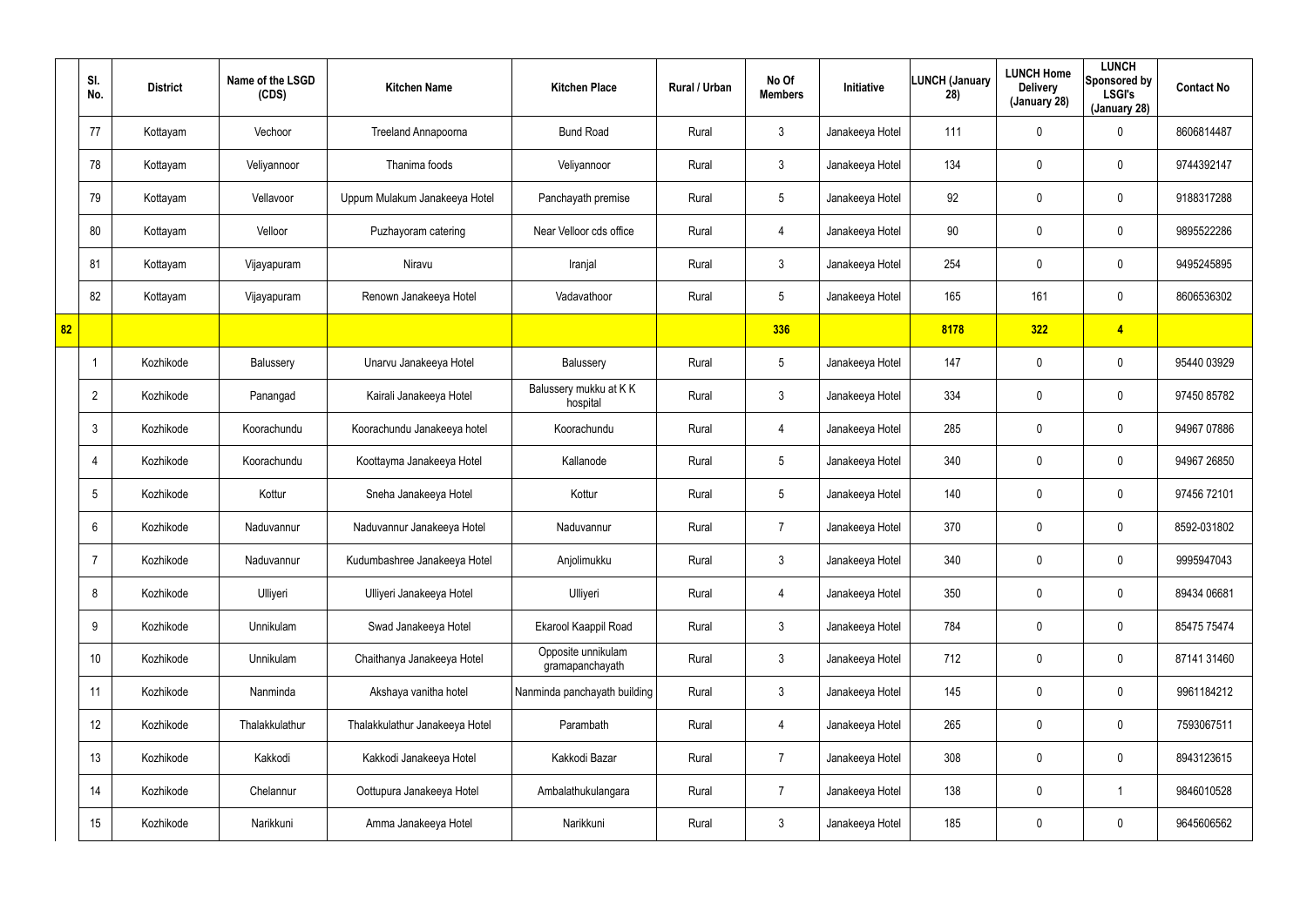| SI.<br>No. | <b>District</b> | Name of the LSGD<br>(CDS) | <b>Kitchen Name</b>                      | <b>Kitchen Place</b>      | <b>Rural / Urban</b> | No Of<br><b>Members</b> | Initiative      | <b>LUNCH (January</b><br>28) | <b>LUNCH Home</b><br><b>Delivery</b><br>(January 28) | <b>LUNCH</b><br>Sponsored by<br><b>LSGI's</b><br>(January 28) | <b>Contact No</b> |
|------------|-----------------|---------------------------|------------------------------------------|---------------------------|----------------------|-------------------------|-----------------|------------------------------|------------------------------------------------------|---------------------------------------------------------------|-------------------|
| 16         | Kozhikode       | Kakkoor                   | Janakeeya Hotel Kakkoor                  | Kakkoor                   | Rural                | 5                       | Janakeeya Hotel | 124                          | 0                                                    | 0                                                             | 8592050112        |
| 17         | Kozhikode       | Koduvally                 | Sadhya Janakeeya Hotel                   | G M L P School, Koduvally | Urban                | 5                       | Janakeeya Hotel | 468                          | 0                                                    | $\mathbf 0$                                                   | 8593898831        |
| 18         | Kozhikode       | Koduvally                 | KKN Janakeeya Hotel Koduvally            | Nellamkandi               | Urban                | $\mathbf{3}$            | Janakeeya Hotel | 166                          | 0                                                    | $\mathbf 0$                                                   | 9847650894        |
| 19         | Kozhikode       | Koduvally                 | Swad Janakeeya Hotel                     | Manipuram                 | Urban                | 5                       | Janakeeya Hotel | 220                          | 0                                                    | $\mathbf 0$                                                   | 9946991995        |
| 20         | Kozhikode       | Madavoor                  | Madavoor Janakeeya Hotel                 | Near madavoor panchayath  | Rural                | $5\overline{)}$         | Janakeeya Hotel | 254                          | 0                                                    | $\mathbf 0$                                                   | 8547590842        |
| 21         | Kozhikode       | Omasseri                  | Annapoornna Janakeeya Hotel              | Omasseri                  | Rural                | 4                       | Janakeeya Hotel | 292                          | 0                                                    | $\mathbf 0$                                                   | 9605102599        |
| 22         | Kozhikode       | Puthuppadi                | Ruchi Janakeeya Hotel                    | Puthupadi                 | Rural                | 5                       | Janakeeya Hotel | 240                          | $\boldsymbol{0}$                                     | 0                                                             | 7909113114        |
| 23         | Kozhikode       | Kizhakkoth                | Swad Janakeeya Hotel                     | Mariveettilthazham        | Rural                | 4                       | Janakeeya Hotel | 152                          | 0                                                    | $\mathbf 0$                                                   | 9847086665        |
| 24         | Kozhikode       | Thamarassery              | Pavithram Janakeeya hotel                | Thamarassery old stand    | Rural                | 6                       | Janakeeya Hotel | 341                          | $\boldsymbol{0}$                                     | 0                                                             | 9048389661        |
| 25         | Kozhikode       | Kodenchery                | Kairali Janakeeya Hotel                  | Kodenchery                | Rural                | 4                       | Janakeeya Hotel | 122                          | $\boldsymbol{0}$                                     | $\mathbf 0$                                                   | 9446037829        |
| 26         | Kozhikode       | Koodaranji                | Ruchikkoot Janakeeya Hotel               | Koodaranji                | Rural                | 6                       | Janakeeya Hotel | 294                          | $\boldsymbol{0}$                                     | 0                                                             | 9496439278        |
| 27         | Kozhikode       | Thiruvambadi              | Pulari Janakeeya Hotel                   | Thondimmal                | Rural                | $5\overline{)}$         | Janakeeya Hotel | 152                          | $\boldsymbol{0}$                                     | $\mathbf 0$                                                   | 7034264232        |
| 28         | Kozhikode       | Kattippara                | Ruchi Janakeeya Hotel                    | Chamal                    | Rural                | 6                       | Janakeeya Hotel | 140                          | $\boldsymbol{0}$                                     | 0                                                             | 7591974045        |
| 29         | Kozhikode       | Koyilandy North           | Naveena canteen                          | Near new bus stand        | Urban                | $\overline{7}$          | Janakeeya Hotel | 640                          | $\pmb{0}$                                            | $\pmb{0}$                                                     | 9544185262        |
| 30         | Kozhikode       | Koyilandy North           | Koyilandi Nagarasabha Janakeeya<br>Hotel | Near Kollamchira          | Urban                | 10                      | Janakeeya Hotel | 385                          | $\boldsymbol{0}$                                     | 0                                                             | 8943191728        |
| 31         | Kozhikode       | Koyilandi South           | Snehadeepam Janakeeya Hotel              | Muthambi                  | Urban                | 6                       | Janakeeya Hotel | 71                           | $\pmb{0}$                                            | $\pmb{0}$                                                     | 9188198658        |
| 32         | Kozhikode       | Koyilandi South           | Kudumbashree Janakeeya Hotel             | Koyilandi Market          | Urban                | $\mathbf{3}$            | Janakeeya Hotel | 278                          | $\pmb{0}$                                            | $\pmb{0}$                                                     | 9544185262        |
| 33         | Kozhikode       | Chengottukavu             | Amma Janakeeya Hotel                     | Edakkulam                 | Rural                | $5\overline{)}$         | Janakeeya Hotel | 126                          | $\pmb{0}$                                            | $\pmb{0}$                                                     | 9048235785        |
| 34         | Kozhikode       | Atholi                    | Atholi Janakeeya Hotel                   | Kodassery                 | Rural                | 4                       | Janakeeya Hotel | 125                          | $\pmb{0}$                                            | 0                                                             | 9072499251        |
| 35         | Kozhikode       | Moodadi                   | Ruchi Janakeeya Hotel                    | Moodadi                   | Rural                | $5\overline{)}$         | Janakeeya Hotel | 348                          | $\overline{0}$                                       | $\pmb{0}$                                                     | 8281226403        |
| 36         | Kozhikode       | Chemancheri               | Annapoornna Janakeeya Hotel              | Pookkad                   | Rural                | $5\overline{)}$         | Janakeeya Hotel | 180                          | $\pmb{0}$                                            |                                                               | 9048235785        |
| 37         | Kozhikode       | Arikkulam                 | Thanima Janakeeya Hotel                  | Kurudimukku               | Rural                | 4                       | Janakeeya Hotel | 130                          | $\pmb{0}$                                            |                                                               | 9645137125        |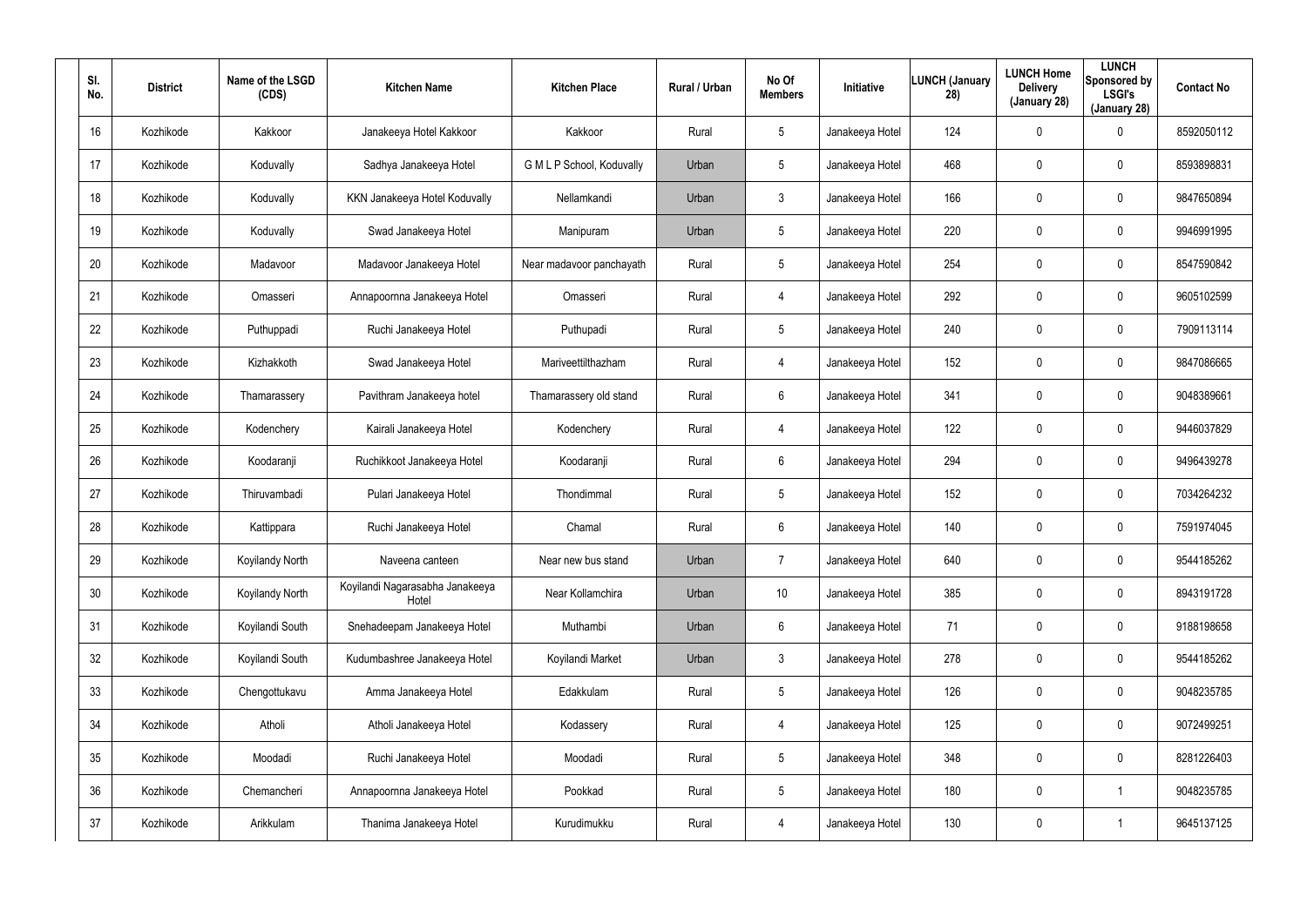|     | SI.<br>No. | <b>District</b> | Name of the LSGD<br>(CDS) | <b>Kitchen Name</b>        | <b>Kitchen Place</b>                        | Rural / Urban | No Of<br><b>Members</b> | Initiative      | <b>LUNCH (January</b><br>28) | <b>LUNCH Home</b><br><b>Delivery</b><br>(January 28) | <b>LUNCH</b><br>Sponsored by<br><b>LSGI's</b><br>(January 28) | <b>Contact No</b> |
|-----|------------|-----------------|---------------------------|----------------------------|---------------------------------------------|---------------|-------------------------|-----------------|------------------------------|------------------------------------------------------|---------------------------------------------------------------|-------------------|
|     | 38         | Kozhikode       | Arikkulam                 | Ruchiyidam Janakeeya Hotel | Arikkulam                                   | Rural         | $\overline{4}$          | Janakeeya Hotel | 65                           | 0                                                    | $\mathbf 0$                                                   | 9048410803        |
|     | 39         | Kozhikode       | Kozhikode Central.        | Ruchikkoott                | <b>District Veterinary Hospital</b>         | Urban         | $\mathbf{3}$            | Janakeeya Hotel | 768                          | 174                                                  | $\mathbf 0$                                                   | 7025774213        |
|     | 40         | Kozhikode       | Kozhikode Central         | Sneha Ruchikkoott          | Mankavu                                     | Urban         | $\overline{4}$          | Janakeeya Hotel | 302                          | 52                                                   | $\mathbf 0$                                                   | 8921995031        |
|     | 41         | Kozhikode       | Kozhikode Central         | Tripthi Janakeeya Hotel    | Near AMLP School,<br>Moozhikkal             | Urban         | $\mathbf{3}$            | Janakeeya Hotel | 741                          | 109                                                  | $\mathbf 0$                                                   | 8129200288        |
|     | 42         | Kozhikode       | Kozhikode Central         | New Ganesh                 | Kovoor, near library                        | Urban         | $5\overline{)}$         | Janakeeya Hotel | 890                          | 120                                                  | $\mathbf 0$                                                   | 9349123701        |
|     | 43         | Kozhikode       | Kozhikode Central         | Ruchippura Janakeeya Hotel | Near Focus mall, New bus<br>stand Kozhikode | Urban         | $\mathbf{3}$            | Janakeeya Hotel | 967                          | 0                                                    | $\mathbf 0$                                                   | 9605602806        |
|     | 44         | Kozhikode       | Kozhikode Central         | Souparnika Janakeeya Hotel | Medical college near chest<br>hospital      | Urban         | 6                       | Janakeeya Hotel | 460                          | 0                                                    | $\mathbf 0$                                                   | 8281709784        |
|     | 45         | Kozhikode       | Kozhikode North           | Udayam kudumbasree canteen | Thadambattuthazham                          | Urban         | $5\phantom{.0}$         | Janakeeya Hotel | 600                          | 96                                                   | $\mathbf 0$                                                   | 7736850096        |
|     | 46         | Kozhikode       | Kozhikode North           | Ruchi                      | Elathoor, Chettikulam                       | Urban         | $\overline{4}$          | Janakeeya Hotel | 301                          | 0                                                    | $\mathbf 0$                                                   | 9947743713        |
|     | 47         | Kozhikode       | Kozhikode North           | Tasty Janakeeya Hotel      | Butt road                                   | Urban         | $5\phantom{.0}$         | Janakeeya Hotel | 631                          | 55                                                   | $\mathbf 0$                                                   | 9074462795        |
|     | 48         | Kozhikode       | Kozhikode North           | Oruma                      | Eranjikkal                                  | Urban         | $\overline{4}$          | Janakeeya Hotel | 358                          | 32                                                   | $\mathbf 0$                                                   |                   |
|     | 49         | Kozhikode       | Feroke                    | Ruchi vanitha mess         | <b>Feroke Muncipality</b>                   | Urban         | 7                       | Janakeeya Hotel | 202                          | 0                                                    | $\mathbf 0$                                                   | 9544468026        |
|     | 50         | Kozhikode       | Feroke                    | Mithra Janakeeya Hotel     | Ambalangadi                                 | Urban         | $5\phantom{.0}$         | Janakeeya Hotel | 295                          | 0                                                    | $\mathbf 0$                                                   | 9847657229        |
|     | 51         | Kozhikode       | Feroke                    | Chemmeen Janakeeya Hotel   | Karuvanthuruthi                             | Urban         | 4                       | Janakeeya Hotel | 243                          | 0                                                    | $\mathbf 0$                                                   | 9747265293        |
|     | 52         | Kozhikode       | Ramanattukara             | Tasty catering unit        | Ramanattukara                               | Urban         | $6\phantom{.}$          | Janakeeya Hotel | 396                          | 0                                                    | $\pmb{0}$                                                     | 9961004004        |
| 106 | 53         | Kozhikode       | KozhikodeSouth            | Ushass cattering           | Meenchantha school                          | Urban         | $5\overline{)}$         | Janakeeya Hotel | 779                          | 0                                                    | $\pmb{0}$                                                     | 9645629224        |
|     | 54         | Kozhikode       | Kozhikode South           | Oruma                      | Naduvattam                                  | Urban         | 4                       | Janakeeya Hotel | 303                          | 0                                                    | $\pmb{0}$                                                     | 9747405960        |
|     | 55         | Kozhikode       | Kozhikode South           | Ruchi Janakeeya Hotel      | Kundayithode                                | Urban         | $5\overline{)}$         | Janakeeya Hotel | 553                          | 0                                                    | $\mathbf 0$                                                   | 9526521036        |
|     | 56         | Kozhikode       | Kozhikode South           | Five star                  | Palayam                                     | Urban         | 4                       | Janakeeya Hotel | 387                          | 0                                                    | $\mathbf 0$                                                   | 9744307041        |
|     | 57         | Kozhikode       | Olavanna                  | Kailamadam Janakeeya Hotel | Pantheerankavu bypass                       | Rural         | $6\phantom{.}$          | Janakeeya Hotel | 332                          | 153                                                  | $\pmb{0}$                                                     | 9526123535        |
|     | 58         | Kozhikode       | Olavanna                  | Snehitha Janakeeya Hotel   | Kunnathupalam                               | Rural         | $6\overline{6}$         | Janakeeya Hotel | 317                          | 177                                                  | $\pmb{0}$                                                     | 9072771905        |
|     | 59         | Kozhikode       | Kadalundi                 | Kadambhari Janakeeya Hotel | Mannoor valavil                             | Rural         | $6\phantom{.}$          | Janakeeya Hotel | 122                          | 101                                                  | $\pmb{0}$                                                     | 9349923675        |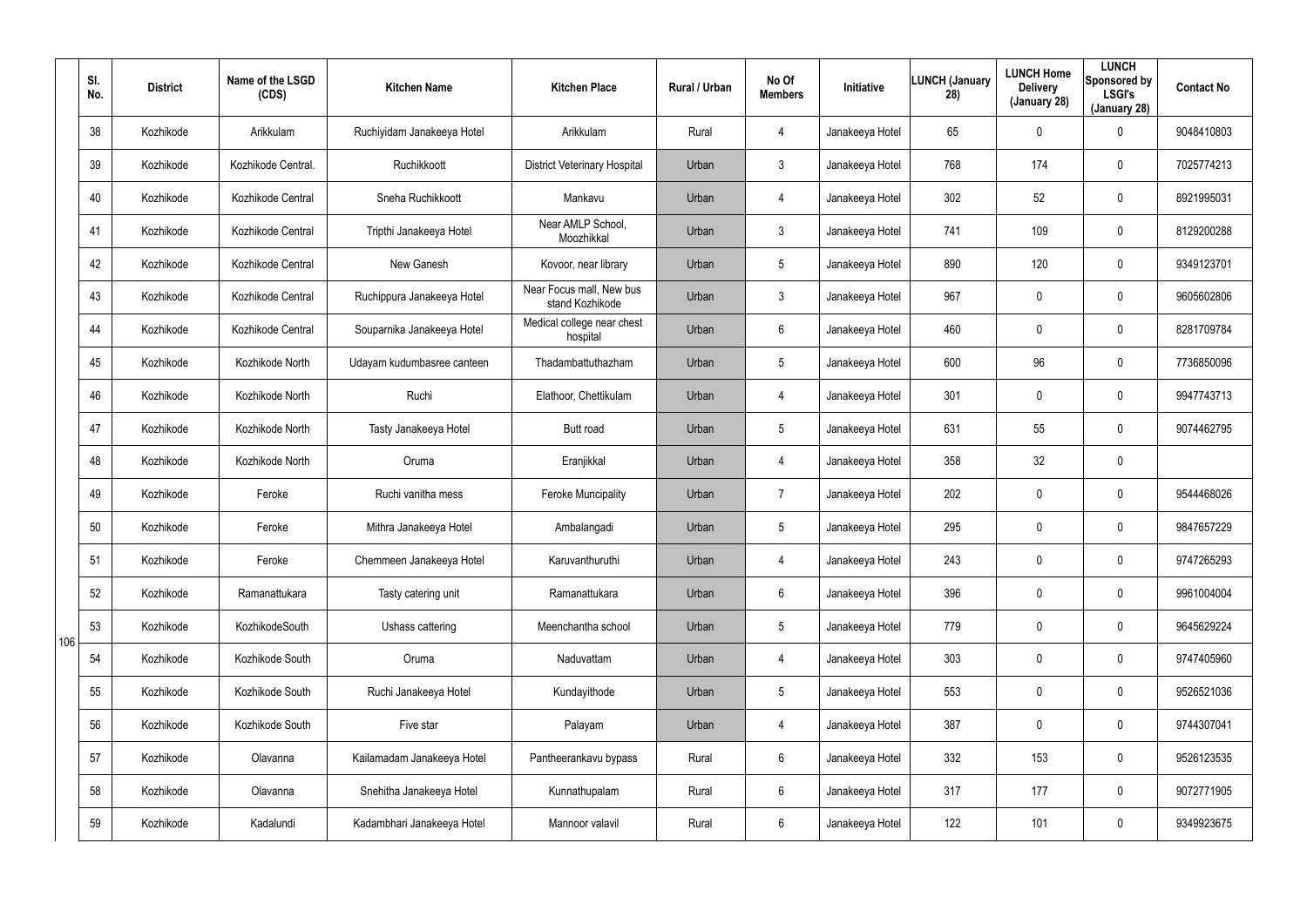| SI.<br>No. | <b>District</b> | Name of the LSGD<br>(CDS) | <b>Kitchen Name</b>                       | <b>Kitchen Place</b>               | Rural / Urban | No Of<br><b>Members</b> | Initiative      | <b>LUNCH (January</b><br>28) | <b>LUNCH Home</b><br><b>Delivery</b><br>(January 28) | <b>LUNCH</b><br>Sponsored by<br><b>LSGI's</b><br>(January 28) | <b>Contact No</b> |
|------------|-----------------|---------------------------|-------------------------------------------|------------------------------------|---------------|-------------------------|-----------------|------------------------------|------------------------------------------------------|---------------------------------------------------------------|-------------------|
| 60         | Kozhikode       | Mukkam                    | Mukkam Friends Janakeeya hotel            | Mukkam                             | Urban         | $\overline{4}$          | Janakeeya Hotel | 372                          | $\mathbf 0$                                          | 0                                                             | 9497215604        |
| 61         | Kozhikode       | Mukkam                    | Oottupura Janakeeya Hotel                 | Manassery                          | Urban         | $\overline{4}$          | Janakeeya Hotel | 353                          | $\mathbf 0$                                          | 0                                                             | 9645563417        |
| 62         | Kozhikode       | Chathamangalam            | Prakruthi                                 | Chathamangalam vipanana<br>kendram | Rural         | 5                       | Janakeeya Hotel | 95                           | $\boldsymbol{0}$                                     | $\pmb{0}$                                                     | 9745828787        |
| 63         | Kozhikode       | Perumanna                 | Thushara Janakeeya Hotel                  | Vallikkunnu                        | Rural         | 5                       | Janakeeya Hotel | 172                          | $\mathbf 0$                                          | 0                                                             | 8113873612        |
| 64         | Kozhikode       | Kodiyathur                | Kanivu                                    | Eranjimavu                         | Rural         | $\overline{4}$          | Janakeeya Hotel | 103                          | $\boldsymbol{0}$                                     | $\pmb{0}$                                                     | 9048094053        |
| 65         | Kozhikode       | Karassery                 | Karassery CDS Janakeeya Hotel             | Near karassery panchayath          | Rural         | 4                       | Janakeeya Hotel | 168                          | $\mathbf 0$                                          | 0                                                             | 9645120636        |
| 66         | Kozhikode       | Kuruvattoor               | Nanma Janakeeya Hotel                     | Payambra                           | Rural         | $\overline{4}$          | Janakeeya Hotel | 112                          | 0                                                    | $\mathbf 0$                                                   | 8547413299        |
| 67         | Kozhikode       | Mavoor                    | Koottayma Janakeeya Hotel                 | Mavoor                             | Rural         | 4                       | Janakeeya Hotel | 356                          | 0                                                    | $\mathbf 0$                                                   | 9961856227        |
| 68         | Kozhikode       | Peruvayal                 | Tripthi Janakeeya Hotel                   | Velliparambu                       | Rural         | 5                       | Janakeeya Hotel | 125                          | 0                                                    | $\mathbf 0$                                                   | 6238723687        |
| 69         | Kozhikode       | Kunnamangalam             | Snehapuram Janakeeya Hotel                | Karanthoor                         | Rural         | 3                       | Janakeeya Hotel | 0                            | 0                                                    | $\mathbf 0$                                                   | 9048545152        |
| 70         | Kozhikode       | Kuttiadi                  | Janakeeya Hotel                           | Kuttiadi Town                      | Rural         | 9                       | Janakeeya Hotel | 215                          | 0                                                    | $\mathbf 0$                                                   | 8606099575        |
| 71         | Kozhikode       | Kavilumpara               | Kavilumpara panchayath Janakeeya<br>Hotel | Thottilpalam                       | Rural         | 4                       | Janakeeya Hotel | 292                          | 0                                                    | $\mathbf 0$                                                   | 8157900256        |
| 72         | Kozhikode       | Maruthonkara              | Thanima Janakeeya Hotel                   | Adukkath                           | Rural         | 5                       | Janakeeya Hotel | 331                          | $\boldsymbol{0}$                                     |                                                               | 9846974198        |
| 73         | Kozhikode       | Velom                     | Samridhi                                  | Kallumpuram - Theekkuni            | Rural         | 5                       | Janakeeya Hotel | 221                          | $\pmb{0}$                                            | 0                                                             | 9846813401        |
| 74         | Kozhikode       | Kunnummal                 | Ruchi Janakeeya Hotel                     | Kakkattil                          | Rural         | $5\phantom{.0}$         | Janakeeya Hotel | 350                          | $\pmb{0}$                                            | 0                                                             | 9605800608        |
| 75         | Kozhikode       | Naripatta                 | Sthree sakthi Janakeeya Hotel             | Kaiveli                            | Rural         | 5                       | Janakeeya Hotel | 151                          | $\pmb{0}$                                            | 0                                                             | 9645339232        |
| 76         | Kozhikode       | Kayakkodi                 | Samridhi Janakeeya Hotel                  | Kayakkodi                          | Rural         | $5\phantom{.0}$         | Janakeeya Hotel | 234                          | $\pmb{0}$                                            | 0                                                             | 9495587551        |
| 77         | Kozhikode       | Thurayur                  | Cds coffee house                          | Thurayur                           | Rural         | 5                       | Janakeeya Hotel | 172                          | $\pmb{0}$                                            | $\pmb{0}$                                                     | 9048028293        |
| 78         | Kozhikode       | Payyoli                   | Mithra                                    | Payyoli Municipality               | Urban         | 5                       | Janakeeya Hotel | 0                            | $\pmb{0}$                                            | $\pmb{0}$                                                     | 8606505900        |
| 79         | Kozhikode       | Meppayur                  | Ruchi canteen                             | Meppayur                           | Rural         | 5                       | Janakeeya Hotel | 307                          | $\pmb{0}$                                            | $\pmb{0}$                                                     | 9447469729        |
| 80         | Kozhikode       | Thikkodi                  | Kaippunnyam Janakeeya Hotel               | Thikkodi                           | Rural         | 5                       | Janakeeya Hotel | 120                          | $\pmb{0}$                                            | $\pmb{0}$                                                     | 9526071250        |
| 81         | Kozhikode       | Keezhariyur               | Tripthi Janakeeya Hotel                   | Arayanattu para                    | Rural         | 8                       | Janakeeya Hotel | 268                          | $\boldsymbol{0}$                                     | 0                                                             | 8592834034        |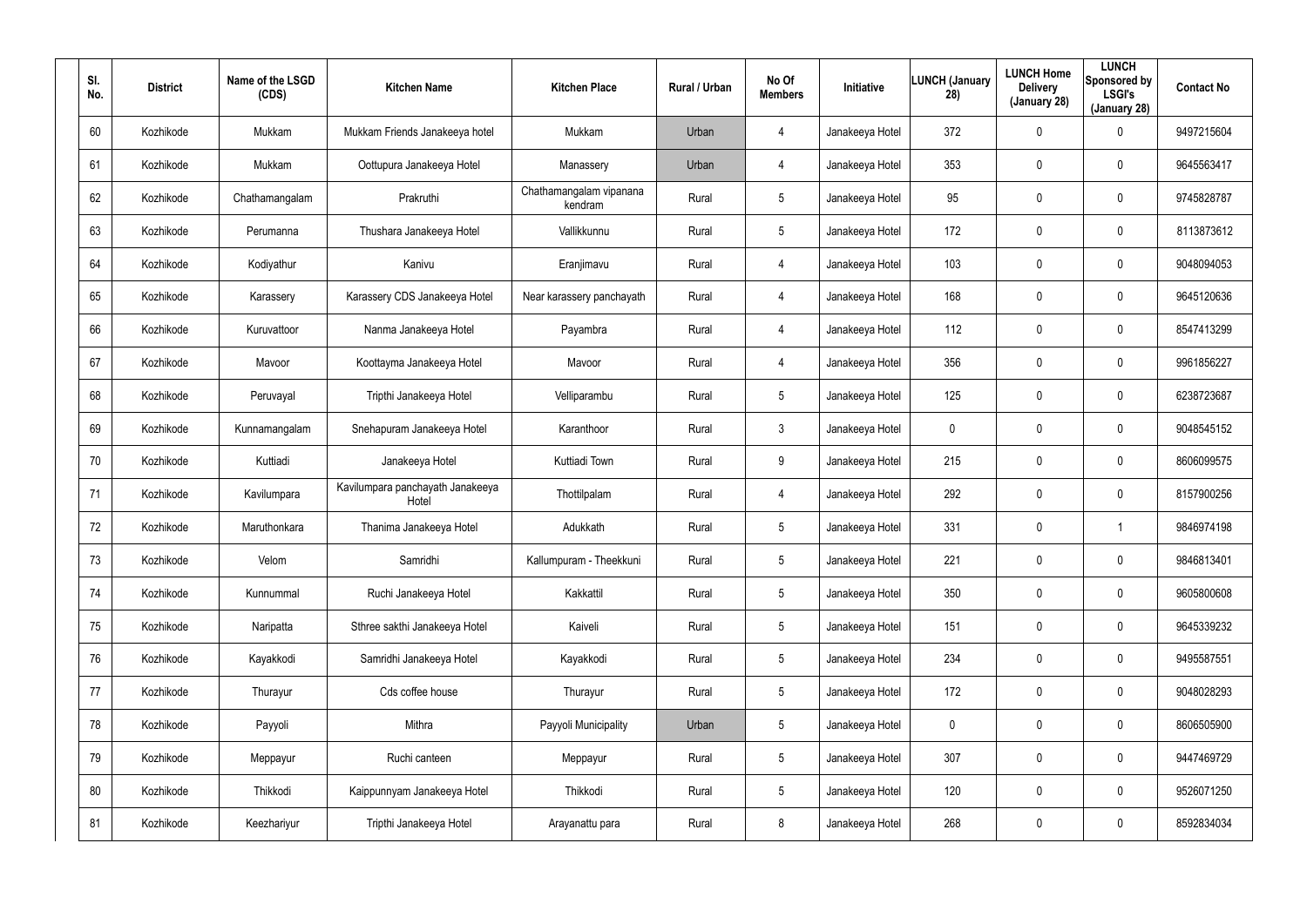| SI.<br>No. | <b>District</b> | Name of the LSGD<br>(CDS) | <b>Kitchen Name</b>                                  | <b>Kitchen Place</b>                               | Rural / Urban | No Of<br><b>Members</b> | Initiative      | <b>LUNCH (January</b><br>28) | <b>LUNCH Home</b><br><b>Delivery</b><br>(January 28) | <b>LUNCH</b><br>Sponsored by<br><b>LSGI's</b><br>(January 28) | <b>Contact No</b> |
|------------|-----------------|---------------------------|------------------------------------------------------|----------------------------------------------------|---------------|-------------------------|-----------------|------------------------------|------------------------------------------------------|---------------------------------------------------------------|-------------------|
| 82         | Kozhikode       | Chakkittappara            | Chakkittapara cds Hotel                              | Chakkittapara CDS                                  | Rural         | $\mathbf{3}$            | Janakeeya Hotel | 250                          | $\mathbf 0$                                          | 0                                                             | 9526881089        |
| 83         | Kozhikode       | Cheruvannur               | Vanitha canteen                                      | near cheruvannur panchayath<br>office, Cheruvannur | Rural         | 5                       | Janakeeya Hotel | 158                          | $\mathbf 0$                                          | $\mathbf 0$                                                   | 9400676505        |
| 84         | Kozhikode       | Koothali                  | Salkara stationary cum Coffee house<br>and photostat | Near Koothali panchayath<br>office                 | Rural         | 6                       | Janakeeya Hotel | 150                          | $\mathbf 0$                                          | $\mathbf 0$                                                   | 9847642496        |
| 85         | Kozhikode       | Changaroth                | Changorath Janakeeya Hotel                           | Near Vadakkumbad HSS                               | Rural         | 5                       | Janakeeya Hotel | 145                          | $\mathbf 0$                                          | $\mathbf 0$                                                   | 9747353283        |
| 86         | Kozhikode       | Perambra                  | Perambra Janakeeya Hotel                             | Perambra                                           | Rural         | $\overline{4}$          | Janakeeya Hotel | 322                          | $\mathbf 0$                                          | $\mathbf 0$                                                   | 6238677483        |
| 87         | Kozhikode       | Kayanna                   | Kudumbashree Janakeeya Hotel<br>Kayanna              | Kayanna Bazar                                      | Rural         | $\mathbf{3}$            | Janakeeya Hotel | 60                           | 0                                                    | $\mathbf 0$                                                   | 9496130121        |
| 88         | Kozhikode       | Nochad                    | Kudumbashree Janakeeya Hotel                         | Muliyangal                                         | Rural         | 5                       | Janakeeya Hotel | 198                          | $\mathbf 0$                                          | $\mathbf 0$                                                   | 7034944936        |
| 89         | Kozhikode       | Ayenchery                 | Janakeeya Hotel Ayanchery                            | Ayanchery                                          | Rural         | 4                       | Janakeeya Hotel | 155                          | 0                                                    | 0                                                             | 8078369520        |
| 90         | Kozhikode       | Maniyur                   | Ruchikoott Vanitha Hotel                             | Near maniyur panchayath<br>office, Navodaya stop   | Rural         | 4                       | Janakeeya Hotel | 117                          | $\mathbf 0$                                          | $\mathbf 0$                                                   | 9400097895        |
| 91         | Kozhikode       | Villiappally              | Janakeeya Hotel Villiappally                         | Keezhal Mukku                                      | Rural         | 4                       | Janakeeya Hotel | 205                          | 0                                                    | $\mathbf 0$                                                   | 8086472039        |
| 92         | Kozhikode       | Thiruvallur               | Ruchi Janakeeya Hotel                                | Thiruvallur                                        | Rural         | 5                       | Janakeeya Hotel | 209                          | $\mathbf 0$                                          | $\mathbf 0$                                                   | 9400723619        |
| 93         | Kozhikode       | Edachery                  | Kudumbasree cafe and helpdesk                        | Edachery                                           | Rural         | 4                       | Janakeeya Hotel | 232                          | $\mathbf 0$                                          | 0                                                             | 7736287974        |
| 94         | Kozhikode       | Nadapuram                 | Uttupura canteen and catering                        | Kallachi                                           | Rural         | 6                       | Janakeeya Hotel | 450                          | $\mathbf 0$                                          | 0                                                             | 9946448011        |
| 95         | Kozhikode       | Chekkyad                  | Ruchi vanitha hotel                                  | Puliyav                                            | Rural         | 4                       | Janakeeya Hotel | 221                          | $\mathbf 0$                                          | 0                                                             | 9048541152        |
| 96         | Kozhikode       | Valayam                   | Nanma Janakeeya Hotel                                | Valayam                                            | Rural         | $5\phantom{.0}$         | Janakeeya Hotel | 150                          | $\overline{0}$                                       | $\pmb{0}$                                                     | 9207821783        |
| 97         | Kozhikode       | Purameri                  | Nanma Janakeeya Hotel                                | Purameri                                           | Rural         | $6\phantom{.}$          | Janakeeya Hotel | 271                          | $\mathbf 0$                                          | $\pmb{0}$                                                     | 9745393164        |
| 98         | Kozhikode       | Vanimel                   | Vanimel Janakeeya Hotel                              | Bhoomivathukkal                                    | Rural         | $5\phantom{.0}$         | Janakeeya Hotel | 152                          | $\overline{0}$                                       | $\pmb{0}$                                                     | 9048163049        |
| 99         | Kozhikode       | Tuneri                    | Menma Oottupura Janakeeya Hotel                      | Tuneri                                             | Rural         | 3 <sup>1</sup>          | Janakeeya Hotel | 210                          | $\mathbf 0$                                          | 0                                                             | 9745251928        |
| 100        | Kozhikode       | Onchiyam                  | Adukkala                                             | Kannookkara                                        | Rural         | 3 <sup>1</sup>          | Janakeeya Hotel | 147                          | $\mathbf 0$                                          | 0                                                             | 8606115054        |
| 101        | Kozhikode       | Chorode                   | Janani Hotel and Catering Unit                       | Chorode                                            | Rural         | $\overline{4}$          | Janakeeya Hotel | 296                          | $\mathbf 0$                                          | 0                                                             | 9645426343        |
| 102        | Kozhikode       | Eramala                   | Janakeeya Hotel - Eramala                            | Orkkatteri                                         | Rural         | 8                       | Janakeeya Hotel | 127                          | $\mathbf 0$                                          | 0                                                             | 9645239675        |
| 103        | Kozhikode       | Vadakara West             | Janakeeya Hotel - Vadakara west                      | Vadakara                                           | Urban         | $\mathfrak{Z}$          | Janakeeya Hotel | 0                            | $\boldsymbol{0}$                                     | 0                                                             | 8943703596        |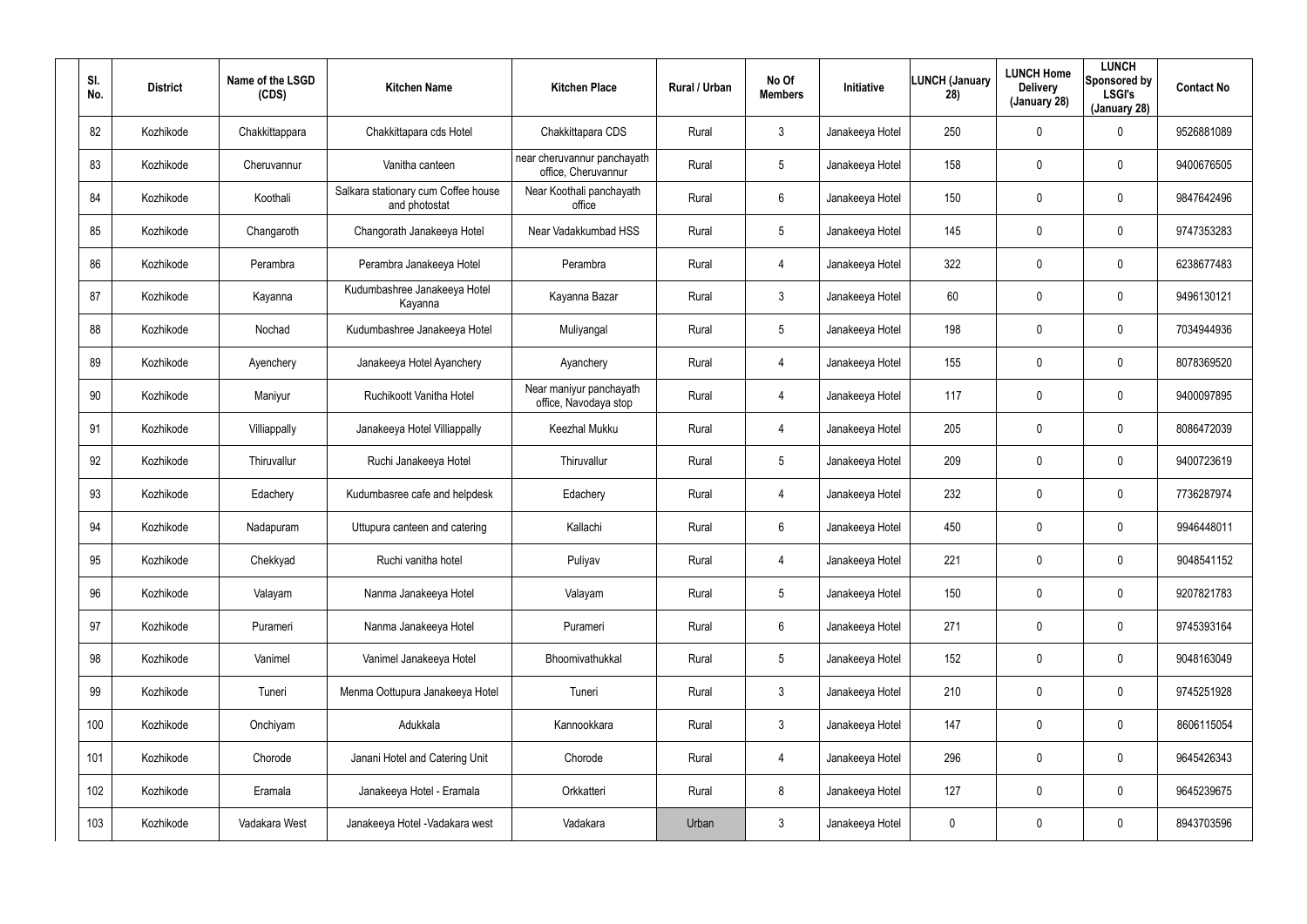|     | SI.<br>No.      | <b>District</b> | Name of the LSGD<br>(CDS) | <b>Kitchen Name</b>                   | <b>Kitchen Place</b>                     | Rural / Urban | No Of<br><b>Members</b> | Initiative      | LUNCH (January<br>28) | <b>LUNCH Home</b><br><b>Delivery</b><br>(January 28) | <b>LUNCH</b><br>Sponsored by<br><b>LSGI's</b><br>(January 28) | <b>Contact No</b> |
|-----|-----------------|-----------------|---------------------------|---------------------------------------|------------------------------------------|---------------|-------------------------|-----------------|-----------------------|------------------------------------------------------|---------------------------------------------------------------|-------------------|
|     | 104             | Kozhikode       | Vadakara West             | Chithra Janakeeya Hotel               | Vadakara New bus stand                   | Urban         | $\mathbf{3}$            | Janakeeya Hotel | 357                   | 0                                                    | $\mathbf 0$                                                   | 9387762939        |
|     | 105             | Kozhikode       | Vadakara East             | Janakeeya Hotel Vadakara Municipality | Edodi                                    | Urban         | 6                       | Janakeeya Hotel | 422                   | 0                                                    | $\mathbf 0$                                                   | 9207604876        |
|     | 106             | Kozhikode       | Azhiyoor                  | Janakeeya Hotel Azhiyoor              | Chombala near Block Office               | Rural         | $\mathbf{3}$            | Janakeeya Hotel | 180                   | 0                                                    | $\mathbf 0$                                                   | 8086159250        |
| 106 |                 |                 |                           |                                       |                                          |               | 501                     |                 | 29804                 | 1069                                                 | $\overline{4}$                                                |                   |
|     |                 | Malappuram      | Triprangode               | Vishista Vanitha Canteen              | Ottumpuram                               | Rural         | $5\phantom{.0}$         | Janakeeya Hotel | 168                   | 23                                                   | $\mathbf 0$                                                   | 9526951352        |
|     | $\overline{2}$  | Malappuram      | Kondotty-2                | Amrutham Janakeeya Hotel              | Kondotty busstand                        | Urban         | $\overline{4}$          | Janakeeya Hotel | 547                   | 0                                                    | 4                                                             | 7356582539        |
|     | $\mathbf{3}$    | Malappuram      | Ponmundam                 | Janakeeya hotel                       | Athanikkal                               | Rural         | $\overline{4}$          | Janakeeya Hotel | 158                   | 0                                                    | $\mathbf 0$                                                   |                   |
|     | $\overline{4}$  | Malappuram      | Ponnani-1                 | Samridhi                              | Ponnani                                  | Urban         | $5\phantom{.0}$         | Janakeeya Hotel | 84                    | 0                                                    | $\mathbf 0$                                                   |                   |
|     | $5\phantom{.0}$ | Malappuram      | Parappanangadi            | Thathoos janakeeya hotel              | Parappanangadi                           | Urban         | $\mathfrak{Z}$          | Janakeeya Hotel | 175                   | 157                                                  | $\pmb{0}$                                                     |                   |
|     | $6^{\circ}$     | Malappuram      | Edayur                    | mathuraka vanita hotel                | vattaparamb                              | Rural         | $\mathbf{3}$            | Janakeeya Hotel | 190                   | 0                                                    | $\mathbf 0$                                                   |                   |
|     | $\overline{7}$  | Malappuram      | Kaladi                    | Thripthi Janakeeya Hotel              | Naripparamb                              | Rural         | $\overline{4}$          | Janakeeya Hotel | 129                   | 0                                                    | $\mathbf 0$                                                   |                   |
|     | 8               | Malappuram      | Tavanur                   | Snehitha                              | Ayankalam                                | Rural         | $5\phantom{.0}$         | Janakeeya Hotel | 72                    | 0                                                    | $\mathbf 0$                                                   |                   |
|     | 9               | Malappuram      | Karulai                   | Janakeeya Hotel                       | Karulayi Town                            | Rural         | 4                       | Janakeeya Hotel | 79                    | 15                                                   | $\mathbf 0$                                                   | 9388070564        |
|     | 10              | Malappuram      | Melattur                  | Melattur Janakeeya Hotel              | Melattur                                 | Rural         | $5\phantom{.0}$         | Janakeeya Hotel | 263                   | 0                                                    | $\mathbf 0$                                                   | 9497644650        |
|     | 11              | Malappuram      | Vallikkunnu               | Ruchikootu                            | Anangadi                                 | Rural         | 4                       | Janakeeya Hotel | 185                   | 167                                                  | $\mathbf 0$                                                   | 9846828029        |
|     | 12              | Malappuram      | Parappanangadi            | Sobhika Janakeeya hotel               | Parappanangadi                           | Urban         | $5\overline{)}$         | Janakeeya Hotel | $\mathbf 0$           | 0                                                    | $\pmb{0}$                                                     | 9048220552        |
|     | 13              | Malappuram      | Vazhakkad                 | Ruchi hotel vazhakkad                 | Gup school vazhakkad                     | Rural         | $5\overline{)}$         | Janakeeya Hotel | 385                   | 143                                                  | $\mathbf 0$                                                   | 9656316072        |
|     | 14              | Malappuram      | Amarambalam               | Janakeeya Hotel                       | Opposite Federal Bank<br>Pookkottumpadam | Rural         | 4                       | Janakeeya Hotel | 88                    | 4                                                    | $\overline{2}$                                                | 8157060589        |
|     | 15              | Malappuram      | Marakkara                 | Famous Hotel                          | marakkara                                | Rural         | $\mathbf{3}$            | Janakeeya Hotel | 0                     | 0                                                    | $\mathbf 0$                                                   | 6238909658        |
|     | 16              | Malappuram      | Ozhur                     | Archana Vanitha Canteen               | Pulparambu                               | Rural         | $2^{\circ}$             | Janakeeya Hotel | 150                   | 0                                                    | $\mathbf 0$                                                   | 9645906084        |
|     | 17              | Malappuram      | Keezhuparambu             | Sisiram hotel keezhuparambu           | New bazar kuniyil                        | Rural         | $5\phantom{.0}$         | Janakeeya Hotel | 153                   | 32                                                   | $\mathbf 0$                                                   | 8086830582        |
|     | 18              | Malappuram      | Irimbiliyam               | nandanam vanita hotel                 | kotappuram                               | Rural         | $5\,$                   | janakeeya Hotel | 145                   | 0                                                    | $\pmb{0}$                                                     | 7306302029        |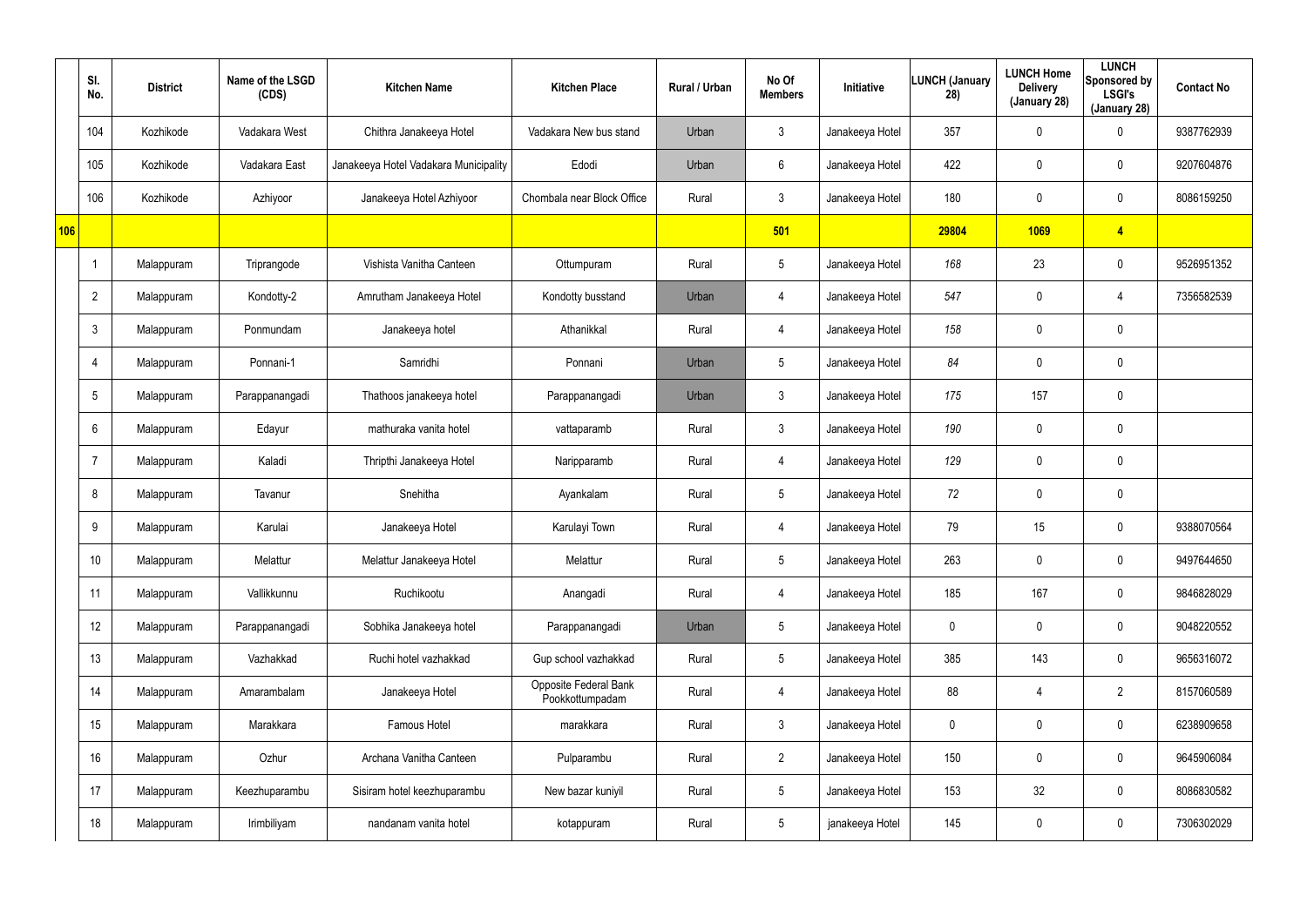| SI.<br>No. | <b>District</b> | Name of the LSGD<br>(CDS) | <b>Kitchen Name</b>         | <b>Kitchen Place</b> | Rural / Urban | No Of<br><b>Members</b> | Initiative      | <b>LUNCH (January</b><br>28) | <b>LUNCH Home</b><br><b>Delivery</b><br>(January 28) | <b>LUNCH</b><br>Sponsored by<br><b>LSGI's</b><br>(January 28) | <b>Contact No</b> |
|------------|-----------------|---------------------------|-----------------------------|----------------------|---------------|-------------------------|-----------------|------------------------------|------------------------------------------------------|---------------------------------------------------------------|-------------------|
| 19         | Malappuram      | Porur                     | Kudumbasree vanitha canteen | Cherukod             | Rural         | 4                       | Janakeeya Hotel | 120                          | $\pmb{0}$                                            | 0                                                             | 9745425647        |
| 20         | Malappuram      | Tirunavaya                | Vibhava Cafesree            | Karathoor            | Rural         | 4                       | Janakeeya Hotel | 73                           | 12                                                   | 0                                                             | 9645414837        |
| 21         | Malappuram      | Moothedam                 | Moothedam janakeeya hotel   | Karappuram           | Rural         | $\mathbf{3}$            | Janakeeya Hotel | 217                          | $\pmb{0}$                                            | 0                                                             | 9447630154        |
| 22         | Malappuram      | Vazhayur                  | Three Star Janakeeya Hotel  | Karad                | Rural         | 4                       | Janakeeya Hotel | 268                          | 42                                                   | 0                                                             | 9744305921        |
| 23         | Malappuram      | urngattiri                | Oottupura                   | Therattummal         | Rural         | 5                       | Janakeeya Hotel | 115                          | 105                                                  | 0                                                             | 9562851125        |
| 24         | Malappuram      | Maranchery                | Janakeeya Hotel maranchey   | Panambad             | Rural         | 5                       | Janakeeya Hotel | 84                           | 236                                                  | 0                                                             | 9048081621        |
| 25         | Malappuram      | Athavanad                 | Janakeeya Bhakshanasala     | Vettichira           | Rural         | $5\phantom{.0}$         | Janakeeya Hotel | 0                            | $\pmb{0}$                                            | $\mathbf 0$                                                   | 9495291580        |
| 26         | Malappuram      | Pothukal                  | Vanitha Canteen             | Nettikulam           | Rural         | 6                       | Janakeeya Hotel | 70                           | $\boldsymbol{0}$                                     | $\mathbf 0$                                                   | 9048501397        |
| 27         | Malappuram      | Mampad                    | Bismi Cafe                  | Mampad               | Rural         | $\mathbf{3}$            | Janakeeya Hotel | 106                          | $\overline{0}$                                       | $\mathbf 0$                                                   | 9961170251        |
| 28         | Malappuram      | Marakkara                 | Ruchikoottu                 | <b>AC Nirappu</b>    | Rural         | $5\phantom{.0}$         | Janakeeya Hotel | 54                           | $\mathbf 0$                                          | $\mathbf 0$                                                   | 9745625415        |
| 29         | Malappuram      | Alipparambu               | Oottupura                   | Alipparambu          | Rural         | $5\phantom{.0}$         | Janakeeya Hotel | 142                          | $\overline{0}$                                       | $\mathbf 0$                                                   | 9847690941        |
| 30         | Malappuram      | Valanchery                | Janakkeeya Hotel            | Valanchery           | Urban         | $5\phantom{.0}$         | Janakeeya Hotel | 139                          | $\mathbf 0$                                          | 0                                                             | 8593812408        |
| 31         | Malappuram      | Chaliyar                  | Chaliyar Janakeeya Hotel    | Akambaadam           | Rural         | $\mathbf{3}$            | Janakeeya Hotel | 131                          | 42                                                   | $\mathbf 0$                                                   | 9605274841        |
| 32         | Malappuram      | Kalikavu                  | Friends Janakeeya Hotel     | Kalikavu             | Rural         | 4                       | Janakeeya Hotel | 96                           | 8                                                    | $\pmb{0}$                                                     | 9745751684        |
| 33         | Malappuram      | Angadipuram               | Janakeeya Hotel             | Angadipuram          | Rural         | $\overline{4}$          | Janakeeya Hotel | 204                          | $\mathbf 0$                                          | $\pmb{0}$                                                     | 7902314724        |
| 34         | Malappuram      | Puzhakkattri              | Jasmin                      | Puzhakkattiri        | Rural         | $5\phantom{.0}$         | Janakeeya Hotel | 161                          | 105                                                  | $\pmb{0}$                                                     | 9495497872        |
| 35         | Malappuram      | Nannamukku                | Tanima                      | Nannamukku           | Rural         | $5\phantom{.0}$         | Janakeeya Hotel | 176                          | 149                                                  | $\pmb{0}$                                                     | 8943417885        |
| 36         | Malappuram      | Moorkkanad                | Oruma Janakeeya Hotel       | Moorkkanad           | Rural         | $5\phantom{.0}$         | Janakeeya Hotel | 35                           | 55                                                   | 0                                                             | 9605728248        |
| 37         | Malappuram      | Edavanna                  | Souhrtham Janakeeya Hotel   | Edavanna             | Rural         | $5\phantom{.0}$         | Janakeeya Hotel | 257                          | 103                                                  | 0                                                             | 9746986110        |
| 38         | Malappuram      | Tirur                     | Ruchi Janakeeya Hotel       | Tirur                | Urban         | $\overline{4}$          | Janakeeya Hotel | 430                          | 25                                                   | 0                                                             | 9895409528        |
| 39         | Malappuram      | Tirur                     | Amrutham Janakeeya Hotel    | Tirur                | Urban         | $\overline{4}$          | Janakeeya Hotel | 293                          | $\mathbf 0$                                          | 0                                                             | 9745074259        |
| 40         | Malappuram      | Edappal                   | Daya Cafesree               | Edappal              | Rural         | $5\phantom{.0}$         | Janakeeya Hotel | 154                          | $\boldsymbol{0}$                                     | 0                                                             | 9895439056        |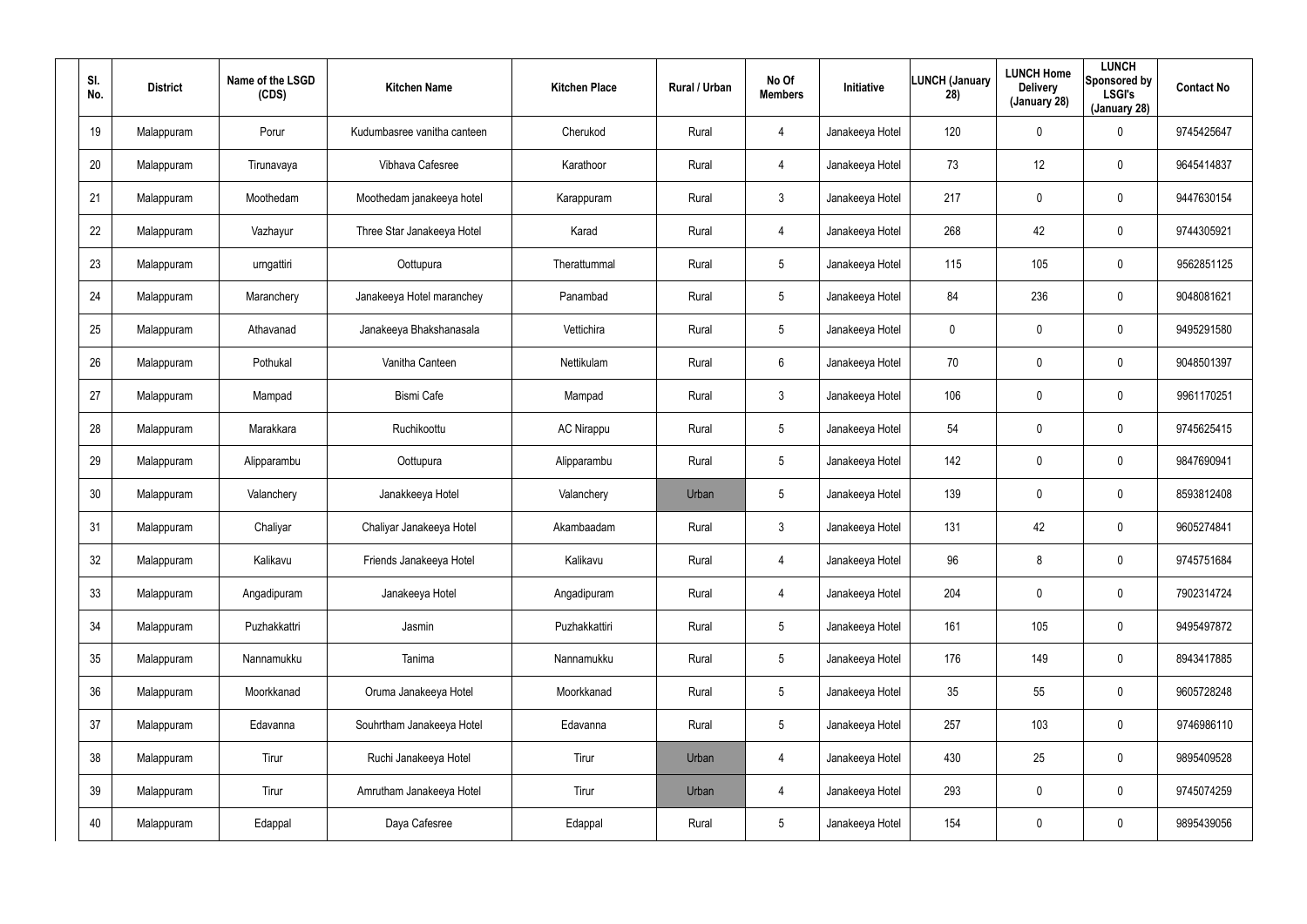| SI.<br>No. | <b>District</b> | Name of the LSGD<br>(CDS) | <b>Kitchen Name</b>                               | <b>Kitchen Place</b>   | Rural / Urban | No Of<br><b>Members</b> | Initiative      | <b>LUNCH (January</b><br>28) | <b>LUNCH Home</b><br><b>Delivery</b><br>(January 28) | <b>LUNCH</b><br>Sponsored by<br><b>LSGI's</b><br>(January 28) | <b>Contact No</b> |
|------------|-----------------|---------------------------|---------------------------------------------------|------------------------|---------------|-------------------------|-----------------|------------------------------|------------------------------------------------------|---------------------------------------------------------------|-------------------|
| 41         | Malappuram      | Koottilangadi             | Janakeeya Hotel                                   | Koottilangadi          | Rural         |                         | Janakeeya Hotel | 80                           | 20                                                   | $\overline{2}$                                                | 9539471939        |
| 42         | Malappuram      | Vattamkulam               | Vibhava Janakeeya Hotel                           | Edappal                | Rural         | $\overline{4}$          | Janakeeya Hotel | 147                          | 0                                                    | $\mathbf 0$                                                   | 9744844512        |
| 43         | Malappuram      | Nilambur                  | Annapporna Janakeeya Hotel                        | Nilambur               | Urban         | 8                       | Janakeeya Hotel | 301                          | 115                                                  | $\mathbf 0$                                                   | 8547795364        |
| 44         | Malappuram      | Puzhakkattri              | PT Group                                          | Ramapuram              | Rural         | $\overline{4}$          | Janakeeya Hotel | 142                          | 56                                                   | $\mathbf 0$                                                   | 9745108676        |
| 45         | Malappuram      | Vazhikkadavu              | Vanitha Janakeeya Hotel                           | Manimooli              | Rural         | $\overline{4}$          | Janakeeya Hotel | 151                          | 49                                                   | $\mathbf 0$                                                   | 8943046755        |
| 46         | Malappuram      | Chungathara               | Chungathara Annapoorna Vanitha<br>Janakeeya Hotel | Chalikkulam            | Rural         | 3                       | Janakeeya Hotel | 42                           | 0                                                    | $\mathbf 0$                                                   | 9745674102        |
| 47         | Malappuram      | Vallikunnu                | Punathil Janakeeya Hotel                          | Vallikunnu             | Rural         | $\overline{4}$          | Janakeeya Hotel | 125                          | 167                                                  | 0                                                             | 9946051042        |
| 48         | Malappuram      | Tirurangadi               | Nirmalyam Janakeeya Hotel                         | Chanthappadi           | Urban         | 5                       | Janakeeya Hotel | 0                            | $\boldsymbol{0}$                                     | $\mathbf 0$                                                   | 9895168511        |
| 49         | Malappuram      | Purathur                  | Purathur Janakeeya Hotel                          | Kavilakkad             | Rural         | $\mathbf{3}$            | Janakeeya Hotel | 78                           | 35                                                   | 0                                                             | 9645170119        |
| 50         | Malappuram      | Kuruva                    | Swad                                              | Ambalaparamb           | Rural         | $\overline{4}$          | Janakeeya Hotel | 53                           | 64                                                   | $\mathbf 0$                                                   | 9495993543        |
| 51         | Malappuram      | Perumanna Klari           | Perumanna Klari Janakeeya Hotel                   | Near Panjayathu office | Rural         | $\mathbf{3}$            | Janakeeya Hotel | 85                           | $\boldsymbol{0}$                                     | 0                                                             | 7306197556        |
| 52         | Malappuram      | Kuttippuram               | Janakeeya Hotel Kuttippurram                      | Kuttipuram             | Rural         | 5                       | Janakeeya Hotel | 211                          | $\boldsymbol{0}$                                     | $\mathbf 0$                                                   | 8921459017        |
| 53         | Malappuram      | Niramaruthur              | Annapporna Janakeeya Hotel                        | Mangad                 | Rural         | $\mathbf{3}$            | Janakeeya Hotel | 90                           | $\boldsymbol{0}$                                     | $\mathbf 0$                                                   | 9746334349        |
| 54         | Malappuram      | Veliyancode               | Cafe Kudumbashree                                 | Eramangalam            | Rural         | $\mathbf{3}$            | Janakeeya Hotel | 93                           | 87                                                   | $\pmb{0}$                                                     | 9567575145        |
| 55         | Malappuram      | Pulilkal                  | Ruchi Koottu Janakeeya Hotel                      | Pulikkal               | Rural         | $\overline{4}$          | Janakeeya Hotel | 104                          | 17                                                   | $\pmb{0}$                                                     | 9947039208        |
| 56         | Malappuram      | Karuvarakund              | Janakeeya Hotel                                   | Karuvarakund           | Rural         | $\overline{4}$          | Janakeeya Hotel | 182                          | 18                                                   | $\pmb{0}$                                                     | 9562233316        |
| 57         | Malappuram      | Thuvvur                   | Janakeeya Hotel                                   | Thuvvur                | Rural         | 5                       | Janakeeya Hotel | 95                           | 30 <sub>o</sub>                                      | $\pmb{0}$                                                     | 8075365565        |
| 58         | Malappuram      | Kottakkal                 | Kottakkal Janakeeya Hotel                         | Kottakkal              | Urban         | $\mathbf{3}$            | Janakeeya Hotel | 352                          | $\mathbf 0$                                          | $\pmb{0}$                                                     | 9946216609        |
| 59         | Malappuram      | Kuzhimanna                | Mythri Janakkeeya Hotel                           | Cheruparamb            | Rural         | $\overline{4}$          | Janakeeya Hotel | 156                          | 48                                                   | $\pmb{0}$                                                     | 9961738543        |
| 60         | Malappuram      | Talakkad                  | Talakkad Janakeeya Hotel                          | <b>BP</b> Angadi       | Rural         | $\overline{4}$          | Janakeeya Hotel | 0                            | $\mathbf 0$                                          | $\pmb{0}$                                                     | 9447824517        |
| 61         | Malappuram      | Areecode                  | Haritha sree Janakeeya Hotel                      | Pookottuchola          | Rural         | $\overline{4}$          | Janakeeya Hotel | 96                           | 26                                                   | $\pmb{0}$                                                     | 7025072558        |
| 62         | Malappuram      | Cherukkavu                | Kitchen Hut Janakeeya Hotel                       | Chevayoor              | Rural         | $\overline{4}$          | Janakeeya Hoel  | 146                          | 80                                                   | 0                                                             | 9895195887        |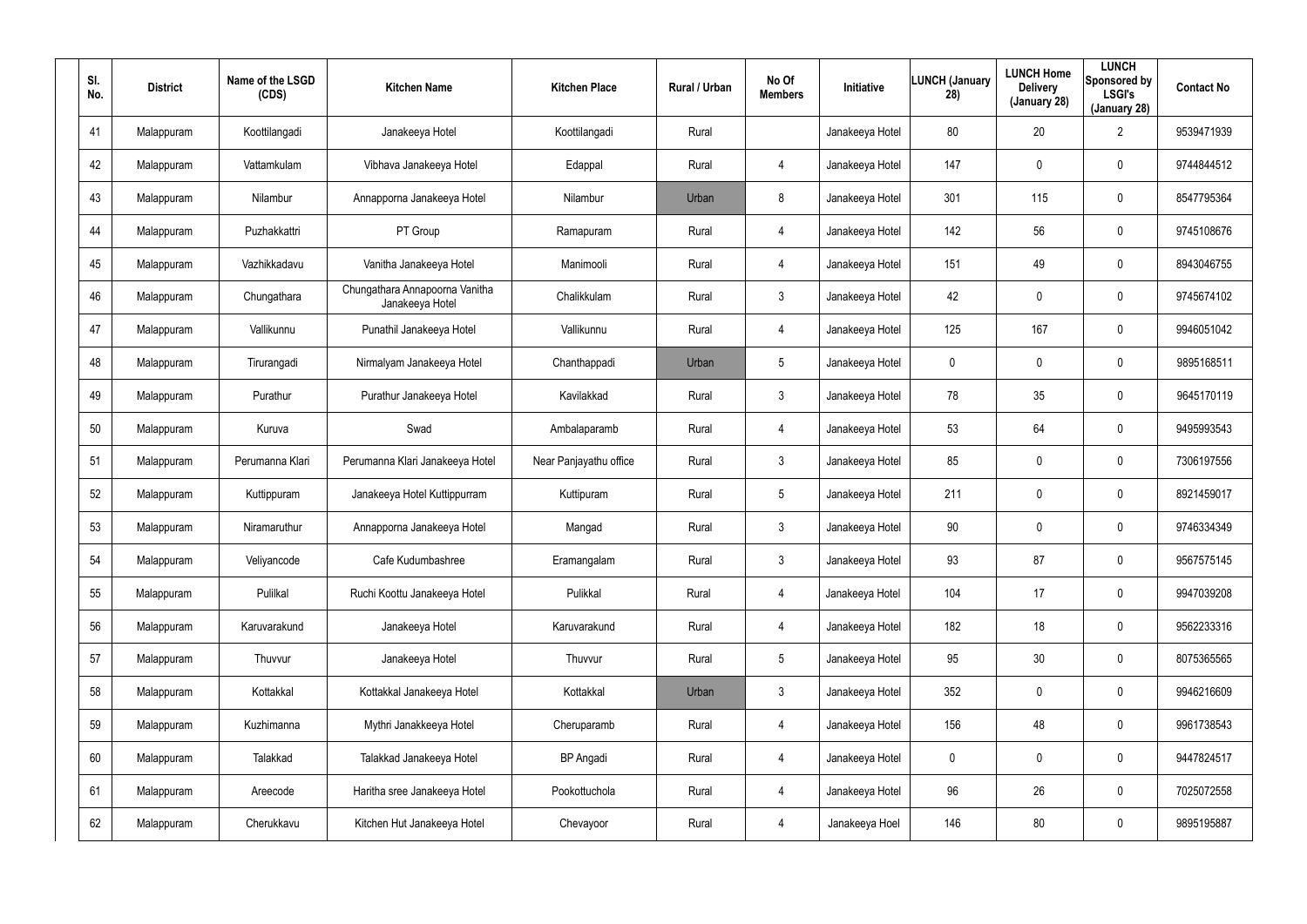|     | SI.<br>No. | <b>District</b> | Name of the LSGD<br>(CDS) | <b>Kitchen Name</b>        | <b>Kitchen Place</b> | Rural / Urban | No Of<br><b>Members</b> | Initiative      | <b>LUNCH (January</b><br>28) | <b>LUNCH Home</b><br><b>Delivery</b><br>(January 28) | <b>LUNCH</b><br>Sponsored by<br><b>LSGI's</b><br>(January 28) | <b>Contact No</b> |
|-----|------------|-----------------|---------------------------|----------------------------|----------------------|---------------|-------------------------|-----------------|------------------------------|------------------------------------------------------|---------------------------------------------------------------|-------------------|
|     | 63         | Malappuram      | Thiruvali                 | Janakeeya hotel            | Thiruvali            | Rural         | $5\phantom{.0}$         | Janakeeya Botal | 0                            | $\mathbf 0$                                          | $\mathbf 0$                                                   | 9746385945        |
| 127 | 64         | Malappuram      | Alamcode                  | Janakeeya hotel            | Alamcode             | Rural         | $5\phantom{.0}$         | Janakeeya Hotal | 161                          | 112                                                  | $\mathbf 0$                                                   | 8129368109        |
|     | 65         | Malappuram      | Manjeri 1                 | Cafe Janakeeya hotel       | Manjeri              | Urban         | 6                       | Janakeeya Hotal | 224                          | 4                                                    | $\mathbf 0$                                                   | 7336671011        |
|     | 66         | Malappuram      | kalpakanchery             | Janakeeya HOTEL            | Kalpakanchery        | Rural         | $\overline{4}$          | Janakeeya Hotel | 95                           | 0                                                    | $\mathbf 0$                                                   | 9048929947        |
|     | 67         | Malappuram      | Kodur                     | Janakeeya hotel            | vadakkemanna         | Rural         | $\mathbf{3}$            | Janakeeya hotel | 157                          | $\mathbf 0$                                          | $\mathbf 0$                                                   | 9605430938        |
|     | 68         | Malappuram      | Anakayam                  | janakeeya hotel            | Anakayam             | Rural         | $5\phantom{.0}$         | Janakeeya hotel | 255                          | 0                                                    | $\mathbf 0$                                                   | 7025840671        |
|     | 69         | Malappuram      | Malappuram                | Janakeeya Hotel            | Malappuram           | Urban         | $\mathbf{3}$            | Janakeeya Hotal | 0                            | 0                                                    | $\mathbf 0$                                                   | 8281125864        |
|     | 70         | Malappuram      | Tanur                     | Azhimukham Janakeeya hotel | tanur                | Urban         | $\mathbf{3}$            | Janakeeya Hotel | 198                          | 0                                                    | 8                                                             | 7594914843        |
|     | 71         | Malappuram      | Elamkulam                 | Janapriya                  | Kunnakav             | Rural         | 4                       | Janakeeya Hotel | 166                          | $\mathbf 0$                                          | $\mathbf 0$                                                   | 9496725446        |
|     | 72         | Malappuram      | Wandoor                   | Janakeeya Hotel            | wandoor              | Rural         | 4                       | Janakeeya Hotel | 0                            | 0                                                    | $\mathbf 0$                                                   | 8086064498        |
|     | 73         | Malappuram      | Perinthalmanna            | samrthi janakeeya hotei    | Perinthalmanna       | Urban         | $5\phantom{.0}$         | Janakeeya hotel | 0                            | $\mathbf 0$                                          | $\mathbf 0$                                                   | 7994259773        |
|     | 74         | Malappuram      | Munniyur                  | Oottupura                  | Munniyur             | Rural         | $5\phantom{.0}$         | Janakeeya Hotel | 229                          | 127                                                  | $\mathbf 0$                                                   |                   |
|     | 75         | Malappuram      | AR Nagar                  | Aiswarya                   | AR Nagar             | Rural         | $\mathbf{3}$            | Janakeeya Hotel | 191                          | $\mathbf 0$                                          | $\mathbf 0$                                                   |                   |
|     | 76         | Malappuram      | Thenjippalam              | Nanma                      | Thenjippalam         | Rural         |                         | Janakeeya Hotel | 248                          | 71                                                   | $\pmb{0}$                                                     |                   |
|     | 77         | Malappuram      | Peruvallur                | Anugraha                   | Super bazar          | Rural         | $5\phantom{.0}$         | Jankeeya Hotel  | 160                          | 113                                                  | $\mathfrak{Z}$                                                | 9747037665        |
|     | 78         | Malappuram      | Muthuvallur               | Nanma janakeeya hotel      | Muthuparambu         | Rural         | $3\phantom{a}$          | Janakeeya hotel | 409                          | $\mathbf 0$                                          | $\pmb{0}$                                                     | 9744406501        |
|     | 79         | Malappuram      | mankada                   | janakeeya hatel            | Aryiranazhipadi      | Rural         | $3\phantom{a}$          | janakeeya hotel | 0                            | $\mathbf 0$                                          | $\pmb{0}$                                                     | 9539855520        |
|     | 80         | Malappuram      | Vengara                   | Ponnoos hotel              | Vengara              | Rural         | 4                       | Janakeeya hotel | 285                          | $\mathbf 0$                                          | $\boldsymbol{0}$                                              | 9947424618        |
|     | 81         | Malappuram      | Pulpatta                  | Santhwanam Janakeeya hotel | Padikkal parambil    | Rural         | $5\phantom{.0}$         | Janakeeya hotel | 332                          | 301                                                  | $\boldsymbol{0}$                                              | 9526367569        |
|     | 82         | Malappuram      | Keezhattur                | Keezhattur Janakeeya hotel | Keezhattur           | Rural         | 4                       | Janakeeya hotel | 60                           | $\mathbf 0$                                          | $\pmb{0}$                                                     | 9539209640        |
|     | 83         | Malappuram      | Cherumundam               | Nanma janakeeya hotel      | Manchingapara        | Rural         | 4                       | Janakeeya hotel | 60                           | 0                                                    | $\pmb{0}$                                                     | 9496048689        |
|     | 84         | Malappuram      | Chelambre                 | Soorya Janakeeya hotel     | Pulluparamb          | Rural         | $\mathbf{3}$            | Janakeeya hotel | 62                           | 76                                                   | $\pmb{0}$                                                     | 7994179285        |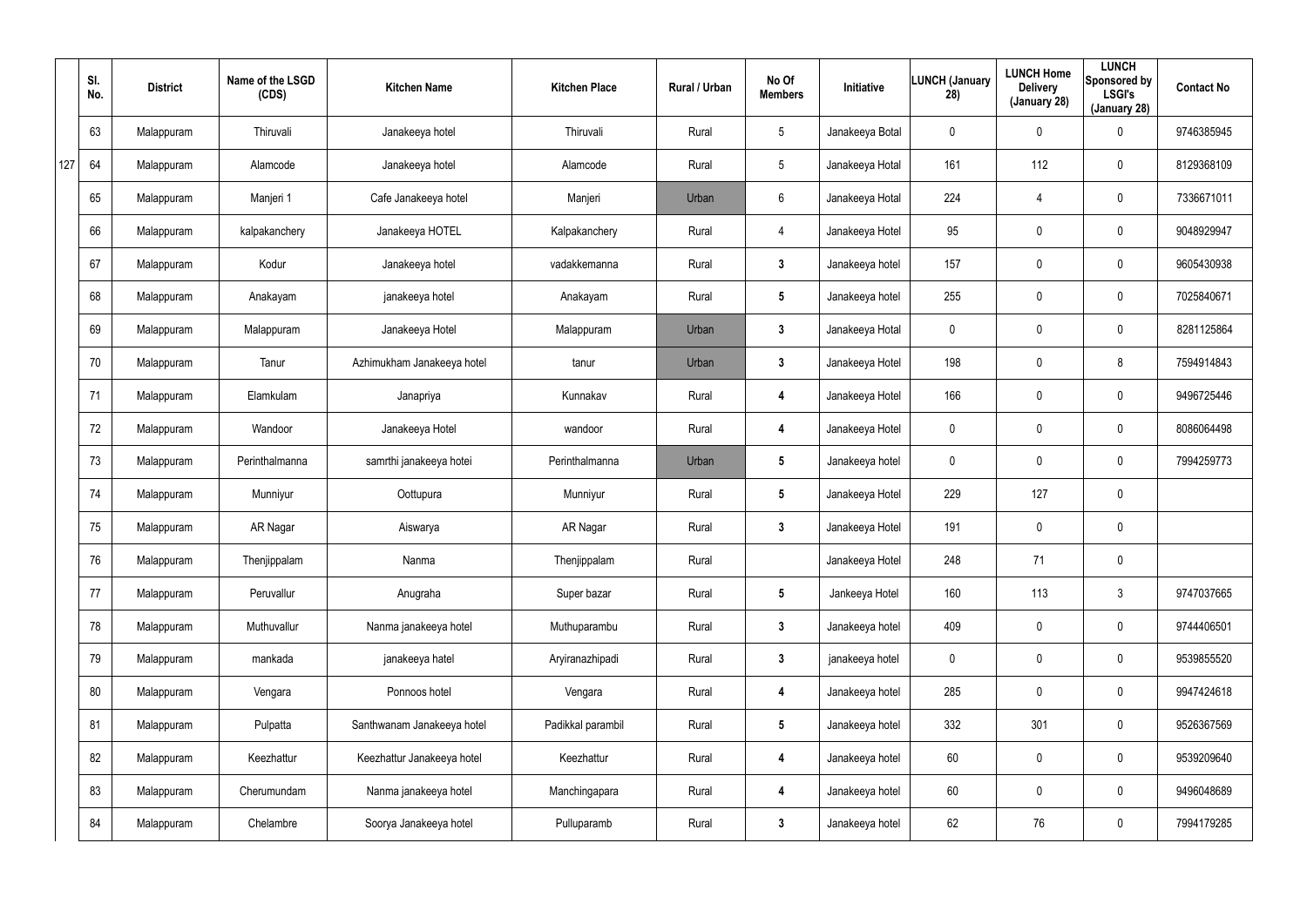| SI.<br>No. | <b>District</b> | Name of the LSGD<br>(CDS) | <b>Kitchen Name</b>      | <b>Kitchen Place</b> | Rural / Urban | No Of<br><b>Members</b> | Initiative      | <b>LUNCH (January</b><br>28) | <b>LUNCH Home</b><br><b>Delivery</b><br>(January 28) | <b>LUNCH</b><br>Sponsored by<br><b>LSGI's</b><br>(January 28) | <b>Contact No</b> |
|------------|-----------------|---------------------------|--------------------------|----------------------|---------------|-------------------------|-----------------|------------------------------|------------------------------------------------------|---------------------------------------------------------------|-------------------|
| 85         | Malappuram      | Ponmala                   | Janakeeya hotel          | Chappangadi          | Rural         | 4                       | Janakeeya hotel | 218                          | 0                                                    | $\boldsymbol{0}$                                              | 9605811748        |
| 86         | Malappuram      | Thennala                  | <b>Bismi Hotel</b>       | Pookkiparamb         | Rural         | 4                       | Jankeeya Hotel  | 232                          | 0                                                    | $\pmb{0}$                                                     | 9995757092        |
| 87         | Malappuram      | Tanalur                   | Janakeeya Hotel          | Tanalur              | Rural         |                         | Jankeeya Hotel  | 202                          | 0                                                    | $\pmb{0}$                                                     |                   |
| 88         | Malappuram      | Parappur                  | Janakeeya Hotel          | chullipparambu       | Rural         | $5\phantom{.0}$         | Janakeeya Hotel | 294                          | 0                                                    | $\pmb{0}$                                                     | 9961091317        |
| 89         | Malappuram      | Edarikkode                | Janakeeya Hotel          | Edarikkod            | Rural         | $\mathbf{3}$            | Janakeeya Hotel | 0                            | 0                                                    | $\pmb{0}$                                                     | 8089003770        |
| 90         | Malappuram      | Oorakam                   | Ammoos                   | Panchayath padi      | Rural         | $\mathbf{3}$            | Janakeeya Hotel | 248                          | 0                                                    | $\pmb{0}$                                                     | 9526449294        |
| 91         | Malappuram      | Nannambra                 | Veeturuchi               | Kundoor Athani       | Rural         | 4                       | Janakeeya Hotel | 28                           | 255                                                  | $\mathbf 0$                                                   | 9400618659        |
| 92         | Malappuram      | Pandikkad                 | Janakeeya Hotel          | Pandikkad            | Rural         | 4                       | Janakeeya Hotel | 185                          | $\mathbf 0$                                          | $\mathbf 0$                                                   | 9995504081        |
| 93         | Malappuram      | Chokkad                   | Natturuchi               | Chokkad              | Rural         |                         | Janakeeya Hotel | 53                           | 45                                                   | $\pmb{0}$                                                     |                   |
| 94         | Malappuram      | Cheekode                  | Cheekode Janakeeya Hotel | Cheekode             | Rural         |                         | Janakeeya Hotel | 75                           | 37                                                   | $\mathbf 0$                                                   |                   |
| 95         | Malappuram      | Makkarapparamb            | Subiksha                 | Makkarapparamb       | Rural         | $\mathbf{3}$            | Janakeeya Hotel | 57                           | 15                                                   | $\pmb{0}$                                                     | 8089003770        |
| 96         | Malappuram      | Ponnani-1                 | Devi Janakeeya Hotel     | Ponnani              | Urban         | $5\phantom{.0}$         | Janakeeya Hotel | 0                            | $\mathbf 0$                                          | $\mathbf 0$                                                   | 9961919097        |
| 97         | malappuram      | mangalam                  | Soubagya                 | mangalam             | Rural         | $5\phantom{.0}$         | janakeeya hotel | 100                          | 34                                                   | $\pmb{0}$                                                     |                   |
| 98         | Malappuram      | Trikkalangode             | janakeeya hotel          | karakkunnu           | Rural         | $6\phantom{.}$          | Janakeeya Hotel | 206                          | $\mathbf 0$                                          | $\pmb{0}$                                                     |                   |
| 99         | Malppuram       | Morayoor                  | Janakeeya hotel          | Valanchery           | Rural         | $3\phantom{a}$          | Janakeeya hotel | 95                           | $\mathbf 0$                                          | $\mathbf 0$                                                   |                   |
| 100        | Malappuram      | Perumbadapp               | Janakeeya hotel          | Perumbadapp          | Rural         | $\overline{\mathbf{4}}$ | Janakeeya hotel | $\mathbf 0$                  | $\mathbf 0$                                          | $\mathbf 0$                                                   |                   |
| 101        | Malappuram      | Tirur                     | Samruthi Janakeeya Hotel | Vettom               | <b>RURAL</b>  |                         | Janakeeya hotel | 163                          | 111                                                  | $\mathbf 0$                                                   |                   |
| 102        | Malappuram      | Kondotty                  | Janakeeya hotel          | vazhakad             | <b>RURAL</b>  |                         | janakeeya hotel | 328                          | 218                                                  | $\pmb{0}$                                                     |                   |
| 103        | Malappuram      | Perinthalmanna            | Janakeeya hotel          | pulamanthole         | <b>RURAL</b>  | 4                       | Janakeeya hotel | 192                          | $\pmb{0}$                                            | $\mathbf 0$                                                   |                   |
| 104        | Malappuram      | Tanur                     | Jankeeya hotel           | Valavannur           | <b>RURAL</b>  |                         | Janakeeya hotel | 150                          | $\pmb{0}$                                            | $\pmb{0}$                                                     |                   |
| 105        | Malappuram      | kottakkal                 | Janakeeya hotel          | kotakkal             | <b>URBAN</b>  |                         | Janakeeya hotel | 293                          | 0                                                    | $\mathbf 0$                                                   |                   |
| 106        | Malappuram      | Vettom                    | Thripthi Janakeeya Hotel | vettom               | <b>RURAL</b>  |                         | Janakeeya hotel | 92                           | 10                                                   | $\pmb{0}$                                                     |                   |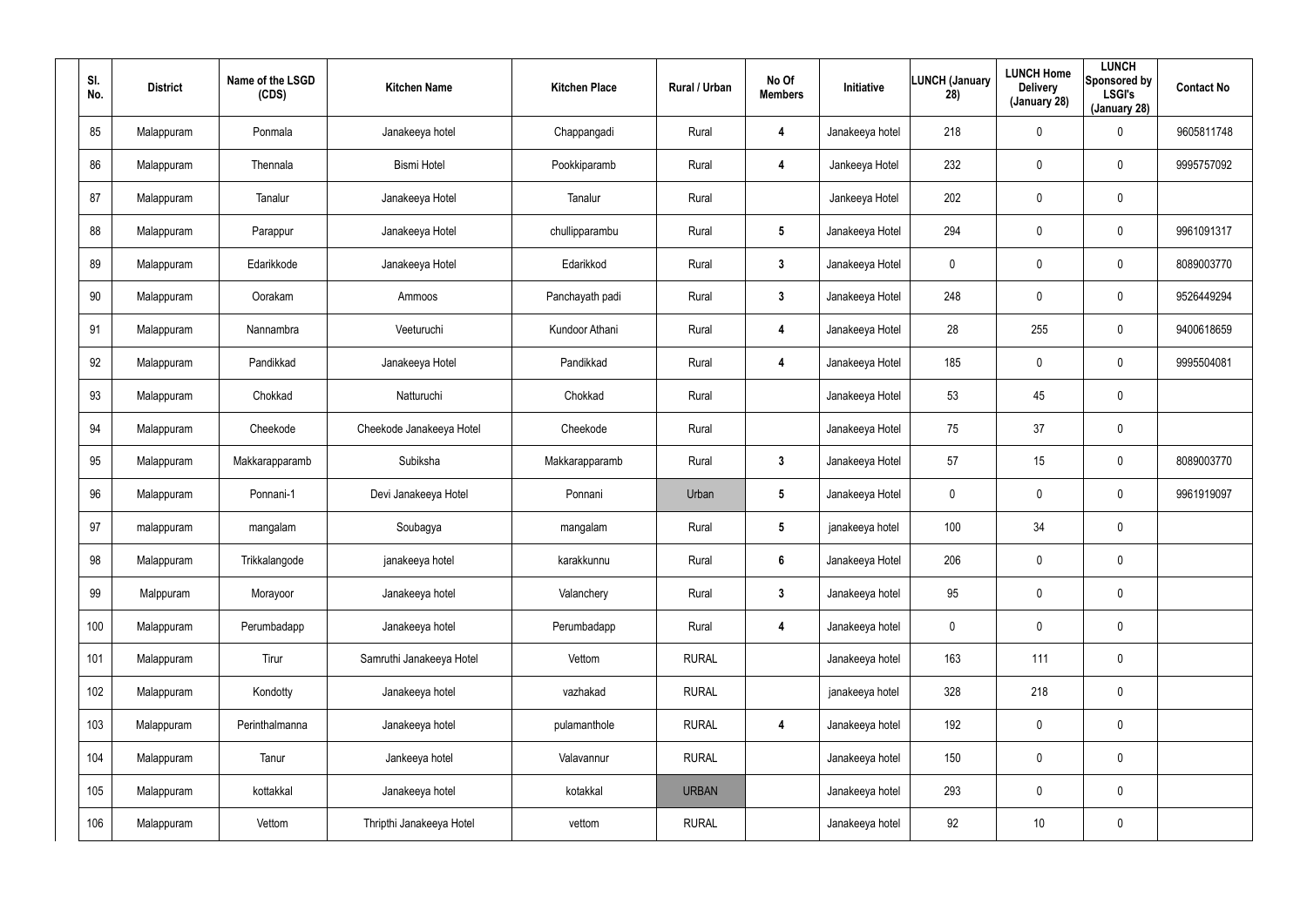|     | SI.<br>No. | <b>District</b> | Name of the LSGD<br>(CDS) | <b>Kitchen Name</b>        | <b>Kitchen Place</b> | Rural / Urban | No Of<br><b>Members</b> | Initiative      | <b>LUNCH (January</b><br>28) | <b>LUNCH Home</b><br><b>Delivery</b><br>(January 28) | <b>LUNCH</b><br>Sponsored by<br><b>LSGI's</b><br>(January 28) | <b>Contact No</b> |
|-----|------------|-----------------|---------------------------|----------------------------|----------------------|---------------|-------------------------|-----------------|------------------------------|------------------------------------------------------|---------------------------------------------------------------|-------------------|
|     | 107        | Malappuram      | Nilambur                  | Janakeeya hotel            | nilambur             | <b>URBAN</b>  |                         | Janakeeya hotel | 270                          | 30                                                   | $\pmb{0}$                                                     |                   |
|     | 108        | Malappuram      | Nilambur                  | Janakeeya hotel            | nilambur             | <b>URBAN</b>  |                         | Janakeeya hotel | 296                          | 0                                                    | $\mathbf 0$                                                   |                   |
|     | 109        | Malappuram      | Vallikkunn                | Rasakkut                   |                      | Rural         |                         | janakeeyahotel  | 168                          | 133                                                  | $\mathbf 0$                                                   |                   |
|     | 110        | Malappuram      | kuruva                    | Ruchi                      |                      | Rural         | $5\phantom{.0}$         | Janakeeyahotel  | $\mathbf 0$                  | 0                                                    | $\mathbf 0$                                                   | 9745414800        |
|     | 111        | Malappuram      | Kannamangalam             | Ruchikoott                 |                      | Rural         |                         | Janakeeya Hotel | 425                          | $\mathbf 0$                                          | $\mathbf 0$                                                   |                   |
|     | 112        | Malappuram      | Othungal                  | janakeeya hotel            | Othukkungal          | Rural         | $5\phantom{.0}$         | Janakeeya Hotel | 279                          | 0                                                    | $\mathbf 0$                                                   | 9656716066        |
|     | 113        | Malappuram      | Pookkottur                | janakeeya hotel            | valluvambram         | Rural         | 4                       | Janakeeya Hotel | 244                          | $\mathbf 0$                                          | $\mathbf 0$                                                   | 9447334084        |
|     | 114        | Malappuram      | Edakkara                  | Edakkara janakeeya hotel   |                      | Rural         |                         | janakeeya hotel | 218                          | 0                                                    | $\mathbf 0$                                                   |                   |
|     | 115        | Malappuram      | porur                     | Thanima Janakeeya Hotel    |                      | Rural         |                         | janakeeya hotel | 110                          | $\mathbf 0$                                          | $\mathbf 0$                                                   | 9539928567        |
|     | 116        | Malappuram      | pulikkal                  | Janakeeya Hotel            | pulikkal             | Rural         |                         | Janakeeya Hotel | 92                           | 18                                                   | $\mathbf 0$                                                   |                   |
|     | 117        | malappuram      | thanur                    | amma janakeeyahottel       |                      | <b>URBAN</b>  | $5\phantom{.0}$         | janakeeyahottel | 299                          | $\mathbf 0$                                          | $\mathbf 0$                                                   |                   |
|     | 118        | malappuram      | pallikkal                 | padheyam janakeeyahottel   |                      | Rural         | $5\phantom{.0}$         | janakeeyahotel  | 97                           | 65                                                   | $\mathbf 0$                                                   |                   |
|     | 119        | Malappuram      | chelembra                 | janakeeyahotel2            |                      | Rural         |                         | janakeeyahotel  | 176                          | 72                                                   | $\pmb{0}$                                                     |                   |
|     | 120        | Malappuram      | Purathur                  | Safa Janakeeya Hotel       | Paravanna            | Rural         | $5\phantom{.0}$         | Janakeeya Hotel | $\mathbf 0$                  | $\pmb{0}$                                            | $\pmb{0}$                                                     |                   |
|     | 121        | malappuram      | vazhayur                  | puthuma janakeeyahotel     |                      | Rural         |                         | janakeeyahotel  | 150                          | 35                                                   | $\mathbf 0$                                                   |                   |
|     | 122        | malappuram      | mangalam                  | janakeeyahotel2            |                      | Rural         |                         | janakeeyahotel  | 314                          | 104                                                  | $\mathbf 0$                                                   |                   |
|     | 123        | malappuram      | kuttippuram               | nilayoram janakeeya hotel  |                      |               | $\overline{\mathbf{4}}$ | janakeeyahotel  | 148                          | $\pmb{0}$                                            | $\mathbf 0$                                                   |                   |
|     | 124        | malapluram      | thazhekode                | Thazhekode Janakeeya Hotel |                      | Rural         |                         |                 | 402                          | 0                                                    | $\mathbf 0$                                                   |                   |
|     | 125        | malappuram      | munniyur                  | my kitchen                 | Alinchuvad           | Rural         | $5\phantom{.0}$         | janakeeya hotel | 158                          | 176                                                  | $\overline{2}$                                                | 8589809765        |
|     | 126        | Malappuram      | Mangalam                  | Ruchikkoottu               | Mangalam             | Rural         | $\overline{\mathbf{4}}$ | Janakeeya hotel | 106                          | 46                                                   | $\mathbf 0$                                                   |                   |
|     | 127        | Malappuram      | Ponnani                   | Thripthi jh                | ponnani              | urban         |                         | janakeeya hotel | 101                          | $\pmb{0}$                                            | $\mathbf 0$                                                   |                   |
| 127 |            |                 |                           |                            |                      |               | 443                     |                 | 19581                        | 4443                                                 | 21                                                            |                   |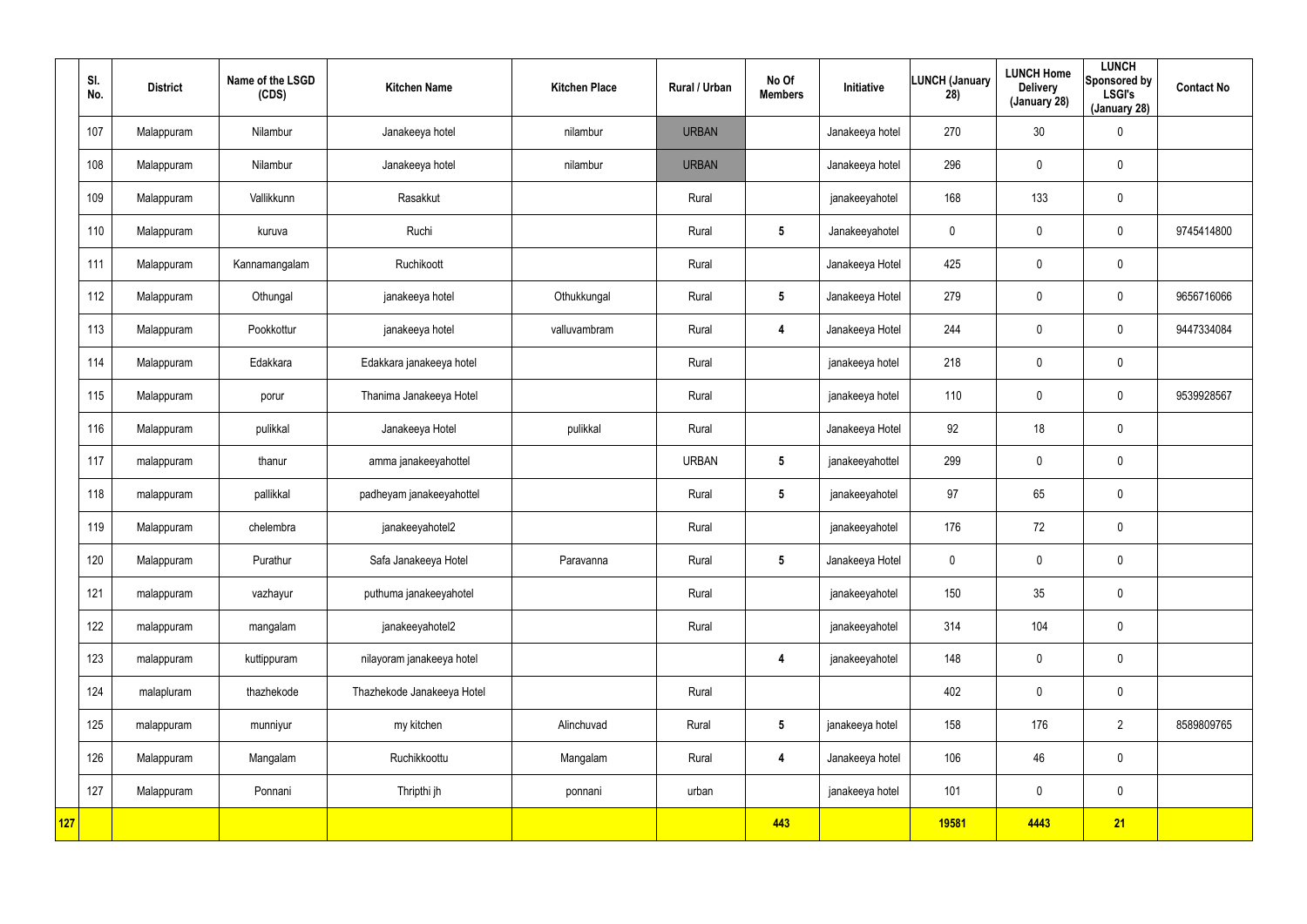| SI.<br>No.      | <b>District</b> | Name of the LSGD<br>(CDS) | <b>Kitchen Name</b>             | <b>Kitchen Place</b>                      | Rural / Urban | No Of<br><b>Members</b> | Initiative      | <b>LUNCH (January</b><br>28) | <b>LUNCH Home</b><br><b>Delivery</b><br>(January 28) | <b>LUNCH</b><br>Sponsored by<br><b>LSGI's</b><br>(January 28) | <b>Contact No</b> |
|-----------------|-----------------|---------------------------|---------------------------------|-------------------------------------------|---------------|-------------------------|-----------------|------------------------------|------------------------------------------------------|---------------------------------------------------------------|-------------------|
|                 | Palakkad        | Elapully                  | Nakshathra Vanitha canteen      | Canteen                                   | Rural         | 4                       | Janakeeya Hotel | 188                          | $\mathbf 0$                                          | 0                                                             | 8547384972        |
| $\overline{2}$  | Palakkad        | Nalleppilly               | Vanitha Canteen                 | Canteen                                   | Rural         | 4                       | Janakeeya Hotel | 160                          | $\mathbf 0$                                          | 0                                                             | 9656232569        |
| 3               | Palakkad        | Chittur                   | Thanal vanitha Canteen          | Thathamangalam, Mettuvalavu               | Urban         | 3                       | Janakeeya Hotel | 348                          | $\mathbf 0$                                          | 0                                                             | 9447105400        |
| $\overline{4}$  | Palakkad        | chittur                   | urapp janakeeya hotel           | Anicode junction                          | urban         | 5                       | Janakeeya hotel | 175                          | $\mathbf 0$                                          | 0                                                             | 9349930549        |
| 5               | Palakkad        | polpully                  | subiksha janakeeya hotel        | kallootiyal                               | Rural         | 5                       | Janakeeya hotel | 180                          | $\mathbf 0$                                          | 0                                                             | 9495197498        |
| 6               | Palakkad        | Eruthenpathy              | Nila janakeeya hotel            | Mooniilmada muniyappan<br>kshethram near  | Rural         | 5                       | Janakeeya hotel | 125                          | 0                                                    | 0                                                             | 9037290925        |
| $\overline{7}$  | Palakkad        | Perumatty                 | Nanam Janakeeya hotel           | kannimari                                 | Rural         | 3                       | Janakeeya hotel | 140                          | 0                                                    | 0                                                             | 9605529657        |
| 8               | Palakkad        | Vadakarapathy             | soubhagya janakeeya hotel       | vadakarapathy panchayath                  | Rural         | 5                       | Janakeeya hotel | 182                          | 0                                                    | 0                                                             | 9633578756        |
| 9               | Palakkad        | Kozhinjampara             | Sreesakthi Janakeeya hotel      | Kozhinjampara<br>gramapanchayth, near bus | Rural         | $5\phantom{.0}$         | Janakeeya hotel | 175                          | 0                                                    | 0                                                             | 9847121105        |
| 10 <sup>°</sup> | Palakkad        | Vadakkenchery             | Oottupura Vanitha Canteen       | Panchayath building,<br>Vadakkenchery     | Rural         | 4                       | Janakeeya Hotel | 232                          | 0                                                    | 0                                                             | 9656360141        |
| 11              | Palakkad        | PKD North                 | Cafesree                        | opp. ksrtc bus stand,<br>Manjakulam road  | Urban         | $5\overline{)}$         | Janakeeya Hotel | 0                            | 0                                                    | 0                                                             | 9037332005        |
| 12              | Palakkad        | Ongallur                  | Amma canteen                    | Ongallur vipanana kendram                 | Rural         | 4                       | Janakeeya Hotel | 114                          | 0                                                    | 0                                                             | 7560924507        |
| 13              | Palakkad        | Muthuthala                | Sreelakshmi vanitha canteen     | Muthuthala panchayath                     | Rural         | 4                       | Janakeeya Hotel | 0                            | 0                                                    | 0                                                             | 7558865485        |
| 14              | Palakkad        | Koppam                    | Natturuchi kudumbashree cafe    | Near koppam village                       | Rural         | $5\overline{)}$         | Janakeeya Hotel | 154                          | $\mathbf 0$                                          | 0                                                             | 8075779172        |
| 15              | Palakkad        | Paruthur                  | Mamatty vanitha canteen         | Near panchayath                           | Rural         | $5\phantom{.0}$         | Janakeeya Hotel | 0                            | $\mathbf 0$                                          | 0                                                             | 9544847874        |
| 16              | Palakkad        | Vilayur                   | Souhritha caffesree (Ruchipura) | Near Vilayur Panchayath                   | Rural         | 6                       | Janakeeya Hotel | 75                           | $\mathbf 0$                                          | 0                                                             | 9747342046        |
| 17              | palakkad        | Kulukkallur               | Snehitha Janakeeya hotel        | Kulukkallur panchayath                    | Rural         | $5\phantom{.0}$         | Janakeeya hotel | 60                           | $\boldsymbol{0}$                                     | 0                                                             | 9746701454        |
| 18              | Palakkad        | Pattambi                  | Janakeeya hotel                 | near Govt samskritha college,<br>Pattambi | Urban         | 4                       | Janakeeya hotel | 0                            | $\pmb{0}$                                            | 0                                                             | 9562043428        |
| 19              | Palakkad        | Erimayur                  | Thanima Vanitha Canteen         | Panchayath building, Erimayur             | Rural         | $5\phantom{.0}$         | Janakeeya Hotel | 65                           | $\boldsymbol{0}$                                     | $\overline{2}$                                                | 9746440633        |
| 20              | Palakkad        | Kizhekkencheri            | Vanitha Canteen                 | Panchayath Building,<br>Kizhakkenchery    | Rural         | 4                       | Janakeeya Hotel | 94                           | $\boldsymbol{0}$                                     |                                                               | 9747923418        |
| 21              | Palakkad        | Peringottukkurrissi       | Aiswarya Vanitha canteen        | Panchayth building                        | Rural         | $\mathbf{3}$            | Janakeeya Hotel | 65                           | $\boldsymbol{0}$                                     | 0                                                             | 9048665884        |
| 22              | Palakkad        | Mundoor                   | Bharath vanitha canteen         | Panchayath building                       | Rural         | $\mathfrak{Z}$          | Janakeeya Hotel | 145                          | $\mathbf 0$                                          | 0                                                             | 8592830607        |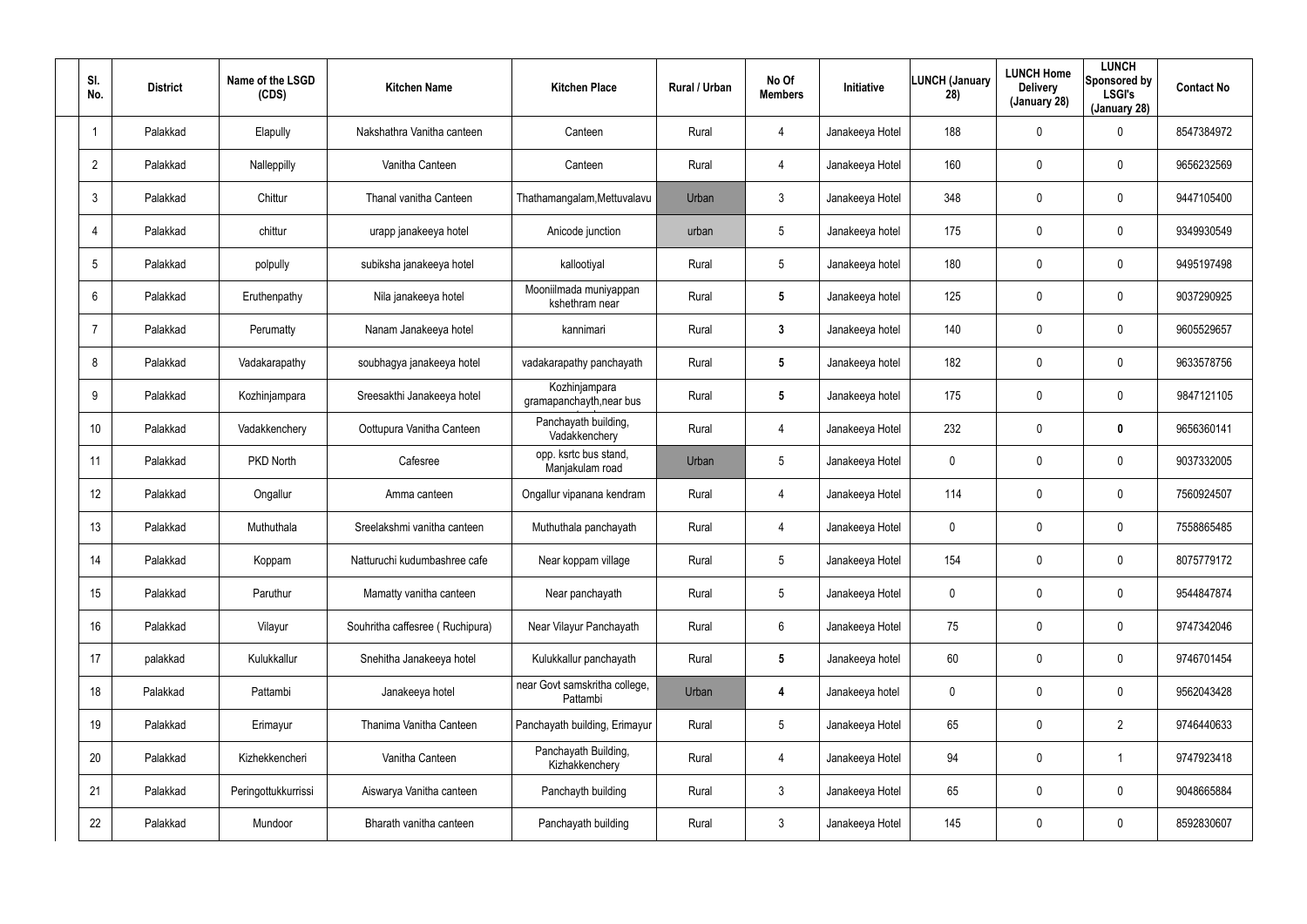| SI.<br>No. | <b>District</b> | Name of the LSGD<br>(CDS) | <b>Kitchen Name</b>                      | <b>Kitchen Place</b>                            | Rural / Urban | No Of<br><b>Members</b> | Initiative       | <b>LUNCH (January</b><br>28) | <b>LUNCH Home</b><br><b>Delivery</b><br>(January 28) | <b>LUNCH</b><br>Sponsored by<br><b>LSGI's</b><br>(January 28) | <b>Contact No</b> |
|------------|-----------------|---------------------------|------------------------------------------|-------------------------------------------------|---------------|-------------------------|------------------|------------------------------|------------------------------------------------------|---------------------------------------------------------------|-------------------|
| 23         | Palakkad        | Kodumbu                   | kripa                                    | kodumb panchayath                               | Rural         | $\overline{4}$          | Janakeeya HoteL  | 53                           | 0                                                    | 0                                                             | 9048682860        |
| 24         | Palakkad        | Thirumittakode            | Thirumuttam Janakeeya Hotel              | Karukaputhur                                    | Rural         | 6                       | Janakeeya Hotel  | 110                          | 0                                                    | $\mathbf 0$                                                   | 9072841599        |
| 25         | Palakkad        | Akathethara               | Nanma canteen                            | kalyanamandapam                                 | Rural         | 3                       | Janakeeya Hotel  | 88                           | 0                                                    | $\mathbf 0$                                                   | 7025563510        |
| 26         | Palakkad        | Marutharoad               | flavours cantteen                        | panchayath                                      | Rural         | 5                       | Janakeeya Hotela | 130                          | 0                                                    | $\mathbf 0$                                                   | 9746227966        |
| 27         | Palakkad        | Trithala                  | Kairali Vanitha Hotel                    | Thirthala                                       | Rural         | 5                       | Janakeeya Hotel  | 0                            | 0                                                    | $\mathbf 0$                                                   | 9048710155        |
| 28         | Palakkad        | Kongad                    | Annapoorna vanitha canteen               | Near Kongad village office                      | Rural         | 5                       | Janakeeya Hotel  | 123                          | $\mathbf 0$                                          | $\mathbf 0$                                                   | 9645425774        |
| 29         | Palakkad        | Sreekrishnapuram          | Subiksha canteen                         | Near panchayath office                          | Rural         | $\mathbf{3}$            | Janakeeya Hotel  | 133                          | $\boldsymbol{0}$                                     | 0                                                             | 8086697226        |
| 30         | Palakkad        | Pallassana                | dhanalakshmi vanitha canteen             | pallassana panchayath<br>building               | Rural         | 5                       | Janakeeya Hotel  | 206                          | $\boldsymbol{0}$                                     | $\mathbf 0$                                                   | 8943225892        |
| 31         | Palakkad        | Nenmmara                  | Nemmara Janakeeya hotel                  | Nemmara junction                                | Rural         | $\overline{4}$          | Janakeeya hotel  | 214                          | $\boldsymbol{0}$                                     | 0                                                             | 8157850935        |
| 32         | Palakkad        | Ayilur                    | Janakeeya hotel                          | Thalavettanpara, Ayilur                         | Rural         | $\mathbf{3}$            | Janakeeya hotel  | 159                          | 0                                                    | $\mathbf 0$                                                   | 9539517856        |
| 33         | Palakkad        | Melarkode                 | Janakeeya Hotel                          | near Melarkode panchayath                       | Rural         | 4                       | Janakeeya hotel  | 0                            | 0                                                    | 0                                                             | 8606193918        |
| 34         | Palakkad        | Vandazhi                  | janakeeya hotel                          | Kaniyamangalam                                  | Rural         | $\mathbf{3}$            | Janakeeya hotel  | 49                           | $\boldsymbol{0}$                                     | $\mathbf 0$                                                   | 9645919937        |
| 35         | Palakkad        | Nelliayampathy            | Janakeeya hotel                          | near Panchayat, kaikaty                         | Rural         | 4                       | Janakeeya hotel  | 0                            | $\boldsymbol{0}$                                     | $\mathbf 0$                                                   | 9497123529        |
| 36         | Palakkad        | Elavanchery               | Snehatheeram                             | Near GUPS, Vattekkad                            | Rural         | $5\phantom{.0}$         | Janakeeya Hotel  | 175                          | $\pmb{0}$                                            | $\pmb{0}$                                                     | 9744195274        |
| 37         | Palakkad        | Kollemkode                | Priya Vanitha Canteen                    | Block Panchayath Office,<br>Kollengode          | Rural         | $\overline{4}$          | Janakeeya Hotel  | 258                          | $\boldsymbol{0}$                                     | 0                                                             | 9745456764        |
| 38         | Palakkad        | Koduvayur                 | Samridhi Kudumbashree Vanitha<br>Canteen | Panchayath Building                             | Rural         | 5                       | Janakeeya Hotel  | 150                          | $\pmb{0}$                                            | $\pmb{0}$                                                     | 8086263595        |
| 39         | Palakkad        | Pattanchery               | Sreelakshmi vanitha canteen              | Panchayath Building                             | Rural         | $\overline{4}$          | Janakeeya Hotel  | 43                           | $\boldsymbol{0}$                                     | $\pmb{0}$                                                     | 8086916932        |
| 40         | Palakkad        | Pudunagaram               | Janakeeya Hotel                          | Near KSEB, Pudunagaram                          | Rural         | $\overline{\mathbf{4}}$ | Janakeeya hotel  | 0                            | $\pmb{0}$                                            | $\pmb{0}$                                                     | 9497241598        |
| 41         | Palakkad        | Vadavanoor                | Sree Muruka Janakeeya Hotel              | Vydhyasala, Vadavanoor                          | Rural         | $5\phantom{.0}$         | Janakeeya hotel  | 170                          | $\pmb{0}$                                            | 0                                                             | 9567011729        |
| 42         | Palakkad        | Peruvemba                 | Samridi Janakeeya Hotel                  | Peruvemba Junction                              | Rural         | $\overline{\mathbf{4}}$ | Jankeeya hotel   | 16                           | $\pmb{0}$                                            | $\pmb{0}$                                                     | 918089611261      |
| 43         | Palakkad        | Muthalamada               | Janakeeya Hotel                          | Chulliyarmedu                                   | Rural         | 4                       | Jankeeya hotel   | 273                          | $\pmb{0}$                                            | 0                                                             | 9633730067        |
| 44         | Palakkad        | Cherppalasseri            | Swad Janakiyahotel, CPY                  | Scheduled caste coperative<br>society hall, cpy | Urban         | $5\phantom{.0}$         | Janakeeya Hotel  | 225                          | $\boldsymbol{0}$                                     | 0                                                             | 9447746082        |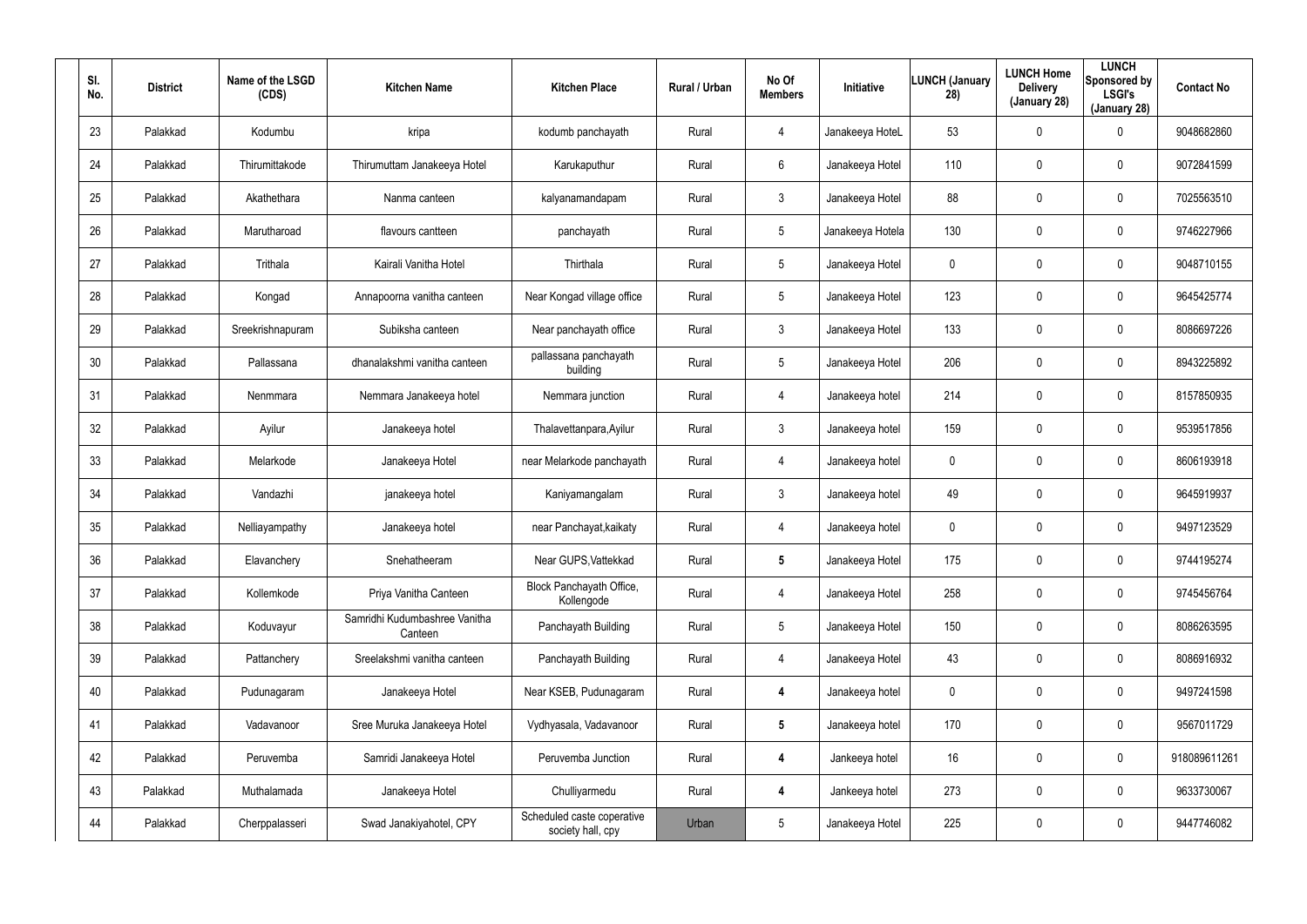|     | SI.<br>No. | <b>District</b> | Name of the LSGD<br>(CDS) | <b>Kitchen Name</b>                         | <b>Kitchen Place</b>                       | Rural / Urban | No Of<br><b>Members</b> | Initiative       | <b>LUNCH (January</b><br>28) | <b>LUNCH Home</b><br><b>Delivery</b><br>(January 28) | <b>LUNCH</b><br>Sponsored by<br><b>LSGI's</b><br>(January 28) | <b>Contact No</b> |
|-----|------------|-----------------|---------------------------|---------------------------------------------|--------------------------------------------|---------------|-------------------------|------------------|------------------------------|------------------------------------------------------|---------------------------------------------------------------|-------------------|
|     | 45         | Palakkad        | Vellinezhi                | Aiswarya kudumbashree                       | Adakkaputhur                               | Rural         | 3                       | Janakeeya Hotel  | 84                           | 0                                                    | $\mathbf 0$                                                   | 9747730588        |
|     | 46         | Palakkad        | Keralasseri               | Bhagyasree janakeeya hotel                  | Near village office                        | Rural         | $\mathbf{3}$            | Janakeeya Hotel  | 60                           | 0                                                    | $\boldsymbol{0}$                                              | 8606125128        |
|     | 47         | Palakkad        | Kottayi                   | Kudumbashree Vanitha canteen                | Near Kottayi Panchayath                    | Rural         | 4                       | Jankeeya hotel   | 97                           | 0                                                    | $\boldsymbol{0}$                                              | 9605699847        |
|     | 48         | Palakkad        | anakkara                  | udayasurya vanitha canteen                  | kumbidi                                    | rural         | $5\phantom{.0}$         | Janakeeya Hotel  | 168                          | 0                                                    | $\boldsymbol{0}$                                              | 9895947614        |
|     | 49         | Palakkad        | kappur                    | jeevanam hotel                              | kumaranellur                               | rural         | $6\phantom{.}$          | Janakeeya Hotel  | 187                          | 0                                                    | $\boldsymbol{0}$                                              | 9605308385        |
| 102 | 50         | Palakkad        | Malampauzha               | Nandhanam canteen                           | near fantasy park                          | Rural         | $5\phantom{.0}$         | Janakeeya HotelT | 193                          | 0                                                    | $\boldsymbol{0}$                                              | 807587062         |
|     | 51         | Palakkad        | Puduppariyaram            | Anaswara Canteen                            | Panchayath                                 | Rural         | 4                       | Janakeeya Hotel  | 168                          | 0                                                    | $\mathbf 0$                                                   | 9526677781        |
|     | 52         | Palakkad        | kadambazhipuram           | Reshmi janakeeya hotel                      | 16 mail                                    | Rural         | $5\phantom{.0}$         | Janakeeya Hotel  | 120                          | 0                                                    | $\mathbf 0$                                                   | 9048375891        |
|     | 53         | Palakkad        | Kadambazhipuram           | Ardhram Janakeeya hotel                     | Pulapatta                                  | Rural         | $\mathfrak{Z}$          | Janakeeya Hotel  | 68                           | 0                                                    | $\mathbf 0$                                                   | 9495775246        |
|     | 54         | Palakkad        | Kannambra                 | Sree kurumba canteen                        | kannambra                                  | Rural         | 4                       | Janakeeya Hotel  | 204                          | 0                                                    | $\mathbf 0$                                                   | 8157815819        |
|     | 55         | Palakkad        | karakkurissi              | Janakiya hotel                              | Near ammus auditorium,<br>Ayappankavu      | Rural         | $\mathfrak{Z}$          | Janakeeya Hotel  | 134                          | 0                                                    | $\mathbf 0$                                                   | 6238788932        |
|     | 56         | Palakkad        | Thenkara                  | Subiksham janakeeya hotel                   | Ayurveda hospital compound<br>Then kara    | Rural         | $5\phantom{.0}$         | Janakeeya Hotel  | 175                          | 0                                                    | $\mathbf 0$                                                   | 9747557333        |
|     | 57         | Palakkad        | Alanallur                 | Keerthi vanitha canteen and catering        | Near panchayath Alanallur                  | Rural         | $5\phantom{.0}$         | Janakeeya hotel  | 88                           | 0                                                    | $\mathbf 0$                                                   | 9495447569        |
|     | 58         | Palakkad        | Pudur                     | Asil canteen                                | Pudur panchayath                           | Rural         | 4                       | Janakeeya hotel  | 67                           | 0                                                    | $\pmb{0}$                                                     | 8086968050        |
|     | 59         | Palakkad        | Parali                    | Annasree Janakeeya hotel                    | Near parali panchayath                     | Rural         | 4                       | Janakeeya hotel  | 118                          | 0                                                    | $\pmb{0}$                                                     | 8281829238        |
|     | 60         | Palakkad        | Mannur                    | Kudumbasree janakeeya hotel                 | Mannur panchayath                          | Rural         | $5\phantom{.0}$         | Janakeeya hotel  | 78                           | 0                                                    | $\pmb{0}$                                                     | 9495771095        |
|     | 61         | Palakkad        | Kuzhalmannam              | Janasree jankeeya hotel                     | Kuzhalmannam block<br>panchayth            | Rural         | $\mathbf{3}$            | Jankeeya hotel   | 150                          | 0                                                    | $\mathbf 0$                                                   | 9847364980        |
|     | 62         | Palakkad        | Kavassery                 | samridhi Janakeeya Hotel                    | Alathur road, kavasheery                   | Rural         | $6\phantom{.0}$         | Janakeeya hotel  | 85                           | 0                                                    | $\pmb{0}$                                                     | 9747570761        |
|     | 63         | palakkad        | chalissery                | Thanal janakeeya hotel                      | chalissery panchayath building             | Rural         | $\mathfrak{Z}$          | Janakeeya hotel  | 43                           | $\mathbf 0$                                          | $\mathbf 0$                                                   | 9562702284        |
|     | 64         | palakkad        | Kottopadam                | Iva canteen and catering janakeeya<br>hotel | Block building, Near<br>aryambavu junction | Rural         | 4                       | Janakeeya hotel  | 163                          | 0                                                    | $\mathbf 0$                                                   | 9074818126        |
|     | 65         | palakkad        | kumaramputhur             | Ruchi cafe janakeeya hotel                  | Panchayath kumaramputhur                   | Rural         | $3\phantom{a}$          | Janakeeya hotel  | 0                            | 0                                                    | $\pmb{0}$                                                     | 8589968705        |
|     | 66         | palakkad        | Malampuzha                | Amma janakeeya hotel                        | kadukkamkunnu, Malampuzha                  | Rural         | $\mathbf{3}$            | Janakeeya hotel  | 380                          | 0                                                    | $\pmb{0}$                                                     | 9446521664        |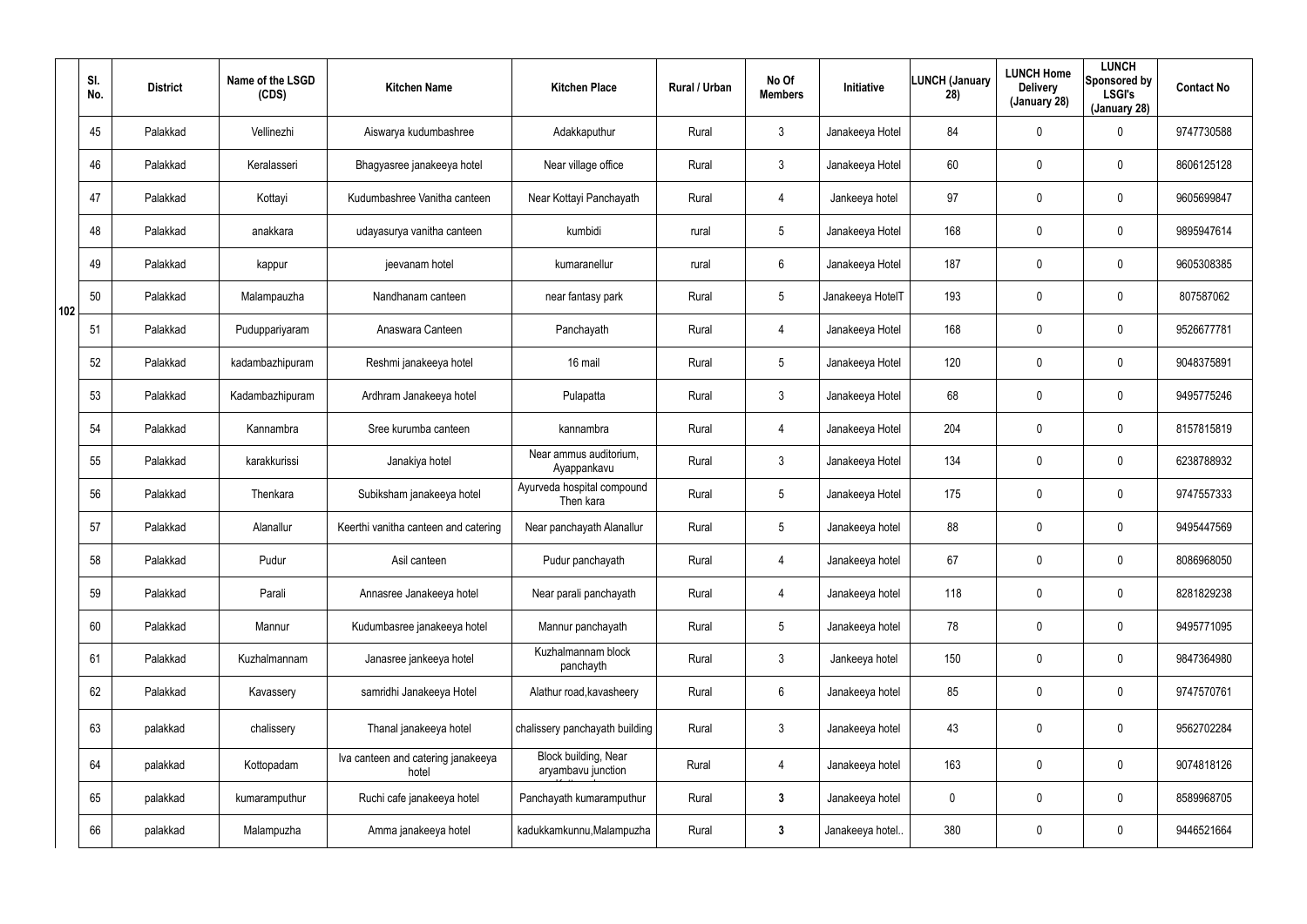| SI.<br>No. | <b>District</b> | Name of the LSGD<br>(CDS) | <b>Kitchen Name</b>         | <b>Kitchen Place</b>                | Rural / Urban | No Of<br><b>Members</b> | <b>Initiative</b> | <b>LUNCH (January</b><br>28) | <b>LUNCH Home</b><br><b>Delivery</b><br>(January 28) | <b>LUNCH</b><br>Sponsored by<br><b>LSGI's</b><br>(January 28) | <b>Contact No</b> |
|------------|-----------------|---------------------------|-----------------------------|-------------------------------------|---------------|-------------------------|-------------------|------------------------------|------------------------------------------------------|---------------------------------------------------------------|-------------------|
| 67         | palakkad        | Alathur                   | Rich Janakeeya hotel        | Near bus stand, Alathur             | Rural         | 4                       | Janakeeya hotel   | 290                          | $\mathbf 0$                                          | 9                                                             | 9947030779        |
| 68         | palakkad        | Karimpuzha                | Janakeeya hotel             | Karimpuzha panchayath               | Rural         | 3                       | Janakeeya hotel   | 87                           | 0                                                    | 0                                                             | 9961502739        |
| 69         | Palakkad        | Thenkurissi               | Eyeshee janakeeya hotel     | Panchayth building,<br>Thenkurissi  | Rural         | 4                       | Jankeeya hotel    | 116                          | $\mathbf 0$                                          | 0                                                             | 9995662723        |
| 70         | Palakkad        | Agali                     | Janakeeya Hotel             | Block Panchayath building,<br>Agali | Rural         | 5                       | Jankeeya hotel    | 180                          | 0                                                    | 0                                                             | 9037878897        |
| 71         | Palakkad        | Sholayur                  | Powrnami janakeeya hotel    | anakkatty bus stand                 | Rural         | 4                       | Jankeeya hotel    | 81                           | $\mathbf 0$                                          | 0                                                             | 9159556404        |
| 72         | Palakkad        | Puthushery                | Janakeeya hotel             | Puthushery panchayath               | Rural         | $\sqrt{5}$              | Janakeeya hotel.  | 135                          | 0                                                    | 0                                                             | 9562772723        |
| 73         | Palakkad        | Karimba                   | Janakeeya hotel             | Panchayath premise                  | Rural         | $\mathbf{3}$            | Janakeeya Hotel   | 146                          | $\overline{0}$                                       | 0                                                             | 9562163979        |
| 74         | Palakkad        | Nagalasseri               | Janakeeya hotel             | near koottanad bus stand            | Rural         | 5                       | Janakeeya hotel   | 170                          | $\boldsymbol{0}$                                     | 0                                                             | 8921928291        |
| 75         | Palakkad        | Mathur                    | Nila janakeeya Hotel        | Near Panchayth, Mathur              | Rural         | 4                       | Jankeeya hotel    | 82                           | $\overline{0}$                                       | 0                                                             | 9562356483        |
| 76         | Palakkad        | Chalavara                 | Janakeeya hotel             | Chalavara panchayath                | Rural         | 5                       | Janakeeya hotel   | 119                          | $\boldsymbol{0}$                                     | 0                                                             | 9544659942        |
| 77         | Palakkad        | Ananganadi                | vanitha cateen              | near Ananganadi panchayath          | Rural         | $\mathbf{3}$            | Janakeeya Hotel   | 40                           | $\overline{0}$                                       | 0                                                             | 8921410495        |
| 78         | Palakkad        | Lakkidiperur              | Janakeeya hotel             | Lekkidi perur panchayath            | Rural         | 5                       | Jankeeya hotel    | 94                           | 0                                                    | 0                                                             | 6238921903        |
| 79         | Palakkad        | Nellaya                   | Janakeeya hotel             | Nellaya panchayath                  | Rural         | 4                       | Janakeeya hotel   | 69                           | $\mathbf 0$                                          | 0                                                             | 9562432883        |
| 80         | Palakkad        | Shornur                   | Oottupura Janakeeya hotel   | near bus stand, Shoranur            | Urban         | $\overline{\mathbf{5}}$ | Janakeeya hotel   | 252                          | $\mathbf 0$                                          | 0                                                             | 9747102377        |
| 81         | Palakkad        | Shornur                   | Snehadeepam Janakeeya hotel | Shoranur municipality               | Urban         | 4                       | Janakeeya hotel   | 172                          | $\overline{0}$                                       | 0                                                             | 6238755729        |
| 82         | Palakkad        | Thrikkadiri               | Janakeeya hotel             | Samskarika nilayam                  | Rural         | 4                       | Janakeeya hotel   | 61                           | $\mathbf 0$                                          | 0                                                             | 9544806032        |
| 83         | palakkad        | Vaniyamkulam              | Janakeeya hotel             | near PK DAS hospital                | Rural         | $\mathbf{3}$            | Janakeeya hotel   | 235                          | $\boldsymbol{0}$                                     | $\mathfrak{Z}$                                                | 9947408415        |
| 84         | Palakkad        | Ambalappara               | Janakiya hotel              | ambalappara<br>kalyanamandapam      | Rural         | $5\phantom{.0}$         | Janakeeya Hotel   | 113                          | $\mathbf 0$                                          | 0                                                             | 8129562289        |
| 85         | Palakkad        | Vallappuzha               | Janakeeya hotel             | Hayath Complex, Vallappuzha         | Rural         | $5\phantom{.0}$         | Janakeeya Hotel   | 217                          | $\overline{0}$                                       | 0                                                             | 8086406897        |
| 86         | Palakkad        | Shoranur                  | Ela janakeeya hotel         | Vpc market, kulappully              | Urban         | $\mathbf{3}$            | Janakeeya hotel   | 130                          | $\mathbf 0$                                          | 0                                                             | 8129769113        |
| 87         | Palakkad        | Mankara                   | Subiksha Janakeeya hotel    | Near Mankara Panchayath             | Rural         | $5\phantom{.0}$         | Janakeeya hotel   | 80                           | $\overline{0}$                                       | 0                                                             | 8549045637        |
| 88         | Palakkad        | Kanjirapuzha              | Surya Janakeeya hotel       | Kanjirapuzha, panchayath            | Rural         | $5\phantom{.0}$         | Janakeeya hotel   | 91                           | $\mathbf 0$                                          | 0                                                             | 9048698194        |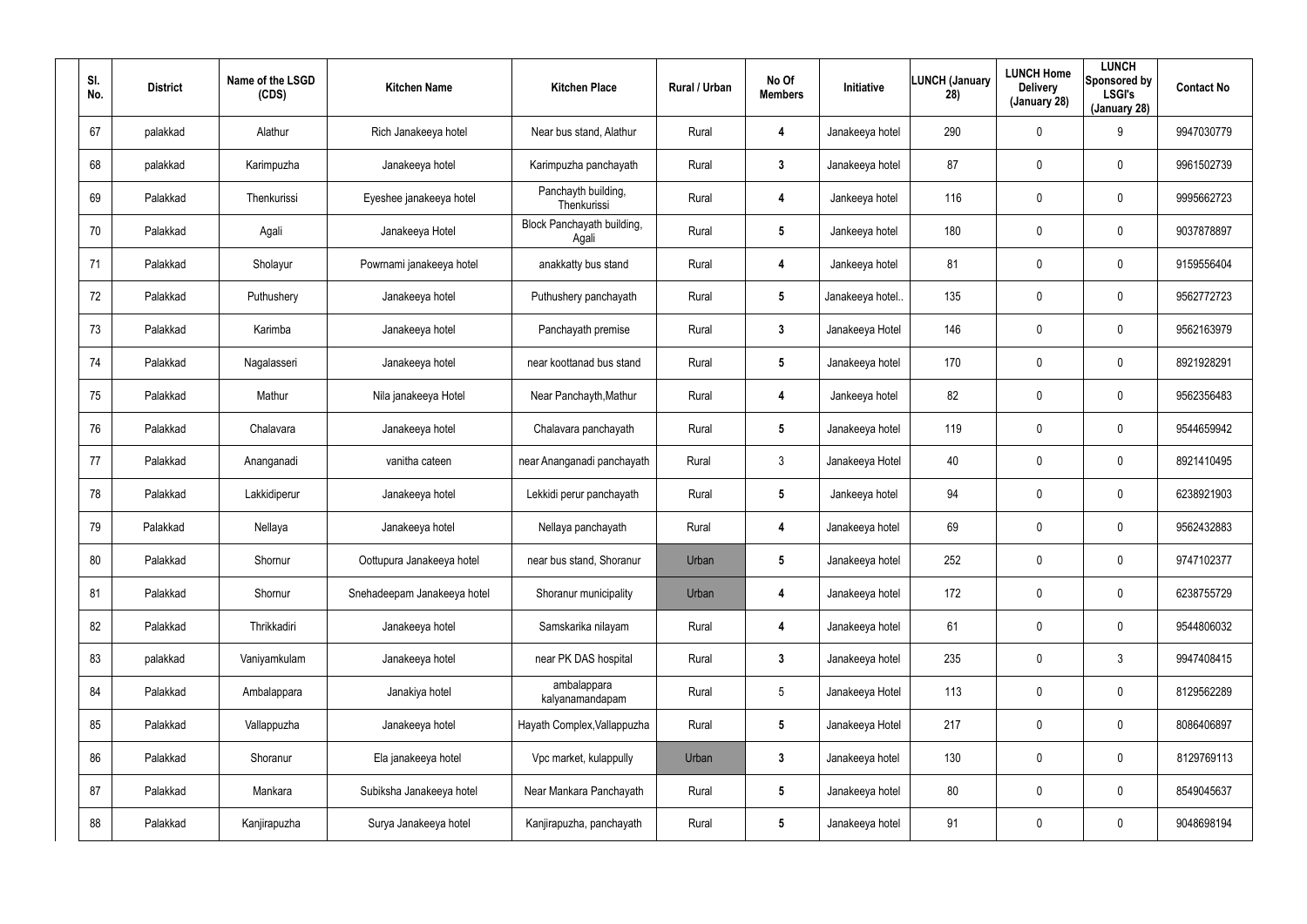|    | SI.<br>No.      | <b>District</b> | Name of the LSGD<br>(CDS) | <b>Kitchen Name</b>             | <b>Kitchen Place</b>                       | Rural / Urban | No Of<br><b>Members</b> | Initiative      | <b>LUNCH (January</b><br>28) | <b>LUNCH Home</b><br><b>Delivery</b><br>(January 28) | <b>LUNCH</b><br>Sponsored by<br><b>LSGI's</b><br>(January 28) | <b>Contact No</b> |
|----|-----------------|-----------------|---------------------------|---------------------------------|--------------------------------------------|---------------|-------------------------|-----------------|------------------------------|------------------------------------------------------|---------------------------------------------------------------|-------------------|
|    | 89              | Palakkad        | Thachanattukara           | Haritham janakeeya hotel        | 53 mile, Thachanattukara                   | Rural         | $\mathbf{3}$            | Janakeeya hotel | 0                            | 0                                                    | $\mathbf 0$                                                   | 9605097810        |
|    | 90              | Palakkad        | Puthukode                 | Puthuma jankeeya hotel          | Thachanadi junction                        | Rural         | $\boldsymbol{6}$        | Janakeeya hotel | 284                          | 0                                                    | $\pmb{0}$                                                     | 9744459080        |
|    | 91              | Palakkad        | Tarur                     | Jankeeya Hotel                  | Infront of vilage office, Tarurk           | Rural         | 4                       | Janakeeya hotel | 83                           | 0                                                    | $\mathbf 0$                                                   | 8606780959        |
|    | 92              | Palakkad        | Pirayiri                  | Janakeeya hotel                 | Near Panchayath office                     | Rural         | $5\phantom{.0}$         | Janakeeya hotel | 125                          | 0                                                    | $\mathbf 0$                                                   | 9037495586        |
|    | 93              | Palakkad        | Palakkad ulb              | Ruchi                           | Near Balaji hospital, Fort<br>Maidan       | Urban         | 4                       | Janakeeya hotel | 276                          | 0                                                    | $\mathbf 0$                                                   | 7994185687        |
|    | 94              | Palakkad        | Pookkottukavu             | Punya                           | Pookkottukavu Centre                       | Rural         | 4                       | Janakeeya Hotel | 110                          | 0                                                    | $\mathbf 0$                                                   | 9745511432        |
|    | 95              | Palakkad        | Kuthanoor                 | Suryodayam jankeeya hotel       | Kalapara, kuthanoor                        | Rural         | $5\phantom{.0}$         | Jankeeya hotel  | 54                           | 0                                                    | $\mathbf 0$                                                   | 9995159738        |
|    | 96              | Palakkad        | Thiruvegappura            | Janakeeya Hotel                 | Kaippuram                                  | Rural         | $5\phantom{.0}$         | Jankeeya hotel  | 149                          | 0                                                    | $\mathbf 0$                                                   | 8921882903        |
|    | 97              | Palakkad        | Thachampara               | Vanitha canteen Janakeeya Hotel | Thachampara town                           | Rural         | 4                       | Jankeeya hotel  | 118                          | 0                                                    | $\mathbf 0$                                                   | 9497826216        |
|    | 98              | Palakkad        | Kannadi                   | Sweet jankeeya hotel            | Yakkara junction                           | Rural         | $\mathbf{3}$            | Jankeeya hotel  | 204                          | 0                                                    | $\mathbf 0$                                                   | 9846918028        |
|    | 99              | Palakkad        | Pattithara                | Bavana janakeeya hotel          | kottappadam                                | Rural         | $5\phantom{.0}$         | Janakeeya hotel | 0                            | 0                                                    | $\mathbf 0$                                                   | 9074163402        |
|    | 100             | Palakkad        | Mannarkkad                | Janakeeya Hotel                 | muncipal building, busstand,<br>mannarkkad | Urban         | 4                       | Janakeeya hotel | 198                          | 0                                                    | $\mathbf 0$                                                   |                   |
|    | 101             | Palakkad        | Pirayiri                  | Kudumbashree janakeeya hotel    | Kallekkad Block Panchayath                 | Rural         | 5                       | janakeeya hotel | 65                           | 0                                                    | $\mathbf 0$                                                   | 8137940343        |
|    | 102             | Palakkad        | Marutharoad               | Sreelakshmi janakeeya hotel     | Pirivusala                                 | Rural         | 4                       | janakeeya hotel | 254                          | 0                                                    | $\pmb{0}$                                                     | 9048636162        |
| 99 |                 |                 |                           |                                 |                                            |               | 434                     |                 | 12962                        | $\overline{0}$                                       | 15                                                            |                   |
|    | -1              | Pathanamthitta  | Anicadu                   | Janatha janakeeya hotel         | Nooromave                                  | Rural         | $\mathfrak{Z}$          | Janakeeya Hotel | 152                          | $\mathbf 0$                                          | $\mathbf 0$                                                   | 6282875679        |
|    | $\overline{2}$  | Pathanamthitta  | Kaviyoor                  | Janakeeya Hotel                 | Manakkachira                               | Rural         | 4                       | Janakeeya Hotel | 152                          | 0                                                    | $\mathsf{0}$                                                  | 9747886172        |
|    | $\mathfrak{Z}$  | Pathanamthitta  | Kottanadu                 | Janakeeya Hotel                 | Kottanadu                                  | Rural         | 4                       | Janakeeya Hotel | 120                          | $\mathbf 0$                                          | $\mathsf{0}$                                                  | 6282382608        |
|    | $\overline{4}$  | Pathanamthitta  | Kalloopara                | Janakeeya Hotel                 | Kalloopara                                 | Rural         | $5\phantom{.0}$         | Janakeeya Hotel | 95                           | $\pmb{0}$                                            | $\mathsf{0}$                                                  | 9947471024        |
|    | $5\phantom{.0}$ | Pathanamthitta  | Kunnamthanam              | Thripthi Hotel                  | Kunnamthanam                               | Rural         | $\mathfrak{Z}$          | Janakeeya Hotel | 69                           | $\pmb{0}$                                            | $\mathsf{0}$                                                  | 6235908328        |
|    | 6               | pathanamthitta  | mallappally               | janakeeya hotel                 | mallappally                                | Rural         | $\mathfrak{Z}$          | janakeeya hotel | 0                            | $\pmb{0}$                                            | $\mathsf{0}$                                                  | 9744194830        |
|    | $\overline{7}$  | Pathanamthitta  | kottangal                 | janakeeya hotel                 | kottangal                                  | Rural         | $\mathfrak{Z}$          | Janakeeya Hotel | 98                           | 0                                                    | $\bf{0}$                                                      | 9526690541        |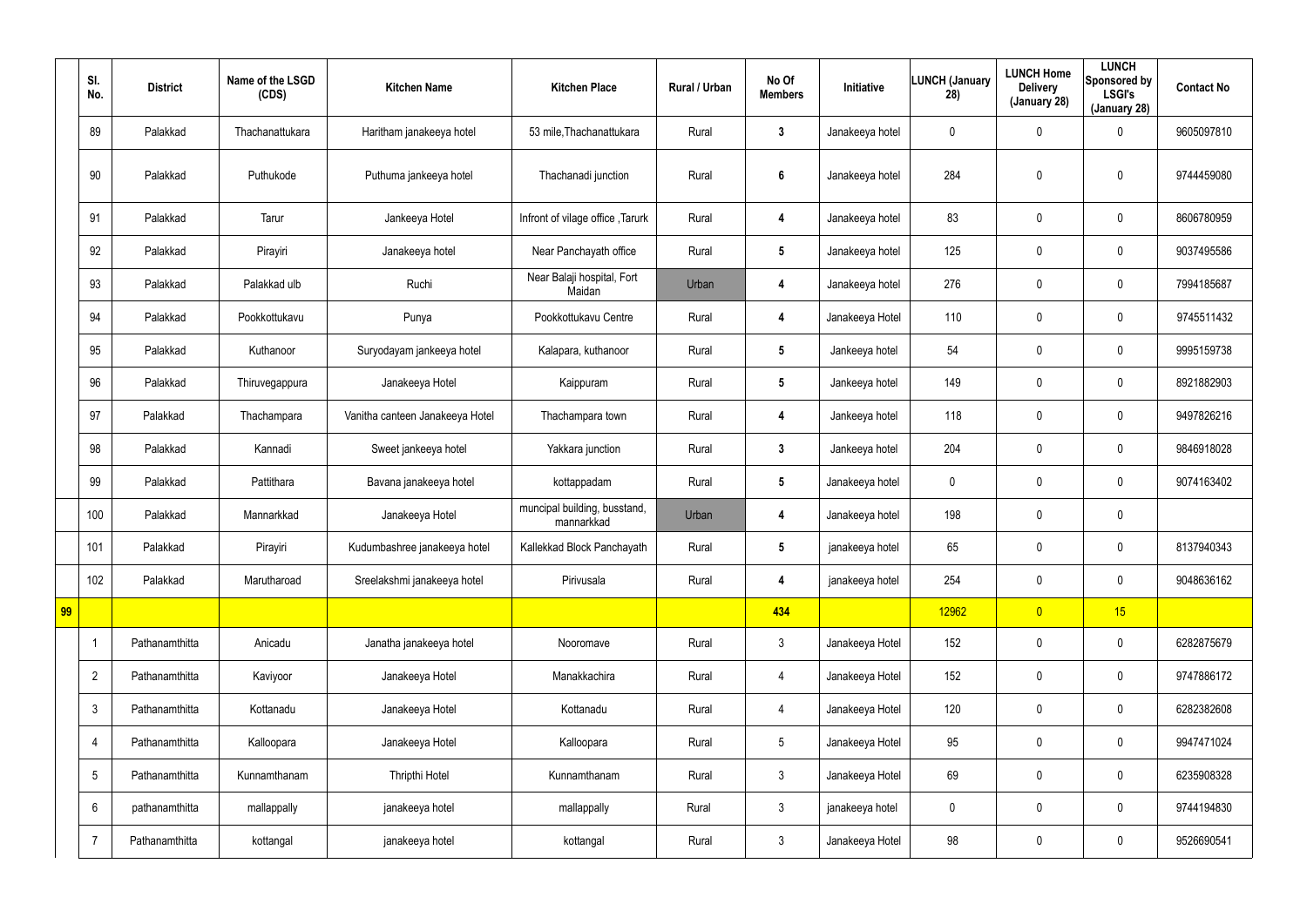| SI.<br>No. | <b>District</b> | Name of the LSGD<br>(CDS) | <b>Kitchen Name</b>             | <b>Kitchen Place</b>        | Rural / Urban | No Of<br><b>Members</b> | Initiative      | <b>LUNCH (January</b><br>28) | <b>LUNCH Home</b><br><b>Delivery</b><br>(January 28) | <b>LUNCH</b><br>Sponsored by<br><b>LSGI's</b><br>(January 28) | <b>Contact No</b> |
|------------|-----------------|---------------------------|---------------------------------|-----------------------------|---------------|-------------------------|-----------------|------------------------------|------------------------------------------------------|---------------------------------------------------------------|-------------------|
| 8          | Pathanamthitta  | Nedumpuram                | Nedumpram Janakeeya Hotel       | Podiyadi                    | Rural         | $5\overline{)}$         | Janakeeya Hotel | 0                            | 0                                                    | $\mathbf 0$                                                   | 919188291409      |
| 9          | Pathanamthitta  | Niranam                   | Sakhi cafe                      | Niranam                     | Rural         | $\mathbf{3}$            | Janakeeya Hotel | 0                            | $\mathbf 0$                                          | $\pmb{0}$                                                     | 919526423710      |
| 10         | Pathanamthitta  | Peringara                 | Haritha samrudhi Catering       | <b>PMVHS Pringara</b>       | Rural         | 4                       | Janakeeya Hotel | 136                          | $\pmb{0}$                                            | $\mathbf 0$                                                   | 919961219550      |
| 11         | Pathanamthitta  | Peringara                 | Pulari janakeeya Hotel          | swamipalam                  | Rural         | $\overline{4}$          | Janakeeya hotel | 0                            | $\pmb{0}$                                            | $\mathbf 0$                                                   | 919656132036      |
| 12         | Pathanamthitta  | Kuttor                    | Nanma Catering                  | <b>GHS Kuttoor</b>          | Rural         | $\mathbf{3}$            | Janakeeya Hotel | 54                           | $\pmb{0}$                                            | $\mathbf 0$                                                   | 919526323212      |
| 13         | Pathanamthitta  | Kadapra                   | Niradeepam janakeeya hotel      | Kadapra                     | Rural         | $\overline{4}$          | Janakeeya Hotel | 0                            | $\mathbf 0$                                          | $\mathbf 0$                                                   | 9656512066        |
| 14         | Pathanamthitta  | Eraviperoor               | Avi cafe                        | Avi cafe                    | Rural         | $\mathbf{3}$            | Janakeeya Hotel | 210                          | $\mathbf 0$                                          | $\mathbf 0$                                                   | 6238013293        |
| 15         | Pathanamthitta  | Koipuram                  | Ammas kudumbashree cafe         | Muttamon                    | Rural         | $5\overline{)}$         | Janakeeya Hotel | 103                          | $\pmb{0}$                                            | $\mathbf 0$                                                   | 9961485931        |
| 16         | Pathanamthitta  | Thottappuzhassery         | Thottapuzhassery Jankeeya Hotel | Thottapuzhassery            | Rural         | 4                       | Janakeeya Hotel | 0                            | $\mathbf 0$                                          | $\mathbf 0$                                                   | 9656403054        |
| 17         | Pathanamthitta  | Puramattom                | Top N Taste                     | Puramattom                  | Rural         | $\mathbf{3}$            | Janakeeya Hotel | 50                           | $\mathbf 0$                                          | $\mathbf 0$                                                   | 9526728230        |
| 18         | Pathanamthitta  | Ayroor                    | Janakeeya Hotel                 | Ayroor                      | Rural         | 6                       | Janakeeya Hotel | 0                            | $\mathbf 0$                                          | $\mathbf 0$                                                   | 8086653951        |
| 19         | Pathanamthitta  | Ezhumattor                | Swad Hotel                      | Thadiyoor                   | Rural         | $\mathbf{3}$            | Janakeeya Hotel | 0                            | $\mathbf 0$                                          | $\mathbf 0$                                                   | 9526857335        |
| 20         | Pathanamthitta  | Kozhencherry              | Ruchi Janakeeya hotel           | Community hall, kozhenchery | Rural         | 4                       | Janakeeya Hotel | 0                            | $\mathbf 0$                                          | $\mathbf 0$                                                   | 9947387912        |
| 21         | Pathanamthitta  | Mallappuzhassery          | Snehadeepam                     | Paramootil                  | Rural         | $6\overline{6}$         | Janakeeya Hotel | 0                            | $\mathbf 0$                                          | $\pmb{0}$                                                     | 9847170052        |
| 22         | Pathanamthitta  | Chennerkara               | Thanal Kudumbasree Cafe         | Nallanikunnu                | Rural         | $5\overline{)}$         | Janakeeya Hotel | 30                           | $\mathbf 0$                                          | $\mathbf 0$                                                   | 9747469562        |
| 23         | Pathanamthitta  | Cherukole                 | Janakeeya Hotel                 | Cherukole                   | Rural         | $\mathbf{3}$            | Janakeeya Hotel | 0                            | $\mathbf 0$                                          | $\pmb{0}$                                                     | 7907811728        |
| 24         | Pathanamthitta  | Elanthoor                 | Janakeeya Hotel                 | Vary                        | Rural         | $\overline{4}$          | Janakeeya Hotel | 31                           | $\mathbf 0$                                          | $\pmb{0}$                                                     | 9946047385        |
| 25         | Pathanamthitta  | naranganam                | janakeeya hotel                 | kadammanitta                | Rural         | $\mathfrak{Z}$          | janakeeya hotel | 0                            | $\mathbf 0$                                          | $\pmb{0}$                                                     | 9744478962        |
| 26         | Pathanamthitta  | Omalloor                  | Janakeeya Hotel                 | Omalloor                    | Rural         |                         | Janakeeya Hotel | 30                           | $\mathbf 0$                                          | $\pmb{0}$                                                     |                   |
| 27         | Pathanamthitta  | Chittar                   | Chittar janakiya hotel          | Koothattukulam              | Rural         | $\mathfrak{Z}$          | Janakeeya Hotel | 150                          | $\mathbf 0$                                          | $\pmb{0}$                                                     | 9072374618        |
| 28         | Pathanamthitta  | Naranammoozhi             | Thanima                         | Arakkamon                   | Rural         | $\mathbf{3}$            | Janakeeya Hotel | 0                            | $\mathbf 0$                                          | $\mathbf 0$                                                   | 9605021278        |
| 29         | Pathanamthitta  | Perunadu                  | Perunadu Janakeeya Hotel        | Perunadu                    | Rural         | $5\phantom{.0}$         | Janakeeya Hotel | 0                            | $\mathbf 0$                                          | $\pmb{0}$                                                     |                   |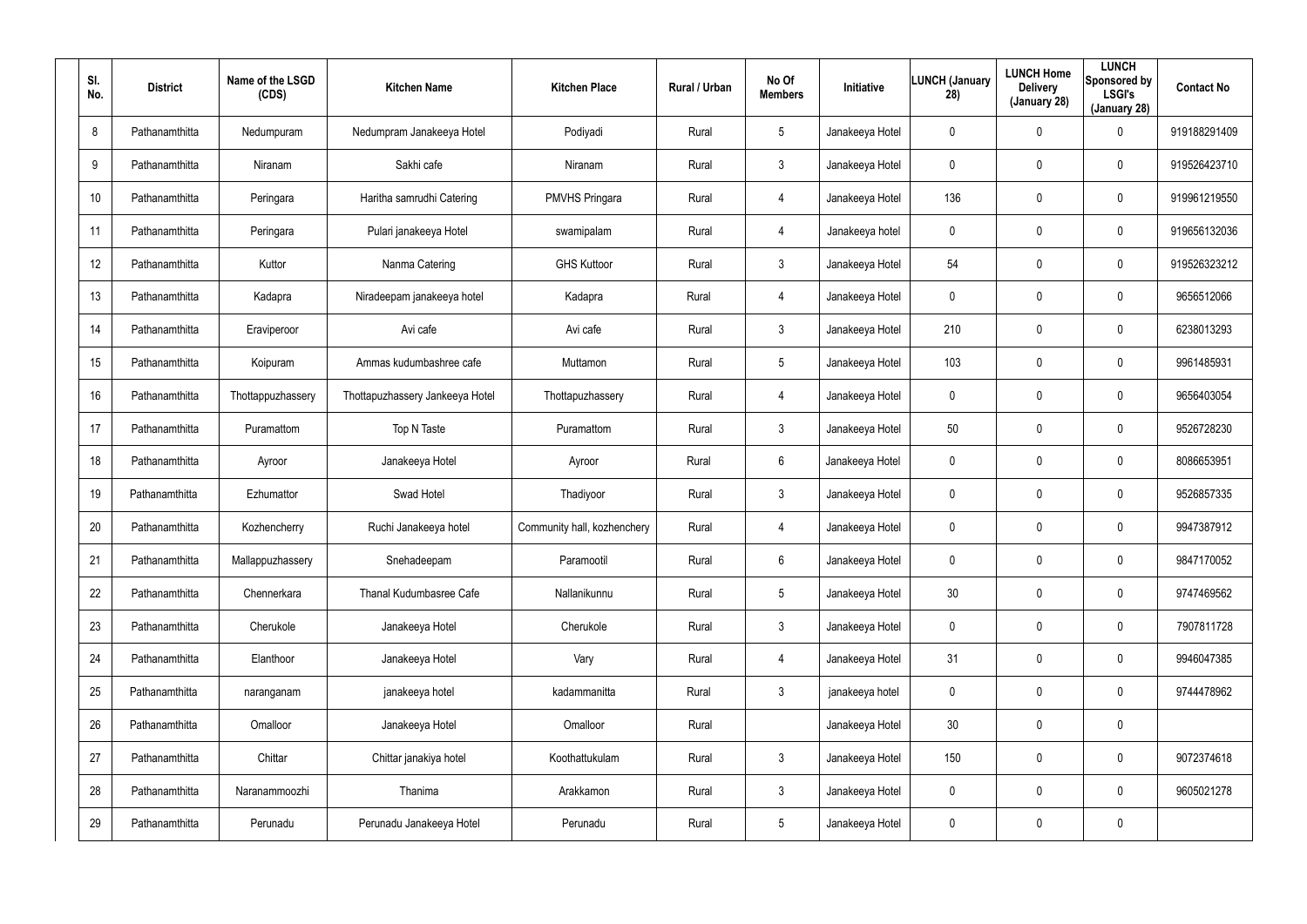|    | SI.<br>No. | <b>District</b> | Name of the LSGD<br>(CDS) | <b>Kitchen Name</b>        | <b>Kitchen Place</b>   | Rural / Urban | No Of<br><b>Members</b> | Initiative      | <b>LUNCH (January</b><br>28) | <b>LUNCH Home</b><br><b>Delivery</b><br>(January 28) | <b>LUNCH</b><br>Sponsored by<br><b>LSGI's</b><br>(January 28) | <b>Contact No</b> |
|----|------------|-----------------|---------------------------|----------------------------|------------------------|---------------|-------------------------|-----------------|------------------------------|------------------------------------------------------|---------------------------------------------------------------|-------------------|
| 58 | 30         | Pathanamthitta  | Ranni-Angadi              | Angadi Janakeeya Hotel     | Thoodathil church hall | Rural         | $5\overline{)}$         | Janakeeya Hotel | 60                           | 0                                                    | 0                                                             | 9961190622        |
|    | 31         | Pathanamthitta  | Ranni-Pazhavangadi        | Navami Hotel               | Makkappuzha            | Rural         | 4                       | Janakeeya Hotel | 89                           | $\mathbf 0$                                          | 0                                                             | 9562135824        |
|    | 32         | Pathanamthitta  | Seethathodu               | Thanima catering unit      | Seethathodu            | Rural         | $5\phantom{.0}$         | Janakeeya Hotel | 62                           | 50                                                   | 0                                                             | 9747622310        |
|    | 33         | Pathanamthitta  | Ranni                     | Janakeeya Hotel            | Ranni                  | Rural         | 4                       | Janakeeya Hotel | 75                           | $\mathbf 0$                                          | 0                                                             | 99462338752       |
|    | 34         | Pathanamthitta  | Vechhoochira              | Annapoorneswary hotel      | Venkurinji             | Rural         | 4                       | Janakeeya Hotel | 192                          | $\mathbf 0$                                          | 0                                                             | 8547264134        |
|    | 35         | Pathanamthitta  | Vadasserikara             | Thannal Janakeeya Hotel    | Vadasserikara          | Rural         | $5\overline{)}$         | Janakeeya Hotel | 86                           | $\mathbf 0$                                          | 0                                                             | 8590107684        |
|    | 36         | Pathanamthitta  | Vallickodu                | Janakeeya Hotel            | Vallicodu              | Rural         | $5\phantom{.0}$         | Janakeeya Hotel | 152                          | $\mathbf 0$                                          | 0                                                             | 8547121591        |
|    | 37         | Pathanamthitta  | Pramadom                  | Aishwarya Janakeeya Hotel  | Pramadom               | Rural         | $\mathbf{3}$            | Janakeeya Hotel | 52                           | $\mathbf 0$                                          | 0                                                             | 9495312020        |
|    | 38         | Pathanamthitta  | Aruvappulam               | Janakeeya Hotel            | Kallely                | Rural         | $\mathbf{3}$            | Janakeeya Hotel | 90                           | $\mathbf 0$                                          | 0                                                             | 9656700499        |
|    | 39         | Pathanamthitta  | mylapra                   | Manna janakeeya hotel      | mylapra                | Rural         | $\mathbf{3}$            | janakeeya hotel | 0                            | $\mathbf 0$                                          | 0                                                             | 9961750470        |
|    | 40         | Pathanamthitta  | Thannithodu               | Flowers janakeeya hotel    | Thannithodu            | Rural         | $\mathbf{3}$            | Janakeeya hotel | 0                            | $\mathbf 0$                                          | 0                                                             | 9061295035        |
|    | 40         | Pathanamthitta  | Malayappuzha              | Janakeeya Hotel            | Malayappuzha           | Rural         | $\mathbf{3}$            | Janakeeya Hotel | 0                            | $\mathbf 0$                                          | 0                                                             |                   |
|    | 41         | Pathanamthitta  | Konni                     | Janakeeya Hotel            | Konni                  | Rural         | $\mathbf{3}$            | Janakeeya Hotel | 0                            | $\mathbf 0$                                          | 0                                                             |                   |
|    | 43         | Pathanamthitta  | Kalanjoor                 | Kalanjoor janakeeya Hotel  | Kalanjoor              | Rural         | 4                       | Janakeeya Hotel | 118                          | $\mathbf 0$                                          | 0                                                             | 6238045066        |
|    | 44         | Pathanamthitta  | Ezhamkulam                | Swad Catering Unit         | Enathu                 | Rural         | $5\phantom{.0}$         | Janakeeya Hotel | 290                          | $\mathbf 0$                                          | 0                                                             | 9747243317        |
|    | 45         | Pathanamthitta  | Kodumon                   | Ruchiyidam Janakeeya Hotel | Kodumon                | Rural         | $\overline{7}$          | Janakeeya Hotel | 33                           | $\mathbf 0$                                          | 0                                                             | 75611017112       |
|    | 46         | Pathanamthitta  | Erathu                    | Janakeeya Hotel            | Erathu                 | Rural         | 4                       | Janakeeya Hotel | 175                          | $\mathbf 0$                                          | 0                                                             | 9645102262        |
|    | 47         | Pathanamthitta  | Enadimangalam             | Janakeeya Hotel            | Elamannoor             | Rural         | 4                       | Janakeeya Hotel | 66                           | $\mathbf 0$                                          | 0                                                             |                   |
|    | 48         | Pathanamthitta  | Kadampanadu               | Janakeeya Hotel            | Mannady                | Rural         | $\mathbf{3}$            | Janakeeya Hotel | 89                           | $\mathbf 0$                                          | 0                                                             |                   |
|    | 49         | Pathanamthitta  | Pallickal                 |                            |                        | Rural         |                         | Janakeeya Hotel | 160                          | $\mathbf 0$                                          | 0                                                             |                   |
|    | 50         | Pathanamthitta  | Thumpamon                 | Ruchi Cafe                 | Mampilali              | Rural         | $5\phantom{.0}$         | Janakeeya Hotel | 0                            | $\mathbf 0$                                          | 0                                                             | 9188300026        |
|    | 51         | Pathanamthitta  | Kulanada                  | Bhagyalekshmi cafe unit    | Kaipuzha               | Rural         | $\mathfrak{Z}$          | Janakeeya Hotel | 90                           | $\mathbf 0$                                          | 0                                                             |                   |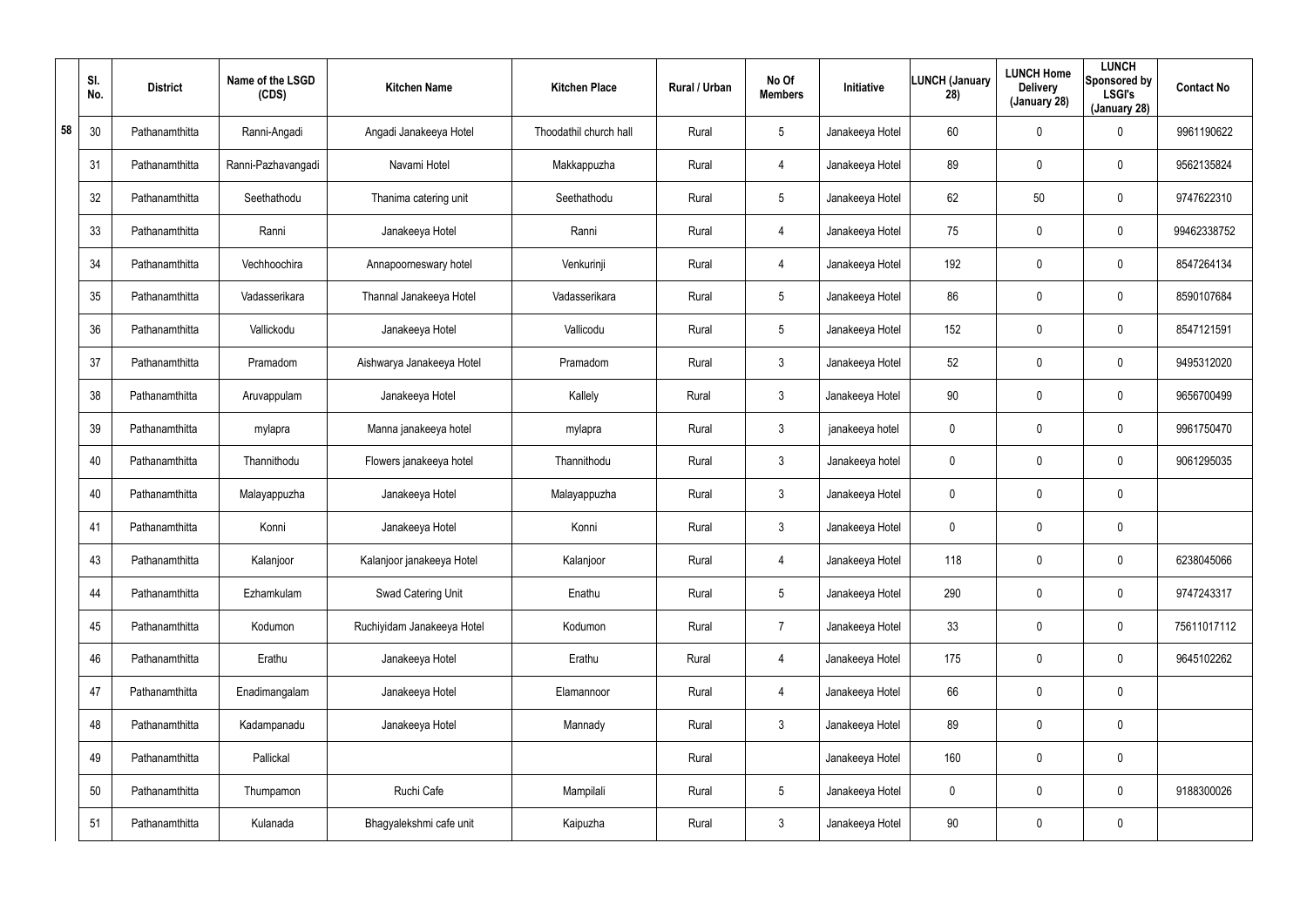|    | SI.<br>No.     | <b>District</b>    | Name of the LSGD<br>(CDS) | <b>Kitchen Name</b>                       | <b>Kitchen Place</b>                 | Rural / Urban | No Of<br><b>Members</b> | <b>Initiative</b> | <b>LUNCH (January</b><br>28) | <b>LUNCH Home</b><br><b>Delivery</b><br>(January 28) | <b>LUNCH</b><br>Sponsored by<br><b>LSGI's</b><br>(January 28) | <b>Contact No</b> |
|----|----------------|--------------------|---------------------------|-------------------------------------------|--------------------------------------|---------------|-------------------------|-------------------|------------------------------|------------------------------------------------------|---------------------------------------------------------------|-------------------|
|    | 52             | Pathanamthitta     | Pandalam Thekkekara       | Pandalam Thekkekara                       | Thatta                               | Rural         | 3                       | Janakeeya Hotel   | 175                          | 0                                                    | 0                                                             | 9526224922        |
|    | 53             | Pathanamthitta     | Aranmula                  | Janakeeya Hotel                           | Aranmula                             | Rural         | $5\phantom{.0}$         | Janakeeya Hotel   | 0                            | 0                                                    | $\boldsymbol{0}$                                              | 9656296503        |
|    | 54             | Pathanamthitta     | Mezhuveli                 | Thripthi Janakeeya Hotel                  | Mezhuveli                            | Rural         | $\mathbf{3}$            | Janakeeya Hotel   | 30 <sup>°</sup>              | 0                                                    | $\mathbf 0$                                                   | 9495265971        |
|    | 55             | Pathanamthitta     | Adoor                     | Amma Catering Unit                        | Adoor                                | Urban         | $5\phantom{.0}$         | Janakeeya Hotel   | 0                            | 0                                                    | $\boldsymbol{0}$                                              | 8606887490        |
|    | 56             | Pathanamthitta     | Pandalam                  | Ruchi catering                            | Sivarenjini Auditorium               | Urban         | $5\phantom{.0}$         | Janakeeya Hotel   | 0                            | 0                                                    | $\mathbf 0$                                                   | 9846212739        |
|    | 57             | Pathanamthitta     | <b>Thiruvalla East</b>    | janakeeya hotel                           | near private bus stand<br>thiruvalla | Urban         | $5\phantom{.0}$         | Janakeeya Hotel   | 322                          | 0                                                    | 50                                                            | 919847729416      |
|    | 58             | Pathanamthitta     | <b>Thiruvalla West</b>    | janakeeya hotel                           | kizhakkan muthoor                    | Urban         | $5\phantom{.0}$         | Janakeeya Hotel   | 210                          | 0                                                    | $\mathbf 0$                                                   | 919656132036      |
|    | 59             | Pathanamthitta     | Pathanamthitta            | Janakeeya Hotel                           | Near Municipality Office             | Urban         | $5\phantom{.0}$         | Janakeeya Hotel   | 0                            | 0                                                    | $\pmb{0}$                                                     |                   |
| 58 |                |                    |                           |                                           |                                      |               | 229                     |                   | 4096                         | 50                                                   | 50                                                            |                   |
|    |                | Thiruvananthapuram | Parassala                 | Bhagyalekshmi janakeeya hotel             | Mundaplavila                         | Rural         | $5\phantom{.0}$         | Janakeeya Hotel   | 362                          | $\pmb{0}$                                            | $\boldsymbol{0}$                                              | 9895463718        |
|    | $\overline{2}$ | Thiruvananthapuram | Karode                    | Karode janakeeya hotel                    | Paavaara,<br>pazhaya uchakkada       | Rural         | $5\phantom{.0}$         | Janakeeya Hotel   | 327                          | 0                                                    | $\boldsymbol{0}$                                              | 9605122139        |
|    | 3              | Thiruvananthapuram | Thirupuram                | Thirupuram janakeeya hotel                | Pazhayakada                          | Rural         | $5\phantom{.0}$         | Janakeeya Hotel   | 206                          | 0                                                    | $\boldsymbol{0}$                                              | 7034723987        |
|    | $\overline{4}$ | Thiruvananthapuram | Chenkal                   | Karuna janakeeya hotel                    | Udiyankulangara                      | Rural         | $5\phantom{.0}$         | Janakeeya Hotel   | 300                          | 0                                                    | $\boldsymbol{0}$                                              | 9746726109        |
|    | 5              | Thiruvananthapuram | Kulathoor                 | Nakshatra janakeeya hotel                 | Attapuram                            | Rural         | 5                       | Janakeeya Hotel   | 342                          | 0                                                    | $\boldsymbol{0}$                                              | 8301924221        |
|    | 6              | Thiruvananthapuram | Neyyattinkara 1           | Oottupura                                 | Neyyattinkara                        | Urban         | $5\phantom{.0}$         | Janakeeya Hotel   | 403                          | 0                                                    | $\pmb{0}$                                                     | 8129192485        |
|    | $\overline{7}$ | Thiruvananthapuram | Neyyattinkara 1           | Cafesree Janakeeya Hotel                  | Vazhimukku                           | Urban         | $5\phantom{.0}$         | Janakeeya Hotel   | 616                          | 0                                                    | $\boldsymbol{0}$                                              | 9995604997        |
|    | 8              | Thiruvananthapuram | Neyyattinkara 1           | Thripthi janakeeya Hotel                  | perumpazhuthoor                      | urban         | 4                       | janakeeya Hotel   | 180                          | $\mathbf 0$                                          | $\pmb{0}$                                                     | 6282944199        |
|    | 9              | Thiruvananthapuram | Neyyattinkara 2           | Harsha catering unit                      | Neyyattinkara                        | Urban         | $5\phantom{.0}$         | Janakeeya Hotel   | 280                          | 0                                                    | $\boldsymbol{0}$                                              | 9048822770        |
|    | 10             | Thiruvananthapuram | Neyyattinkara 2           | Devarose Janakeeya Hotel                  | Amaravila                            | Urban         | $5\phantom{.0}$         | Janakeeya Hotel   | 123                          | $\mathbf 0$                                          | $\mathbf 0$                                                   | 9995028659        |
|    | 11             | Thiruvananthapuram | Kollayil                  | ems janakeeya hotel                       | Dhanuvachapuram                      | Rural         | $5\phantom{.0}$         | Janakeeya Hotel   | 430                          | 0                                                    | $\mathbf 0$                                                   | 8157880624        |
|    | 12             | Thiruvananthapuram | Kunnathukal               | Aiswarya Janakeeya Hotel -<br>Kunnathukal | Kuruwad, paliyodu                    | Rural         | $\mathfrak{Z}$          | Janakeeya Hotel   | 0                            | 0                                                    | $\pmb{0}$                                                     | 9539549507        |
|    | 13             | Thiruvananthapuram | Vellarada                 | Eden Janakeeya Hotel                      | Panachamoodu, Vellarada              | Rural         | $5\phantom{.0}$         | Janakeeya Hotel   | 687                          | 0                                                    | $\pmb{0}$                                                     | 8547973305        |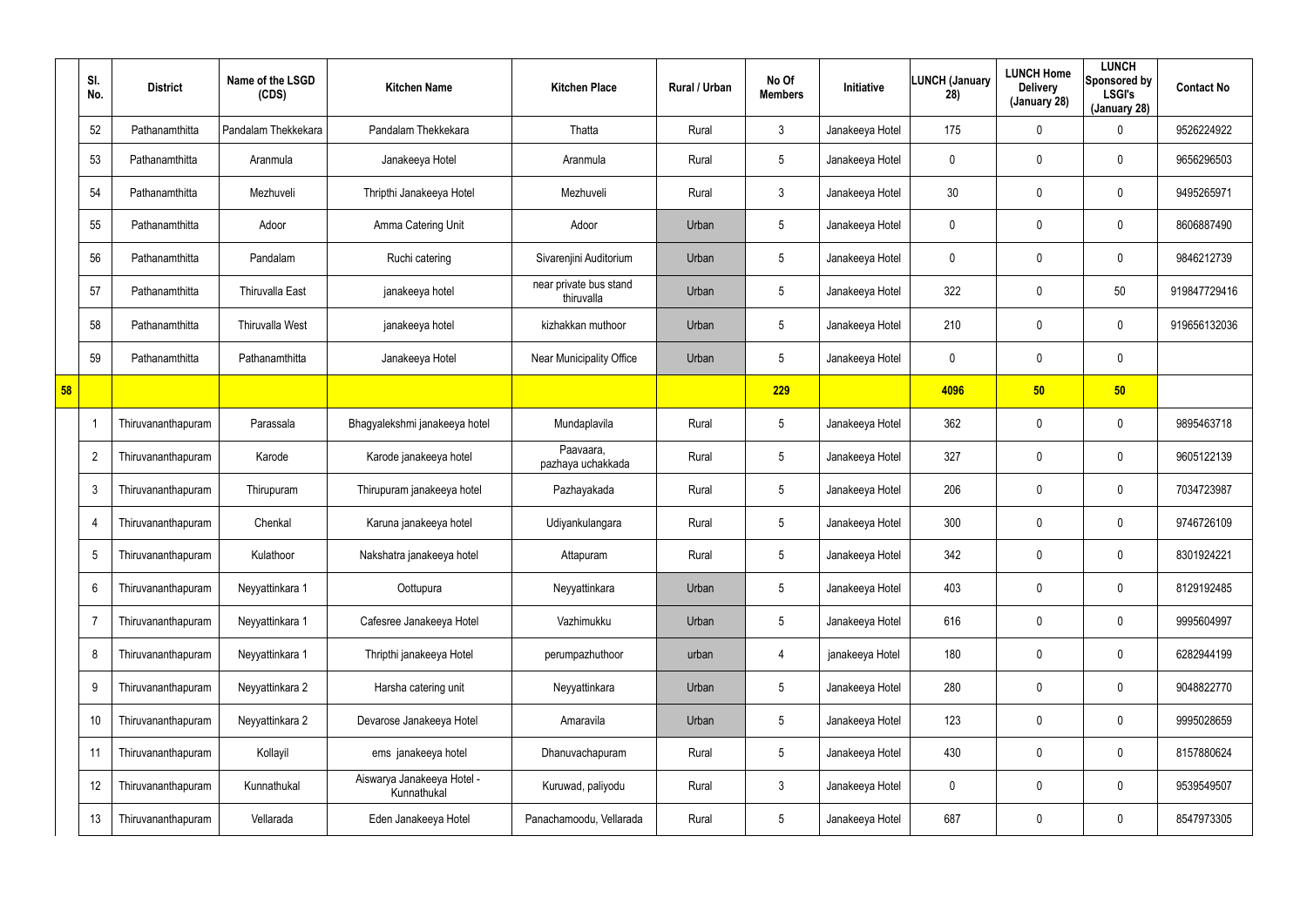| SI.<br>No. | <b>District</b>    | Name of the LSGD<br>(CDS) | <b>Kitchen Name</b>                   | <b>Kitchen Place</b>                       | Rural / Urban | No Of<br><b>Members</b> | <b>Initiative</b> | LUNCH (January<br>28) | <b>LUNCH Home</b><br><b>Delivery</b><br>(January 28) | <b>LUNCH</b><br>Sponsored by<br><b>LSGI's</b><br>(January 28) | <b>Contact No</b> |
|------------|--------------------|---------------------------|---------------------------------------|--------------------------------------------|---------------|-------------------------|-------------------|-----------------------|------------------------------------------------------|---------------------------------------------------------------|-------------------|
| 14         | Thiruvananthapuram | Vellarada                 | Chandrika Janakeeya Hotel - Vellarada | Vellarada                                  | Rural         | 6                       | Janakeeya Hotel   | 127                   | 0                                                    | $\mathbf 0$                                                   | 9539366295        |
| 15         | Thiruvananthapuram | Aryankode                 | Aryan Janakeeya Hotel - Aryankode     | Aryankode                                  | Rural         | 5                       | Janakeeya Hotel   | 208                   | 0                                                    | $\bm{0}$                                                      | 9746905408        |
| 16         | Thiruvananthapuram | Aryankode                 | stree souhritha jh                    | chemboor                                   | Rural         | $5\phantom{.0}$         | Janakeeya Hotel   | 142                   | 0                                                    | $\bm{0}$                                                      |                   |
| 17         | Thiruvananthapuram | Ottashekharamangala<br>m  | Minnaram Janakeeya Hotel              | Kuravara, Near<br>Ottashekharamangalam UPS | Rural         | 4                       | Janakeeya Hotel   | 185                   | 0                                                    | $\mathbf 0$                                                   | 9567553161        |
| 18         | Thiruvananthapuram | Kollayil                  | Janakeeya Hotel                       | Mylakkara                                  | Rural         | $5\phantom{.0}$         | Janakeeya Hotel   | 145                   | 0                                                    | $\mathbf 0$                                                   | 9605076268        |
| 19         | Thiruvananthapuram | perunkadavila             | shankholi janakeeya hotel             | perunkadavila                              | rural         | $\mathbf{3}$            | Janakeeya Hotel   | 187                   | 0                                                    | $\mathbf 0$                                                   |                   |
| 20         | Thiruvananthapuram | Amboori                   | Janakeeya Hotel                       | Amboori                                    | Rural         | $5\phantom{.0}$         | Janakeeya Hotel   | 103                   | 0                                                    | $\boldsymbol{0}$                                              | 9747169098        |
| 21         | Thiruvananthapuram | Athiyanoor                | Kudumbashree janakeeya hotel          | Venpakal                                   | Rural         | 4                       | Janakeeya Hotel   | 335                   | 0                                                    | $\mathbf 0$                                                   | 919562752580      |
| 22         | Thiruvananthapuram | Kottukal                  | Vismaya janakeeya hotel               | Uchakkada                                  | Rural         | $5\phantom{.0}$         | Janakeeya Hotel   | 425                   | 0                                                    | $\boldsymbol{0}$                                              | 6282447041        |
| 23         | Thiruvananthapuram | Kanjiramkulam             | Padaswaram unit                       | Kanjiramkulam                              | Rural         | 4                       | Janakeeya Hotel   | 0                     | 0                                                    | $\mathbf 0$                                                   | 919072899432      |
| 24         | Thiruvananthapuram | Karumkulam                | Alil Janakeeya Hotel                  | Pallam                                     | Rural         | $5\phantom{.0}$         | Janakeeya Hotel   | 0                     | 0                                                    | $\pmb{0}$                                                     | 917736513673      |
| 25         | Thiruvananthapuram | Venganoor                 | Venganoor Ruchi janakeeya hotel       | Peringamala                                | Rural         | 10                      | Janakeeya Hotel   | 105                   | 0                                                    | $\bm{0}$                                                      | 9656309710        |
| 26         | Thiruvananthapuram | Vilavoorkkal              | Priyam Janakeeya Hotel                | Chanthamukku, Peyadu Jn                    | Rural         | $5\phantom{.0}$         | Janakeeya Hotel   | 150                   | 0                                                    | $\mathbf 0$                                                   | 7902504494        |
| 27         | Thiruvananthapuram | Vilavoorkal               | Vilavoorkal janakeeya hotel           | Pottayil                                   | Rural         | 5                       | Janakeeya Hotel   | 0                     | 0                                                    | $\pmb{0}$                                                     | 9497883130        |
| 28         | Thiruvananthapuram | Kalliyoor                 | Stree Shakthi Janakeeya Hotel         | Kalliyoor                                  | Rural         | $5\phantom{.0}$         | Janakeeya Hotel   | 150                   | 0                                                    | $\pmb{0}$                                                     | 9074998782        |
| 29         | Thiruvananthapuram | Maranalloor               | Mayooram Janakeeya Hotel              | Mannadikkonam                              | Rural         | 4                       | Janakeeya Hotel   | 140                   | 0                                                    | $\pmb{0}$                                                     | 9847371025        |
| 30         | Thiruvananthapuram | Pallichal                 | Vandhanam Janakeeya hotel             | Naruvamoodu                                | Rural         | 4                       | Janakeeya Hotel   | 200                   | 0                                                    | $\pmb{0}$                                                     | 9562636222        |
| 31         | Thiruvananthapuram | Vilappil                  | Sreebhadra janakeey a hotel           | peyad                                      | Rural         | $5\phantom{.0}$         | Janakeeya Hotel   | 140                   | 0                                                    | $\pmb{0}$                                                     | 919496194745      |
| 32         | Thiruvananthapuram | Malayinkeezhu             | Thapasya janakeeya hotel              | Aruvacode                                  | Rural         | $5\phantom{.0}$         | Janakeeya Hotel   | 110                   | 0                                                    | $\mathbf 0$                                                   | 9074329707        |
| 3,3        | Thiruvananthapuram | balaramapuram             | Karunya                               | balaramapuram                              | rural         | $5\phantom{.0}$         | Janakeeya Hotel   | 260                   | 0                                                    | $\pmb{0}$                                                     |                   |
| 34         | Thiruvananthapuram | Andoorkonam               | Thiruvathira janakeeya hotel          | Kaniyapuram                                | Rural         | $\mathbf{3}$            | Janakeeya Hotel   | 180                   | 0                                                    | $\pmb{0}$                                                     | 8921698989        |
| 35         | Thiruvananthapuram | Kadinamkulam              | Sabarmathi janakeeya hotel            | Chitattumukku                              | Rural         | 4                       | Janakeeya Hotel   | 60                    | 0                                                    | $\pmb{0}$                                                     |                   |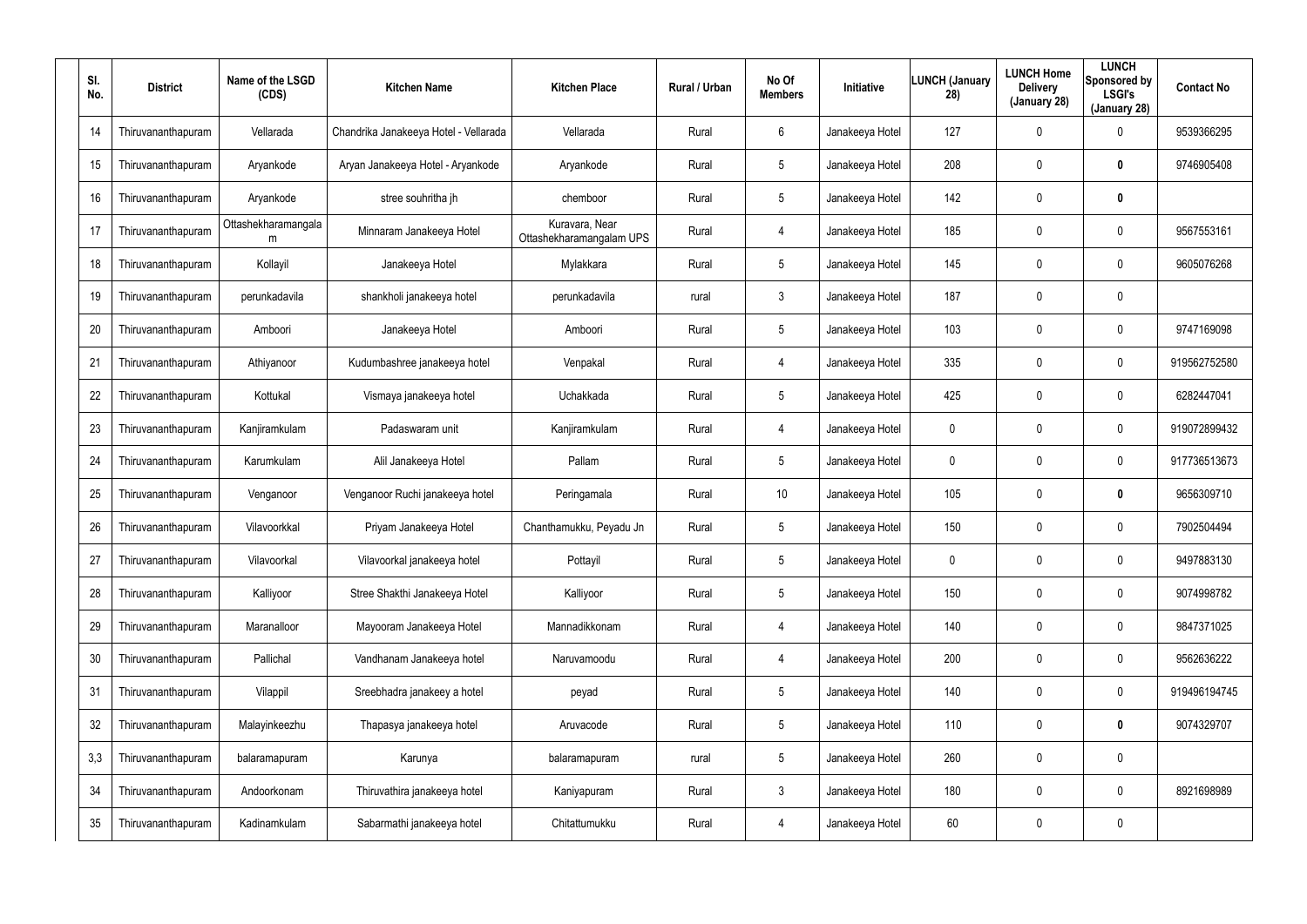|     | SI.<br>No. | <b>District</b>    | Name of the LSGD<br>(CDS)  | <b>Kitchen Name</b>                           | <b>Kitchen Place</b>                              | Rural / Urban | No Of<br><b>Members</b> | <b>Initiative</b> | <b>LUNCH (January</b><br>28) | <b>LUNCH Home</b><br><b>Delivery</b><br>(January 28) | <b>LUNCH</b><br>Sponsored by<br><b>LSGI's</b><br>(January 28) | <b>Contact No</b> |
|-----|------------|--------------------|----------------------------|-----------------------------------------------|---------------------------------------------------|---------------|-------------------------|-------------------|------------------------------|------------------------------------------------------|---------------------------------------------------------------|-------------------|
|     | 36         | Thiruvananthapuram | Azhoor                     | Kudumbadsree janakeeya hotel                  | Azhoor                                            | Rural         | 4                       | Janakeeya Hotel   | 62                           | 0                                                    | $\mathbf 0$                                                   | 8129060294        |
|     | 37         | Thiruvanathapuram  | Pothencode                 | Pothencode Kudumbashree Janakeeya<br>hotel    | Pothencode ayiroorppara<br>Farmers centre         | Rural         | $5\phantom{.0}$         | Janakeeya Hotel   | 150                          | 0                                                    | $\mathbf 0$                                                   | 9037832338        |
|     | 38         | Thiruvananthapuram | Mangalapuram               | Mangalapuram Kudumbashree<br>Janakeeya Hotel  | Managalapuram Junction,<br>Near Panchayath Office | Rural         | $5\phantom{.0}$         | Janakeeya Hotel   | 220                          | 0                                                    | $\mathbf 0$                                                   | 9995459534        |
|     | 39         | Thiruvananthapuram | Mangalapuram               | Swad Kudumbashree Janakeeya hotel             | Murukkumpuzha                                     | Rural         | 3                       | Janakeeya Hotel   | 150                          | 0                                                    | $\mathbf 0$                                                   | 8281624670        |
|     | 40         | Thiruvananthapuram | Mangalapuram               | Ruchisagaram Kudumbashree<br>Janakeeya Hotel  | Chembakamangalam                                  | Rural         | $5\phantom{.0}$         | Janakeeya Hotel   | 110                          | 0                                                    | $\mathbf 0$                                                   | 8139079929        |
|     | 41         | Thiruvanathapuram  | <b>TVM Corporation CDS</b> | Krishnakripa Janakeeya hotel                  | Anayara                                           | Urban         | $5\phantom{.0}$         | Janakeeya Hotel   | 455                          | 0                                                    | $\mathbf 0$                                                   | 9745823832        |
|     | 42         | Thiruvanathapuram  | <b>TVM Corporation CDS</b> | Vanitha Janakeeya Hotel                       | Manvila                                           | Urban         | $\overline{4}$          | Janakeeya Hotel   | 310                          | 0                                                    | $\mathbf 0$                                                   | 8129412369        |
|     | 43         | Thiruvanathapuram  | <b>TVM Corporation CDS</b> | Bhagyalekshmi Kudumbashree<br>Janakeeya Hotel | <b>EK Nayanar Trust, Medical</b><br>College       | Urban         | 6                       | Janakeeya Hotel   | 320                          | 0                                                    | $\mathbf 0$                                                   |                   |
|     | 44         | Thiruvanathapuram  | <b>TVM Corporation CDS</b> | Tripthi Janakeeya Hotel                       | Pallithura                                        | Urban         | $\mathbf{3}$            | Janakeeya Hotel   | 250                          | 0                                                    | $\mathbf 0$                                                   | 9387738568        |
|     | 45         | Thiruvanathapuram  | <b>TVM Corporation CDS</b> | soubhagya janakeeya Hotel                     | kazhakoottam                                      | Urban         | 3                       | janakeeya Hotel   | 150                          | 0                                                    | $\mathbf 0$                                                   | 8921555192        |
|     | 46         | Thiruvanathapuram  | <b>TVM Corporation CDS</b> | Uthradam Janakeeya Hotel                      | Pattom                                            | Urban         | $\mathbf{3}$            | janakeeya Hotel   | 600                          | 0                                                    | $\mathbf 0$                                                   | 8281062575        |
|     | 47         | Thiruvananthapuram | <b>TVM Corporation CDS</b> | Janakeeya hotel                               | Mannarakonam                                      | Urban         | 3                       | Janakeeya Hotel   | 650                          | 0                                                    | $\mathbf 0$                                                   | 8281088923        |
|     | 48         | Thiruvananthapuram | <b>TVM Corporation CDS</b> | Kismath Janakeeya Hotel                       | Pottakuzhi                                        | Urban         | $\mathbf{3}$            | Janakeeya Hotel   | 250                          | 0                                                    | $\mathbf 0$                                                   | 8129179622        |
|     | 49         | Thiruvananthapuram | <b>TVM Corporation CDS</b> | Salt and Pepper                               | Poomalliyoorkkonam                                | Urban         | $\mathbf{3}$            | Janakeeya Hotel   | 310                          | 0                                                    | $\mathbf 0$                                                   | 8593986935        |
|     | 50         | Thiruvananthapuram | <b>TVM Corporation CDS</b> | Sreebhadra Janakeeya Hotel                    | Pettah                                            | Urban         | $\overline{4}$          | Janakeeya Hotel   | 220                          | 0                                                    | $\mathbf 0$                                                   | 9847227647        |
|     | 51         | Thiruvananthapuram | <b>TVM Corporation CDS</b> | kalavara Janakeeya Hotel                      | vattiyoorkavu                                     | Urban         | $\mathbf{3}$            | Janakeeya Hotel   | 150                          | 0                                                    | $\mathbf 0$                                                   | 9847655426        |
|     | 52         | Thiruvananthapuram | <b>TVM Corporation CDS</b> | punartham kudumbashree                        | kudappanakunnu                                    | Urban         | $\mathbf{3}$            | Janakeeya Hotel   | 110                          | 0                                                    | $\mathbf 0$                                                   | 9747115789        |
|     | 53         | Thiruvananthapuram | <b>TVM Corporation CDS</b> | peroor JH                                     | Palayam                                           | Urban         | $\mathbf{3}$            | Janakeeya Hotel   | 320                          | 0                                                    | $\bm{0}$                                                      | 8086119633        |
|     | 54         | Thiruvananthapuram | Aryanadu                   | Aryanad Janakeeya Hotel                       | Aryanad                                           | Rural         | 6                       | Janakeeya Hotel   | 301                          | 0                                                    | $\mathbf 0$                                                   | 9207447839        |
| 109 | 55         | Thiruvananthapuram | Kuttichal                  | Kutichal Janakeeya Hotel                      | Kuttichal                                         | Rural         | $5\phantom{.0}$         | Janakeeya Hotel   | 278                          | 0                                                    | $\mathbf 0$                                                   | 9446331479        |
|     | 56         | Thiruvananthapuram | Poovachal                  | Poovachal Janakeeya Hotel                     | Poovachal Panchayath                              | Rural         | $5\phantom{.0}$         | Janakeeya Hotel   | 150                          | 0                                                    | $\mathbf 0$                                                   | 9495225046        |
|     | 57         | Thiruvananthapuram | Vithura                    | Navodaya Janakeeya hotel                      | Koppam, Vithura                                   | Rural         | 4                       | Janakeeya Hotel   | 102                          | 0                                                    | $\pmb{0}$                                                     | 9946837014        |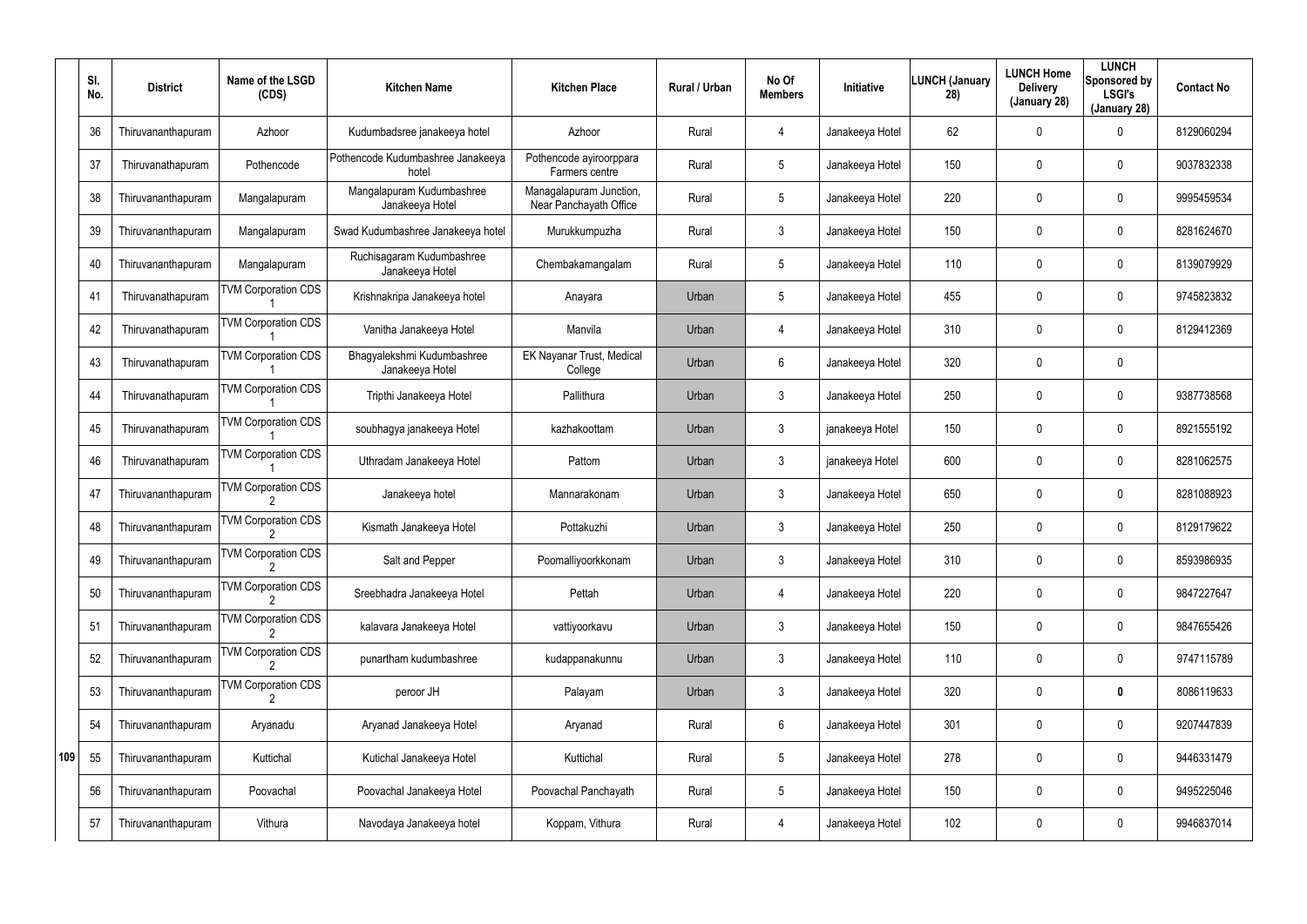| SI.<br>No. | <b>District</b>    | Name of the LSGD<br>(CDS) | <b>Kitchen Name</b>                  | <b>Kitchen Place</b>                              | <b>Rural / Urban</b> | No Of<br><b>Members</b> | Initiative      | <b>LUNCH (January</b><br>28) | <b>LUNCH Home</b><br><b>Delivery</b><br>(January 28) | <b>LUNCH</b><br>Sponsored by<br><b>LSGI's</b><br>(January 28) | <b>Contact No</b> |
|------------|--------------------|---------------------------|--------------------------------------|---------------------------------------------------|----------------------|-------------------------|-----------------|------------------------------|------------------------------------------------------|---------------------------------------------------------------|-------------------|
| 58         | Thiruvananthapuram | Tholicode                 | Tholicode Janakeeya Hotel            | Pulimoodu, Near Bharath<br>Petrol Pump, Tholicode | Rural                | 4                       | Janakeeya Hotel | 0                            | 0                                                    | 0                                                             | 9539995862        |
| 59         | Thiruvananthapuram | Vellanad                  | vellanad JH                          | kulacode vellanad                                 | Rural                | 3                       | Janakeeya Hotel | 0                            | 0                                                    | $\mathbf 0$                                                   | 9048295005        |
| 60         | Thiruvananthapuram | uzhamalackal              | mazhavil jh                          | Puthukulangara                                    | Rural                | 5                       | Janakeeya Hotel | 298                          | 0                                                    | $\mathbf 0$                                                   | 96457 54988       |
| 61         | Thiruvananthapuram | <b>TVPM Corpn CDS 4</b>   | Maithri Janakeeya Hotel              | Poozhyakkunnu, Nemom, TVM                         | Urban                | 5                       | Janakeeya Hotel | 0                            | 0                                                    | $\mathbf 0$                                                   | 9846905594        |
| 62         | Thiruvananthapuram | TVPM. Corpn. CDS III      | Janatha hotel                        | Over bridge                                       | Urban                | 9                       | Janakeeya Hotel | 0                            | 0                                                    | $\mathbf 0$                                                   | 919746149160      |
| 63         | Thiruvananthapuram | TVPM. Corpn. CDS III      | Asraya Janakeeya Hotel               | <b>DPI</b>                                        | Urban                | 4                       | Janakeeya Hotel | 843                          | 0                                                    | $\mathbf 0$                                                   | 918113008306      |
| 64         | Thiruvananthapuram | TVPM. Corpn. CDS III      | Ruchikkoott                          | Mudavanmukal                                      | Urban                | 4                       | Janakeeya Hotel | $\mathbf 0$                  | 0                                                    | $\mathbf 0$                                                   | 917907579424      |
| 65         | Thiruvananthapuram | TVPM. Corpn. CDS IV       | Janakeeya hotel tvm corporation cds4 | Vallakkadavu                                      | Urban                | 5                       | Janakeeya Hotel | 297                          | 0                                                    | 0                                                             | 8129795072        |
| 66         | Thiruvananthapuram | TVPM. Corpn. CDS IV       | Karuna Janakeeya Hotel               | Avaduthura                                        | Urban                | 5                       | Janakeeya Hotel | 276                          | $\mathbf 0$                                          | $\mathbf{3}$                                                  | 9567523799        |
| 67         | Thiruvananthapuram | Anadu                     | Nanma anad                           | Govt LPS Anad                                     | Rural                | 4                       | Janakeeya Hotel | $\mathbf 0$                  | 0                                                    | 0                                                             | 9645709754        |
| 68         | Thiruvananthapuram | Vembayam                  | Liya canteen                         | Perumboor near panchayath<br>office               | Rural                | 5                       | Janakeeya Hotel | $\mathbf 0$                  | 0                                                    | $\mathbf 0$                                                   | 9544337362        |
| 69         | Thiruvananthapuram | Vembayam                  | Four's Janakeeya Hotel               | Naduveli Konchira                                 | Rural                | 4                       | Janakeeya Hotel | 210                          | 0                                                    | 0                                                             | 9526253578        |
| 70         | Thiruvananthapuram | Nedumangad 1              | Subhiksham                           | Irinjayam                                         | Urban                | 4                       | Janakeeya Hotel | 205                          | $\boldsymbol{0}$                                     | 0                                                             | 9745606588        |
| 71         | Thiruvananthapuram | Nedumangad 1              | Ootupura                             | Pazhakutty                                        | Urban                | 6                       | Janakeeya Hotel | 436                          | $\pmb{0}$                                            | 0                                                             | 7510910614        |
| 72         | Thiruvananthapuram | Nedumangad 2              | Niravu                               | Near ksrtc bus stand                              | Urban                | 4                       | Janakeeya Hotel | 561                          | $\boldsymbol{0}$                                     | 0                                                             | 9645958207        |
| 73         | Thiruvananthapuram | Nedumangad 2              | Ruchiyidam                           | <b>Near Municipality</b>                          | Urban                | $\mathbf 0$             | Janakeeya Hotel | 0                            | $\boldsymbol{0}$                                     | $\pmb{0}$                                                     | 9846371353        |
| 74         | Thiruvananthapuram | Karakulam                 | Karakulam Vanitha hotel              | Karakulam Junction                                | Rural                | 4                       | Janakeeya Hotel | 374                          | $\boldsymbol{0}$                                     | 0                                                             | 9747176668        |
| 75         | Thiruvananthapuram | Panavoor                  | Kudumbashree vanitha hotel           | HI auditorium near panavoor<br>panchayath         | Rural                | $6\overline{6}$         | Janakeeya Hotel | 236                          | $\pmb{0}$                                            | 4                                                             | 9526740817        |
| 76         | Thiruvananthapuram | Aruvikara                 | Nanma                                | Aruvikara junction                                | Rural                | 3                       | Janakeeya hotel | $\mathbf 0$                  | $\boldsymbol{0}$                                     | 0                                                             | 8606524464        |
| 77         | Thiruvananthapuram | Pullampara                | Janakeeya Hotel                      | Kalumkinmukham                                    | Rural                | $5\phantom{.0}$         | Janakeeya Hotel | 289                          | $\pmb{0}$                                            | $\pmb{0}$                                                     |                   |
| 78         | Thiruvananthapuram | Pangode                   | Bhagyalekshmi janakeeya hotel        | Pangodu Panchayath Hall                           | Rural                | 5                       | Janakeeya Hotel | 340                          | $\boldsymbol{0}$                                     | 0                                                             |                   |
| 79         | Thiruvananthapuram | Manickal                  | Janakeeya hotel                      | Pirappancode                                      | Rural                | 6                       | Janakeeya Hotel | 189                          | $\boldsymbol{0}$                                     | 0                                                             | 9745874522        |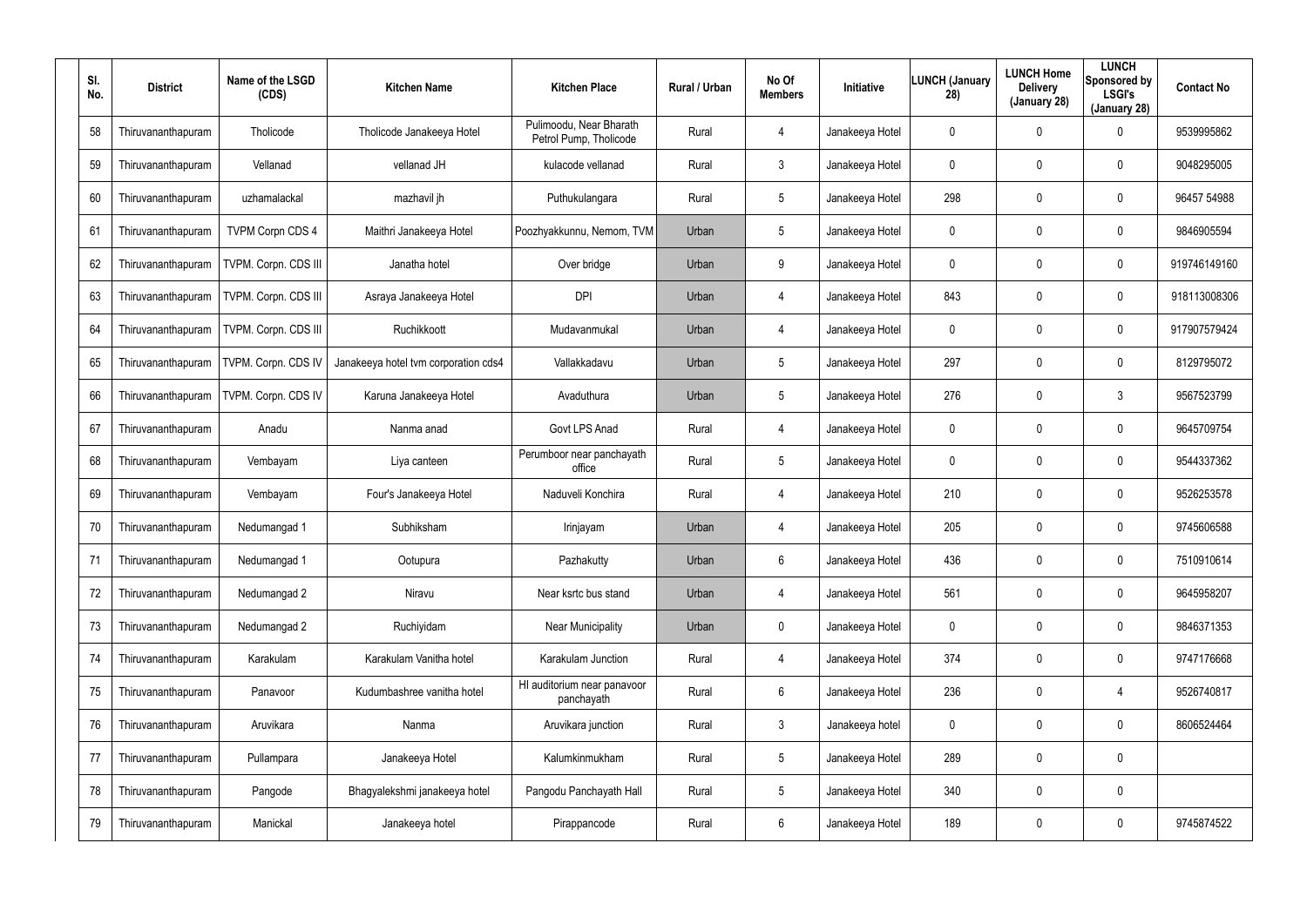| SI.<br>No. | <b>District</b>    | Name of the LSGD<br>(CDS) | <b>Kitchen Name</b>                 | <b>Kitchen Place</b>     | <b>Rural / Urban</b> | No Of<br><b>Members</b> | Initiative      | LUNCH (January<br>28) | <b>LUNCH Home</b><br><b>Delivery</b><br>(January 28) | <b>LUNCH</b><br>Sponsored by<br><b>LSGI's</b><br>(January 28) | <b>Contact No</b> |
|------------|--------------------|---------------------------|-------------------------------------|--------------------------|----------------------|-------------------------|-----------------|-----------------------|------------------------------------------------------|---------------------------------------------------------------|-------------------|
| 80         | Thiruvananthapuram | Vamanapuram               | Pournami Kalamachal                 | Kalamachal               | Rural                | 5                       | Janakeeya Hotel | 285                   | 0                                                    | 0                                                             | 9846825964        |
| 81         | Thiruvananthapuram | kallara                   | Amma janakeeya hotel                | kallara                  | rural                | 4                       | Janakeeya Hotel | 353                   | $\boldsymbol{0}$                                     | 0                                                             | 8111891405        |
| 82         | Thiruvananthapuram | nellanad                  | Nellanad janakeeya hotel            | keezhayikkonam           | rural                | 6                       | Janakeeya Hotel | 289                   | $\mathbf 0$                                          | $\mathbf 0$                                                   | 9946994811        |
| 83         | Thiruvananthapuram | Pazhayakunnummel          | Chaitanya janakeeya hotel           | Pazhayakunnumel          | Rural                | 5                       | Janakeeya Hotel | 0                     | 0                                                    | $\mathbf 0$                                                   | 9496997201        |
| 84         | Thiruvananthapuram | Karavaram                 | Takkolam, Karavaram janakeeya hotel | Pullurmukk, kallambalam  | Rural                | 5                       | Janakeeya Hotel | 172                   | 0                                                    | $\mathbf 0$                                                   | 9539723288        |
| 85         | Thiruvananthapuram | Kilimanoor                | Tanima vanitha canteen              | Kilimanoor               | Rural                | 4                       | Janakeeya Hotel | 182                   | 0                                                    | $\mathbf 0$                                                   | 9846657166        |
| 86         | Thiruvananthapuram | Pulimath                  | Iswarya catering unit               | Pulimath, Karet          | Rural                | 4                       | Janakeeya Hotel | 213                   | $\mathbf 0$                                          | $\mathbf 0$                                                   | 9645514593        |
| 87         | Thiruvananthapuram | Navaikkulam               | Kudumbashree janakeeya hotel        | Kadambaattukonam         | Rural                | 5                       | Janakeeya Hotel | 103                   | 0                                                    | $\mathbf 0$                                                   | 9400619476        |
| 88         | Thiruvananthapuram | Nagaroor                  | Janakeeya Hotel                     | Altharamoodu             | Rural                | 5                       | Janakeeya Hotel | 141                   | $\mathbf 0$                                          | $\mathbf 0$                                                   | 7034964806        |
| 89         | Thiruvananthapuram | Pallikal                  | pallikkal janakeeya hotel           | pakalkkuri               | rural                | 4                       | Janakeeya Hotel | 90                    | 0                                                    | $\mathbf 0$                                                   | 9447886364        |
| 90         | Thiruvananthapuram | Madavoor                  | Madavoor janakeeya hotel            | madavoor                 | rural                | 5                       | Janakeeya Hotel | 133                   | 0                                                    | $\mathbf 0$                                                   | 9526206002        |
| 91         | Thiruvananthapuram | Chirayinkeezh             | Sevenstar Janakeeya Hotel           | Sarkkara                 | Rural                | 5                       | Janakeeya Hotel | 245                   | 0                                                    | 0                                                             | 8921556636        |
| 92         | Thiruvananthapuram | Kadaykkavoor              | Karmalamatha Janakeeya Hotel        | Kadakkavoor              | Rural                | 5                       | Janakeeya Hotel | 158                   | $\boldsymbol{0}$                                     | 0                                                             | 9645405591        |
| 93         | Thiruvananthapuram | Mudakkal                  | Sarovaram Janakeeya Hotel           | Valakkadu                | Rural                | $\mathfrak{Z}$          | Janakeeya Hotel | 88                    | $\boldsymbol{0}$                                     | 0                                                             | 8086240900        |
| 94         | Thiruvananthapuram | Vakkom                    | Jananai Janakeeya Hotel             | SN Junction, Jeeva Dhara | Rural                | 5                       | Janakeeya Hotel | 356                   | $\boldsymbol{0}$                                     | 0                                                             | 8137014724        |
| 95         | Thiruvananthapuram | Vakkom                    | Diya Janakeeya Hotel                | Panayile Kadavu          | Rural                | 5                       | Janakeeya Hotel | 0                     | $\boldsymbol{0}$                                     | $\pmb{0}$                                                     | 8590439391        |
| 96         | Thiruvananthapuram | Kizhuvilam                | Kudumbashree vanitha canteen        | Kizhuvillam              | Rural                | 4                       | Janakeeya Hotel | 112                   | $\boldsymbol{0}$                                     | 0                                                             | 9747361312        |
| 97         | Thiruvananthapuram | Anchuthengu               | Swad Janakeeya Hotel                | Anchuthengu              | Rural                | $5\phantom{.0}$         | Janakeeya Hotel | 176                   | $\pmb{0}$                                            | $\pmb{0}$                                                     |                   |
| 98         | Thiruvananthapuram | Attingal                  | Bhagyashree janakeeya hotel         | Attingal                 | Urban                | 5                       | Janakeeya Hotel | 125                   | $\boldsymbol{0}$                                     | 0                                                             | 9539968503        |
| 99         | Thiruvananthapuram | Cherunniyoor              | Lekshmi janakeeya hotel             | Dhalavapuram             | Rural                | 3                       | Janakeeya Hotel | 97                    | $\pmb{0}$                                            | $\overline{2}$                                                | 9995391999        |
| 100        | Thiruvananthapuram | Chemmaruthi               | Dreams janakeeya hotel              | Mavinmoodu, muthana      | Rural                | 5                       | Janakeeya Hotel | 144                   | $\boldsymbol{0}$                                     | 0                                                             | 8129240185        |
| 101        | Thiruvananthapuram | Chemmaruthi               | Natturuchi janakeeya hotel          | Panayara&sivapuram       | Rural                | $5\phantom{.0}$         | Janakeeya Hotel | 234                   | $\pmb{0}$                                            | 0                                                             | 8129240185        |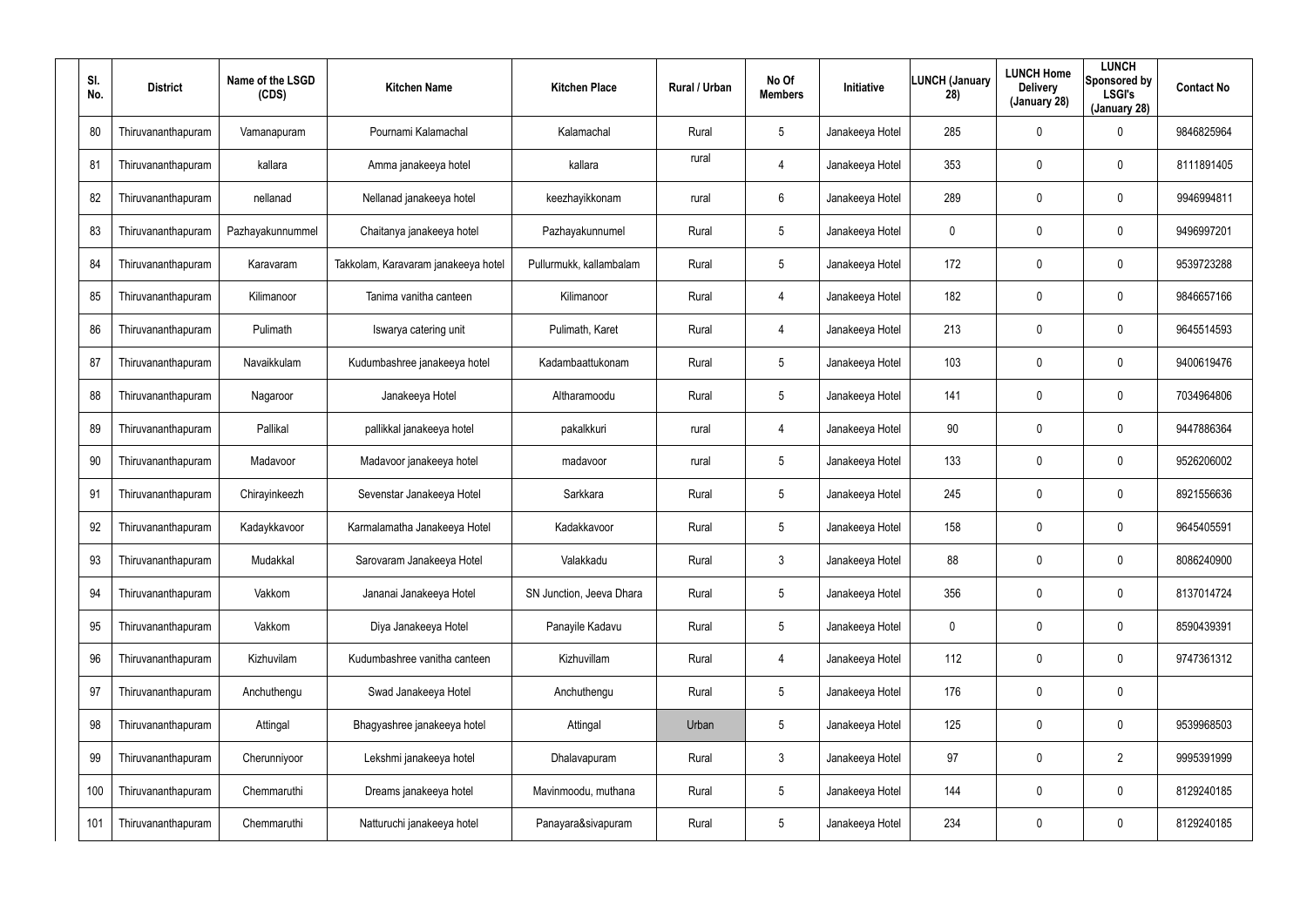|     | SI.<br>No.      | <b>District</b>    | Name of the LSGD<br>(CDS) | <b>Kitchen Name</b>                        | <b>Kitchen Place</b>                             | Rural / Urban | No Of<br><b>Members</b> | Initiative      | LUNCH (January<br>28) | <b>LUNCH Home</b><br><b>Delivery</b><br>(January 28) | <b>LUNCH</b><br>Sponsored by<br><b>LSGI's</b><br>(January 28) | <b>Contact No</b> |
|-----|-----------------|--------------------|---------------------------|--------------------------------------------|--------------------------------------------------|---------------|-------------------------|-----------------|-----------------------|------------------------------------------------------|---------------------------------------------------------------|-------------------|
|     | 102             | Thiruvananthapuram | Chemmaruthi               | Bhanusree                                  | Chavadimukku                                     | Rural         | 4                       | Janakeeya Hotel | 212                   | 0                                                    | $\mathbf 0$                                                   | 8129240185        |
|     | 103             | Thiruvananthapuram | Manamboor                 | Manamboor janakeeya hotel                  | Kavalayoor                                       | Rural         | $\overline{4}$          | Janakeeya Hotel | 112                   | 0                                                    | 2\$                                                           | 9074388684        |
|     | 104             | Thiruvananthapuram | Edava                     | Sreenandha janakeeyahotel                  | Kaappil                                          | Rural         | $5\overline{)}$         | Janakeeya Hotel | 184                   | $\mathbf{0}$                                         | $\pmb{0}$                                                     | 9895337334        |
|     | 105             | Thiruvananthapuram | Elakamon                  | Sreenarayana janakeeya hotel               | Elakamon                                         | Rural         | 7                       | Janakeeya Hotel | 61                    | 0                                                    | $\boldsymbol{0}$                                              | 8086637798        |
|     | 106             | Thiruvananthapuram | Elakamon                  | kudumbashree janakeeya hotel               | Elakamon                                         | Rural         | $5\overline{)}$         | janakeeya hotel | 41                    | 0                                                    | $\pmb{0}$                                                     | 8590725126        |
|     | 107             | Thiruvananthapuram | Vettoor                   | Kashi janakeeya hotel                      | Vettoor                                          | Rural         | 4                       | Janakeeya Hotel | 35                    | 0                                                    | $\boldsymbol{0}$                                              | 9061547396        |
|     | 108             | Thiruvananthapuram | Ottoor                    | Kudumbashree Janakeeya hotel               | ottoor                                           | rural         | $\mathbf{3}$            | Janakeeya Hotel | 43                    | 0                                                    | $\mathbf 0$                                                   | 8590570561        |
|     | 109             | Thiruvanathapuram  | Varkala                   | Janakeeya hotel                            | Varkala municipality                             | Urban         | $5\phantom{.0}$         | Janakeeya Hotel | 31                    | 0                                                    | $\overline{2}$                                                | 8943261611        |
| 107 |                 |                    |                           |                                            |                                                  |               | 495                     |                 | 22195                 | $\overline{0}$                                       | 13                                                            |                   |
|     |                 | Thrissur           | Kadangodu                 | Janakeeya Hotel Kadangod                   | Kadangod                                         | Rural         | 4                       | Janakeeya Hotel | 61                    | 18                                                   | $\overline{7}$                                                |                   |
|     | $\overline{2}$  | Thrissur           | Chalakudy                 | Thripthy Janakeeya Hotel Chalakudy         | North Busstand Chalakudy                         | Urban         | 4                       | Janakeeya Hotel | 190                   | 138                                                  | $\mathbf 0$                                                   | 9544048190        |
|     | $\mathbf{3}$    | Thrissur           | Pananchery                | Pananchery Janakeeya Hotel                 | Pattikkad                                        | Rural         | $5\phantom{.0}$         | Janakeeya Hotel | 89                    | 93                                                   | $\mathbf 0$                                                   | 9746354118        |
|     | $\overline{4}$  | Thrissur           | Kadavallur                | Janakeeya Hotel Kadavalloor                | Panjayath Compound                               | Rural         | 4                       | Janakeeya Hotel | 67                    | 89                                                   | $\boldsymbol{0}$                                              | 8943983995        |
|     | $5\overline{)}$ | Thrissur           | Kattoor                   | Janakeeya Hotel Kattoor                    | Kudumbashree Vipanana<br>Kendram, Katoor Bazzar, | Rural         | $5\phantom{.0}$         | Janakeeya Hotel | 0                     | 0                                                    | $\boldsymbol{0}$                                              |                   |
|     | $6\overline{6}$ | Thrissur           | Elavally                  | Janakeeya Hotel Elavally                   | <b>Elavally Panchayath</b><br>Compound           | Rural         | 4                       | Janakeeya Hotel | 192                   | 0                                                    | $\pmb{0}$                                                     | 9744738247        |
|     | $\overline{7}$  | Thrissur           | Paralam                   | Paralam Janakeeya Hotel                    | Nanma Kudumbashree<br>canteen                    | Rural         | $\mathbf{3}$            | Janakeeya Hotel | 0                     | 59                                                   | $\boldsymbol{0}$                                              | 9744441594        |
|     | 8               | Thrissur           | Kadukutty                 | Uppum Mulakum Janakeeya Hotel<br>Kadukutty | Kottamuri Junction                               | Rural         | $5\,$                   | Janakeeya Hotel | 38                    | 64                                                   | $\boldsymbol{0}$                                              | 9846634710        |
|     | 9               | Thrissur           | Thrissur 2                | Kuttanellur Janakeeya Hotel                | Kuttanellur                                      | Urban         | $5\phantom{.0}$         | Janakeeya Hotel | 35                    | 0                                                    | $\boldsymbol{0}$                                              | 8330800498        |
|     | 10 <sup>°</sup> | Thrissur           | Pazhayannur               | Janakeeya Hotel, Pazhayanoor               | Pazhayannur Panchayath                           | Rural         | 4                       | Janakeeya Hotel | 244                   | 0                                                    | $\mathbf 0$                                                   | 9400257329        |
|     | 11              | Thrissur           | Aloor                     | Aloor Janakeeya Hotel                      | Aloor                                            | Rural         | $5\phantom{.0}$         | Janakeeya Hotel | 25                    | 80                                                   | $\mathbf 0$                                                   | 9946922936        |
|     | 12              | Thrissur           | Muriyad                   | Jankeeya Hotel, Muriyad                    | Karuna Canteen, Muriyad                          | Rural         | $5\phantom{.0}$         | Janakeeya Hotel | 96                    | 0                                                    | $\mathbf 0$                                                   | 9961920358        |
|     | 13              | Thrissur           | Valapad                   | Janakeeya Hotel Valapad                    | Valapad Chanthapadi                              | Rural         | $6\,$                   | Janakeeya Hotel | 123                   | 0                                                    | 13                                                            |                   |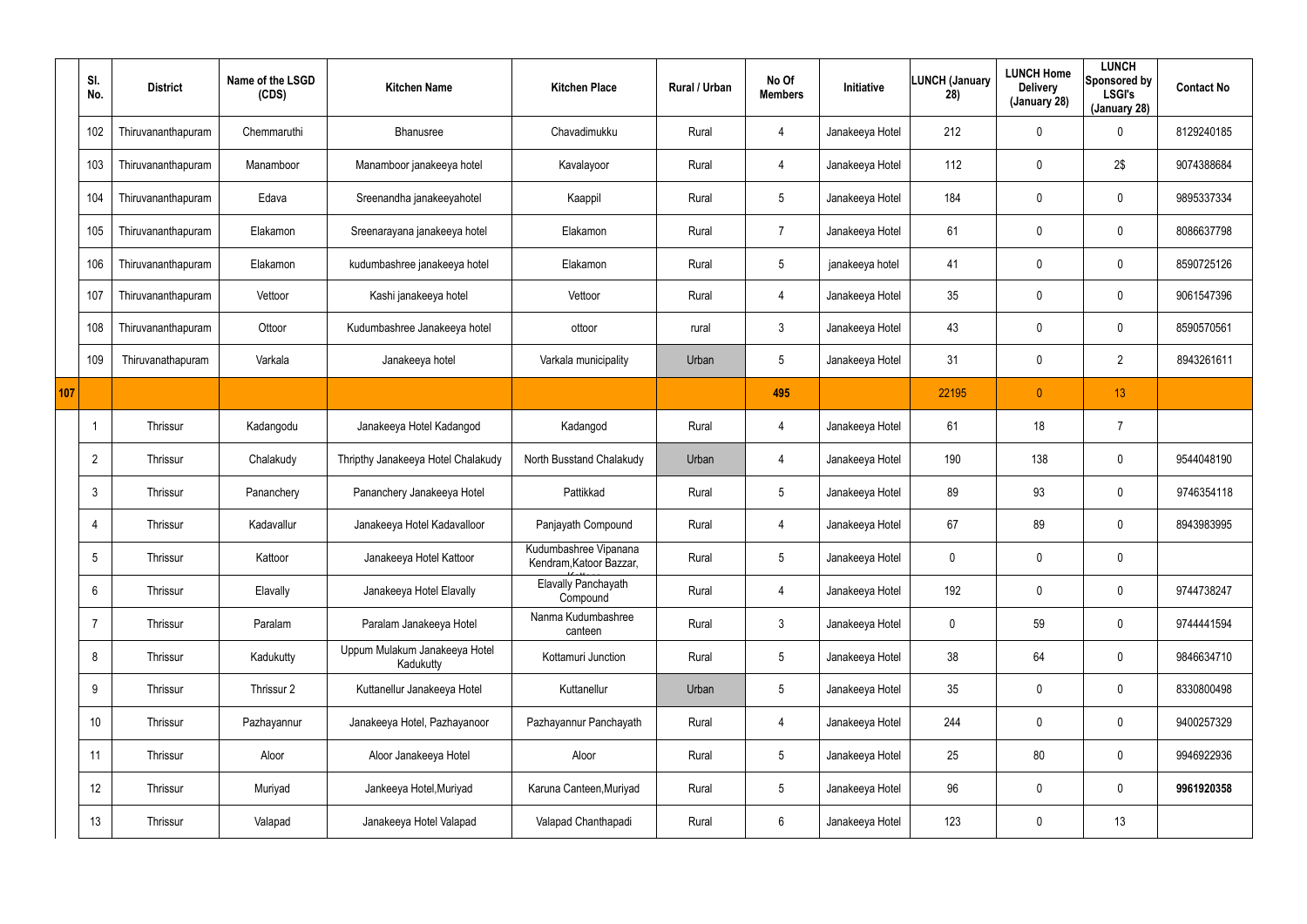| SI.<br>No. | <b>District</b> | Name of the LSGD<br>(CDS) | <b>Kitchen Name</b>                             | <b>Kitchen Place</b>                         | Rural / Urban | No Of<br><b>Members</b> | <b>Initiative</b> | <b>LUNCH (January</b><br>28) | <b>LUNCH Home</b><br><b>Delivery</b><br>(January 28) | <b>LUNCH</b><br>Sponsored by<br><b>LSGI's</b><br>(January 28) | <b>Contact No</b> |
|------------|-----------------|---------------------------|-------------------------------------------------|----------------------------------------------|---------------|-------------------------|-------------------|------------------------------|------------------------------------------------------|---------------------------------------------------------------|-------------------|
| 14         | Thrissur        | Kaipamangalam             | Kaipamngalam Janakeeya Hotel                    | Kaipamangalam Panchayath                     | Rural         | 3                       | Janakeeya Hotel   | 199                          | $\mathbf 0$                                          | $\overline{2}$                                                |                   |
| 15         | Thrissur        | Annamanada                | Snehitha Catering                               | Annamanada                                   | Rural         | $5\phantom{.0}$         | Janakeeya Hotel   | 0                            | 50                                                   | $\pmb{0}$                                                     | 9747712615        |
| 16         | Thrissur        | Vellangallur              | Janakeeya Hotel Vellangallur                    | Panchayath Community Hall                    | Rural         | 6                       | Janakeeya Hotel   | 44                           | 40                                                   | $\mathbf 0$                                                   | 9947462258        |
| 17         | Thrissur        | Pavaratty                 | Janakeeya Hotel Pavaratty                       | Akashaya Vanitha Canteen                     | Rural         | $\mathbf{3}$            | Janakeeya Hotel   | 165                          | 0                                                    | $\mathbf 0$                                                   |                   |
| 18         | Thrissur        | Edathiruthy               | Janakeeya Hotel Edathuruthi (Nalinam<br>Stores) | Opposite of GLPS,<br>Chenthrappinni Centre   | Rural         | 4                       | Janakeeya Hotel   | 97                           | 0                                                    | $\pmb{0}$                                                     |                   |
| 19         | Thrissur        | Adatt                     | Janakeeya Hotel Adat                            | Muthuvara                                    | Rural         | $\overline{7}$          | Janakeeya Hotel   | 83                           | 46                                                   | $\mathbf 0$                                                   | 6235203703        |
| 20         | Thrissur        | Irinjalakuda 1            | Janakeeya Hotel Irinjalakuda Cds1               | Irinjalakuda Muncipality                     | Urban         | 4                       | Janakeeya Hotel   | 74                           | 0                                                    | $\mathbf 0$                                                   | 9526912506        |
| 21         | Thrissur        | Parapookkara              | Janakeeya Hotel , Parapookkara                  | Panchayath Canteen                           | Rural         | $5\overline{)}$         | Janakeeya Hotel   | 50                           | 0                                                    | $\mathbf 0$                                                   | 9605428611        |
| 22         | Thrissur        | Puthanchira               | Annapoorna Janakeeya Hotel<br>Puthenchira       | Panchayath Community Hall                    | Rural         | $5\phantom{.0}$         | Janakeeya Hotel   | 16                           | 13                                                   | $\mathbf 0$                                                   | 9383421350        |
| 23         | Thrissur        | SreeNarayanapuram         | Sree Narayana Puram Janakeeya<br>Hotel          | Sreenarayanapuram<br>Panchayath              | Rural         | $5\overline{)}$         | Janakeeya Hotel   | 143                          | 0                                                    | -1                                                            |                   |
| 24         | Thrissur        | Nadathara                 | Nadathara Janakeeya Hotel                       | Moorkanikkara                                | Rural         | $5\phantom{.0}$         | Janakeeya Hotel   | 43                           | 36                                                   | 1\$                                                           | 9744611176        |
| 25         | Thrissur        | Vallachira                | Vallachira Janakeeya Hotel                      | Vallachira Gramapanchayath                   | Rural         | 4                       | Janakeeya Hotel   | 0                            | 42                                                   | $\mathbf 0$                                                   | 9744804256        |
| 26         | Thrissur        | Poyya                     | Janakeeya Hotel, Poyya                          | Poyya Junction                               | Rural         | $5\phantom{.0}$         | Janakeeya Hotel   | 0                            | 21                                                   | $\mathbf 0$                                                   | 7902318250        |
| 27         | Thrissur        | Wadakanchery 1            | Vrindavan Janakeeya Hotel                       | Ottupara                                     | Urban         | 5                       | Janakeeya Hotel   | 235                          | $\mathbf 0$                                          | $\pmb{0}$                                                     |                   |
| 28         | Thrissur        | Varandarappilly           | Janakeeya Hotel                                 | Varandarappilly Panchayath                   | Rural         | $5\phantom{.0}$         | Janakeeya Hotel   | 81                           | 32                                                   | $\pmb{0}$                                                     | 9048283463        |
| 29         | Thrissur        | Nenmanikkara              | Vanitha Janakeeya Hotel                         | Paliyekkara, Nenmanikkara<br>Gramapanchayath | Rural         | $5\phantom{.0}$         | Janakeeya Hotel   | 56                           | 19                                                   | $\pmb{0}$                                                     | 9747494386        |
| 30         | Thrissur        | Kodakara                  | Nanma Janakeeya Hotel                           | Kodakara Bus Stand                           | Rural         | $5\phantom{.0}$         | Janakeeya Hotel   | 209                          | 227                                                  | $\mathbf 0$                                                   | 9946283762        |
| 31         | Thrissur        | Thekkumkkara              | Janakeeya Hotel Thekkumkara                     | Vanitha Canteen, Thekkumkara                 | Rural         | 4                       | Janakeeya Hotel   | 55                           | 0                                                    | $\pmb{0}$                                                     |                   |
| 32         | Thrissur        | Alagappa Ngar             | Janakeeya Hotel                                 | Amballur                                     | Rural         | $5\phantom{.0}$         | Janakeeya Hotel   | 140                          | 73                                                   | $3\phantom{.0}$                                               | 8606553521        |
| 33         | Thrissur        | Kolazhy                   | Janakeeya Hotel Kolazhy                         | <b>ZMLP School</b>                           | Rural         | 4                       | Janakeeya Hotel   | 0                            | 63                                                   | $\pmb{0}$                                                     | 9645535725        |
| 34         | Thrissur        | Manalur                   | Janakeeya Hotel Manalur                         | Govt High School, Manaloor                   | Rural         | 6                       | Janakeeya Hotel   | 48                           | 20                                                   | $\overline{4}$                                                | 9446619441        |
| 35         | Thrissur        | Arimpur                   | Janakeeya Hotel Arimbur                         | Kudumbashree Vanitha<br>Canteen, Arimbur     | Rural         | $5\phantom{.0}$         | Janakeeya Hotel   | 140                          | 60                                                   | $\pmb{0}$                                                     | 9946789338        |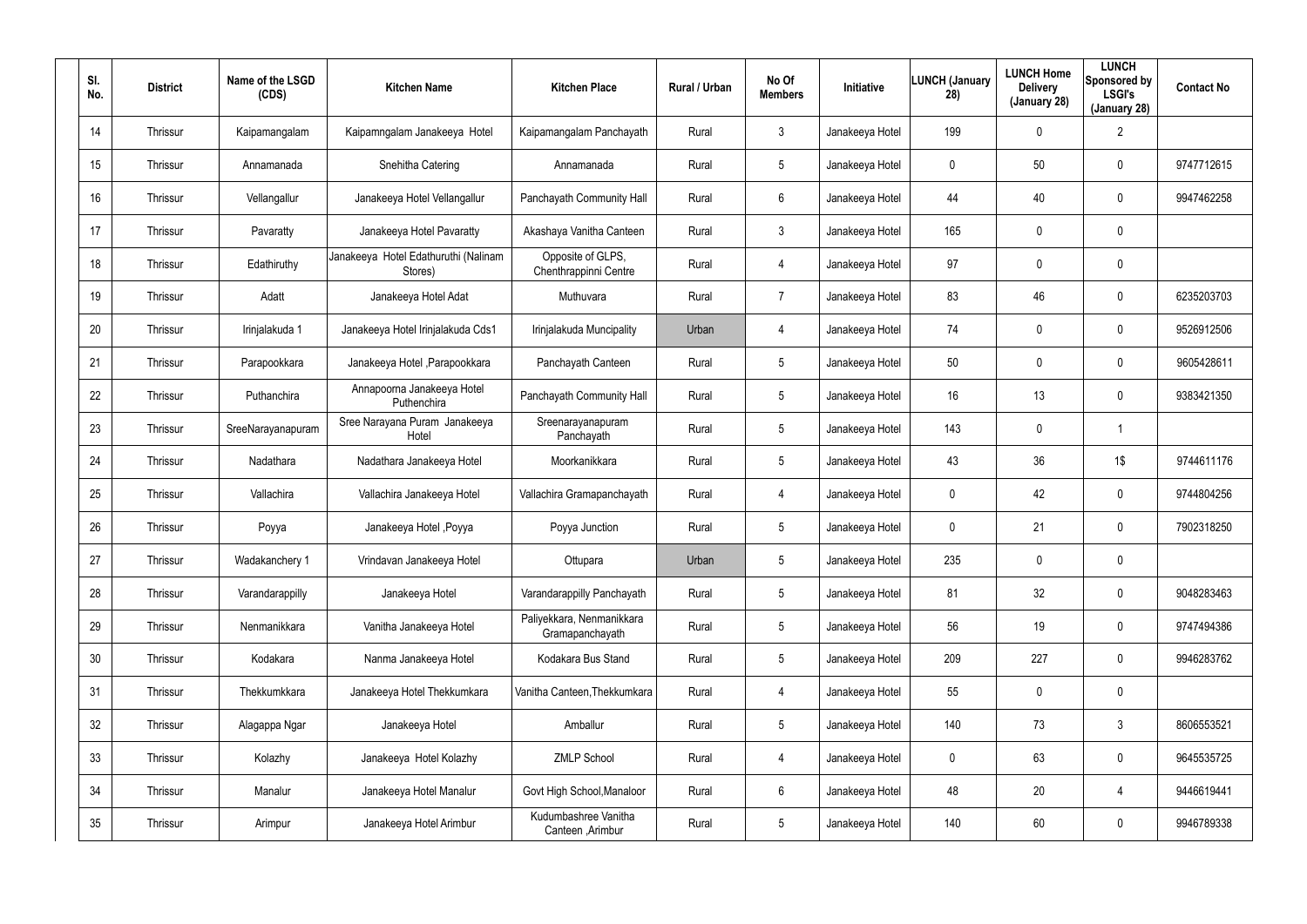|    | SI.<br>No. | <b>District</b> | Name of the LSGD<br>(CDS) | <b>Kitchen Name</b>                        | <b>Kitchen Place</b>               | Rural / Urban | No Of<br><b>Members</b> | Initiative      | <b>LUNCH (January</b><br>28) | <b>LUNCH Home</b><br><b>Delivery</b><br>(January 28) | <b>LUNCH</b><br>Sponsored by<br><b>LSGI's</b><br>(January 28) | <b>Contact No</b> |
|----|------------|-----------------|---------------------------|--------------------------------------------|------------------------------------|---------------|-------------------------|-----------------|------------------------------|------------------------------------------------------|---------------------------------------------------------------|-------------------|
|    | 36         | Thrissur        | Thanniyam                 | Thannyam Janakeeya Hotel                   | Peringottukara                     | Rural         | $\overline{4}$          | Janakeeya Hotel | 0                            | 0                                                    | $\mathbf 0$                                                   | 9048570194        |
|    | 37         | Thrissur        | Madakkathara              | Madakkathara Annapoorna Janakeeya<br>Hotel | Madakkathara                       | Rural         | 6                       | Janakeeya Hotel | 76                           | 32                                                   | $\overline{2}$                                                | 9388431507        |
|    | 38         | Thrissur        | Athirappilly              | Panchayath Kudumbashree Canteen            | Athirappilly                       | Rural         | $\mathbf{3}$            | Janakeeya Hotel | 0                            | 0                                                    | $\mathbf 0$                                                   | 9496151187        |
|    | 39         | Thrissur        | Kodassery                 | Five Star Janakeeya Hotel                  | Kodassery                          | Rural         | $\overline{4}$          | Janakeeya Hotel | 124                          | 53                                                   | $\mathbf 0$                                                   | 9846464927        |
|    | 40         | Thrissur        | Mattathur                 | Karunya<br>kudumbShree                     | Vellikkulangara                    | Rural         | $\overline{4}$          | Janakeeya Hotel | 180                          | 114                                                  | $\mathbf 0$                                                   | 9539102486        |
|    | 41         | Thrissur        | Koratty                   | Ruchi Janakeeya Hotel                      | Koratty                            | Rural         | $\overline{4}$          | Janakeeya Hotel | 56                           | 45                                                   | $\mathbf 0$                                                   | 9496527583        |
|    | 42         | Thrissur        | Thrikkoor                 | Susthira Janakeeya Hotel                   | Alengaad                           | Rural         | $\mathbf{3}$            | Janakeeya Hotel | 146                          | 38                                                   | 4.00\$                                                        | 8111847055        |
|    | 43         | Thrissur        | Venkitangu                | Ottupura<br>Janakeeya Hotel Vengidangu     | Vengidangu Panchayath              | Rural         | 3                       | Janakeeya Hotel | 178                          | 71                                                   | $\mathbf 0$                                                   | 8156981840        |
|    | 44         | Thrissur        | Padiyoor                  | Padiyoor<br>Janakeya Hotel                 | HDC School, Kakkathuruthy          | Rural         | $5\phantom{.0}$         | Janakeeya Hotel | 76                           | 39                                                   | $\mathbf 0$                                                   | 9048817359        |
|    | 45         | Thrissur        | Pariyaram                 | Samridhi Janakeeya Hotel                   | Pariyaram                          | Rural         | $5\overline{)}$         | Janakeeya Hotel | 99                           | 77                                                   | $\mathbf 0$                                                   | 7025950795        |
|    | 46         | Thrissur        | Wadakanchery cds2         | Janakeeya Hotel, Wadakanchery cds2         | Minaloor                           | Urban         | $\mathbf{3}$            | Janakeeya Hotel | 114                          | 0                                                    | $\mathbf 0$                                                   |                   |
|    | 47         | Thrissur        | Kodungaloor cds2          | Jathikka Janakeeya Hotel                   | Arakkulam                          | Urban         | $\overline{4}$          | Janakeeya Hotel | 85                           | 0                                                    | $\mathbf 0$                                                   | 9745397171        |
|    | 48         | Thrissur        | Punnayur                  | Kaipunnyam Janakeeya Hotel                 | Edakazhiyur                        | Rural         | $5\phantom{.0}$         | Janakeeya Hotel | 66                           | 64                                                   | $\mathbf 0$                                                   | 9744680885        |
| 96 | 49         | Thrissur        | Velookkara                | Velookkara Janakeeya Hotel                 | Panchayath shopping complex        | Rural         | $\mathfrak{Z}$          | Janakeeya Hotel | 50                           | 0                                                    | $\pmb{0}$                                                     | 9048756685        |
|    | 50         | Thrissur        | Meloor                    | Thanima Janakeeya Hotel Meloor             | Meloor centre                      | Rural         | $\overline{4}$          | Janakeeya Hotel | 84                           | 36                                                   | $\pmb{0}$                                                     | 7902354039        |
|    | 51         | Thrissur        | Vallathol Nagar           | Janakeeya Hotel, Vallathol Nagar           | near youth welfare center          | rural         | $5\phantom{.0}$         | Janakeeya Hotel | 156                          | 0                                                    | $\pmb{0}$                                                     | 9961296574        |
|    | 52         | Thrissur        | Eriyad                    | janakeeya Hotel, eriyad                    | community hall                     | Rural         | $\overline{4}$          | Janakeeya Hotel | 0                            | 0                                                    | $\pmb{0}$                                                     |                   |
|    | 53         | Thrissur        | Edavilangu                | Janakeeya Hotel, Edavilangu                | Edavilangu Center                  | Rural         | $\overline{4}$          | Janakeeya Hotel | 260                          | 0                                                    | $\pmb{0}$                                                     |                   |
|    | 54         | Thrissur        | Avanoor                   | Janakeeya Hotel, Avanoor                   | near panchayath office,<br>Avanoor | Rural         | $5\overline{)}$         | Janakeeya Hotel | 68                           | 60                                                   | $\pmb{0}$                                                     | 9447343516        |
|    | 55         | Thrissur        | Mala                      | Janakeeya hotel Mala                       | Near panchayath office, Mala       | Rural         | $\overline{4}$          | Janakeeya Hotel | 70                           | 12                                                   | $\pmb{0}$                                                     | 9946442260        |
|    | 56         | Thrissur        | Guruvayur1                | Guruvayur Janakeeya Hotel                  | Guruvayur                          | Urban         | $\mathfrak{Z}$          | Janakeeya Hotel | 403                          | 322                                                  | $\pmb{0}$                                                     | 9961227858        |
|    | 57         | Thrissur        | Vadakkekad                | Kudumbasree janakeeya hotel                | Nalam kallu                        | Rural         | 4                       | Janakeeya Hotel | 63                           | 56                                                   | $\pmb{0}$                                                     | 9645190166        |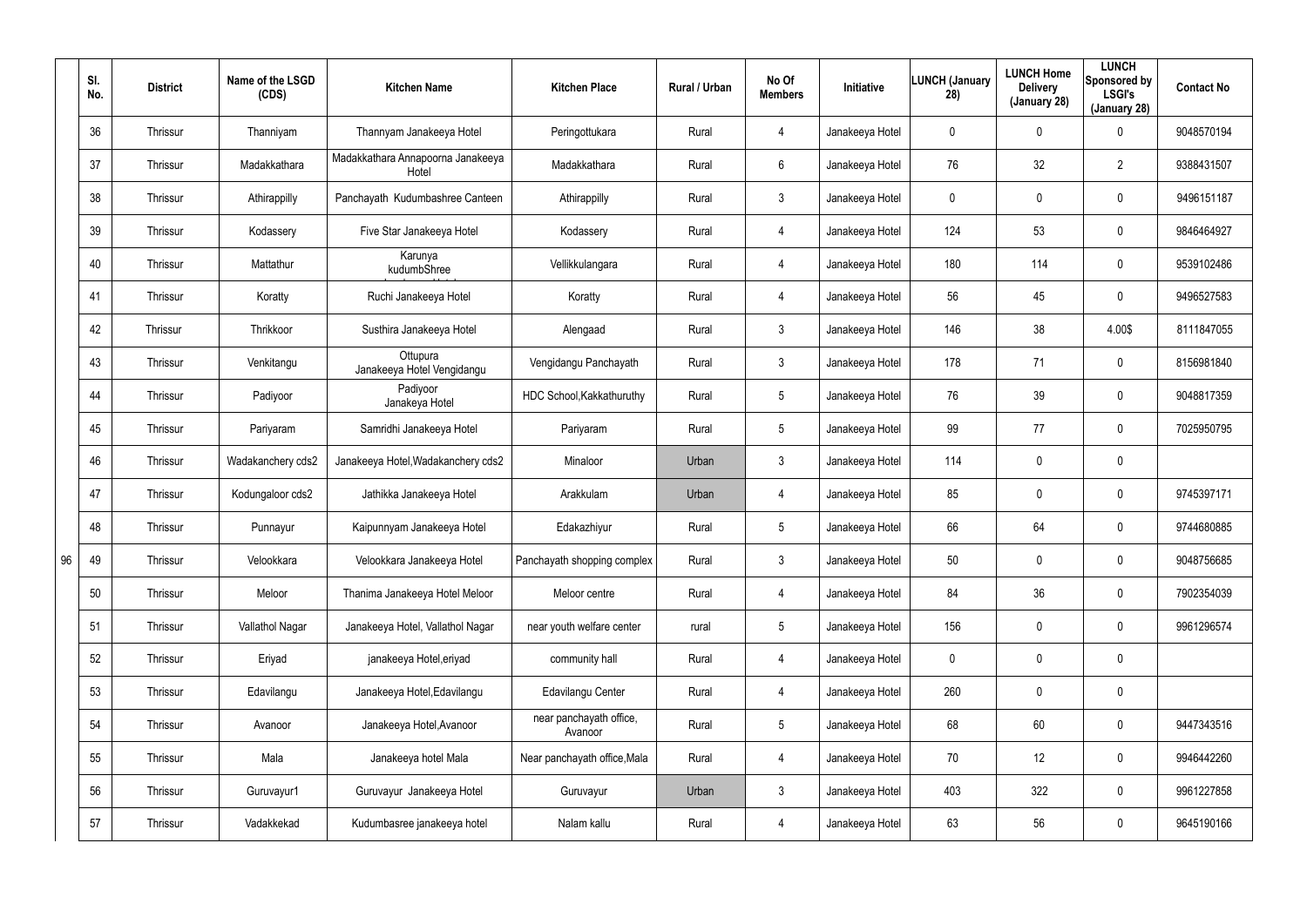| SI.<br>No. | <b>District</b> | Name of the LSGD<br>(CDS) | <b>Kitchen Name</b>               | <b>Kitchen Place</b>              | Rural / Urban | No Of<br><b>Members</b> | Initiative      | <b>LUNCH (January</b><br>28) | <b>LUNCH Home</b><br><b>Delivery</b><br>(January 28) | <b>LUNCH</b><br>Sponsored by<br><b>LSGI's</b><br>(January 28) | <b>Contact No</b> |
|------------|-----------------|---------------------------|-----------------------------------|-----------------------------------|---------------|-------------------------|-----------------|------------------------------|------------------------------------------------------|---------------------------------------------------------------|-------------------|
| 58         | Thrissur        | Kadappuram                | Kadappuram janakeeya hotel        | Kadappuram panchayath<br>building | Rural         | $\overline{4}$          | Janakeeya Hotel | 0                            | 78                                                   | 0                                                             | 8156984319        |
| 59         | Thrissur        | Chavakkad                 | Chavakkad Janakeeya hotel         | Chavakkad, near bus stand         | Urban         | 5                       | Janakeeya Hotel | 188                          | 56                                                   | 0                                                             | 7560874804        |
| 60         | Thrissur        | Engadiyoor                | pavithra janikeeya hotel          | Pokulangara                       | Rural         | 5                       | Janakeeya Hotel | 58                           | $\pmb{0}$                                            | 0                                                             | 9562239618        |
| 61         | Thrissur        | Varavoor                  | Friends janakeeya hotel, Varavoor | Thichur                           | Rural         | $\mathbf{3}$            | Janakeeya Hotel | 97                           | $\mathbf 0$                                          | $\pmb{0}$                                                     |                   |
| 62         | Thrisssur       | Punnayurkulam             | Punnayurkkulam janakeeya hotel    | Althara centre                    | Rural         | 5                       | Janakeeya Hotel | 0                            | $\pmb{0}$                                            | 0                                                             | 8086093454        |
| 63         | Thrissur        | Thiruwilamala             | Villuadry Janakeeya hotel         | Thiruwilamala                     | Rural         | 5                       | Janakeeya Hotel | 107                          | $\mathbf 0$                                          | $\mathbf 0$                                                   | 9846174729        |
| 64         | Thrissur        | Kattakampal               | Janakeeya Hotel Kattakampal       | Chirakkal                         | Rural         | $\overline{4}$          | Janakeeya Hotel | 0                            | $\pmb{0}$                                            | 0                                                             |                   |
| 65         | Thrissur        | Kandanassery              | kandanassery janakeeya hotel      | kandanassery                      | Rural         | $5\phantom{.0}$         | Janakeeya Hotel | 33                           | 29                                                   | $\mathbf 0$                                                   |                   |
| 66         | Thrissur        | Kaiparambu                | Janakeeya Hotel Kaiparambu        | Near mundoor health center        | Rural         | $5\phantom{.0}$         | janakeeya hotel | 85                           | 35                                                   | 0                                                             | 9645828069        |
| 67         | Thrissur        | Thrissur 2(new)           | kitchen girls janakeeya hotel     | Olari                             | urban         | 4                       | janakeeya hotel | 107                          | 89                                                   | $\mathbf 0$                                                   | 9388828112        |
| 68         | Thrissur        | Kuzhur                    |                                   | kuzhur                            | Rural         | $\overline{4}$          | janakeeya hotel | 0                            | $\overline{0}$                                       | 0                                                             | 9526566073        |
| 69         | Thrissur        | Chazhur                   | Chazur Janakeeya Hotel            | Pazhuvil Center                   | Rural         | 4                       | janakeeya hotel | 92                           | 15                                                   | $\mathbf 0$                                                   | 9061946216        |
| 70         | Thrissur        | Nattika                   | uttupura                          | Thriprayar                        | Rural         | $5\overline{)}$         | janakeeya hotel | 156                          | $\overline{0}$                                       | 0                                                             | 9544055637        |
| 71         | Thrissur        | Thalikulam                | Nidhi janakeeya hotel             | Puthenthodu                       | Rural         | 5                       |                 | 207                          | $\mathbf 0$                                          | $\pmb{0}$                                                     | 8606213960        |
| 72         | Thrissur        | Vadanapilly               | vadanappilly janakeeya hotel      | vadanapilly                       | Rural         | $5\phantom{.0}$         | janakeeya hotel | 215                          | $\mathbf 0$                                          | $\pmb{0}$                                                     | 9947728948        |
| 73         | Thrissur        | orumanayur                | orumanayur janakeeya hotel        | orumanayur                        | rural         | $5\phantom{.0}$         | janakeeya hotel | 88                           | 42                                                   | $\pmb{0}$                                                     | 9995588758        |
| 74         | Thrissur        | Panjal                    | Five-star Janakeeya hotel         | Panjal                            | Rural         | $5\phantom{.0}$         | janakeeya hotel | 101                          | $\mathbf 0$                                          | $\pmb{0}$                                                     | 9746847353        |
| 75         | Thrissur        | veloor                    | Veloor Janakeeya hotel            | veloor                            | Rural         | $5\phantom{.0}$         | janakeeya hotel | 71                           | 49                                                   | $\overline{2}$                                                | 9447724685        |
| 76         | Thrissur        | Chowanoor                 | Chowanoor Janakeeya hotel         | Chowanoor                         | Rural         | 3 <sup>1</sup>          | janakeeya hotel | 20                           | 62                                                   | 0                                                             | 9,526,340,307     |
| 77         | Thrissur        | Puthur                    | Puthur janakeeyahotel             | puthur                            | Rural         | 5                       | janakeeya hotel | 64                           | 58                                                   | 0                                                             | 6238101595        |
| 78         | Thrissur        | Erumapetty                | subhiksha janakeeya hotel         | Erumapetty                        | Rural         | $5\phantom{.0}$         | janakeeya hotel | 102                          | 30 <sub>o</sub>                                      | 0                                                             | 9207201880        |
| 79         | Thrissur        | Kondazhy                  | Santhwanam Janakeeya Hotel        | Kondazhy                          | Rural         | $\overline{4}$          | janakeeya hotel | 26                           | $\boldsymbol{0}$                                     | 0                                                             | 9526401759        |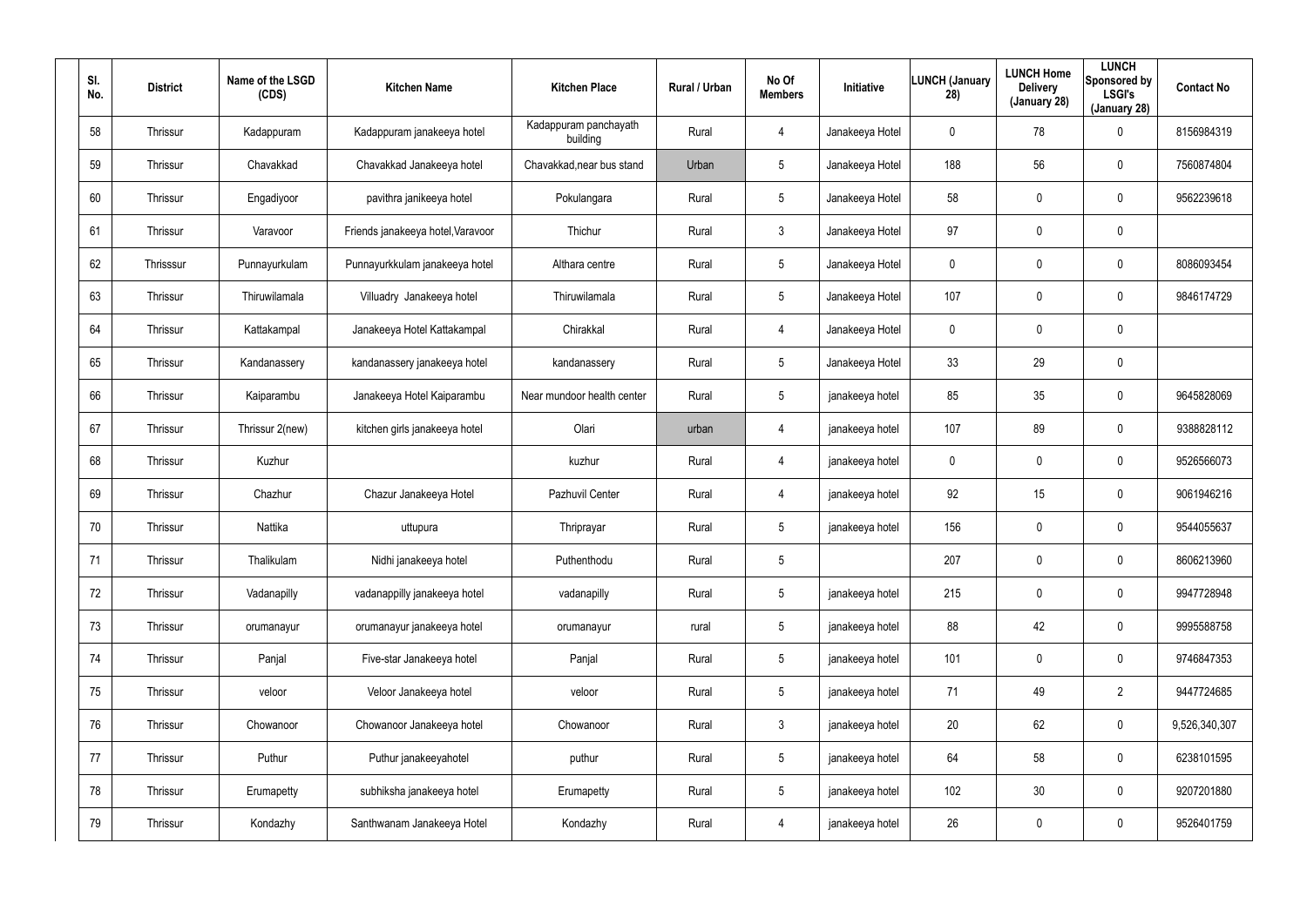| SI.<br><b>District</b><br>No. |          | Name of the LSGD<br>(CDS) | <b>Kitchen Name</b>         | <b>Kitchen Place</b>                   | Rural / Urban                 | No Of<br><b>Members</b> | Initiative      | LUNCH (January<br>28) | <b>LUNCH Home</b><br><b>Delivery</b><br>(January 28) | <b>LUNCH</b><br>Sponsored by<br><b>LSGI's</b><br>(January 28) | <b>Contact No</b> |
|-------------------------------|----------|---------------------------|-----------------------------|----------------------------------------|-------------------------------|-------------------------|-----------------|-----------------------|------------------------------------------------------|---------------------------------------------------------------|-------------------|
| 80                            | Thrissur | Mullurkkara               | Kaniv Janakeeya Hotel       | Atoor                                  | Rural                         | 4                       | janakeeya hotel | $\mathbf 0$           | 0                                                    | $\mathbf 0$                                                   |                   |
| 81                            | Thrissur | Porkkulam                 | Porkulam janakeeya hotel    | Parempadam                             | Rural                         | $5\phantom{.0}$         | Janakeeya hotel | 0                     | 78                                                   | $\overline{2}$                                                | 8129017841        |
| 82                            | Thrissur | Puthukkad                 | Puthukkad Janakeeya Hotel   | Puthukkad                              | Rural                         | $5\overline{)}$         | Janakeeya hotel | 76                    | 28                                                   | $\mathbf 0$                                                   | 7356668644        |
| 83                            | Thrissur | Choondal                  | Choondal Janakeeya Hotel    | <b>Kechery Centre</b>                  | Rural                         | 8                       | Janakeeya Hotel | 55                    | 32                                                   | $\pmb{0}$                                                     |                   |
| 84                            | Thrissur | Cherpu                    | Cherpu Janakeeya Hotel      | Cherpu                                 | Rural                         | 3                       | Janakeeya Hotel | $\mathbf 0$           | 60                                                   | $\mathbf 0$                                                   | 9605375648        |
| 85                            | Thrissur | Mathilakam                | Mathilakam Janakeeya hotel  | Mathilakam gramapanchayath<br>compound | Rural                         | 3                       | Janakeeya hotel | 21                    | 0                                                    | $\mathbf 0$                                                   | 9995986808        |
| 86                            | Thrissur | Anthikad                  | Anthikad Janakeeya hotel    | Anthikad                               | Rural                         | 4                       | Janakeeya hotel | $\mathbf 0$           | 0                                                    | $\pmb{0}$                                                     |                   |
| 87                            | Thrissur | Mullassery                | Mullassery Janakeeya Hotel  | Mullassery centre                      | Rural                         | 5                       | Janakeeya hotel | 152                   | 80                                                   | $\pmb{0}$                                                     |                   |
| 88                            | Thrissur | Karalam                   | Karalam Janakeeya Hotel     |                                        | Rural                         | 4                       | Janakeeya hotel | 130                   | 0                                                    | $\mathbf 0$                                                   | 6282924636        |
| 89                            | Thrissur | Poomangalam               | Poomangalam Janakeeya Hotel | Edakkulam                              | Rural                         | 3                       | Janakeeya hotel | 76                    | 20                                                   | $\pmb{0}$                                                     |                   |
| 90                            | Thrissur | MG Kavu                   | Annapoorna Janakeeya Hotel  | <b>MG Kavu</b>                         | Rural                         | 4                       | Janakeeya hotel | 135                   | 41                                                   | $\mathbf 0$                                                   | 7558080131        |
| 91                            | Thrissur | chelakkara                | Nila janakeeya hotel        | chelakkara                             | 5<br>rural                    |                         | janakeeya hotel | 0                     | 0                                                    | $\pmb{0}$                                                     |                   |
| 92                            | Thrissur | Avinissery                | Avinissery Janakeeya Hotel  | Palakkal                               | Rural<br>janakeeya hotel<br>4 |                         | 0               | 0                     | $\mathbf 0$                                          | 9446800192                                                    |                   |
| 93                            | Thrissur | Nadathara 2               | Grandmaas Janakeeya hotel   | Nadathara                              | Rural                         | 5                       | Janakeeya Hotel | 0                     | 214                                                  | $\pmb{0}$                                                     |                   |
| 94                            | Thrissur | Chavakkad                 | Janakeeya hotel             | Chavakkad                              | Urban                         | $5\overline{)}$         | Janakeeya hotel | 178                   | 43                                                   | $\mathsf{0}$                                                  | 7034752180        |
| 95                            | Thrissur | Mala 2                    | Janakeeya hotel             |                                        | Rural                         | $5\phantom{.0}$         | janakeeya hotel | 122                   | 33                                                   | $\pmb{0}$                                                     |                   |
| 96                            | Thrissur | Thrissur1                 | Janakeeya hotel             | <b>Mannuthy</b>                        | Urban                         | $5\phantom{.0}$         | janakeeya hotel | 199                   | 24                                                   | $\pmb{0}$                                                     | 919746287281      |
|                               |          |                           |                             |                                        |                               | 430                     |                 | 8353                  | 3498                                                 | 41                                                            |                   |
|                               | Wayanad  | Vellamunda                | Thanima mess                | 8/4 vellamuda                          | Rural                         | 4                       | janakeeya Hotel | 210                   | $\mathbf 0$                                          | $\mathbf 0$                                                   | 7025659685        |
| $\overline{2}$                | Wayanad  | Thavinjal                 | Sobhagya Vanitha mess       | Thalappuzha<br>chungam                 | Rural                         | $\overline{4}$          | janakeeya Hotel | 162                   | $\mathbf 0$                                          | $\mathsf{0}$                                                  | 9497247541        |
| $\mathbf{3}$                  | Wayanad  | Vythiri                   | Dharshana catering          | Vythiri                                | Rural                         | $\overline{4}$          | janakeeya Hotel | 179                   | 0                                                    | $\mathbf 0$                                                   | 9074598184        |
| $\overline{4}$                | Wayanad  | Mullankolly               | Kairali catering group      | Mullankolli                            | Rural                         | $\mathbf{3}$            | janakeeya Hotel | 147                   | $\mathbf 0$                                          | $\mathsf{0}$                                                  | 9526706627        |
| $5\phantom{.0}$               | Wayanad  | Poothadi                  | Mary matha mess             | Kenichira                              | Rural                         | $5\phantom{.0}$         | janakeeya Hotel | 187                   | 0                                                    | $\pmb{0}$                                                     | 9526376970        |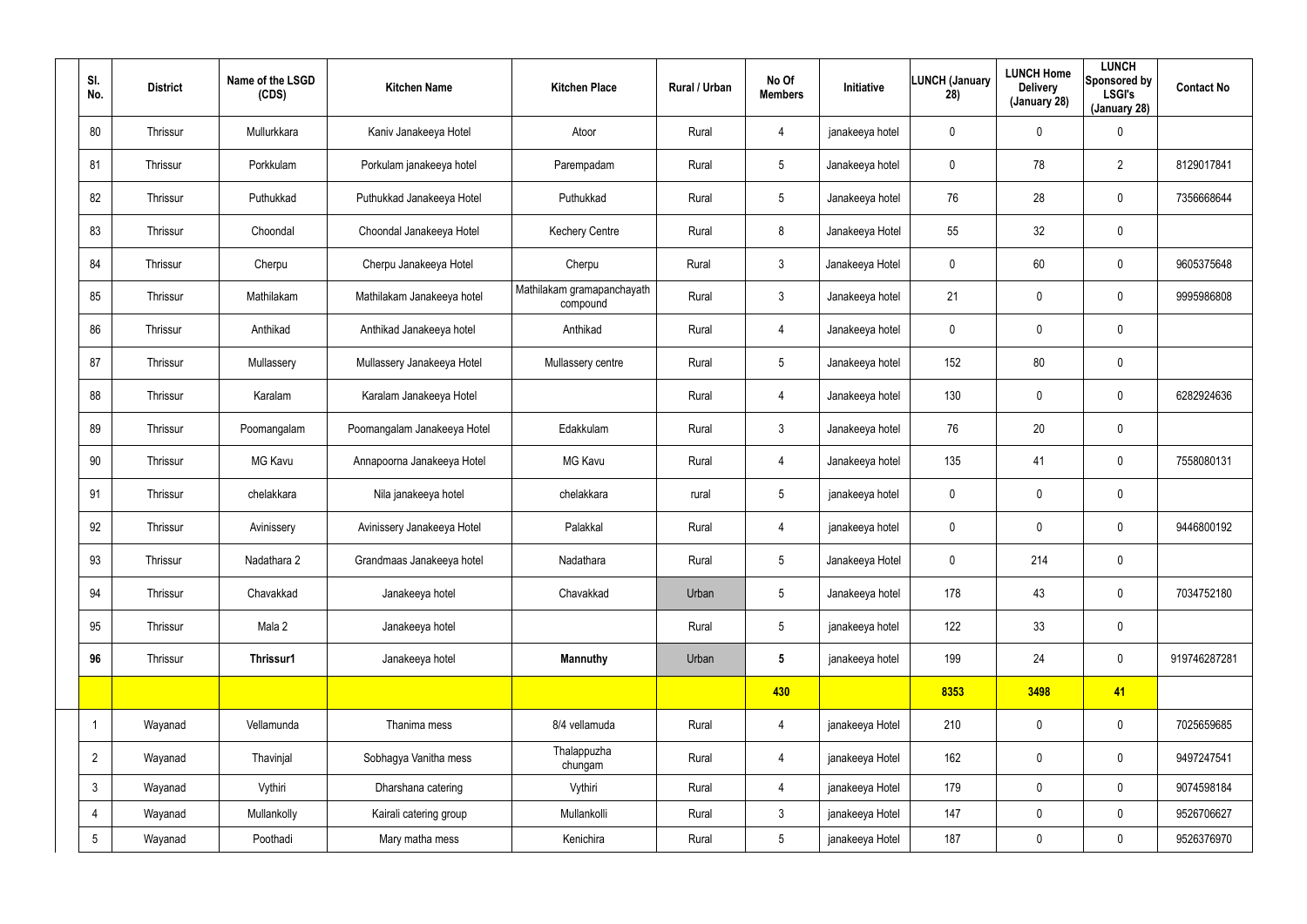|    | SI.<br>No. | <b>District</b> | Name of the LSGD<br>(CDS) | <b>Kitchen Name</b>              | <b>Kitchen Place</b>                   | <b>Rural / Urban</b> | No Of<br><b>Members</b> | <b>Initiative</b> | <b>LUNCH (January</b><br>28) | <b>LUNCH Home</b><br><b>Delivery</b><br>(January 28) | <b>LUNCH</b><br>Sponsored by<br><b>LSGI's</b><br>(January 28) | <b>Contact No</b> |
|----|------------|-----------------|---------------------------|----------------------------------|----------------------------------------|----------------------|-------------------------|-------------------|------------------------------|------------------------------------------------------|---------------------------------------------------------------|-------------------|
|    | 6          | Wayanad         | Meppadi                   | Cafe Kudumbashree                | Meppadi                                | Rural                | $5\,$                   | janakeeya Hotel   | 203                          | 0                                                    | 0                                                             | 9207935764        |
|    |            | Wayanad         | Pozhuthana                | Dhanya mess                      | Pozhuthana                             | Rural                | $\mathbf{3}$            | janakeeya Hotel   | 208                          | $\mathbf 0$                                          | $\pmb{0}$                                                     | 8111838165        |
|    | 8          | Wayanad         | Thondernad                | Thanima canteen                  | Korom                                  | Rural                | $\mathbf{3}$            | janakeeya Hotel   | 80                           | $\mathbf 0$                                          | $\pmb{0}$                                                     | 8943476943        |
|    | 9          | Wayanad         | Meenangady                | Haritham Janakeeya Hotel         | Opposite police station,<br>Meenangadi | Rural                | $6\,$                   | janakeeya Hotel   | 185                          | 0                                                    | $\pmb{0}$                                                     | 9526895975        |
|    | 10         | Wayanad         | Nenmeni                   | Minnaram Mess and Chappathi Unit | Cheeral                                | Rural                | $5\phantom{.0}$         | janakeeya Hotel   | 142                          | 0                                                    | $\pmb{0}$                                                     | 8086835886        |
|    | 11         | Wayanad         | Thirunelli                | Adigamanai Mess and Catering     | Kartikulam                             | Rural                | $5\phantom{.0}$         | janakeeya Hotel   | 161                          | 0                                                    | $\pmb{0}$                                                     | 9207406211        |
|    | 12         | Wayanad         | Mananthavady              | Dhanasree canteen                | Mananthavadi                           | Urban                | $5\phantom{.0}$         | janakeeya Hotel   | 271                          | 0                                                    | $\pmb{0}$                                                     | 9496997382        |
|    | 13         | Wayanad         | Ambalavayal               | Ruchi Catering                   | kalathuvayal                           | Rural                | $5\phantom{.0}$         | janakeeya Hotel   | 284                          | 0                                                    | $\mathbf 0$                                                   | 9495084437        |
| 28 | 14         | Wayanad         | Kaniyambetta              | sree Vinayaka                    | millumukk                              | rural                | $5\phantom{.0}$         | janakeeya Hotel   | 190                          | 0                                                    | $\mathbf 0$                                                   | 9061486938        |
|    | 15         | Wayanad         | Pulpally                  | Vinayaka catering                | Pulpally                               | Rural                | $5\overline{)}$         | janakeeya Hotel   | 258                          | 0                                                    | $\mathbf 0$                                                   | 9947319307        |
|    | 16         | Wayanad         | Noolpuzha                 | Friends catering                 | Naikketty                              | Rural                | $5\phantom{.0}$         | janakeeya Hotel   | 236                          | 0                                                    | $\mathbf 0$                                                   | 7558019388        |
|    | 17         | Wayanad         | Panamaram                 | Testy mess                       | Panamaram                              | Rural                | 4                       | janakeeya Hotel   | 249                          | 0                                                    | $\mathbf 0$                                                   | 9605814620        |
|    | 18         | wayanad         | Moopainad                 | vanitha mess                     | vaduvanchal                            | Rural                | $5\phantom{.0}$         | janakeeya Hotel   | 141                          | 0                                                    | $\pmb{0}$                                                     | 974596708         |
|    | 19         | wayanad         | Edavaka                   | <b>Teasty Mess</b>               | Irumbupalam                            | Rural                | 4                       | janakeeya Hotel   | 143                          | 0                                                    | $\pmb{0}$                                                     | 9847842390        |
|    | 20         | wayanad         | kalpetta                  | shiya catering                   | pallithazhe, kalpetta town             | urban                | $\mathbf{3}$            | janakeeya Hotel   | 343                          | 0                                                    | $\mathbf 0$                                                   | 6282822890        |
|    | 21         | wayanad         | sulthan bathery           | preethis                         | near telephone exchange                | urban                | $5\phantom{.0}$         | janakeeya Hotel   | 353                          | 0                                                    | $\pmb{0}$                                                     | 9961088393        |
|    | 22         | wayanad         | Muttil                    | swad cattering                   | Muttil bus stand                       | Rural                | $5\overline{)}$         | janakeeya Hotel   | 223                          | 0                                                    | $\mathbf 0$                                                   | 9074461322        |
|    | 23         | wayanad         | padinjarathara            | oruma                            | padinjarathara town                    | Rural                | $5\overline{)}$         | janakeeya Hotel   | 296                          | 0                                                    | $\mathbf 0$                                                   | 9495814542        |
|    | 24         | wayanad         | kalpetta                  | Anjuse cattering                 | kalpetta town                          | Urban                | $5\overline{)}$         | janakeeya Hotel   | 318                          | 0                                                    | $\mathbf 0$                                                   | 9745883809        |
|    | 25         | wayanad         | Thariyode                 | Haritham                         | kavumadham town                        | Rural                | $\mathbf{3}$            | janakeeya Hotel   | 123                          | 0                                                    | $\mathbf 0$                                                   | 9074095457        |
|    | 26         | wayanad         | Mananthavady              | chothis mess                     | Kozhikode road,<br>Mananthavady        | Urban                | $\mathbf{3}$            | janakeeya Hotel   | 180                          | $\mathbf 0$                                          | $\pmb{0}$                                                     | 9947376596        |
|    | 27         | wayanad         | vengapalli                | Annapoorna                       | vengapalli town                        | Rural                | $5\overline{)}$         | janakeeya Hotel   | 311                          | 0                                                    | $\mathbf 0$                                                   | 7592831851        |
|    | 28         | Wayanad         | Kottathara                | Jyothi vanitha mess              | Venniyod                               | Rural                | $\mathbf{3}$            | janakeeya Hotel   | 198                          | 0                                                    | $\mathbf 0$                                                   | 9961844026        |
| 28 |            |                 |                           | 843                              |                                        | <b>TOTAL</b>         | 122<br>4638             |                   | 5981<br>11752                | $\mathbf{0}$<br>10146                                | $\mathbf 0$                                                   |                   |
|    |            |                 |                           |                                  |                                        |                      |                         |                   |                              |                                                      |                                                               |                   |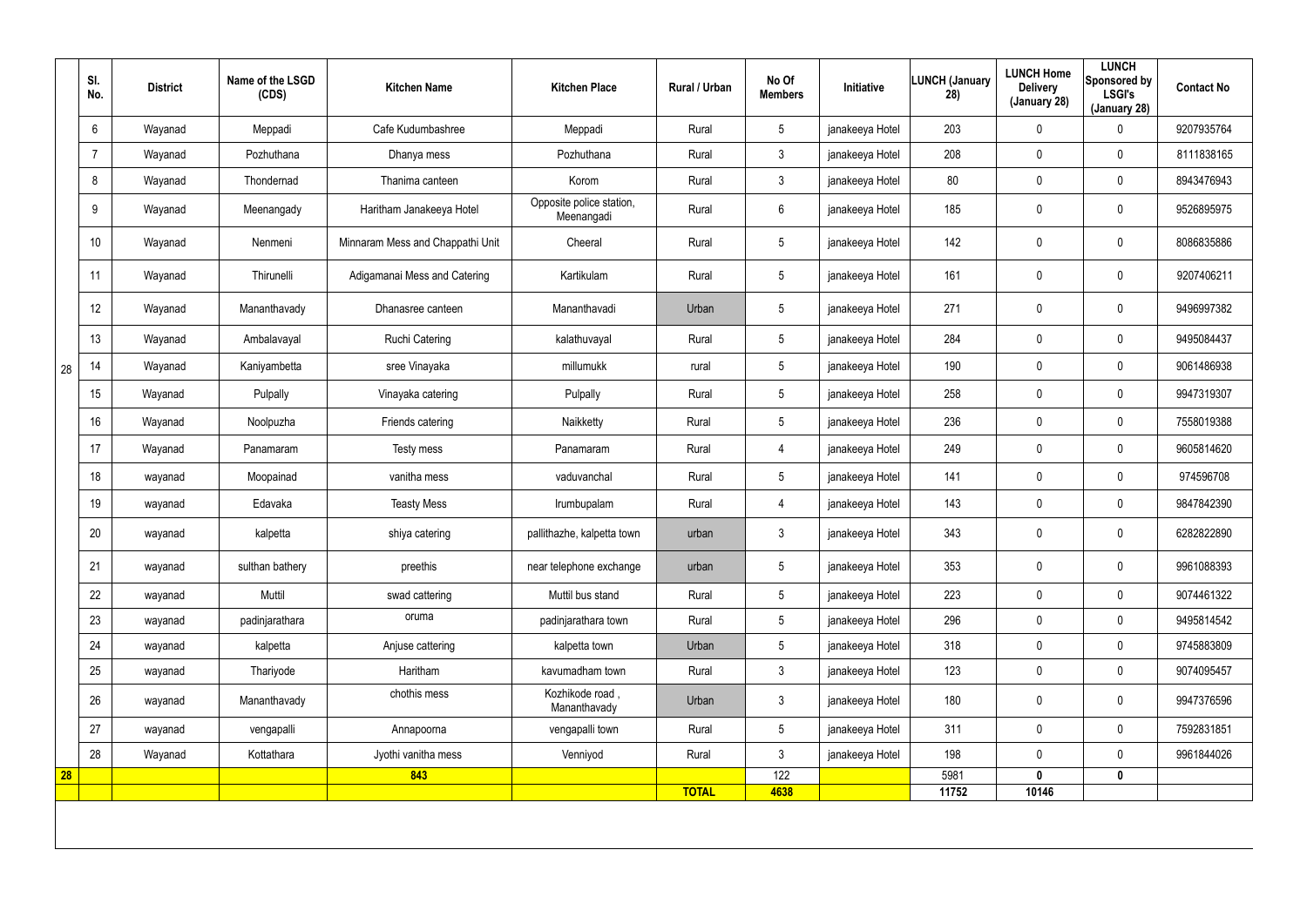| SI.<br>No. | <b>District</b> | Name of the LSGD<br>(CDS)                                                                        | <b>Kitchen Name</b>                                | <b>Kitchen Place</b>  | Rural / Urban                                                        | No Of<br><b>Members</b> | Initiative                                   | <b>LUNCH (January</b><br>28)             | <b>LUNCH Home</b><br><b>Delivery</b><br>(January 28) | <b>LUNCH</b><br>Sponsored by<br><b>LSGI's</b><br>(January 28) | <b>Contact No</b> |
|------------|-----------------|--------------------------------------------------------------------------------------------------|----------------------------------------------------|-----------------------|----------------------------------------------------------------------|-------------------------|----------------------------------------------|------------------------------------------|------------------------------------------------------|---------------------------------------------------------------|-------------------|
|            |                 |                                                                                                  | STATUS OF JANAKEEYA HOTELS FUNCTIONING IN DISTRICT |                       | STATUS OF FOOD DISTRIBUTED THROUGH JANAKEEYA HOTELS AS ON 28.01.2022 |                         |                                              |                                          |                                                      |                                                               |                   |
|            | <b>District</b> | <b>Total</b><br>Janakeeya Hotels                                                                 | <b>Rural Units</b>                                 | Urban<br>units        | <b>STATUS OF</b><br><b>FOOD</b>                                      | Home<br><b>Delviery</b> | Food Sponsored<br>by LSGIs                   | <b>TOTAL Meals</b><br><b>Distributed</b> |                                                      |                                                               |                   |
|            | <b>TVM</b>      | 108                                                                                              | 78                                                 | 30                    | 22,195                                                               | $\overline{0}$          | 13                                           |                                          | 22,208                                               |                                                               |                   |
|            | <b>KLM</b>      | 82                                                                                               | 72                                                 | 10 <sup>°</sup>       | 11009                                                                | $\overline{0}$          | 8 <sup>°</sup>                               | 11,017                                   |                                                      |                                                               |                   |
|            | PTA             | 59                                                                                               | 54                                                 | 5 <sub>1</sub>        | 4096                                                                 | 50                      | 50                                           | 4,196                                    |                                                      |                                                               |                   |
|            | <b>ALP</b>      | 89                                                                                               | 79                                                 | 10 <sup>°</sup>       | 6344                                                                 | 3314                    | 47                                           | 9,705                                    |                                                      |                                                               |                   |
|            | <b>KTM</b>      | 82                                                                                               | 73                                                 | 9 <sup>°</sup>        | 8178                                                                 | 322                     | $\overline{4}$                               | 8,504                                    |                                                      |                                                               |                   |
|            | <b>IDK</b>      | 51                                                                                               | 50                                                 |                       | 6403                                                                 | $\overline{0}$          | -1                                           | 6,404                                    |                                                      |                                                               |                   |
|            | <b>EKM</b>      | 114                                                                                              | 81                                                 | 33                    | 14967                                                                | 948                     | $\overline{7}$                               | 15,922                                   |                                                      |                                                               |                   |
|            | <b>TSR</b>      | 96                                                                                               | 85                                                 | 11                    | 8,353                                                                | 3,498                   | 41                                           |                                          | 11,892                                               |                                                               |                   |
|            | PGT             | 102                                                                                              | 92 <sub>1</sub>                                    | 10 <sup>°</sup>       | 12,962                                                               | $\overline{0}$          | 15                                           |                                          | 12,977                                               |                                                               |                   |
|            | <b>MLP</b>      | 130                                                                                              | 114                                                | 16 <sup>°</sup>       | 19,581                                                               | 4443                    | 21                                           |                                          | 24,045                                               |                                                               |                   |
|            | <b>WYD</b>      | 28                                                                                               | 23                                                 | 5 <sub>1</sub>        | 5981                                                                 | $\overline{0}$          | $\overline{0}$                               | 5,981                                    |                                                      |                                                               |                   |
|            | <b>KKD</b>      | 106                                                                                              | 75                                                 | 31                    | 29,804                                                               | 1069                    | $\overline{4}$                               |                                          | 30,877                                               |                                                               |                   |
|            | <b>KNR</b>      | 88                                                                                               | 74                                                 | 14 <sup>°</sup>       | 17,904                                                               | $\overline{0}$          | 26                                           |                                          | 17,930                                               |                                                               |                   |
|            | <b>KSG</b>      | 42                                                                                               | 36                                                 | 6 <sup>1</sup>        | 6825                                                                 | $\overline{0}$          | $\pmb{0}$                                    | 6,825                                    |                                                      |                                                               |                   |
|            | <b>Total</b>    | 1177                                                                                             | 986                                                | 191                   | 174,602                                                              | 13,644                  | 237                                          | 188,483                                  |                                                      |                                                               |                   |
|            |                 |                                                                                                  | 2246                                               |                       |                                                                      | 188,483                 |                                              |                                          |                                                      |                                                               |                   |
|            | <b>Date</b>     | <b>Grand Total of meals</b><br><b>Distributed through</b><br>Janakeeya hotel as<br>on 28.01.2022 | Urban<br>units                                     | <b>Total</b><br>units | Rs. 20 /Lunch<br>Parcel                                              | Home<br><b>Delivery</b> | <b>LUNCH</b><br>sponsored by<br><b>LSGIs</b> | <b>Total Meals</b>                       |                                                      |                                                               |                   |
|            | 28.01.2022      | 986                                                                                              | 191                                                | 1177                  | 174,602                                                              | 13,644                  | 237                                          |                                          | 188,483                                              |                                                               |                   |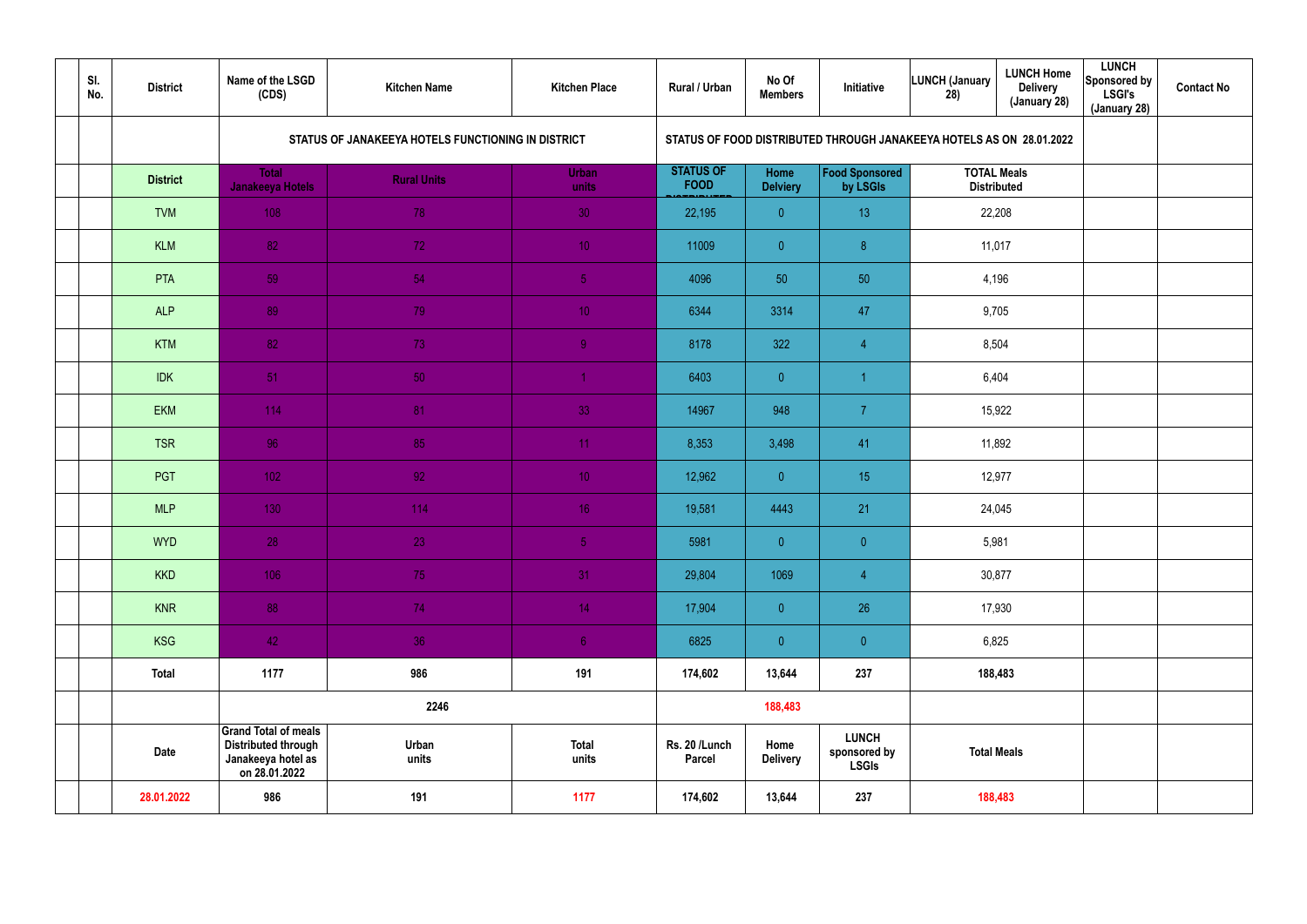| SI. | No.                                                                                                                                                                                                                                      | <b>District</b>                  | Name of the LSGD<br>(CDS) | <b>Kitchen Name</b>                                                                                                                                                                                                                                                                                                                                                                                                                                                                                                                                                                                                                                                               | <b>Kitchen Place</b> | Rural / Urban                                                | No Of<br><b>Members</b> | Initiative     | <b>LUNCH (January</b><br>28) | <b>LUNCH Home</b><br><b>Delivery</b><br>(January 28) | <b>LUNCH</b><br>Sponsored by<br><b>LSGI's</b><br>(January 28) | <b>Contact No</b> |  |  |
|-----|------------------------------------------------------------------------------------------------------------------------------------------------------------------------------------------------------------------------------------------|----------------------------------|---------------------------|-----------------------------------------------------------------------------------------------------------------------------------------------------------------------------------------------------------------------------------------------------------------------------------------------------------------------------------------------------------------------------------------------------------------------------------------------------------------------------------------------------------------------------------------------------------------------------------------------------------------------------------------------------------------------------------|----------------------|--------------------------------------------------------------|-------------------------|----------------|------------------------------|------------------------------------------------------|---------------------------------------------------------------|-------------------|--|--|
|     |                                                                                                                                                                                                                                          |                                  |                           |                                                                                                                                                                                                                                                                                                                                                                                                                                                                                                                                                                                                                                                                                   |                      |                                                              |                         |                |                              |                                                      |                                                               |                   |  |  |
|     | Districts with same number of hotels<br>(Each district use seperate cell for filling the                                                                                                                                                 |                                  | tvm                       | Wayanad                                                                                                                                                                                                                                                                                                                                                                                                                                                                                                                                                                                                                                                                           | Alappuzha            | Malappuram                                                   | Kozhikode               | Thrissur       | Kollam                       |                                                      |                                                               |                   |  |  |
|     |                                                                                                                                                                                                                                          | details)                         |                           | Kannur                                                                                                                                                                                                                                                                                                                                                                                                                                                                                                                                                                                                                                                                            | Kasaragod            | Kottayam                                                     | Palakkad                | Pathanamthitta | Ernakulam                    | Kasaragod                                            |                                                               |                   |  |  |
|     | Districts with number of hotels increased<br>(Each district use seperate cell for filling the<br>details)<br>Districts with number of hotels with zero entry of<br>meals<br>(Each district use seperate cell for filling the<br>details) |                                  |                           |                                                                                                                                                                                                                                                                                                                                                                                                                                                                                                                                                                                                                                                                                   |                      |                                                              |                         |                |                              |                                                      |                                                               |                   |  |  |
|     |                                                                                                                                                                                                                                          |                                  |                           |                                                                                                                                                                                                                                                                                                                                                                                                                                                                                                                                                                                                                                                                                   |                      |                                                              |                         |                |                              |                                                      |                                                               |                   |  |  |
|     |                                                                                                                                                                                                                                          |                                  | Thrissur (11)             | Kasargod (3)                                                                                                                                                                                                                                                                                                                                                                                                                                                                                                                                                                                                                                                                      | Kottayam(11)         | Alappuzha (50)                                               | malappuram 15           | Kozhikode (03) | Kannur- (5)                  |                                                      |                                                               |                   |  |  |
|     |                                                                                                                                                                                                                                          |                                  |                           | pathanamthitta(23)                                                                                                                                                                                                                                                                                                                                                                                                                                                                                                                                                                                                                                                                | Trivandrum (15)      | ERNAKULAM (33)   Palakkad(11)                                |                         | Wayanad        | Idukki(5)                    | Kollam (15)                                          |                                                               |                   |  |  |
|     |                                                                                                                                                                                                                                          | New hotels started (numbers)     |                           |                                                                                                                                                                                                                                                                                                                                                                                                                                                                                                                                                                                                                                                                                   |                      |                                                              |                         |                |                              |                                                      |                                                               |                   |  |  |
|     |                                                                                                                                                                                                                                          | New hotels started at (location) |                           |                                                                                                                                                                                                                                                                                                                                                                                                                                                                                                                                                                                                                                                                                   |                      |                                                              |                         |                |                              |                                                      |                                                               |                   |  |  |
|     |                                                                                                                                                                                                                                          |                                  |                           | TVM-Tholicode, Vellanad, Tvm cds 4IIKarumkulam kanjiramkulam janatha ruchikkoott<br>Kunnathukal - Aiswarya JHAnad, vembayam liya, Aruvikkara, nedumangad ruchiyidam pazhakunnumel                                                                                                                                                                                                                                                                                                                                                                                                                                                                                                 |                      |                                                              |                         |                |                              |                                                      |                                                               |                   |  |  |
|     |                                                                                                                                                                                                                                          |                                  |                           | Kottayam-Chembu,Kottayam north(2),kozhuvanal,pampady,melukav,TVPuram,vazhoor,kooroppada,kurichi, madappally                                                                                                                                                                                                                                                                                                                                                                                                                                                                                                                                                                       |                      |                                                              |                         |                |                              |                                                      |                                                               |                   |  |  |
|     |                                                                                                                                                                                                                                          |                                  |                           | Alappuzha - Alappuzha North Alappuzha South Alappuzha South Arattupuzha Arattupuzha Arookutty Aroor Budhanoor Chambakulam Chennam Pallippuram Cherthala Municipality Cherthala Municipality<br>Cherthala South Cheruthana Chettikulangara Edathua Ezhupunna Harippad Kadakkarappally Kainakary Kanjikuzhy Karthikappally Karuvatta Kayamkulam West Kodamthurath Krishnapuram Kumarapuram<br>Kumarapuram Kuthiyathode Mannar Mavelikara Municipality Mavelikkara Thekkekara Nedumudy Pallippad Panavally Pandanad Pattanakkad Perumbalam Purakad Thaicattussery Thakazhy Thalavady<br>Thannermukkom Thazhakkara Thrikkunnappuzha Thuravoor Vayalar Veeyapuram Veeyapuram Veliyanad |                      |                                                              |                         |                |                              |                                                      |                                                               |                   |  |  |
|     |                                                                                                                                                                                                                                          |                                  |                           | \$Ernakulam-angamaly ,arakkuzha,asamanoor,cheranallor,chendamangalam,edavanakad,elanji,kalady,kalamassery West,karumaloor,keerampra, kochi east2hotelkochi south,,kochi West2 hotel,<br>koothattukulam,kumbalam,kumbalangi,kuttambuzha,maradu,marady,mudakkuzha,poothrik,rayamangalam,thirimarady,thripoonithura,vadavukod,valakom                                                                                                                                                                                                                                                                                                                                                |                      |                                                              |                         |                |                              |                                                      |                                                               |                   |  |  |
|     |                                                                                                                                                                                                                                          |                                  |                           |                                                                                                                                                                                                                                                                                                                                                                                                                                                                                                                                                                                                                                                                                   |                      |                                                              | Wayanad-Nil             |                |                              |                                                      |                                                               |                   |  |  |
|     |                                                                                                                                                                                                                                          |                                  |                           |                                                                                                                                                                                                                                                                                                                                                                                                                                                                                                                                                                                                                                                                                   |                      | Kozhikode- Kunnamangalam, Vadakara west, Payyoli (Today off) |                         |                |                              |                                                      |                                                               |                   |  |  |
|     |                                                                                                                                                                                                                                          |                                  |                           | Idukki - Alackode, Edavetty, Kumaramangalam, vazhathope, Senapathy, Vathikkudy (karthika) - Today off                                                                                                                                                                                                                                                                                                                                                                                                                                                                                                                                                                             |                      |                                                              |                         |                |                              |                                                      |                                                               |                   |  |  |
|     |                                                                                                                                                                                                                                          |                                  |                           | Thrissur--Athirappily,,Katoor,Eriyad, Kattakampal,Mulloorkara,Chelakkara,Thanniam, Punnayurkkulam, Avinissery, Kuzhur, Anrthikkad                                                                                                                                                                                                                                                                                                                                                                                                                                                                                                                                                 |                      |                                                              |                         |                |                              |                                                      |                                                               |                   |  |  |
|     |                                                                                                                                                                                                                                          |                                  |                           | malappuram-- parapangadi[sho],marakkara famous,athavanad,tirurangadi,thalakkad,thiruvali,malappuram 1,wandoor,perinthalmanna new,mankada,edarikode,ponnani 1 devi,perumbadapp,kuruva ruchi,<br>purathur safa                                                                                                                                                                                                                                                                                                                                                                                                                                                                      |                      |                                                              |                         |                |                              |                                                      |                                                               |                   |  |  |